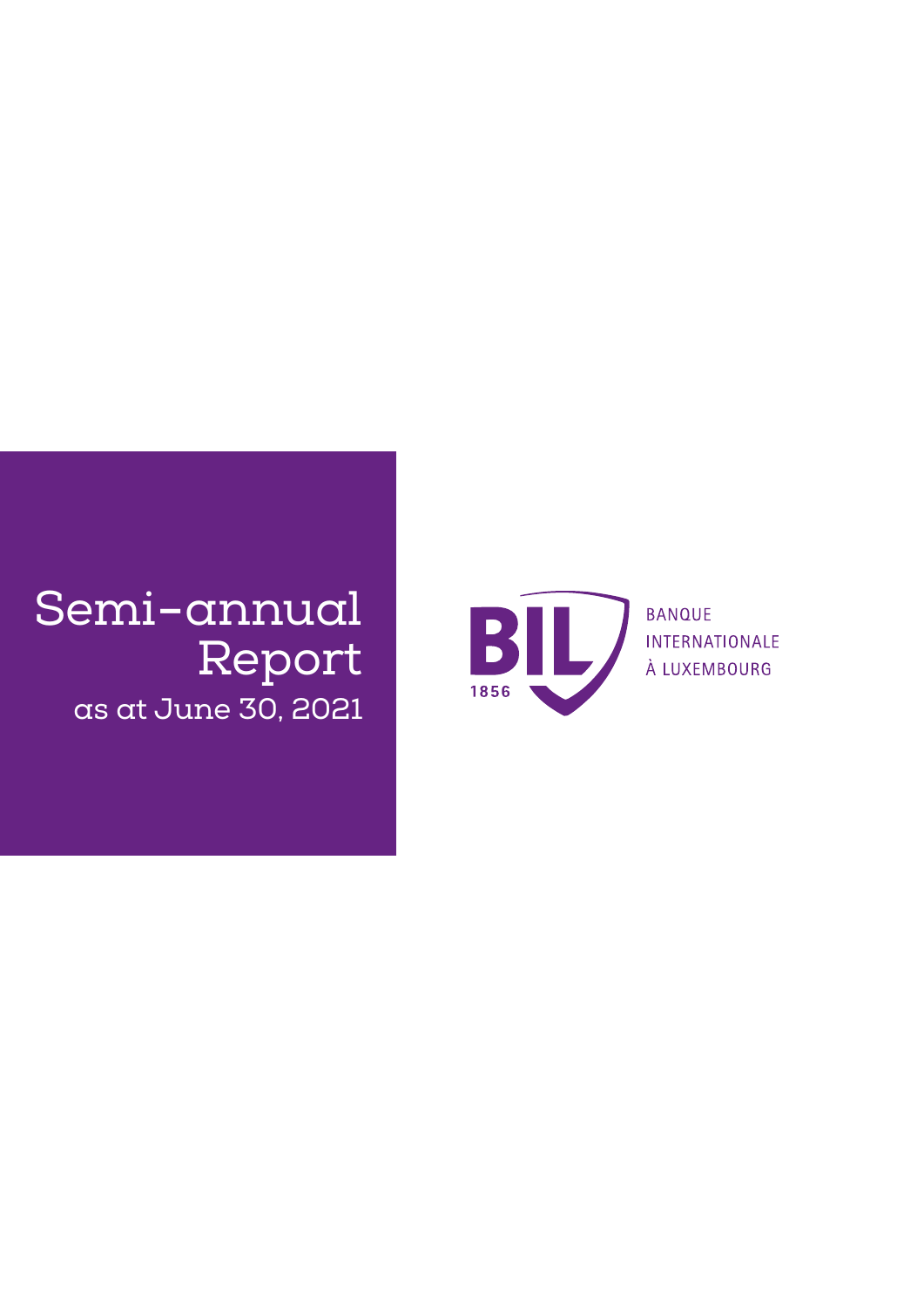# **Semi-annual Report as at June 30, 2021**

| Consolidated management report                      |    |
|-----------------------------------------------------|----|
| Interim condensed consolidated financial statements | 21 |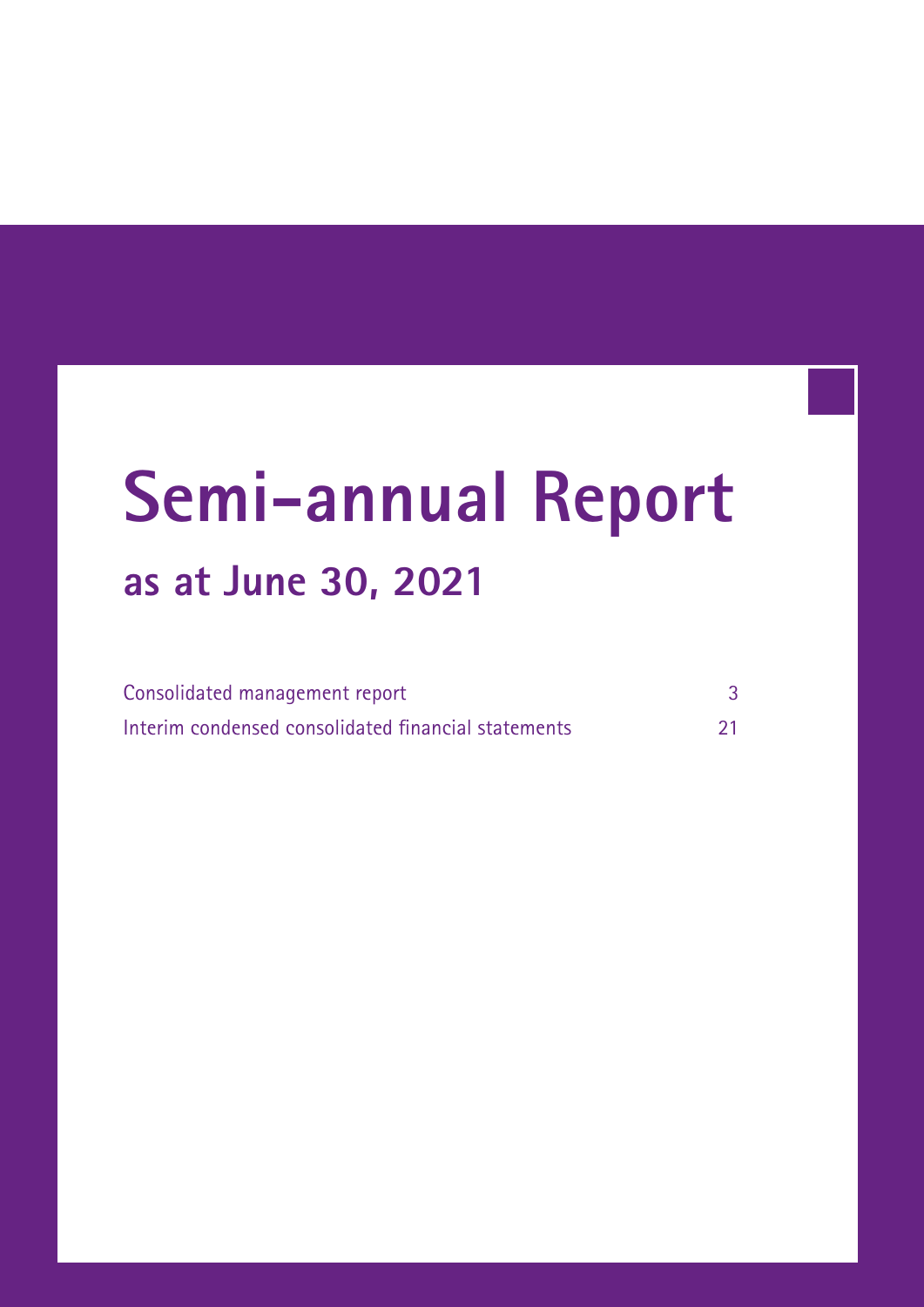# <span id="page-2-0"></span>**Consolidated management report**

| Corporate governance                                               | 4  |
|--------------------------------------------------------------------|----|
| <b>Business Review and Results</b>                                 |    |
| 1. Highlights of the first half of 2021                            | 6  |
| 2. COVID-19                                                        | 7  |
| 3. ESG (Environmental, Social and Governance)                      | 10 |
| 4. Business Line Segmentation                                      | 10 |
| 5. Key Figures                                                     | 10 |
| 6. Consolidated statement of income and consolidated balance sheet | 12 |
| 7. Post-balance sheet events                                       | 16 |
| 8. Outlook                                                         | 16 |
| <b>Risk Management</b>                                             |    |
| 1. Key events of the first half of 2021                            | 17 |
| 2. Credit risk                                                     | 18 |
| 3. Market risk                                                     | 19 |
| 4. Asset quality                                                   | 20 |
| 5. Solvency monitoring                                             | 20 |
|                                                                    |    |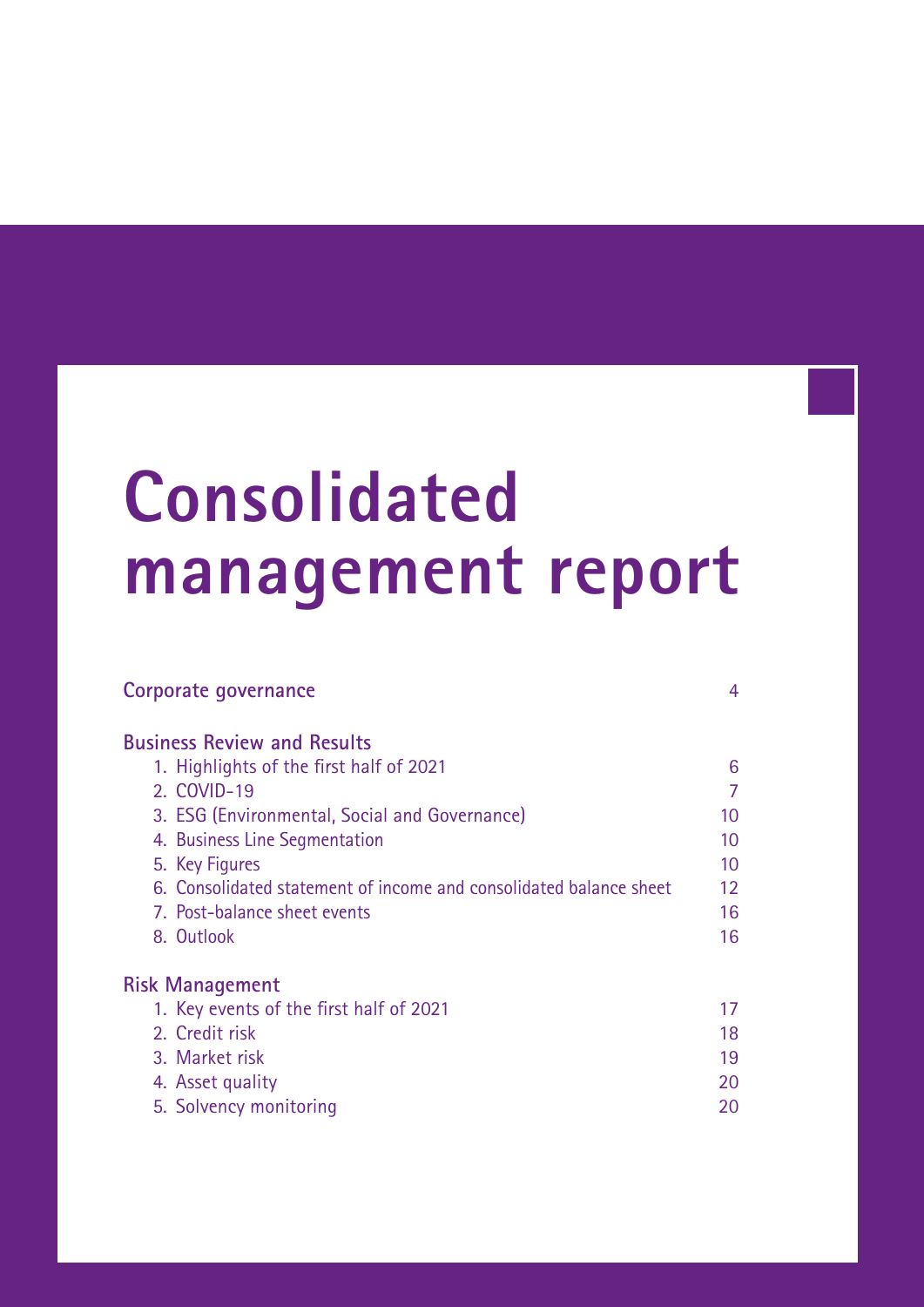## <span id="page-3-0"></span>Corporate governance (as of June 30, 2021)

## Board of Directors and Executive Committee

The Board of Directors has the overall responsibility for Banque Internationale à Luxembourg (BIL). Among its missions, the Board of Directors is responsible for setting and overseeing the overall business and risk strategy and policy including the risk tolerance/ appetite and the risk management framework. The Board of Directors is assisted by four specialised committees: the Board Strategy Committee, the Board Risk Committee, the Board Audit and Compliance Committee and the Board Remuneration and Nominations Committee.

The Board of Directors has delegated the daily management of BIL to the Management Board and the Chief Executive Officer (CEO).

The overall objective of the Management Board is to lead, direct and manage BIL in order to achieve the strategy and the business objectives set by the Board of Directors. The Management Board is composed of the Authorised Management members and is collegially responsible for the effective day-to-day management of BIL and typically decides on matters of strategic importance and significant impact in line with the regulatory framework. It meets on a weekly basis as an integral part of the Executive Committee and on an ad-hoc basis, as needed.

The Executive Committee consists of the CEO and the Management Board members and the heads of other support and business lines. It is in charge of running BIL and meets on a weekly basis with a majority of Management Board members.

The Management Board respectively the Executive Committee exercises its duties under the supervision of the Board of Directors.

## Board of Directors

### *Chairman*

**Luc Frieden** Independent Director

*Vice-Chairman*

Peng Li<br>
Director

### *Members*

| Ashley Glover     | Director, Staff Representative              |
|-------------------|---------------------------------------------|
| Maurice Lam       | Independent Director                        |
| Marcel Leyers     | Director and Chief Executive Officer        |
| Charles Q. Li     | Independent Director (as from May 14, 2021) |
| Jing Li           | Director                                    |
| Pierrot Rasqué    | Director, State Representative              |
| Christian Schaack | Independent Director (up to April 29, 2021) |
| Michel Scharff    | Director, Staff Representative              |
| Serge Schimoff    | Director, Staff Representative              |
| Marc Terzer       | Director, Staff Representative              |
| Vincent Thurmes   | Director, State Representative              |
| Chris Van Aeken   | Independent Director                        |

## Board Strategy Committee

### *Chairman Members*

Jing Li Luc Frieden Vincent Thurmes

consolidated fnancial consolidated financial Interim condensed Interim condensed statements statements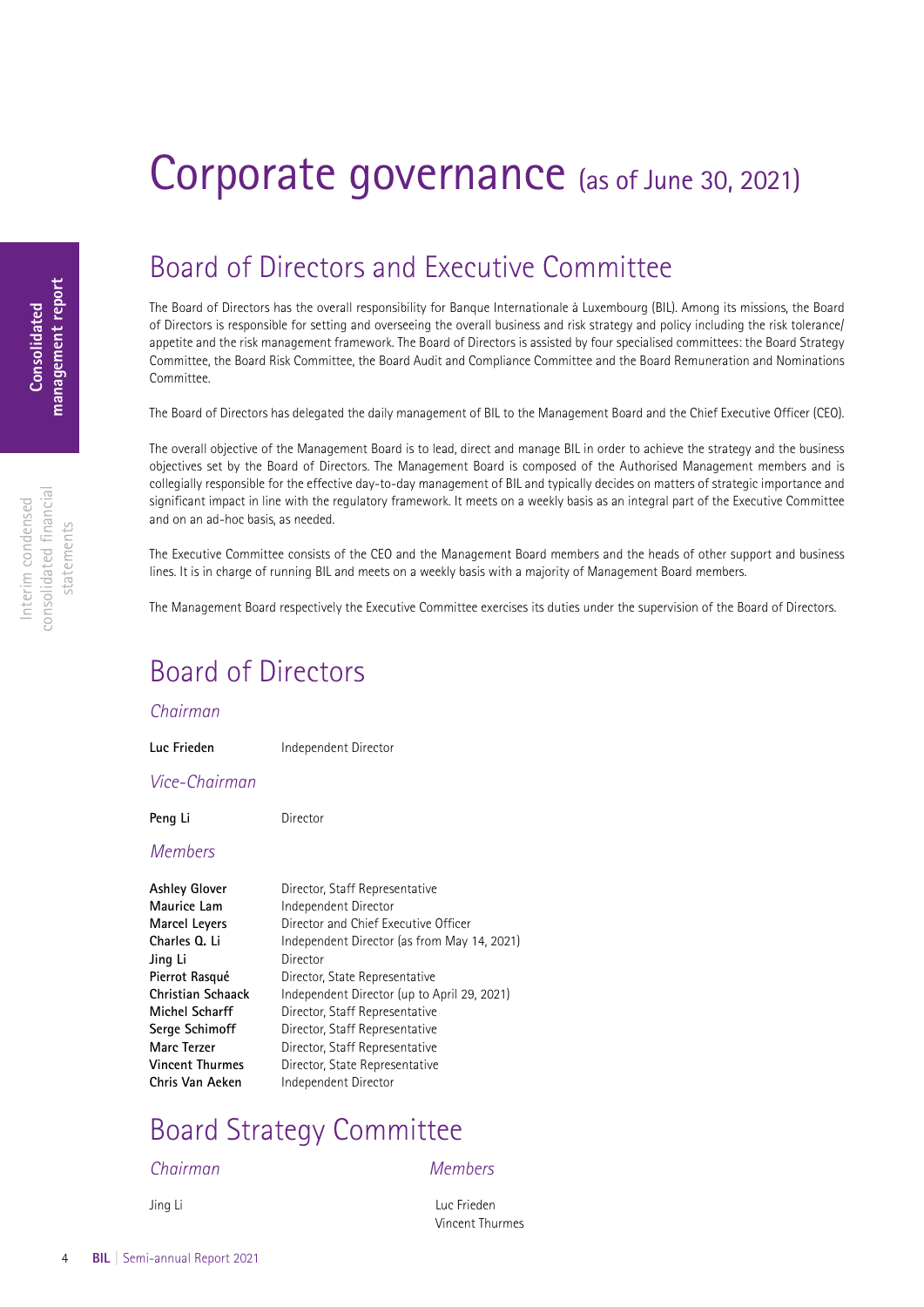## Board Audit and Compliance Committee

|  |  | Chairman |  |  |
|--|--|----------|--|--|
|  |  |          |  |  |
|  |  |          |  |  |

*Chairman Members*

Maurice Lam Jing Li

Pierrot Rasqué

## Board Risk Committee

*Chairman Vice-Chairman Members*

Chris Van Aeken Jing Li Van Luc Frieden

Charles Q. Li (as from May 14, 2021) Christian Schaack (up to April 29, 2021) Vincent Thurmes

## Board Remuneration and Nominations Committee

### *Chairman Members*

Peng Li Jing Li

Serge Schimoff (Remuneration matters) Vincent Thurmes

## Executive Committee

### *Chairman*

Marcel Leyers<sup>1</sup> Chief Executive Officer

### *Members*

| Hans-Peter Borgh               | Group Head International                                               |
|--------------------------------|------------------------------------------------------------------------|
| Olivier Debehogne <sup>1</sup> | <b>Chief Transformation Officer</b>                                    |
| Jeffrey Dentzer <sup>1</sup>   | Chief of the Luxembourg Market and Corporate and Institutional Banking |
| Helmut Glemser <sup>1</sup>    | Chief Risk Officer                                                     |
| Emilie Hoël                    | Head of Wealth Management                                              |
| Bernard Mommens <sup>1</sup>   | Secretary General and General Counsel                                  |
| Jérôme Nèble                   | Head of Financial Markets <sup>2</sup>                                 |
| Nico Picard <sup>1</sup>       | Chief Financial Officer                                                |
| Karin Scholtes <sup>1</sup>    | Global Head of People, Culture and Communication                       |

### *Permanent Invitees*

| Marie Bourlond | Chief Compliance Officer                    |
|----------------|---------------------------------------------|
| Olivier Gorin  | Head of Strategy and Marketing <sup>3</sup> |
| Pia Haas       | Chief Internal Auditor                      |

<sup>1</sup> Member of the Management Board (Authorised Management).

- <sup>2</sup> Jérôme Nèble became Head of Financial Markets following the change of name of the Products and Markets business line as from February 10, 2021.<br><sup>3</sup> As from August 1, 2021, Olivier Gorin becomes a member of the Executi
- 

Interim condensed consolidated fnancial statements

consolidated financial Interim condensed

statements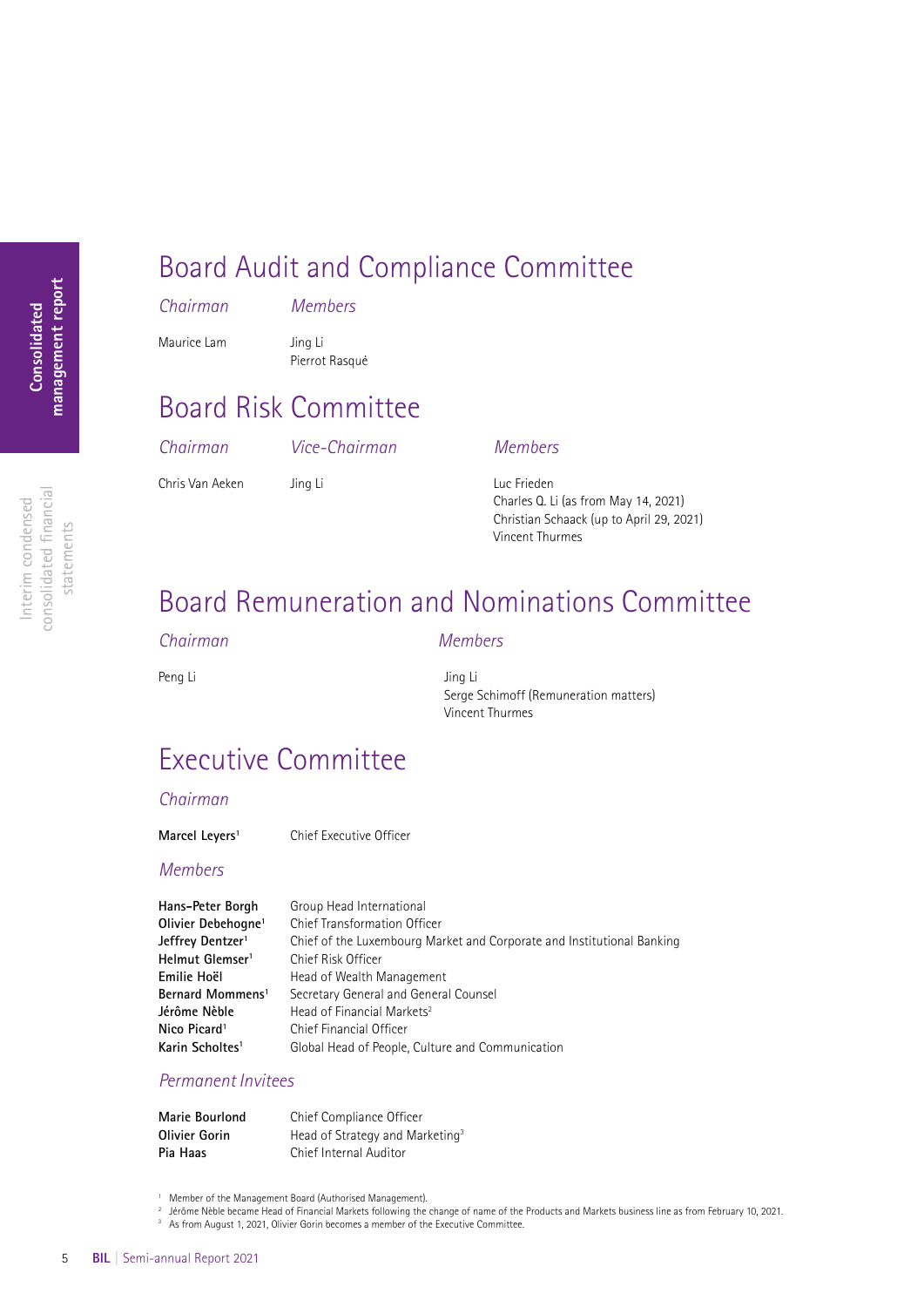## <span id="page-5-0"></span>Business Review and Results

### consolidated fnancial consolidated financial Interim condensed Interim condensed statements statements

### 1. Highlights of the first half of 2021

In 2020, the COVID-19 pandemic brought the global economy to a standstill, followed by various states of stop-and-go throughout early 2021, as the sanitary situation evolved. BIL quickly adapted its operations to the new situation with effective and efficient ways of working. Nevertheless, the commercial activities were impacted and some key projects had to be delayed.

As the environment remained uncertain throughout the first half of 2021 on the health and economic fronts, BIL stayed focused on supporting its customers in emerging from the crisis and adapting its strategic plan Create Together 2025. To emerge stronger in the post-pandemic world and to make its business model more sustainable in the long-term, the Bank decided to accelerate the roll-out of its five-year strategic plan and focus its efforts on five defining objectives:

- Be the best bank for entrepreneurs in Luxembourg thanks to its unique position and its wide service offering, at the intersection of retail, private and corporate banking;
- Bridge Europe and China, by serving European clients looking to invest in China, and serving Chinese clients wanting to invest in Europe;
- Strengthen its wealth management business and dynamise its profitability;
- Deliver its new core banking system that will lay the foundations for BIL's transformation;
- Adapt its operating model and work environment to embrace future changes and challenges.

To reflect these key projects and priorities, BIL implemented a new organisation effective on January 1, 2021. In order to further increase client support across channels and increase cross-selling, all commercial activities in the Luxembourg market, i.e. retail, private banking Luxembourg and corporate banking were brought under one leadership. The Transformation Office was created, to support all digital transformation projects and especially the replacement of the core banking system. To lead the Bank's efforts to include Environmental, Social and Governance (ESG) principles into the different business activities, BIL created a new role in charge of Sustainable Development. With this new structure in place, BIL is aiming for greater efficiency, responsibility and accountability.

### **ADAPTING OUR DIGITAL AND PHYSICAL FOOTPRINTS**

In Luxembourg, BIL continued to roll out its omnichannel distribution combining an optimised branch network for inperson service, strengthened teams for phone services, and digital services of its BILnet online banking platform. The branch network is constantly being adapted and upgraded to the new branch formats introduced in 2020 i.e. BIL Office, BIL Shop and BIL House. During the first half of 2021, two new branches opened, BIL Shop Pétange in the south of Luxembourg and BIL Office "Philharmonie" in the Kirchberg business district of Luxembourg city. With the pandemic and travel restrictions, the use of digital banking services skyrocketed. To assist less digitally savvy clients, and provide support with their day-today operations, BIL strengthened the BIL Direct Centre team, the Bank's call centre. This allowed to improve services and keep up with the increasing volume of calls. In line with the Create Together 2025 strategy, the Bank will continue to expand its digital service offering and to digitally transform its working environment by creating effective and efficient internal processes and client journeys.

### **BIL'S INTERNATIONAL FOOTPRINT ON THE MOVE**

With regard to its national and international Wealth Management activities, BIL is further developing its two main centres of excellence, Luxembourg and Switzerland.

The Bank continues to focus its commercial reach on markets where it has the strengths to provide value to its clients, such as, China, the Middle East, Western Europe, Eastern Europe, Russia and on specific client targets such as entrepreneurs and business owners.

With now two locations in China, BIL expanded its network in 2020, connecting Luxembourg and Switzerland, with Beijing and Hong Kong.

BIL Wealth Management Limited is BIL Group's primary operating entity in Asia Pacific and a key part of BIL Group's China strategy. Bridging China and Europe, BIL Wealth Management Limited will foster Chinese client acquisitions, strengthen BIL Group's investment capacity and diversify product offering for European and Chinese entrepreneurs and HNWI (High Net Worth Individual) clients. With its dedicated China investment and research team, it will reinforce the diversification of BIL Group's product portfolio for clients, identifying and creating accesses to Chinese investment opportunities to broaden BIL Group's offerings.

BIL also increasingly focused on adapting its set-up in the markets where it lacked scale or competitive advantage. The Bank decided to centralise its Middle East market desk in Switzerland and will close its Dubai branch effective in the second half of 2021.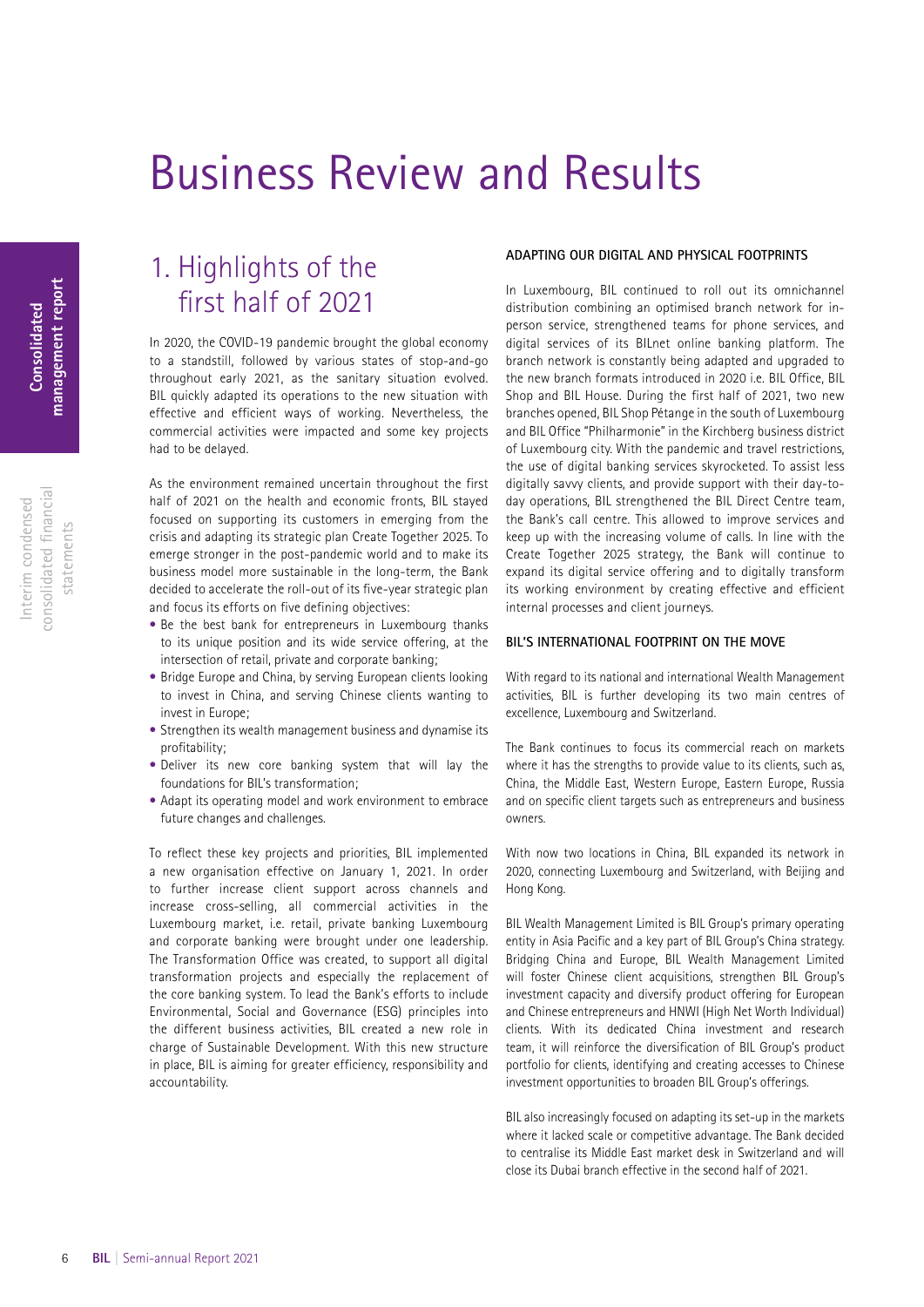### <span id="page-6-0"></span>**BIL'S CHANGES IN SCOPE OF CONSOLIDATION**

On March 23, 2021, BIL signed a Sale and Purchase Agreement (SPA) with ZEDRA, a leading fund formation and administration provider for its fund and corporate services subsidiary, BIL Fund & Corporate Services (BFCS). Once the transaction is fully approved by the regulatory authorities, BFCS will become a part of ZEDRA.

In June 2021, BIL and Ringkjøbing Landbobank signed an agreement for the transfer of BIL Denmark's business. The transaction was closed on July 1, 2021. The concerned business will be transferred to Ringkjøbing Landbobank during the third quarter of 2021.

### **FULL SUITE OF ASSET MANAGEMENT SERVICES**

Throughout the first half 2021, the Bank pursued strategic initiatives to strengthen its reputation as an asset manager and a trusted investment advisor through products which add value to clients' portfolios and partnerships.

BIL has joined Leonteq's structured investment products platform for fully white labelled issuers. Several months of development and cooperation have reinforced the partnership initiated in 2020. Through the platform, BIL issued products are available for distribution in more than 30 markets. This new milestone will greatly enhance the Bank's structured product issuance capabilities and efficiency and its visibility across key international markets.

BIL's push in alternative investment, private equity and real estate, is giving the first signs of success. BIL PE I (private equity I), launched in 2019, achieved a good performance at the end of 2020. Despite an unprecedented global crisis, its yearly Net Asset Value went up by 15%. With the experience and knowledge gathered during the past three years, and the strong performance of BIL PE I, the Bank is now working on launching a similar private equity product.

In terms of sustainable finance, the Bank has also set up a structure to effectively address Environmental, Social and Governance (ESG) issues and develop its product offer following a thorough review of its discretionary management and investment advisory activities. In 2020, BIL partnered with asset management firm Candriam to access ESG data. The Bank reviewed its discretionary management and investment advisory activities in order to integrate sustainability risks into its investment decisions, and to consider the negative sustainability impacts of its investments. BIL's Socially Responsible Investment (SRI) approach combines a policy of exclusion and ESG criteria integration in the selection of assets that will make up the lists of instruments recommended by the Bank.

### 2. COVID-19

The first half of 2021 was overshadowed by the coronavirus pandemic in Luxembourg and worldwide. Early 2021, protective measures had been extended, and banks were required to stay open as their services were considered essential.

The Bank continued to adapt its working environment by maintaining a high number of employees in remote working and by continuing to broaden its digital offer to serve clients. The vaccination campaigns picked up speed during the second quarter of 2021 in many countries, with sanitary situations showing signs of improvement. After many months of remote working, employees started gradually coming back to the workplace. Hybrid work, i.e., a combination of remote and onsite working, will be the norm going forward from October 1, 2021.

### **BIL'S PROTECTIVE MEASURES**

Since the beginning of 2021, and in view of a resurgence of the virus, all BIL Group entities continued to take extensive measures to protect the health and safety of employees and clients whilst ensuring business continuity. This included restricting faceto-face meetings, splitting teams between different buildings, additional hygiene measures and remote working.

These extensive protective measures contributed in keeping the number of infected employees low and all departments and Group entities remained fully operational.

Moreover, the Bank remained fully engaged in supporting its customers in their business activities. Since the beginning of the pandemic, an Exit Strategy Committee was created to assess the situation on a weekly basis, to apply measures in line with the instructions of the State of Luxembourg and to prepare for the post COVID-19 set-up.

After many months spent working remotely, COVID-19 cases are in decline and restrictions are being gradually lifted. BIL is pleased to be able to plan a gradual return to the office. The plan, called "good to see you again", started in June 2021, asking people to come back two days a week minimum to the office; three days a week as from July 15, and finally four days a week as from October 1, so that employees can return to a certain normality.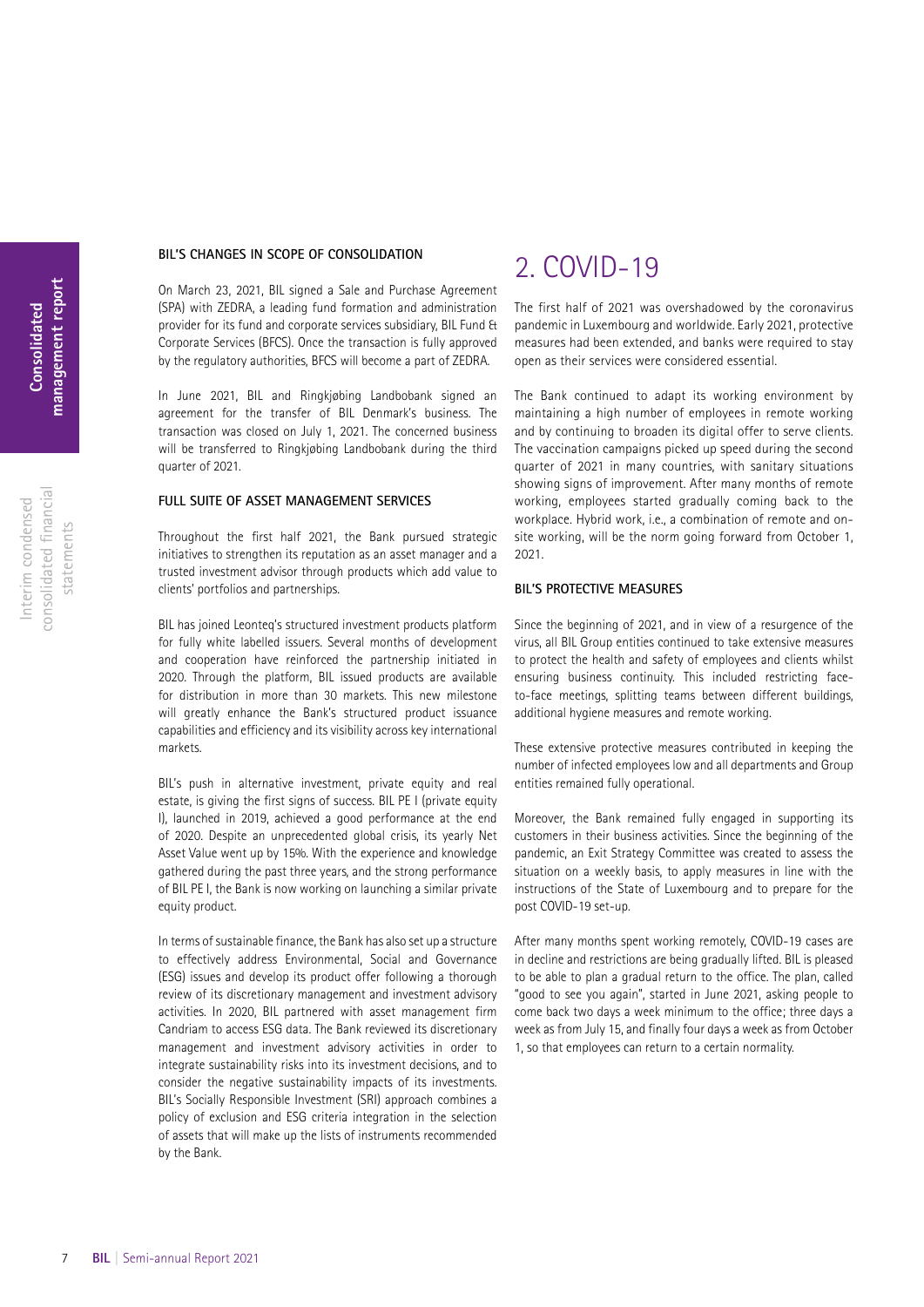Interim condensed consolidated fnancial statements

consolidated financial Interim condensed

statements

As from October 1, and provided the sanitary situation allows for it, "the New Way of Working" will apply, taking into account best practices and lessons learned during the pandemic. In the meantime, as long as necessary, strict sanitary measures are maintained to protect staff, monitoring of contamination is still in place, an anonymous and voluntary internal survey has been launched to measure vaccination rates among staff, self-tests provided by the government were distributed to all staff and employees are encouraged to use them before coming to the office.

#### **LUXEMBOURG GOVERNMENT MEASURES**

At the height of the pandemic in April 2020, the Luxembourgish Government rolled out extensive financing and support measures to counteract the economic impact of the lockdown: in particular, an unprecedented economic stabilisation package of EUR 8.8 billion had been decided to help Luxembourg businesses cope with the impact of the COVID-19 crisis.

In response to the continued economic turbulence caused by a resurgence of the pandemic in late 2020 and early 2021, including a prolonged shutdown of non-essential activities, the Luxembourgish Government extended several business and employment support measures and widened the scope of vulnerable businesses able to benefit.

In April 2021, a gradual reopening and easing of restrictions began. As a continuation of the economic stabilisation programme, and post COVID-19 economic recovery strategy "Neistart Lëtzebuerg", the Luxembourgish Government has further extended certain support schemes throughout 2021 and will continue to offer relief for businesses in the hardest hit sectors. Indeed, a separate state support scheme for companies in the hospitality, events, culture and entertainment sectors has been extended until the end of October 2021.

The State-backed guaranteed loan scheme introduced in April 2020 has also been extended until the end of 2021. EUR 2.5 billion were earmarked for the scheme, that foresees a state guarantee for 85% and a guarantee by the participating banks of 15% of the credit line. BIL is a participating bank in this scheme with an envelope of EUR 470 million to be used for business loans.

At the end of June 2021, the short-time working scheme introduced as one of the measures in response to COVID-19 has come to an end. From July 1, 2021, access to short-time working is again governed by the provisions of the Labour code. However, companies belonging to crisis-stricken sectors or encountering economic or structural difficulties will still be granted relief.

### **BIL'S CLIENT MEASURES**

#### **Moratorium credits**

As one of the major banks in Luxembourg, BIL strongly supported Government and Central Bank actions by making financing solutions available to clients affected by the crisis. In this context, more than EUR 1 billion in moratoria have been approved. At the end of June 2021, the moratoria granted in response to the pandemic have almost all expired with EUR 29 million (77 cases) remaining outstanding. With regards to the moratoria granted, the rate of resumption of contractual payments is an overwhelming 96.7%.

The moratorium credits are subject to frequent reviews on the basis of information collected by the relationship managers (RMs) and objective indicators selected by the risk management function in order to determine their correct classification. At this stage, these reviews have led the Bank to reclassify EUR 304 million of outstanding loans as forborne, of which EUR 77 million are forborne non-performing (Stage 3).

#### **Loan guarantees**

At the end of June 2021, BIL has granted a total of EUR 43 million State-backed guaranteed COVID-19 loans within the scheme set up by the Luxembourgish Government and which was extended until December 2021.

### **MACROECONOMIC ENVIRONMENT**

Advanced economies experienced their most severe business cycle contraction in 2020 due to the COVID-19 pandemic, exceeding the impacts of the financial crisis a decade ago (e.g. -6.6% for the euro area real GDP growth, compared to -4.5% in 2009). Gladly, the global decline observed was ultimately less than expected and the recovery a priori quicker than expected. Industrial production and international trade in goods rebounded well in the second half of 2020, albeit with some supply difficulties (STATEC *Note de conjoncture* June 2021). The European Commission expects a GDP growth in Luxembourg of 6% in 2021 and 3.5% in 2022.

Although the vaccination campaign advanced rather well in Europe in the second quarter of 2021 after initial difficulties and with an average of more than 40% of the population being fully vaccinated in most EU countries, new COVID-19 variants and rising infection numbers raise concern and make macroeconomic forecasts more difficult. The COVID-19 restrictions will continue to limit mobility and heavily weigh on activities involving high levels of social and physical interaction (e.g. the hotel, restaurant and catering sector).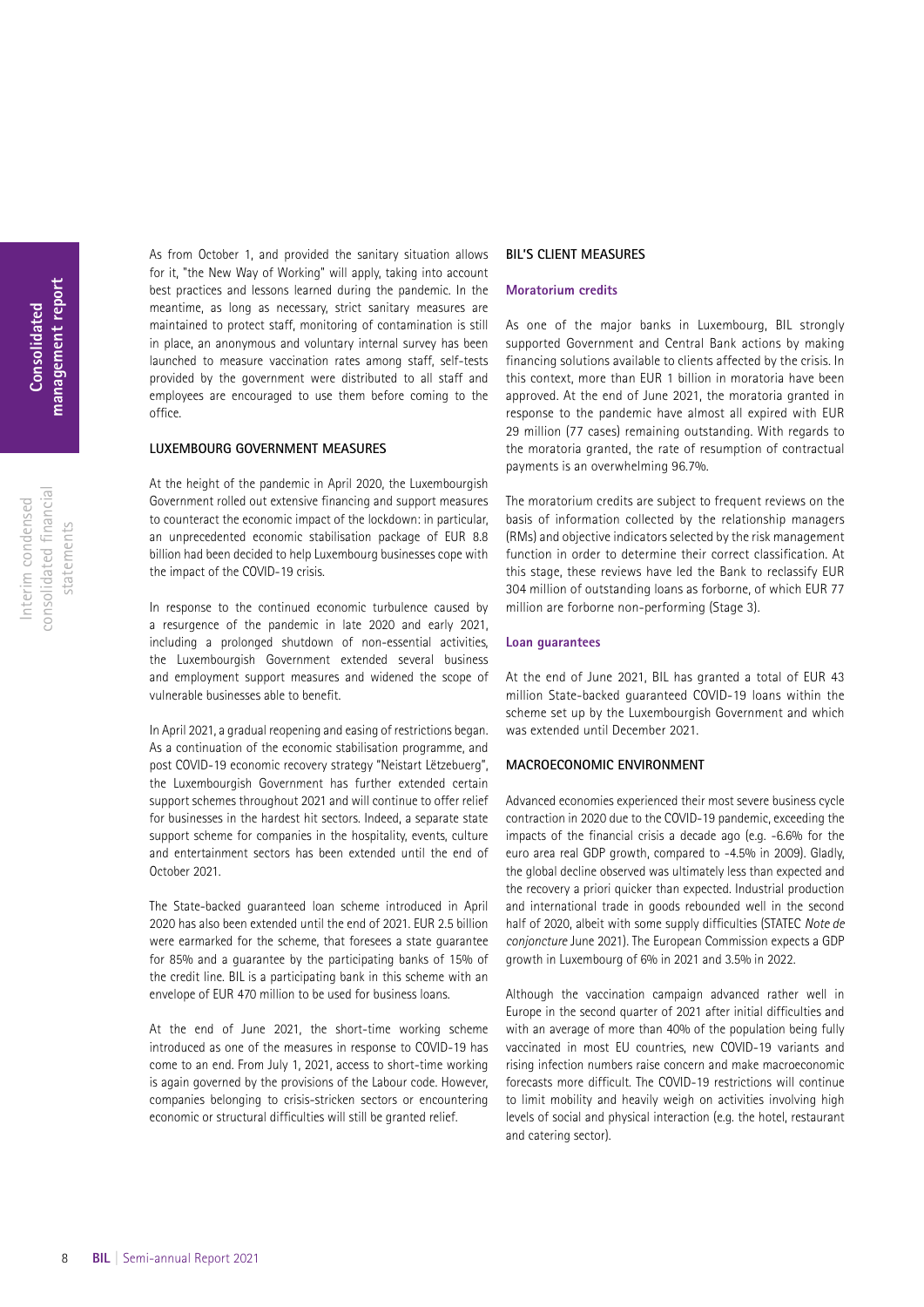consolidated fnancial consolidated financial Interim condensed Interim condensed statements statements In Luxembourg, the COVID-19 restrictions particularly affected performance in several categories of non financial services (trade, transport, hotel and catering and the temporary employment sector, among others). Construction prices have continued to rise massively, partially due to high raw material prices following shortages. European natural gas prices reached a new high in June 2021. However, this has still not yet affected consumer prices as Luxembourgish gas prices generally lag behind international trends.

According to STATEC (*Conjoncture Flash* July 2021), the outlook for the second half of 2021 remains closely linked to the evolution of the pandemic that is still ongoing. While certain indicators (like business and household confidence indicators) show a significant economic recovery, unemployment has not reached a before crisis level in Germany and Belgium for example, and the stock markets remain sensitive to new COVID-19 restrictions.

The extent of the downturn will depend on (i) the effectiveness of the vaccine, the vaccination rates and the ongoing measures against the virus propagation and (ii) how policymakers will respond to a possible new wave due to virus variants. On the monetary front, significant shifts are unlikely, and the months ahead will see further consolidation through quantitative easing measures to maintain low borrowing costs.

Luxembourg has supported economic players predominantly through social benefits and capital financing. In 2021, social benefits relating to COVID-19 measures are expected to end in October. Following forced closures, the hotel, restaurant and catering sector is the most severely hit. Together with the construction, trade, business services and industry sectors, this sector accounts for 80% of paid short-time working support and benefits from the most Government aid. The European "Next Generation EU" recovery plan foresees a total amount of EUR 750 billion that can be borrowed from the capital markets and distributed as loans and subsidies to Member States from 2021 to 2023. The US recovery plan adopted in March 2021 includes an aid package of USD 1.9 trillion for households, education, local authorities and small businesses.

In light of the great uncertainty surrounding the economic outlook, BIL takes several macroeconomic scenarios into account when carrying out sensitivity analyses of its cost of risk and more specifically the IFRS 9 expected credit losses.

### **EARLY 2021- MAJOR FINANCIAL IMPACTS**

#### **Commercial activities**

Commercial activities have remained somewhat impacted by the continuous lockdown situations across most European countries throughout early 2021 and by the low interest margins. Nevertheless, in the first half of 2021 commercial activities' loans increased by 3% (compared with December 2020) across all business lines. Assets under Management also increased during the first half of 2021 by 4% thanks to a positive market effect of EUR 1.4 billion and Net New Asset growth of EUR 0.4 billion.

### **Cost of Risk**

BIL Group recorded net provisions of EUR 19 million in the first half of 2021 compared with EUR 29 million in June 2020 or EUR 63 million at the end of 2020, excluding impairment on right-of-use assets (please refer to the "analysis of the consolidated statement of income" section for further information). The half-year 2021 core cost of risk (excluding non-recurring items) amounted to EUR 20 million and can be broken down mainly into specific provisions of EUR 22 million and an expected credit losses (ECL) decrease of EUR 2 million including the recalibration of the management overlays. In a prudent and forward-looking manner, at the end of 2020, BIL defined IFRS 9 ECL management overlays of EUR 13.8 million to anticipate expected credit loss downgrades in the near future. As at the end of June 2021, the management overlays amount to a total of EUR 8.5 million based on a one-notch downgrade of all exposures benefitting from a moratorium (whether matured or ongoing) as well as all Mid-Corporate exposures not already benefitting from a moratorium.

#### **Group Assets**

Other than the impacts described above, there have been no specific impacts related to the valuation of the assets of the Group such as goodwill where no impairment indicators were identified.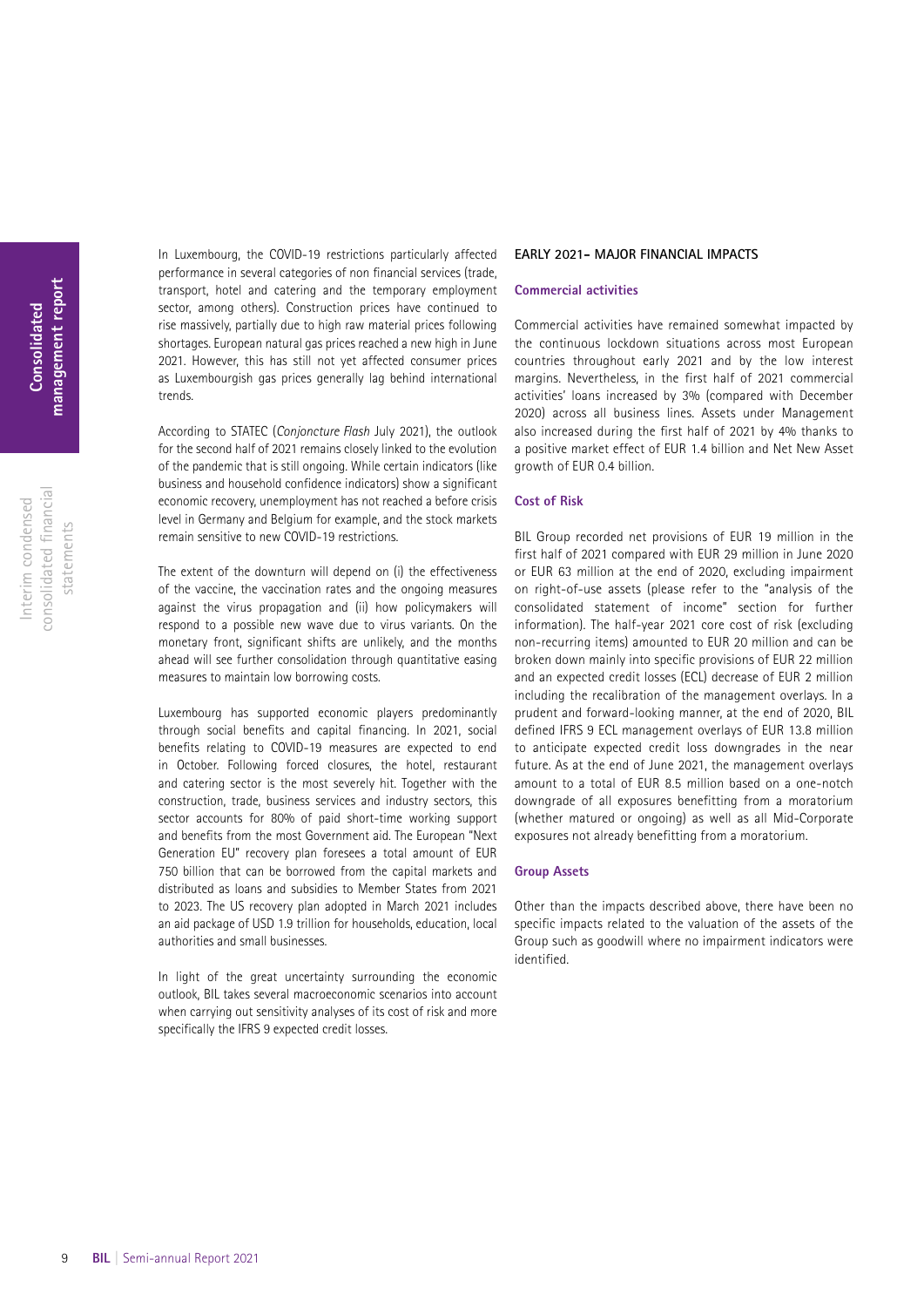Interim condensed consolidated fnancial statements

consolidated financial Interim condensed

statements

## <span id="page-9-0"></span>3. ESG (Environmental, Social and Governance)

In the first half year, BIL finalised its ESG Strategy. The ESG strategy definition takes into account the main expectations of the most important stakeholders and focuses on the engagement and inclusion of all BIL employees and decision bodies. BIL committed to sign the United Nations (UN) Global Compact and the UN Principles of Responsible Banking (PRB) during the second half of 2021 and identified 10 priority Sustainable Development Goals (SDG). The ESG strategy will closely be linked to the Bank's Corporate Social Responsibility (CSR) activities at corporate level.

On the investment side, to comply with the European Regulation (EU) 2019/2088, the so-called Sustainable Finance Disclosure Regulation (SFDR), BIL disclosed on its website, on March 10, 2021 its Sustainable and Responsible Investment Statement, describing how sustainability risks are integrated into its investment decision processes via an exclusion list targeting individual companies and countries and by integrating Environmental, Social and Governance considerations into its investment products and services.

In terms of the classification of products and services, BIL has decided to adopt a prudent approach in order to avoid any greenwashing. To ensure complete transparency - given the lack of maturity and best-practices regarding ESG data - BIL decided to initiate the journey towards sustainable investment by classifying four of its BIL Invest Sicav Patrimonial sub-funds as promoting Environmental and/or Social characteristics under article 8 of the SFDR. Further enhancement of BIL products and services towards article 8 eligibility will remain a priority for the Bank in the coming months. Details can be found on *[https://www.bil.com/en/bil](https://www.bil.com/en/bil-group/documentation/Pages/sfdr.aspx)[group/documentation/Pages/sfdr.aspx](https://www.bil.com/en/bil-group/documentation/Pages/sfdr.aspx)*.

Regarding, the management of ESG risks, the following initiatives have been taken by BIL's Risk Management teams:

- Further to a self-assessment regarding the 2020 European Central Bank (ECB) Climate Risk Guide, a gap analysis was performed and a remediation plan has been set up covering the most important dimensions such as strategy, risk appetite, the risk assessment framework and disclosures. This plan will gradually be deployed until 2024.
- More precisely, the Risk Management teams, within the ICAAP/ILAAP framework, are currently working on several axes including:
	- Enhancement of the Risk Cartography: inclusion of ESG risk features in an improved risk cartography process;
	- ECAP ESG risk models review;
	- The participation of the Bank in the 2022 ECB Climate Risk Stress Test.

With respect to the Bank's Investment Portfolio, on June 30, 2021, the Investment Portfolio held EUR 742 million of green, social and sustainable bonds, of which the majority have been invested in sustainable public sector bonds. The proportion of these bonds in the overall portfolio has continued to rise, with ESG assets currently reaching a 9.6% share of the total portfolio.

Finally, in order to reduce the carbon footprint of its company cars and onboard employees in the ESG journey, BIL has defined a CO2 cap for all future car orders.

### 4. Business Line **Segmentation**

In January 2021, in order to further increase client support across channels, increase cross-selling in our domestic market and to support Energise Create Together 2025, the Bank decided to bring all activities in the Luxembourg market under one leadership.

- **• "Retail Banking, Corporate** & **Institutional Banking (CIB) and Wealth Management"** were renamed and are now reported as **"Luxembourg Market** & **CIB"** and **"Wealth Management"** and divided into three business lines: Luxembourg Market & CIB (i.e. Retail Banking, Private Banking Luxembourg and CIB including the international dimension of the CIB business line), Wealth Management Luxembourg and Wealth Management international.
- **• "Financial Markets"** and **"Group Center"** remain unchanged compared with the 2020 Annual Report (please refer to the 2020 Annual Report for further details).

## 5. Key Figures

### **COMMERCIAL FRANCHISES**

In spite of the global health crisis, the "Luxembourg Market & CIB" and "Wealth Management" business areas delivered a good performance during the first semester:

- Assets under Management (AuM) reached EUR 45.5 billion compared with EUR 43.7 billion at the end of 2020. This increase resulted from a positive market effect and Net New Asset (NNA) inflows of EUR 1.4 billion and EUR 0.4 billion respectively;
- Customer deposits increased by 2.7% to EUR 20.3 billion compared with EUR 19.8 billion at year-end 2020, mainly driven by an increase in current accounts;
- Customer loans increased by 3% or EUR 0.5 billion to EUR 15.9 billion, mainly in Luxembourg and Switzerland.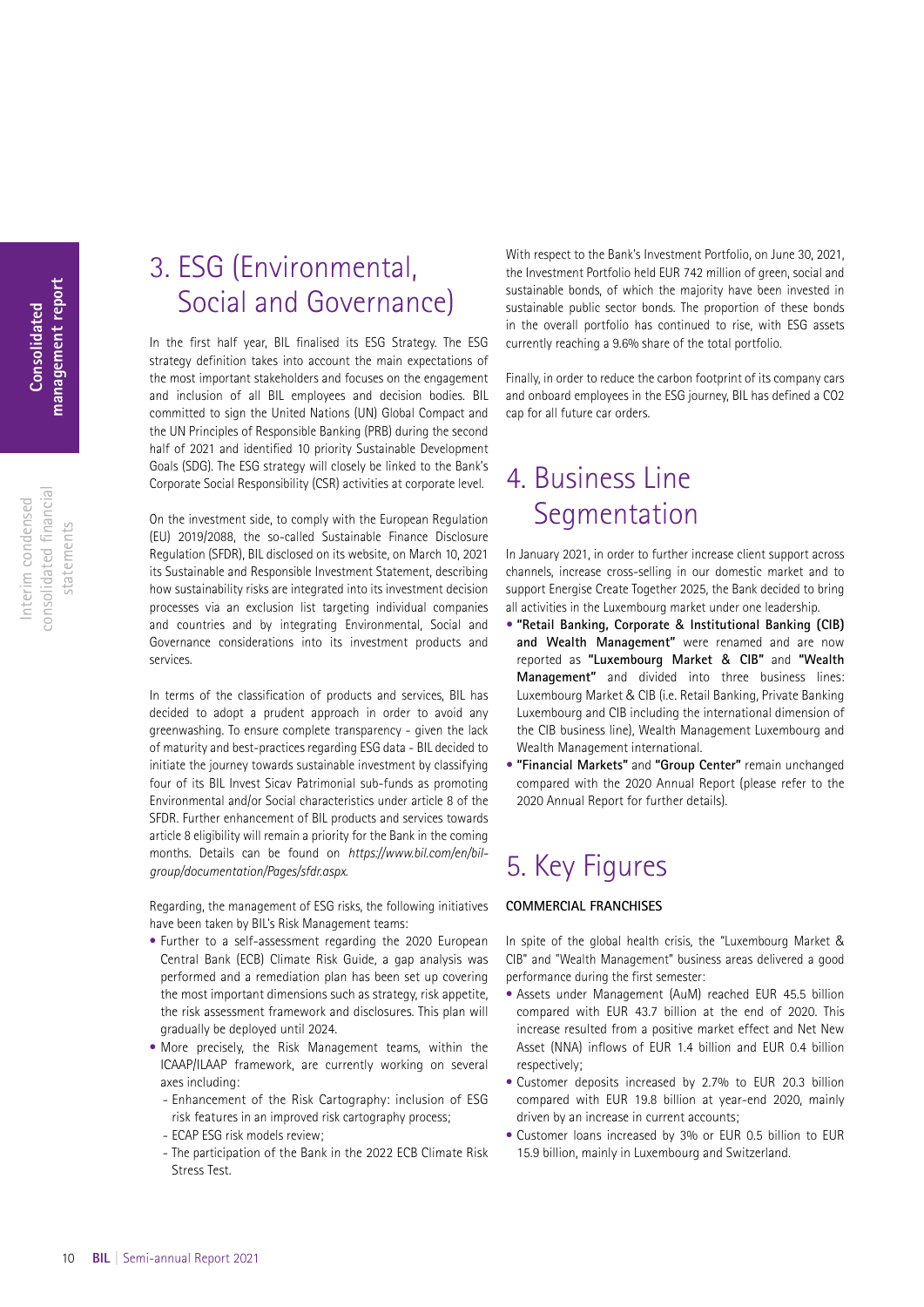### **PROFITABILITY**

BIL reported a net income after tax of EUR 47 million in June 2021, compared with EUR 40 million in June 2020, up by 18%.

Net income before tax amounted to EUR 50 million, up by 14% (EUR 6 million) compared with June 2020, influenced by a positive evolution of the non-recurring items of EUR 10 million and a cost of risk decrease of EUR 11 million.

Non-recurring items (EUR 10 million) were mainly composed of the capital gains from the Bank's Investment Portfolio and COVID-19 expenses. Capital gains increased from EUR 9.9 million in June 2020 to EUR 15.3 million in June 2021 and COVID-19 expenses decreased by EUR 4 million compared with June 2020 following investments made at the peak of the pandemic.

Core gross operating income (excluding non-recurring items) decreased by EUR 15 million and totalled EUR 53 million in June 2021. This decrease was mainly influenced by an increase of core operating expenses of EUR 11 million (+5%) to support the strategic plan, to address regulatory requirements and to accommodate changing to the new core banking system. Core operating revenues decreased by EUR 4 million (-2%) driven by Wealth Management (which was positively influenced in 2020 by performance and matchmaking fees) and by the continuity of the low interest rates environment.

Core operating net income before tax totalled EUR 35 million in June 2021 compared with EUR 39 million in June 2020, which represents a decrease of EUR 4 million driven by the core gross operating income decrease (EUR 15 million) offset by a positive evolution of the cost of risk (EUR 10 million).

#### **LONG-TERM COUNTERPARTY CREDIT RATINGS**

As at the end of June 2021, BIL's ratings by both Moody's and Standard & Poor's remain unchanged compared with December 31, 2020, at A2/Stable/P-1 and A-/Stable/A-2 respectively.

| <b>BIL Group</b> | <b>June 2021</b>      | Outcome                                                                                                                                                           |
|------------------|-----------------------|-------------------------------------------------------------------------------------------------------------------------------------------------------------------|
| Moody's          | A2<br>Stable<br>$P-1$ | On October 21, 2020, Moody's Investors<br>Service completed a periodic review of<br>the ratings of the Bank and confirmed the<br>ratings affirmed on May 7, 2018. |
| S&P              | А-<br>Stable<br>$A-2$ | On November 23, 2020, S&P Global<br>Ratings affirmed BIL's ratings and<br>published a fully updated rating report in<br>December 2020.                            |

The most recently published rating agency reports are available on: **www.bil.com/en/bil-group/investor-relations**.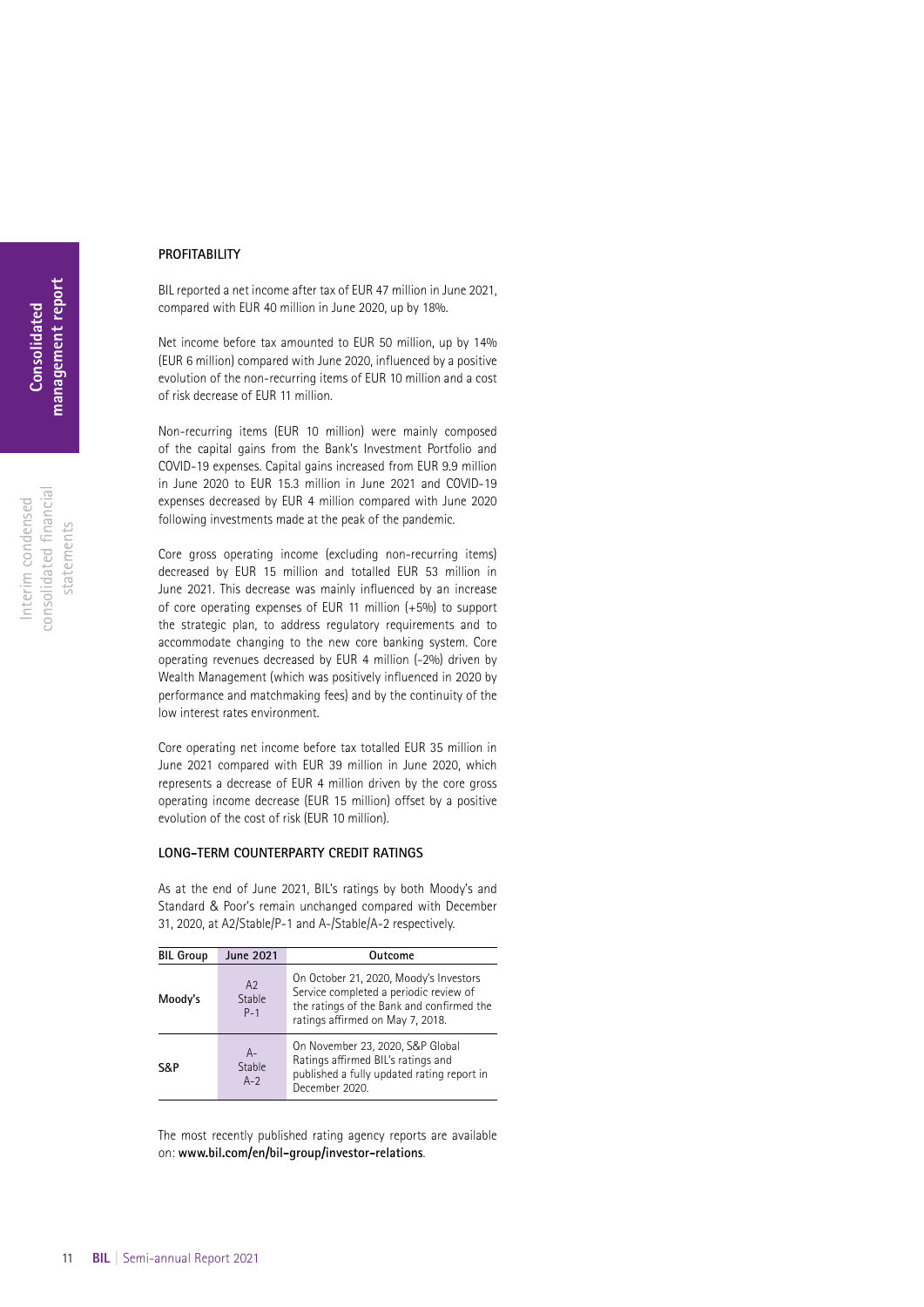### consolidated fnancial consolidated financial Interim condensed Interim condensed statements statements

## <span id="page-11-0"></span>6. Consolidated statement of income and consolidated balance sheet<sup>1</sup>

### **INTERIM CONDENSED CONSOLIDATED FINANCIAL STATEMENTS**

The interim condensed consolidated financial statements of BIL Group for the first half of 2021 were prepared in accordance with International Accounting Standard 34 "Interim Financial Reporting", as adopted by the European Union. The main accounting principles are described in Note 1 to the interim condensed consolidated financial statements. Unless stated otherwise, all amounts are expressed in euro (EUR).

### **ANALYSIS OF THE CONSOLIDATED STATEMENT OF INCOME**

### **CONSOLIDATED STATEMENT OF INCOME - GLOBAL VIEW**

| (in EUR million)                                 | 30/06/20 | 30/06/21       | Change versus<br><b>June 2020</b> | 0/0     |
|--------------------------------------------------|----------|----------------|-----------------------------------|---------|
| Revenues                                         | 275      | 277            |                                   | 0%      |
| Interests and dividend income                    | 159      | 145            | (14)                              | (9)%    |
| Fees income                                      | 110      | 113            | 3                                 | 3%      |
| Other income                                     | 6        | 19             | 13                                | 203%    |
| <b>Expenses</b>                                  | (202)    | (209)          | (7)                               | 3%      |
| Staff expenses                                   | (110)    | (110)          | $\Omega$                          | $(0)$ % |
| General expenses                                 | (65)     | (71)           | (6)                               | 10%     |
| Amortisation                                     | (27)     | (28)           | (1)                               | 3%      |
| Gross operating income                           | 73       | 68             | (6)                               | (8)%    |
| Cost of risk and provisions for legal litigation | (29)     | (19)           | 11                                | ns.     |
| Operating Income                                 | 44       | 49             | 5                                 | 11%     |
| Net Income from associates                       | 0        | $\overline{2}$ |                                   | 345%    |
| Net income before tax                            | 44       | 50             | 6                                 | 14%     |
| Tax expenses                                     | (9)      | (8)            |                                   | (14)%   |
| Net income of continuing operations              | 35       | 43             | 8                                 | 22%     |
| Discontinued operations (net of tax)             | 5        | 4              | (0)                               | (6)%    |
| Net income                                       | 40       | 47             | 7                                 | 18%     |

<sup>1</sup> Variation and percentages calculated on exact numbers may bring rounding differences.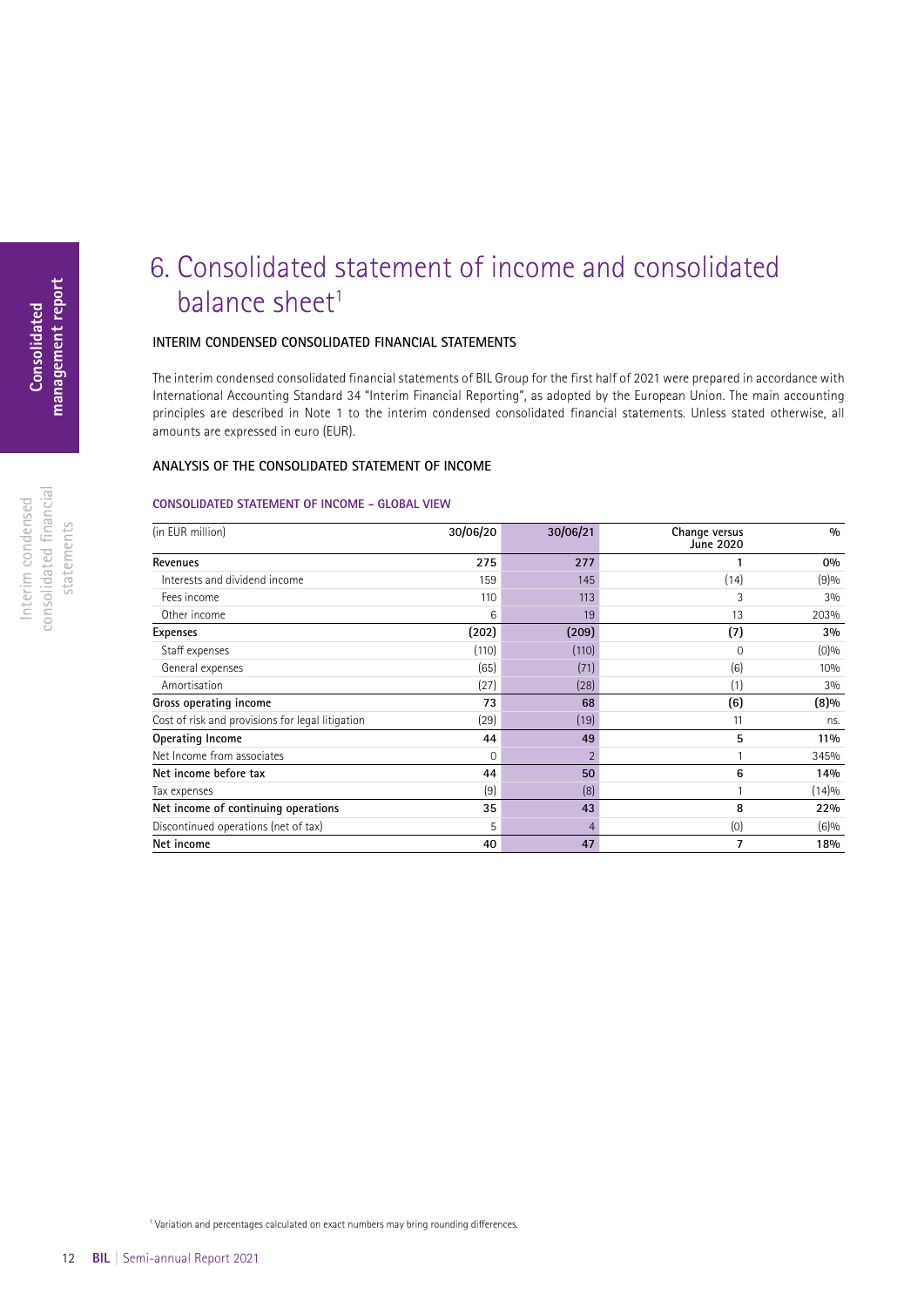### **CONTRIBUTION TO THE CONSOLIDATED STATEMENT OF INCOME BY BUSINESS LINE**

| (in EUR million)                                 | <b>Commercial activities</b><br>and Financial Markets |          |          | Group<br>Center |          | Total          |       | 0/0<br>Change |
|--------------------------------------------------|-------------------------------------------------------|----------|----------|-----------------|----------|----------------|-------|---------------|
|                                                  | 30/06/20                                              | 30/06/21 | 30/06/20 | 30/06/21        | 30/06/20 | 30/06/21       |       |               |
| Revenues                                         | 299                                                   | 298      | (23)     | (21)            | 275      | 277            |       | 0%            |
| of which core operating revenues                 | 289                                                   | 282      | (25)     | (22)            | 264      | 260            | (4)   | $(2)\%$       |
| Expenses                                         | (194)                                                 | (199)    | (8)      | (10)            | (202)    | (209)          | (7)   | 3%            |
| of which core operating expenses                 | (193)                                                 | (199)    | (4)      | (8)             | (197)    | (207)          | (11)  | 5%            |
| Gross operating income                           | 105                                                   | 98       | (32)     | (31)            | 73       | 68             | (6)   | (8)%          |
| of which core gross operating income             | 96                                                    | 83       | (28)     | (30)            | 68       | 53             | (15)  | (22)%         |
| Cost of risk and provisions for legal litigation | (29)                                                  | (20)     | 0        |                 | (29)     | (19)           | 11    | ns.           |
| of which core operating cost of risk             | (29)                                                  | (20)     | 0        | Ω               | (29)     | (20)           | 10    | ns.           |
| Operating income                                 | 75                                                    | 79       | (32)     | (30)            | 44       | 49             | 5     | 11%           |
| of which core operating income                   | 67                                                    | 64       | (28)     | (30)            | 38       | 33             | (5)   | (13)%         |
| Net Income from associates                       | $\Omega$                                              | $\Omega$ | 0        | $\overline{2}$  | 0        | $\overline{2}$ |       | 345%          |
| Net income before tax                            | 75                                                    | 79       | (31)     | (28)            | 44       | 50             | 6     | 14%           |
| of which core operating net income<br>before tax | 67                                                    | 64       | (28)     | (28)            | 39       | 35             | (4)   | (10)%         |
| (9)<br>(8)<br>Tax expenses                       |                                                       |          |          |                 |          |                | (14)% |               |
| 5<br>Discontinued operations (net of tax)        |                                                       |          |          |                 |          | (0)            | (6)%  |               |
| Net income                                       |                                                       |          |          |                 | 40       | 47             | 7     | 18%           |

### **Revenues**

In June 2021, total revenues amounted to EUR 277 million, stable with June 2020 (EUR 275 million). Excluding the aforementioned non-recurring items evolution, core operating revenues stood at EUR 260 million compared with EUR 264 million in June 2020, a decrease of EUR 4 million (-2%).

Commercial activities' contribution to the core operating revenues decreased by 2 million (-0.6%) compared with June 2020. Since 2020, all commercial activities have been significantly impacted by the COVID-19 crisis.

Despite a low interest rate environment, Luxembourg Market & CIB realised a EUR 5 million increased contribution thanks to higher fees and commission income supported by a growth in mortgage loans and increased management fees stemming from AuM evolution.

Following certain measures taken by the Bank, along with outflows during 2020 and the first semester of 2021, Wealth Management revenues suffered, leading to a lower contribution of EUR 7 million. This decrease was mainly driven by Switzerland and Luxembourg, due to the negative EUR and decreasing USD interest rates which pushed down the interest margin on deposits, it being noted that 2020 was also positively influenced by a real estate transaction realised by the family office.

Financial markets contribution to the core operating revenues (excluding capital gains) decreased by EUR 5 million. This deviation is related to debt securities issuance and stock, which increased from EUR 3.6 billion in June 2020 to EUR 4.3 billion in June 2021 with a funding cost growth of EUR 2 million and by a lower contribution from the treasury desk of EUR 3 million.

Group Center activities generated negative core operating revenues of EUR 22 million compared with EUR 25 million in June 2020. Group Center is notably composed of the Deposit Guarantee Scheme (DGS) & Resolution Funds' contributions, the funding costs related to the issuance of Tier 2 debt, senior non-preferred debts and other items not attributable to the commercial business lines. The positive evolution of EUR 3 million is due to a good contribution from BIL Reinsurance which permitted to offset the DGS & Resolution funds' contributions which increased from EUR 18 million to EUR 22 million in June 2021.

#### **Expenses**

Expenses amounted to EUR 209 million, up by 3% compared with June 2020 (EUR 202 million). The major evolution concerned general expenses, which increased by EUR 6 million.

The majority of this increase (EUR 4 million), in Luxembourg, is driven by regulatory requirements, notably related to risk regulation enhancement (e.g. models roadmap, stress test, recovery plan) and the transition costs to the new core banking system.

In Switzerland, BIL Suisse continued to develop the new strategy "Marco Polo" launched during the second semester of 2020, leading to an increase of EUR 3 million.

At BIL Group level, staff costs and depreciation and amortisation remained stable compared with June 2020.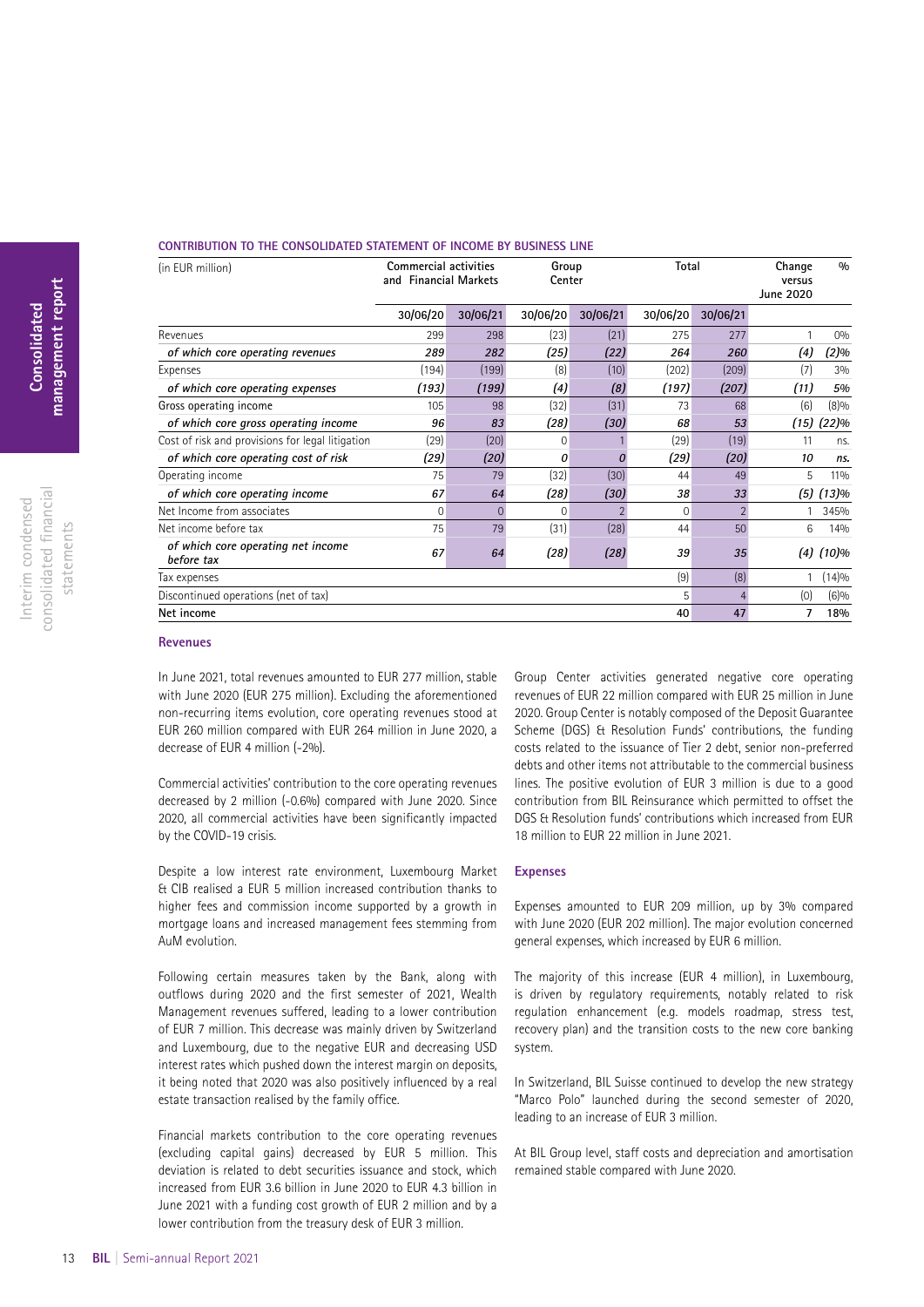### **Gross operating income**

Gross operating income amounted to EUR 68 million compared with EUR 73 million in June 2020 (-8%). Excluding non-recurring items, core gross operating income decreased by EUR 15 million, influenced by a decrease of core operating revenues of EUR 4 million and an increase of core operating expenses of EUR 11 million.

#### **Cost of risk**

BIL Group recorded net provisions on loans and advances and provisions for legal litigations of EUR 19 million (EUR 29 million in June 2020).

Reflecting anticipations of corporate loans consequently suffering from COVID-19, the Bank recognised net specific value adjustments of EUR 22 million adopting a prudent approach in line with the ECB guidance on progressive full provisioning of aged Non-Performing Loans (NPL).

As previously mentioned in the 2020 Annual Report, the Bank granted moratoria to clients in financial difficulty enabling them to postpone loan repayments. These moratoria may have led to temporary improvements in counterparties' situations and creditworthiness and hence, potentially better than expected ratings. In light of this and in a prudent and forwardlooking manner, BIL defined IFRS 9 ECL management overlays to anticipate increases in ECL due to rating downgrades in the near future. The reassessment of the management overlays has led to a decrease of EUR 5 million in stage 1 ECL partially offset by an increase of modelled stage 1 ECL of EUR 3 million.

In the Risk Management section, the Bank has published an overview of the asset quality by stage focused on loans and advances to customers. The total impairment of gross customer loans decreases slightly at 1.84% compared with year-end 2020 at 1.86%. BIL's Stage 3 asset quality ratio<sup>1</sup> equated to 4.28% versus 4.69% positively influenced by several reimbursements.

### **Net income before tax**

Net income before tax amounted to EUR 50 million, up by EUR 6 million (14%) compared to the first semester of 2020, largely influenced by the cost of risk.

### **Tax**

As at June 2021, tax expenses amounted to EUR 8 million. The evolution of tax expenses in June 2021 compared with June 2020 is mainly explained by a write back of impairment of tax losses carried forward recognised since 2017.

1 Asset quality ratio: total Stage 3 outstanding divided by total gross loans and advances to customers

### **Discontinued operations**

Net income from discontinued operations (net of tax) amounted to EUR 4 million in June 2021 versus EUR 5 million in June 2020 and corresponds to the business activity of the BIL Denmark branch in the scope of the BTA<sup>2</sup> with Ringkjøbing Landbobank.

BIL Denmark business activities are therefore classified as a "disposal group" meeting the definition of discontinued operations under IFRS 5 "Non-current Assets Held for Sale and Discontinued Operations" as at June 30, 2021 (please refer to Note 1.17 of the 2020 Annual Report for related accounting policy).

### **Net income**

The Bank reported a net income of EUR 47 million showing considerable resilience when compared with June 2020 (EUR 40 million) despite the ongoing health crisis and the uncertain economic situation.

2 Business Transfer Agreement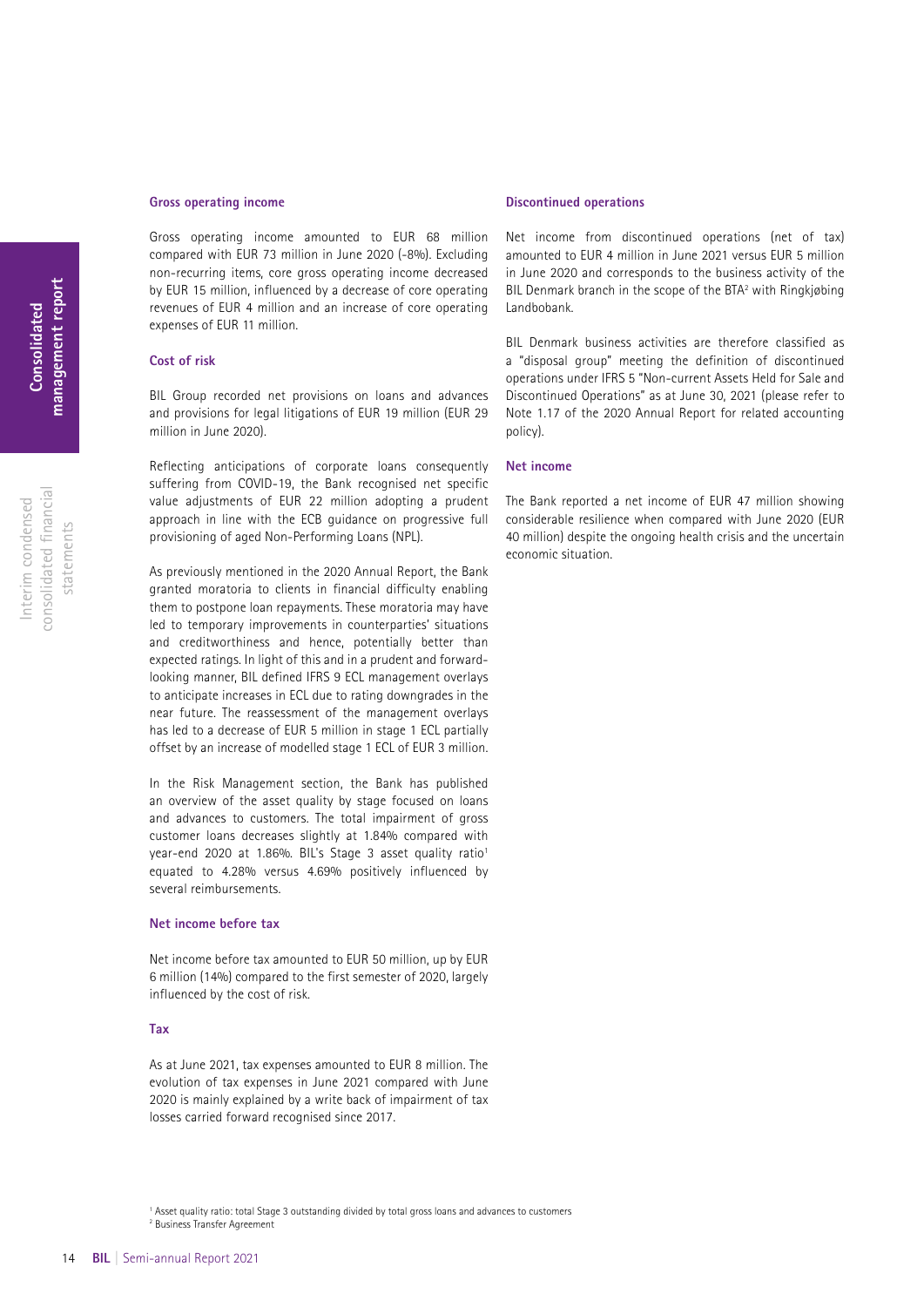### **ANALYSIS OF THE CONSOLIDATED BALANCE SHEET1**

| (in EUR billion)                                                    | 31/12/20 | 30/06/21 | Change versus 2020 | $\frac{0}{0}$ |
|---------------------------------------------------------------------|----------|----------|--------------------|---------------|
| <b>ASSETS</b>                                                       | 30.6     | 31.3     | 0.7                | 2.3%          |
| Cash at central banks and loans and advances to credit institutions | 5.4      | 5.7      | 0.3                | 6.4%          |
| Loans and advances to customers                                     | 15.4     | 15.9     | 0.5                | 3.0%          |
| Financial investments                                               | 8.8      | 8.6      | (0.2)              | (2.4)%        |
| Positive fair value of derivative products                          | 0.2      | 0.1      | (0.1)              | $(39.7)\%$    |
| Other assets                                                        | 0.7      | 1.0      | 0.2                | 28.4%         |
| LIABILITIES AND SHAREHOLDERS' EQUITY                                | 30.6     | 31.3     | 0.7                | 2.3%          |
| Amounts due to credit institutions                                  | 4.2      | 3.6      | (0.6)              | $(14.1)\%$    |
| Amounts due to customers                                            | 19.8     | 20.3     | 0.5                | 2.7%          |
| Negative fair value of derivative products                          | 0.6      | 0.4      | (0.3)              | (41.4)%       |
| Debt securities                                                     | 3.7      | 4.3      | 0.6                | 16.5%         |
| Subordinated debts                                                  | 0.1      | 0.2      | 0.1                | 78.0%         |
| Other liabilities                                                   | 0.3      | 0.5      | 0.2                | 66.9%         |
| Shareholders' equity                                                | 1.8      | 2.0      | 0.1                | 6.3%          |

### **ASSET MOVEMENTS**

"Loans and advances to customers" amounted to EUR 15.9 billion compared with FUR 15.4 billion, up by FUR 0.5 billion (+3.0%) compared with December 2020. Commercial activities' loans increased with a positive contribution from all business lines. Outstanding mortgage loans increased by EUR 0.4 billion (+7.0%) and investment loans by EUR 0.1 billion (+1.8%). The Bank continued to support the local economy despite the current environment impacted by the COVID-19 crisis.

"Financial investments" reduced by EUR 0.2 billion to EUR 8.6 billion following the sales generated during the first semester of 2021 partially compensated by the increase in fair value of some investments. The Investment Portfolio is mainly made up of assets eligible for refinancing by the European Central Bank (ECB) and qualifying as liquidity reserves under the regulatory framework. These assets enable the Bank to fully comply with liquidity ratio requirements, keeping a comfortable liquidity position translating into a Liquidity Coverage Ratio (LCR) of 159% as of June 30, 2021 in line with previous months.

"Cash at central banks and loans and advances to credit institutions" amounted to EUR 5.7 billion, up by EUR 0.3 billion (+6.4%). This positive trend is mainly correlated to the growth of "Debt securities".

### **LIABILITY MOVEMENTS**

"Amounts due to credit institutions" reached EUR 3.6 billion, down by 0.6 billion (-14.1%) driven by a reduction in repurchase agreements. TLTRO outstanding at the end of June 2021 totalled EUR 1.5 billion, unchanged with the situation at the end of December 2020.

 "Amounts due to customers" totalled EUR 20.3 billion in June 2021, representing a growth of 2.7% versus end of 2020. This growth occurred mainly in current accounts (EUR 0.6 billion) from Luxembourg retail and institutional clients.

"Debt securities" reached EUR 4.3 billion which represents an increase of +16.5% versus 2020. The Bank continued its longterm financing programme and issued a senior preferred debt of EUR 300 million in March 2021, EUR 182 million thanks to the partnership with Leonteq's structured investment products platform and EUR 158 million of BIL Structured Products in the retail network.

"Subordinated debts" increased by EUR 0.1 billion following a debt issuance in May 2021 for EUR 100 million maturing in 2031 and subject to prudential approval for its eligibility as Tier 2 capital. The aim of issuing such subordinated debt is to fill the regulatory Tier 2 capital bucket and to strengthen the total capital ratio.

"Shareholders' equity" increased by EUR 115 million (+6.3%). This increase was mainly due to the 2021 net profit of EUR 47 million and the positive evolution of revaluation reserves of EUR 68 million.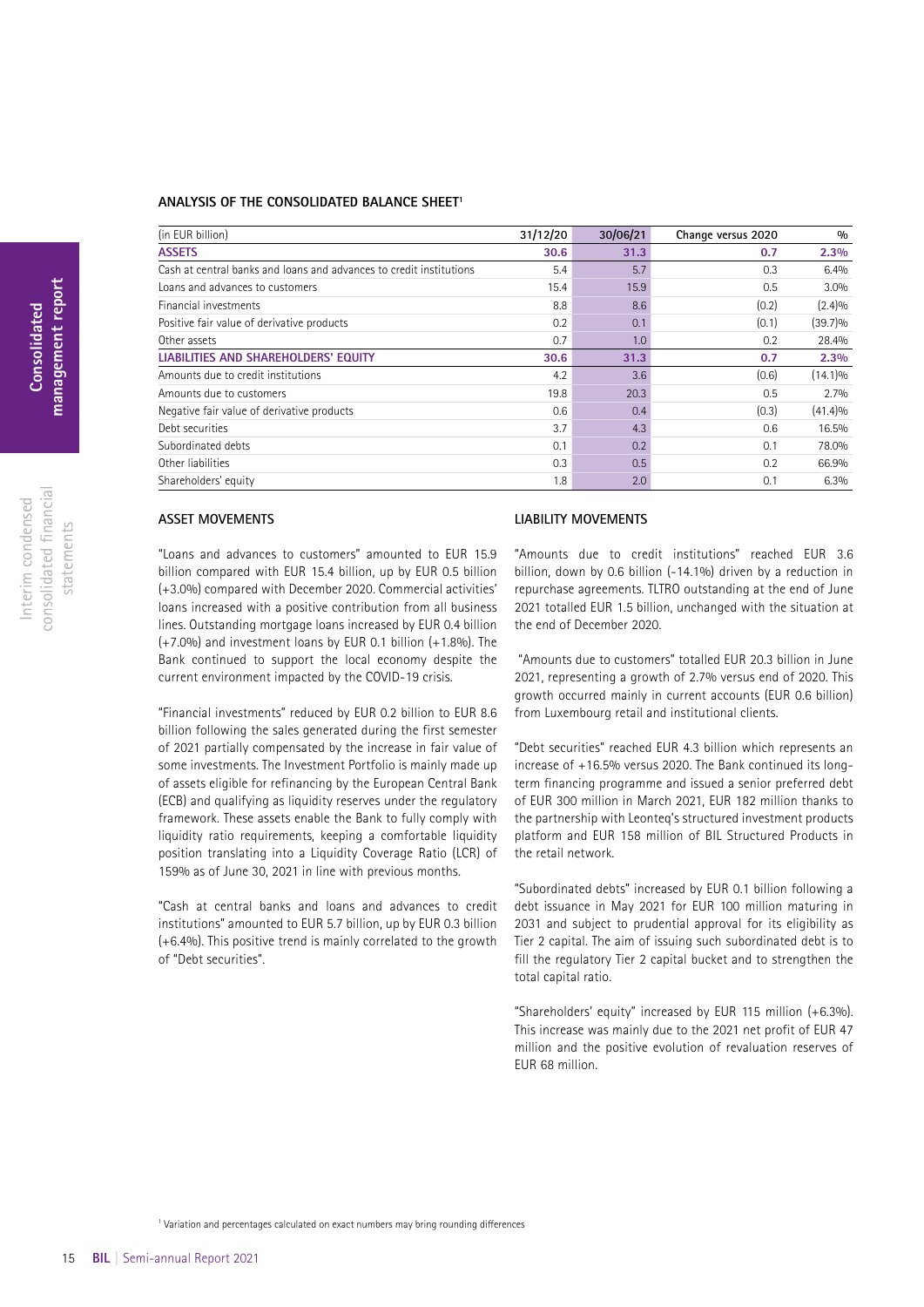## <span id="page-15-0"></span>7. Post-balance sheet events

There was no occurrence of a significant post-balance sheet event likely to have a major impact on the interim condensed consolidated financial statements of BIL.

## 8. Outlook

During the first months of 2021, BIL revisited its strategic plan Create Together 2025 to reflect the new reality that is faced, resulting in the "Energise Create Together 2025" strategic plan.

This updated strategy focuses on 5 key priorities, where the Bank believes it can best use its unique capabilities and has a strong right to win:

- Luxembourg will remain BIL's core market, where it can enhance its unique business model at the intersection of Retail, Private and Corporate and Institutional Banking to deliver added value to entrepreneurial clients and to continue bolstering its strong position as one of the leading banks in Luxembourg;
- BIL will continue to develop its Chinese business on a stepby-step basis, with the ambition to become a leading bank for clients wanting to do business across China and Europe;
- BIL's Wealth Management is an essential activity in the Bank's diversified business model and will continue to play a key role in enabling growth and resilience. BIL will develop this business from its wealth management booking centres in Luxembourg and Switzerland with a clear focus on core entrepreneurial client segments in its core markets;

These business initiatives will be supported by:

- A new and reliable core banking system; and
- The design and implementation of a new target operating model and culture to create a robust and dynamic bank ready to face the future.

consolidated fnancial consolidated financial Interim condensed Interim condensed statements statements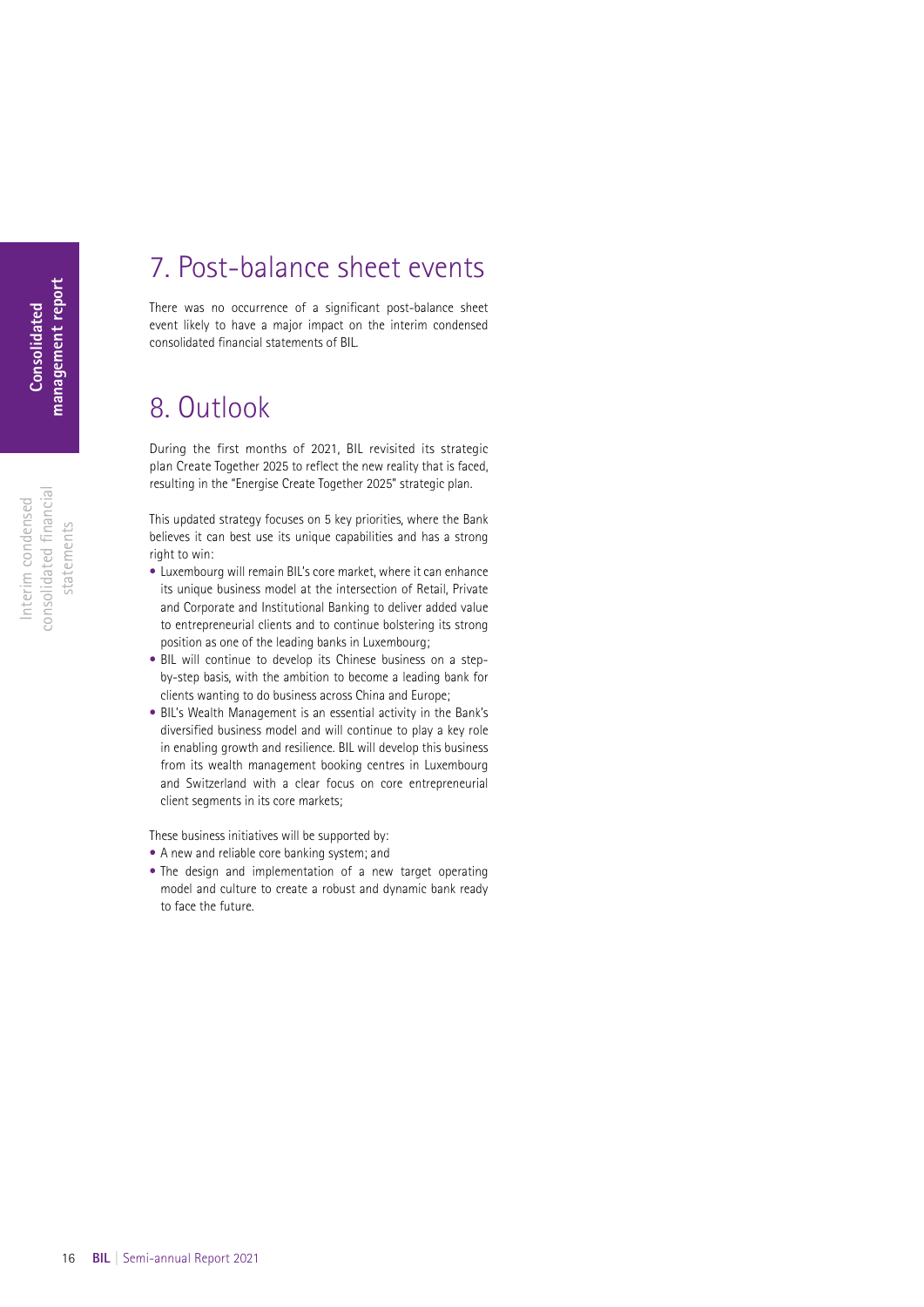## Risk Management

## 1. Key events of the first half of 2021

### **CORPORATE STRUCTURE AND RISK PROFILE**

Strategic initiatives are regularly undertaken at Group level. Each initiative is carefully monitored by the Bank's risk management department whose main objective is to ensure that risks are continuously monitored and managed, and that they are consistent with the institution's risk appetite. The main evolutions are described in the "Business Review and Results" section of the management report.

### **MAIN WORKS REALISED BY THE RISK TEAMS IN LINE WITH THE DIFFERENT REGULATORY REQUIREMENTS**

During the first half of 2021, BIL continued to invest significant time and resources to ensure continued compliance with regulatory standards:

- To enhance their soundness, BIL has been monitoring the adequacy of its approved Pillar I internal models. The reviews relate to models that include the new definition of default and enhancements related to ECB supervision. In addition, the Bank has submitted documentation to the ECB for approval supporting an agreement to adopt the Standard approach for Pillar I credit Risk-Weighted Assets (RWA) for financial institution exposures;
- As part of its review of the Basel III framework, in the first half of 2021, the Bank analysed the various impacts of the reforms and submitted its findings to the ECB. In a nutshell, the impacts of the so-called "Basel IV" reform remain limited for BIL in terms of RWA increase;
- In July 2018, the European Banking Authority (EBA) published its final guidelines on the management of interest rate risk arising from non-trading book activities (IRRBB). In 2021, the Bank continued to develop its related framework of which: (i) the enhancements of the modelling of the nonmaturing deposits and the prepayment models, (ii) the interest rate margin projections including a dynamic balance sheet assumption and on a long-term horizon and, (iii) more globally, on the governance of the framework notably through the review of the guidances and procedures;
- In the context of the Bank Recovery and Resolution Directive, in the first semester of 2021, the Bank is working on its annual recovery plan, which will be submitted to the supervisory authorities at the end of September. Regarding the resolution part, BIL participated in various workshops with the resolution authority (the Single Resolution Board; SRB). A working program has been set up for 2021 including specific analyses on (i) the liquidity framework in case of resolution,

(ii) the assessment of data and valuation capabilities and, (iii) the finalisation of the bail-in framework (bail-in being the preferred resolution strategy for the Bank);

- The Bank is also fully committed to the BCBS 239 principles and has further structured its related initiative in three sections: (i) overarching governance and infrastructure, (ii) risk data aggregation capabilities and (iii) risk reporting practices. The first two sections have been accelerated by the Data programme (Risk Foundation Master ("RFO Master"), data quality management and data exploitation capabilities) and the Data Office (committees, governance). Specifically, on the RFO Master (the common database for Finance and Risk), the credit RWA and provisions are in production mode and the IRRBB and liquidity parts will start a parallel run mode in order to go into production during the second semester of 2021;
- The Bank also took part in the 2021 EU-wide stress test exercise;
- The Risk Management teams in collaboration with other departments of which Finance, IT and Internal Audit have set up an enhancement plan regarding the ICAAP/ILAAP framework with notably (i) a review of Risk Cartography and the Risk Appetite Framework, (ii) the Economic Capital (ECAP) model redesign, (iii) the enhancement of the Stress Testing framework and, (iv) a review of the documentation and (v) a strengthening of the model validation process;
- Risk Projects Steering Committee: Given the prioritisation of the Transformation Plan at BIL and the substantial number of Risk Management projects in the pipeline, whether regulatory projects or enhancement projects, Risk Management decided to further strengthen its projects monitoring to ensure their timely delivery by creating a monthly Risk Projects Steering Committee. This framework allows for better prioritisation and more efficient resources allocation. The Risk Projects Steering Committee monitors:
- Projects related to the Transformation Plan and in particular Risk Management contributions to it (Value Chain Risk and Value Chain Lending within CBS/T24, RFO Master, RFO Exploitation and BCBS 239);
- Risk Management regulatory projects, with or without IT intervention (including those without direct ownership but imperative for Risk Management); and
- Risk Management key priorities: important Risk Management deliveries requiring transversal contributions and/or specific retro planning (e.g. ICAAP/ILAAP reports);
- Risk Management Group Entities Oversight: since the beginning of 2021, Risk Management has reinforced the governance and formalisation of its oversight of BIL's Group entities for Risk Management matters. The oversight addresses various matters linked to Credit Risk, Market and Liquidity Risk, Operational Risk, Information Security Risk and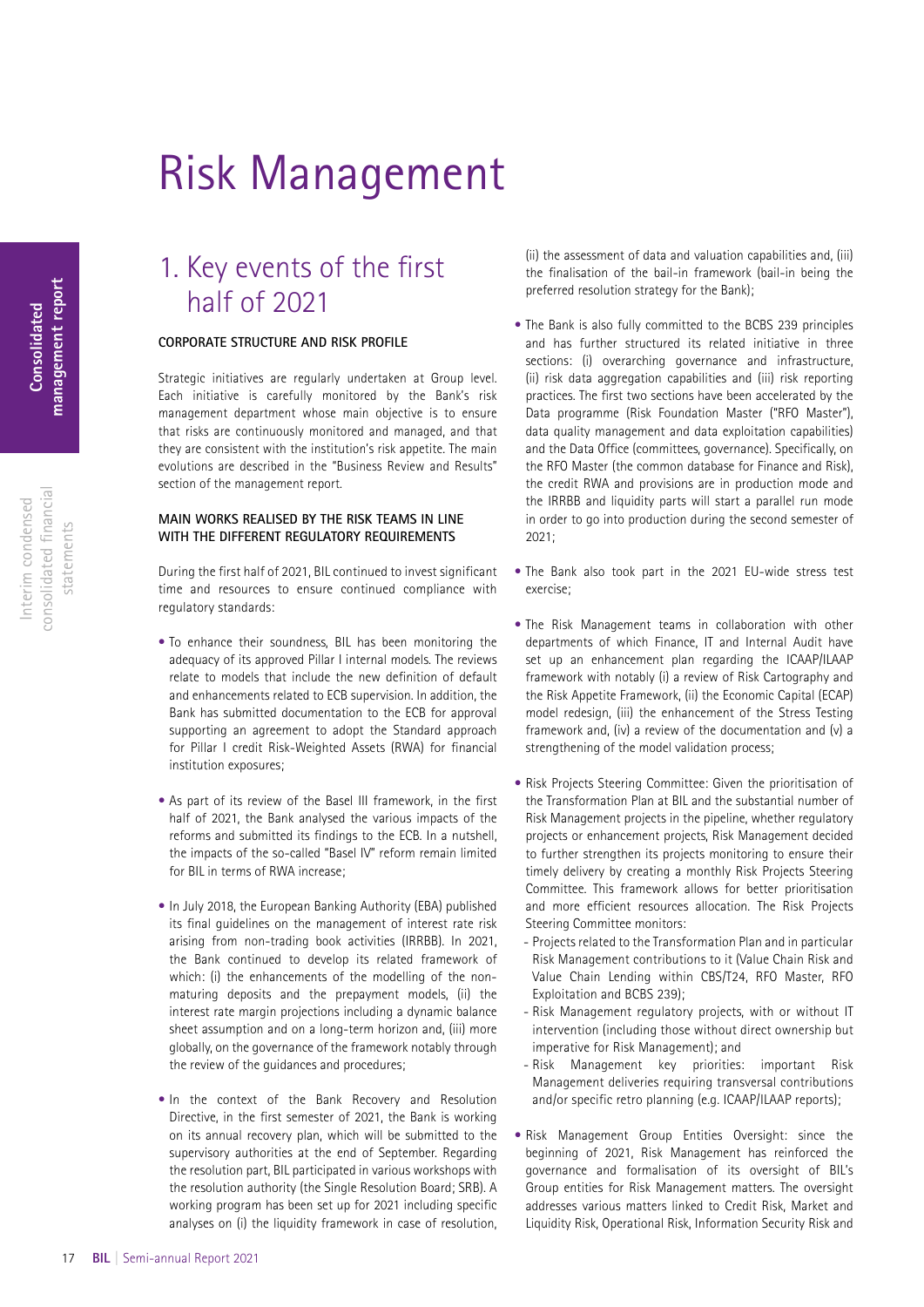consolidated fnancial consolidated financial Interim condensed Interim condensed statements statements <span id="page-17-0"></span>more transversal topics such as the Risk Cartography, the Risk Appetite Statement, the reports provided by the entities and stress testing on specific exposures;

• ESG framework: please refer to section 3. ESG in the Business Review and Results section.

## 2. Credit risk

Credit risk exposure refers to the Bank's internal concept of Maximum Credit Risk Exposure (MCRE):

- The net carrying value of balance sheet assets other than derivative products (i.e. the carrying value after deduction of specific provisions);
- The mark-to-market valuation of derivative products;
- The total off-balance sheet commitments corresponding to unused lines of credit or to the maximum amount that BIL is committed to as a result of guarantees issued to third parties;
- The netting and financial collaterals (including cash, bond and other financial security) are deducted from net carrying amount for repurchase/reverse repurchase agreements; The netting and cash collateral amounts are deducted for other types of products;
- For derivatives a potential future exposure (PFE) add-on is added to account for potential future changes in the value of the trades.

Equity exposures, tangible/intangible assets and deferred tax assets are excluded from this perimeter.

The substitution principle applies where the credit risk exposure is guaranteed by a third party with a lower risk weighting. Therefore, counterparties presented below are final counterparties, i.e. after taking into account any eligible guarantees.

Unless otherwise stated, all figures are expressed in euros (EUR).

As at June 30, 2021, the Bank's total credit risk exposure amounted to EUR 35.66 billion compared with EUR 34.63 billion at the end of 2020.

The main exposure increase is observed in Individuals, SME and Self-Employed (EUR 666 million), Central Governments (EUR 329 million) and Corporate (EUR 291 million) offset by a decrease of Financial Institutions (EUR 310 million).

### **EXPOSURE BY TYPE OF COUNTERPARTY**

As at June 30, 2021, and in line with BIL Group's business model and strategy, the Individuals, SME and Self-Employed segment remained the Bank's largest portfolio, representing around 36% of overall exposure.

The Central Governments exposure weight remained unchanged at 32.3% of the overall exposure compared with the end of 2020 and remained the second largest segment of the Bank's portfolio.

Finally, it is also worth noting that exposures to Financial Institutions decreased compared with the end of 2020, representing 12.1% (13.3% year-end 2020).

| Exposures by<br>counterparty<br>category | 30/06/20 | 31/12/20 30/06/21 |        | Variation |
|------------------------------------------|----------|-------------------|--------|-----------|
| (in EUR million)                         |          |                   |        |           |
| Central Governments                      | 10,461   | 11,183            | 11,512 | 329       |
| <b>Public Sector Entities</b>            | 299      | 334               | 402    | 68        |
| Corporate                                | 6,438    | 6,282             | 6,573  | 291       |
| Securitisation                           | 45       | 36                | 30     | (6)       |
| Individuals, SME & Self<br>Employed      | 11,471   | 12,163            | 12,829 | 666       |
| <b>Financial Institutions</b>            | 4,934    | 4,617             | 4,307  | (310)     |
| Others                                   | 9        | 18                | 9      | (9)       |
| <b>TOTAL</b>                             | 33.657   | 34.633            | 35,662 | 1.029     |

### **EXPOSURE BY GEOGRAPHICAL REGION**

As at June 30, 2021, the Bank's exposure continued to be mainly concentrated in Europe, primarily in Luxembourg (54.8%), France (10.1%), Switzerland (8.4%), Belgium (6.8%) and Germany (5.4%).

| Exposures by<br>geographic region | 30/06/20 | 31/12/20 30/06/21 |        | Variation |
|-----------------------------------|----------|-------------------|--------|-----------|
| (in EUR million)                  |          |                   |        |           |
| Belgium                           | 2,329    | 2,393             | 2,420  | 27        |
| France                            | 3,457    | 3,639             | 3,598  | (41)      |
| Germany                           | 1,928    | 1,987             | 1,925  | (62)      |
| Ireland                           | 313      | 271               | 265    | (6)       |
| Italy                             | 14       | 26                | 37     | 11        |
| Luxembourg                        | 17,172   | 17,564            | 19,538 | 1,974     |
| Spain                             | 701      | 780               | 799    | 19        |
| Other EU countries                | 1,633    | 1,749             | 1,472  | (277)     |
| Rest of Europe                    | 577      | 585               | 545    | (40)      |
| Switzerland                       | 3,132    | 3,534             | 2,990  | (544)     |
| United States and<br>Canada       | 938      | 882               | 942    | 60        |
| Middle East                       | 669      | 371               | 368    | $(3)$     |
| Asia                              | 385      | 448               | 518    | 70        |
| Australia                         | 238      | 207               | 85     | (122)     |
| Others                            | 171      | 197               | 160    | (37)      |
| <b>TOTAL</b>                      | 33,657   | 34,633            | 35,662 | 1,029     |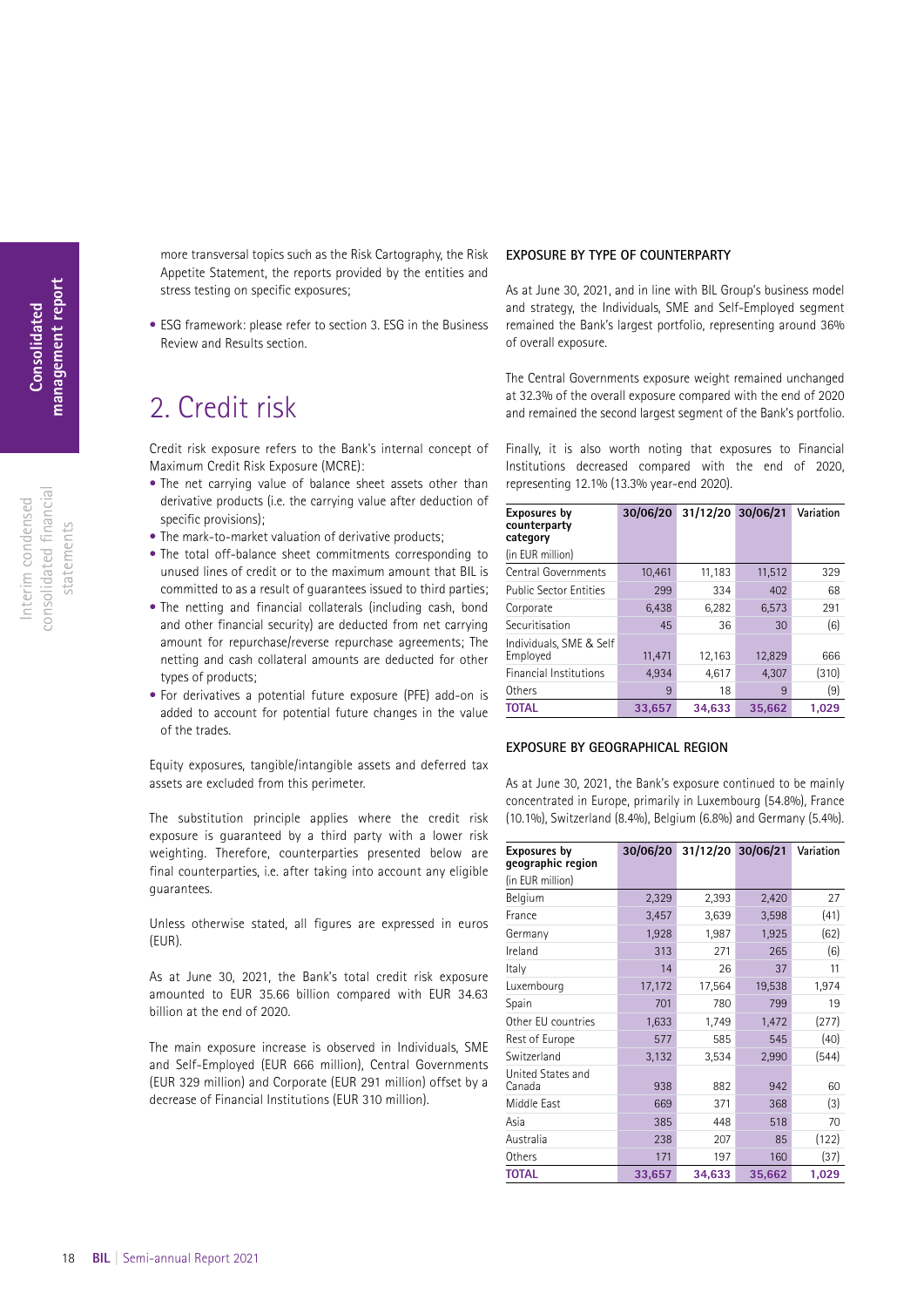### <span id="page-18-0"></span>**Losses on Immovable Property**

The following table displays the limited losses recorded as at June 30, 2021 on exposures collateralised by residential and commercial immovable property regarding retail counterparties. These exposures are expressed in terms of Exposure-at-Default (EAD) and in millions of euros.

| (in EUR million)     | 30/06/20              |                      | 30/06/21              |                      |
|----------------------|-----------------------|----------------------|-----------------------|----------------------|
| Collateralised by:   | Sum of overall losses | Sum of the exposures | Sum of overall losses | Sum of the exposures |
| Residential property | 0.93                  | 6.975                | 1.79                  | 7.972                |
| Commercial immovable |                       |                      |                       |                      |
| property             | 0.00                  | 462                  | 0.00                  | 488                  |

### 3. Market risk

### **TREASURY AND FINANCIAL MARKETS ACTIVITIES**

| VaR (10 days, 99%) per activity | 30/06/20 | 31/12/20                            | 30/06/21 |              |                |              |  |
|---------------------------------|----------|-------------------------------------|----------|--------------|----------------|--------------|--|
| (in EUR million)                |          | <b>TOTAL</b><br><b>Fixed Income</b> |          | <b>FOREX</b> | Equity         | <b>TOTAL</b> |  |
|                                 |          |                                     |          |              | <b>Trading</b> |              |  |
| Average                         | 0.19     | 0.17                                | 0.08     | 0.13         | 0.00           | 0.16         |  |
| End of period                   | 0.29     | 0.03                                | 0.02     | 0.08         | 0.00           | 0.08         |  |
| Maximum                         | 0.55     | 0.65                                | 0.25     | 0.52         | 0.01           | 0.53         |  |
| Limit                           | 2.00     | 2.00                                | 1.00     | 1.50         | 0.10           | 2.00         |  |

Regarding Fixed Income as at June 30, 2021:

• The directional spread sensitivity (+1bp) is EUR -10,825 for a limit set at EUR 30,000 (EUR -11,882 as at December 2020); and

• The absolute spread sensitivity (+1bp) is EUR 12,182 for a limit set at EUR 60,000 (EUR 15,772 as at December 2020).

Daily Treasury activity is monitored through sensitivity limits, based on a +100bp parallel shift.

As at June 30, 2021, Treasury sensitivity was EUR 3.11 million compared with EUR 3.39 million in December 2020.

#### **Investment Portfolio**

The interest rate risk of the Investment Portfolio is managed by the Treasury department or by the Asset and Liability Management (ALM) department, depending on various criteria (i.e. maturity, sector).

The Investment Portfolio had a total nominal exposure of EUR 7.7 billion as at June 30, 2021 (compared with EUR 7.9 billion as at December 31, 2020).

Most of the bonds are classified in the "Hold-to-Collect" (HTC) portfolio measured at amortised cost: EUR 6.9 billion as at June 30, 2021 (EUR 7 billion as at December 31, 2020). The remaining portion is classified in the "Hold-to-Collect and Sell" (HTC&S) portfolio measured at fair value through OCI: EUR 0.8 billion as at June 30, 2021 (EUR 0.9 billion as at December 31, 2020).

The fair value sensitivity of the HTC&S portfolio to a 1 basis point widening of the spread (booked to the OCI reserve), was EUR -0.3 million as at June 30, 2021 (EUR 0.3 million per basis point as at December 31, 2020).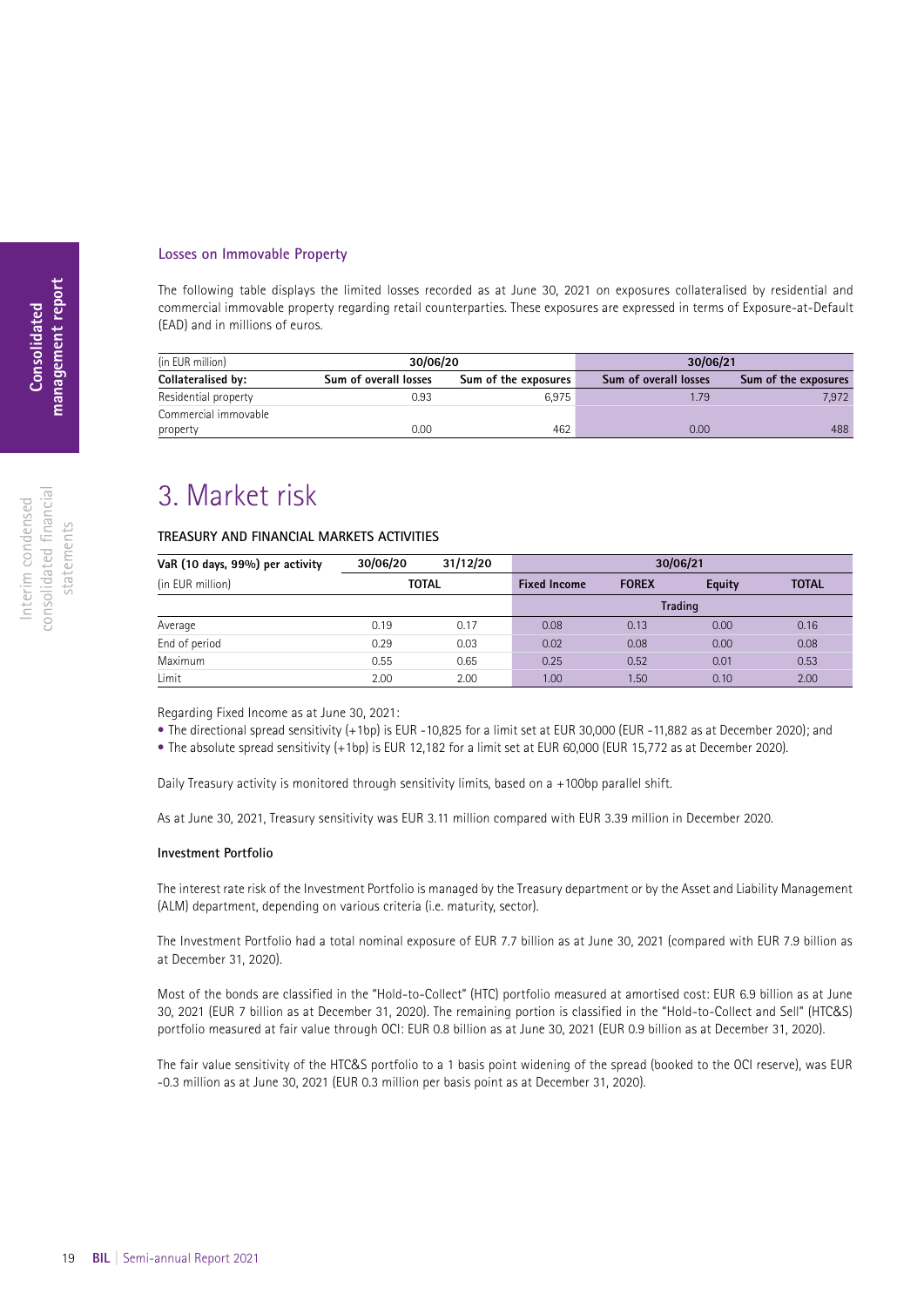### <span id="page-19-0"></span>**INVESTMENT PORTFOLIO HTC**&**S (IN EUR MILLION)**

| (in EUR million) | <b>Notional amount</b> |          |          | Rate bpv |          |          | Spread bpv |          |          |
|------------------|------------------------|----------|----------|----------|----------|----------|------------|----------|----------|
|                  | 30/06/20               | 31/12/20 | 30/06/21 | 30/06/20 | 31/12/20 | 30/06/21 | 30/06/20   | 31/12/20 | 30/06/21 |
| Treasury         | 185                    | 229      | 195      | 0.00     | (0.00)   | (0.00)   | (0.02)     | (0.07)   | (0.10)   |
| ALM              | 700                    | 720      | 650      | (0.02)   | (0.01)   | (0.01)   | (0.29)     | (0.25)   | (0.21)   |

BIL's liquidity remained solid throughout the first half of 2021. The consolidated Liquidity Coverage Ratio (LCR) amounted to 159% (as at June 30, 2021) and the Net Stable Funding Ratio (NSFR) amounted to 125% (as at June 30, 2021).

## 4. Asset quality<sup>1</sup>

|                                                                             |             | 31/12/20       | 30/06/21 |
|-----------------------------------------------------------------------------|-------------|----------------|----------|
| Net loans and advances to customers                                         | a           | 15,412         | 15,869   |
| ECL stage 1,2,3                                                             | h           | 292            | 298      |
| Gross loans and advances to customers                                       | $c=a+b$     | 15,704         | 16,167   |
| ECL stage 1,2,3 / Gross loans and advances to customers                     | b/c         | 1.86%          | 1.84%    |
| <b>FOCUS ON STAGE 3</b>                                                     |             |                |          |
| Total stage 3 outstanding amount                                            | d           | 736            | 691      |
| ECL stage 3                                                                 | $\epsilon$  | 224            | 232      |
| Coverage ratio stage 3                                                      | e/d         | 30.50%         | 33.63%   |
| Total collateral and quarantees                                             | q           | 430            | 415      |
| Coverage ratio stage 3 including collateral                                 | $(e+q)/d$   | 88.88%         | 93.74%   |
| Asset quality ratio (stage 3 / Gross loans and advances to customers)       | d/c         | 4.69%          | 4.28%    |
| ECL stage 3 / total ECL (stage 1,2,3)                                       | e/b         | 76.94%         | 78.00%   |
| FOCUS ON STAGE 1 AND STAGE 2                                                |             |                |          |
| Total stage 1 outstanding amount                                            | g           | 12,211         | 12,989   |
| ECL stage 1                                                                 | h           | 42             | 40       |
| Coverage ratio stage 1                                                      | h/g         | 0.34%          | 0.31%    |
| Total stage 2 outstanding amount                                            |             | 2,757          | 2,487    |
| ECL stage 2                                                                 |             | 25             | 26       |
| Coverage ratio stage 2                                                      | j/i         | 0.91%          | 1.04%    |
| ECL (stage 1,2) / total ECL (stage 1,2,3)                                   | $(h+i)/b$   | 23.06%         | 22.00%   |
| FOCUS ON COST OF RISK (ALL STAGES)                                          |             |                |          |
| Net impairment on loans and advances to customers                           | $\mathsf k$ | 11             | 17       |
| Cost of Risk (in bps - annualised)                                          | k/c         | $\overline{7}$ | 21       |
| Net impairment on loans and advances to customers excl. non-recurring items |             | 59             | 18       |
| Cost of risk excluding non-recurring items (in bps - annualised)            | $\sqrt{c}$  | 37             | 22       |

## 5. Solvency monitoring

See Note 14 of the interim condensed consolidated financial statements.

1 Rounding diferences and percentages calculated on exact numbers.

consolidated fnancial consolidated financial Interim condensed Interim condensed statements statements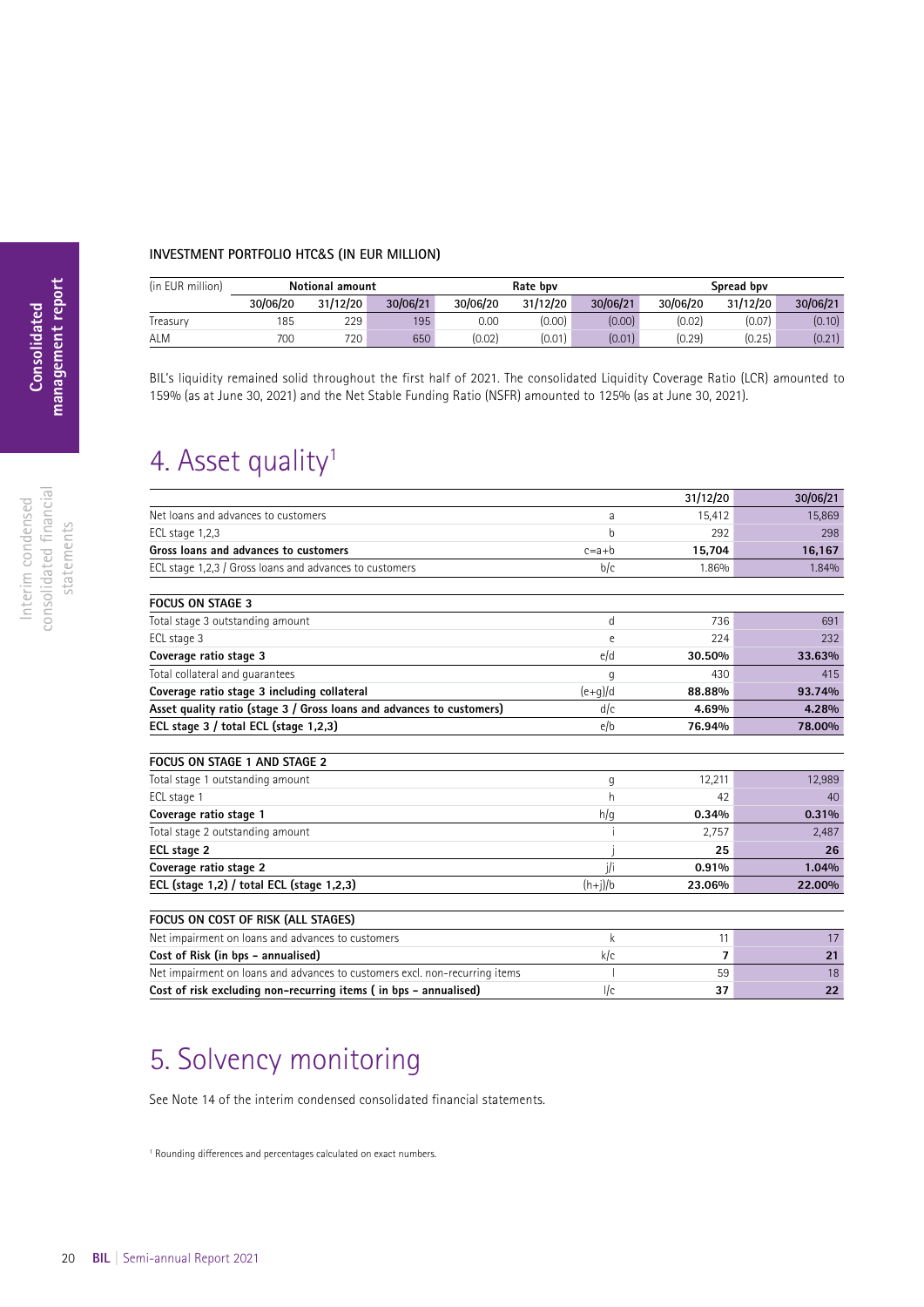# <span id="page-20-0"></span>**Interim condensed consolidated financial statements**

| Report on Review of interim condensed consolidated financial statements 22 |    |
|----------------------------------------------------------------------------|----|
| Consolidated balance sheet                                                 | 23 |
| Consolidated statement of income                                           | 25 |
| Consolidated statement of comprehensive income                             | 26 |
| Consolidated statement of changes in equity                                | 27 |
| Consolidated cash flow statement                                           | 29 |
| Notes to the interim condensed consolidated financial statements           | 31 |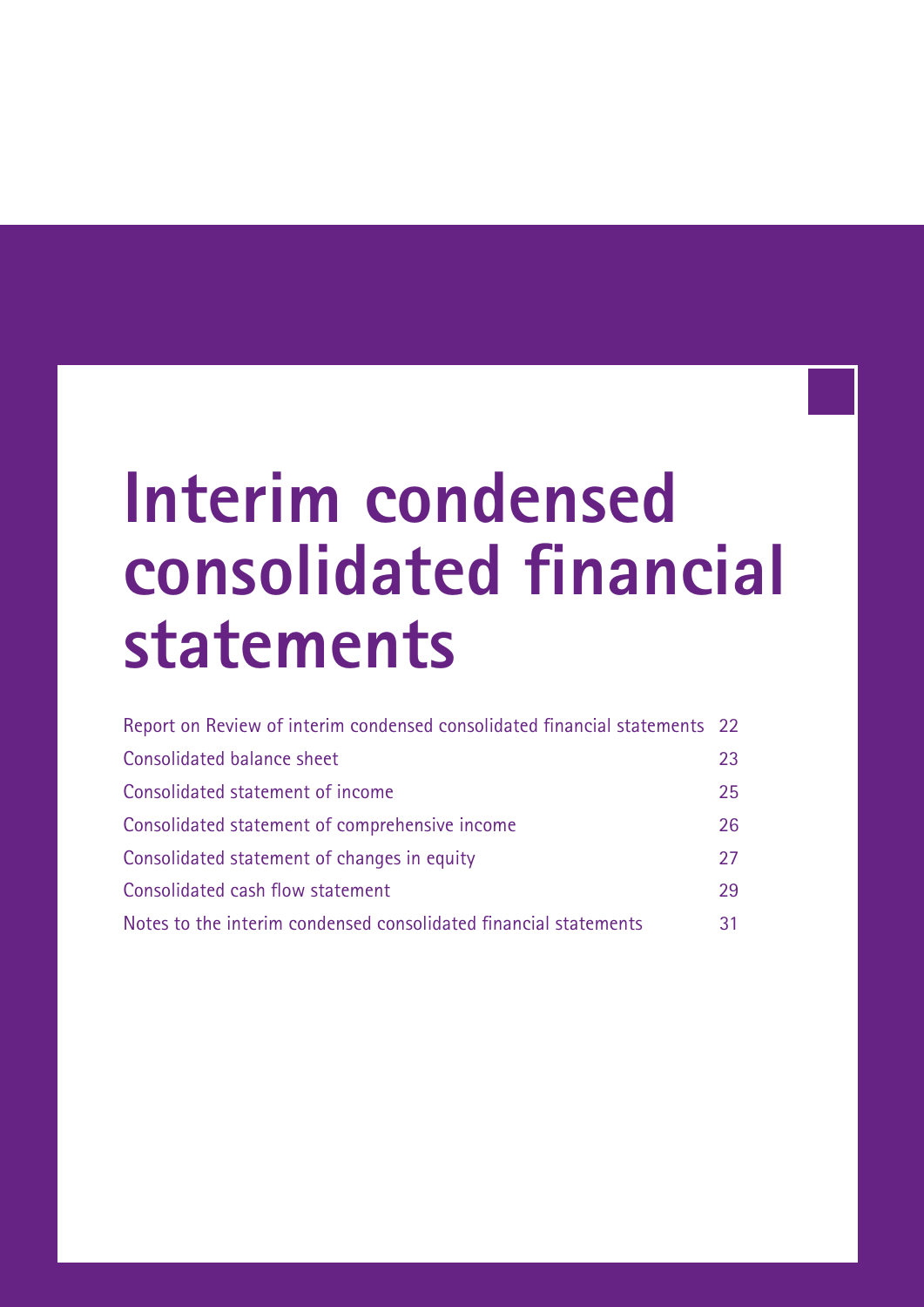## <span id="page-21-0"></span>Report on Review of interim condensed consolidated fnancial statements

To the Board of Directors of Banque Internationale à Luxembourg S.A.

We have reviewed the accompanying interim condensed consolidated financial statements of Banque Internationale à Luxembourg (the "Bank") and its subsidiaries (the "Group"), which comprise the consolidated balance sheet as at 30 June 2021, the consolidated statement of income and the consolidated statement of comprehensive income, the consolidated statement of changes in equity and the consolidated cash flow statement for the six-month period then ended, and the notes to the interim condensed consolidated financial statements that include a summary of significant accounting policies and other explanatory information.

### **BOARD OF DIRECTORS' RESPONSIBILITY FOR THE INTERIM CONDENSED CONSOLIDATED FINANCIAL STATEMENTS**

The Board of Directors is responsible for the preparation and presentation of these interim condensed consolidated fnancial statements in accordance with IAS 34, "Interim Financial Reporting" as adopted by the European Union, and for such internal control as the Board of Directors determines is necessary to enable the preparation of interim condensed consolidated fnancial statements that are free from material misstatement, whether due to fraud or error.

### **RESPONSIBILITY OF THE "RÉVISEUR D'ENTREPRISES AGRÉÉ"**

Our responsibility is to express a conclusion on these interim condensed consolidated fnancial statements based on our review. We conducted our review in accordance with International Standard on Review Engagements (ISRE 2410 "Review of interim fnancial information performed by the independent auditor of the entity") as adopted for Luxembourg by the "Institut des Réviseurs d'Entreprises". This standard requires us to comply with relevant ethical requirements and conclude whether anything has come to our attention that causes us to believe that the interim condensed consolidated fnancial statements, taken as a whole, are not prepared in all material respects in accordance with the applicable fnancial reporting framework.

A review of interim condensed consolidated fnancial statements in accordance with ISRE 2410 is a limited assurance engagement. The "Réviseur d'entreprises agréé" performs procedures, primarily consisting of making inquiries of management and others within the Bank, as appropriate, and applying analytical procedures, and evaluates the evidence obtained.

The procedures performed in a review are substantially less than those performed in an audit conducted in accordance with International Standards on Auditing. Accordingly, we do not express an audit opinion on these interim condensed consolidated fnancial statements.

### **CONCLUSION**

Based on our review, nothing has come to our attention that causes us to believe that the accompanying interim condensed consolidated financial statements are not prepared, in all material respects, in accordance with IAS 34, "Interim Financial Reporting" as adopted by the European Union.

Luxembourg, 24 August 2021

PricewaterhouseCoopers, Société coopérative *Represented by*

Adave

**Electronically signed by**<br>Julie Batsch

Rima Adas **Adas** Julie Batsch

management report nanagement report Consolidated Consolidated

**consolidated fnancial**  consolidated financial **Interim condensed**  Interim condensed tatements **statements**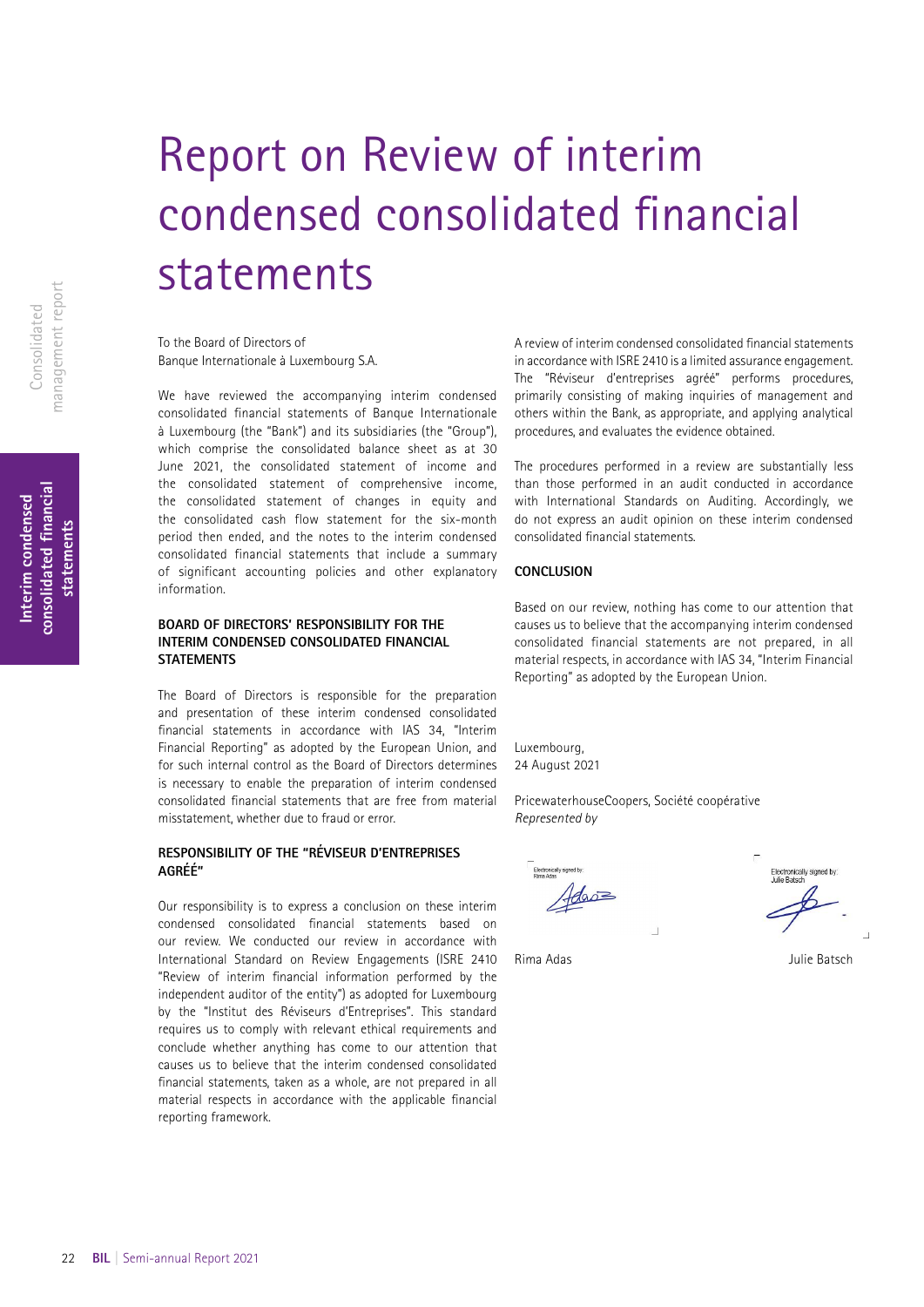## <span id="page-22-0"></span>Consolidated balance sheet

| <b>ASSETS</b> |                                                                               | <b>Notes</b> | 31/12/20       | 30/06/21       |
|---------------|-------------------------------------------------------------------------------|--------------|----------------|----------------|
| (in EUR)      |                                                                               |              |                | (unaudited)    |
|               | Cash, balances with central banks and demand deposits                         | 4,12         | 4,245,324,853  | 4,747,207,975  |
| Ш.            | Financial assets held for trading                                             | 12           | 55,716,122     | 69,092,550     |
| III.          | Financial investments measured at fair value                                  |              | 1,129,363,614  | 1,100,776,398  |
|               | Financial assets at fair value through other comprehensive income             | 4,12         | 1,108,358,280  | 1,060,412,091  |
|               | Non-trading financial assets mandatorily at fair value through profit or loss | 12           | 21,005,334     | 40,364,307     |
| IV.           | Loans and advances to credit institutions                                     | 4,12         | 1,105,696,451  | 944,241,847    |
| V.            | Loans and advances to customers                                               | 4,12         | 15,412,310,898 | 15,869,149,281 |
| VI.           | Financial investments measured at amortised cost                              | 4,12         | 7,685,128,526  | 7,498,604,001  |
| VII.          | Derivatives                                                                   | 12           | 235,263,017    | 141,880,628    |
| VIII.         | Fair value revaluation of portfolios hedged against interest rate risk        | 12           | 191,221        | 141,953        |
| IX.           | Investments in associates                                                     |              | 28,635,871     | 29,120,473     |
| Χ.            | Investment property                                                           |              | 23,405,067     | 23,408,481     |
| XI.           | Property, plant and equipment                                                 |              | 113,840,658    | 113,087,197    |
| XII.          | Intangible fixed assets and goodwill                                          |              | 255,721,393    | 271,229,187    |
| XIII.         | Current tax assets                                                            |              | 1,524,745      | 1,365,850      |
| XIV.          | Deferred tax assets                                                           |              | 183,982,345    | 177,374,427    |
| XV.           | Other assets                                                                  |              | 81,161,194     | 105,235,792    |
| XVI.          | Non-current assets and disposal groups held for sale                          | 5            | 0              | 165,625,498    |
|               |                                                                               |              |                |                |
|               | <b>TOTAL ASSETS</b>                                                           |              | 30,557,265,975 | 31,257,541,538 |

The notes are an integral part of these interim condensed consolidated fnancial statements.

Interim condensed<br>consolidated financial<br>statements **consolidated fnancial Interim condensed statements**

23 **BIL** | Semi-annual Report 2021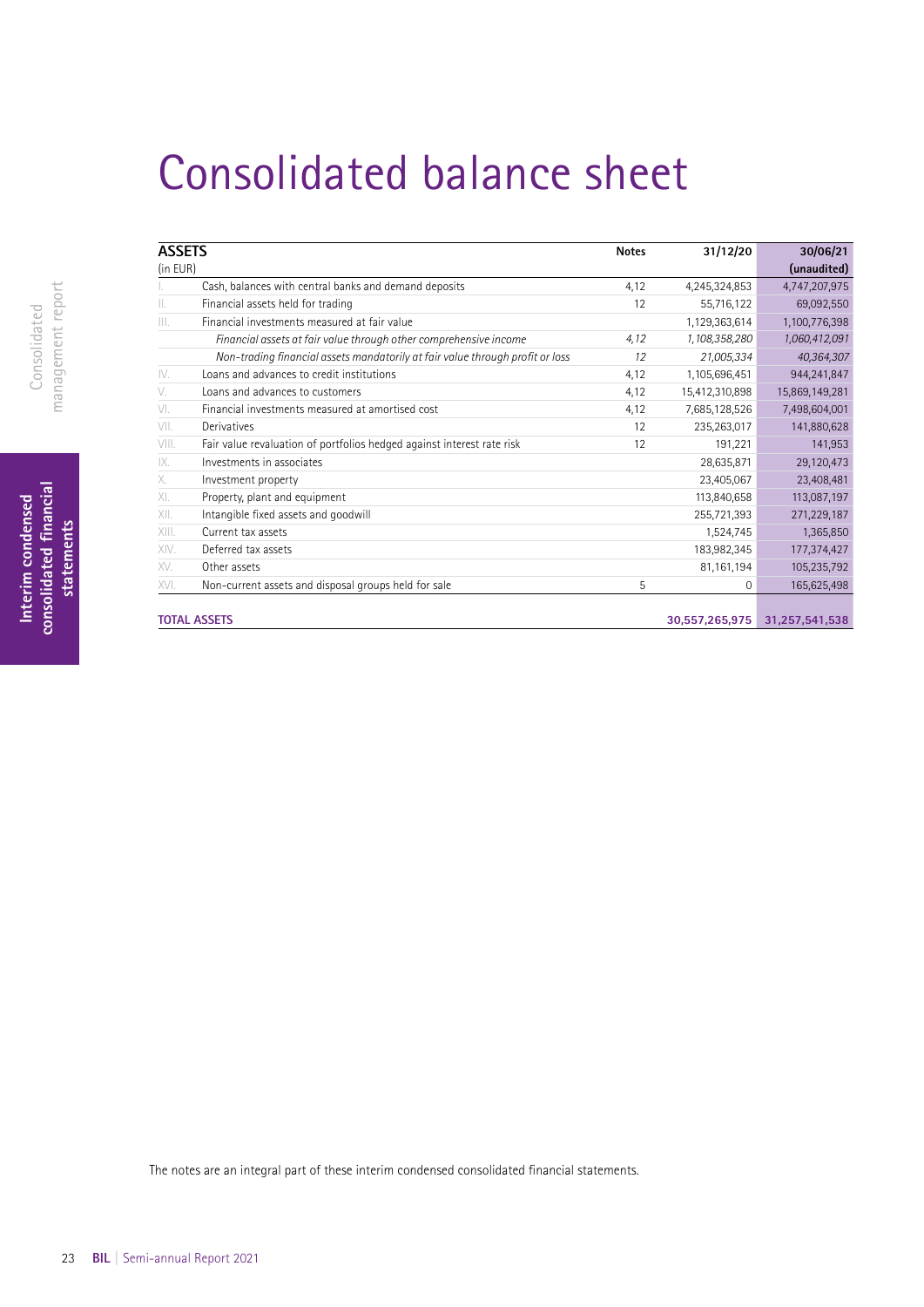|          | <b>LIABILITIES</b>                                                     | <b>Notes</b> | 31/12/20       | 30/06/21       |
|----------|------------------------------------------------------------------------|--------------|----------------|----------------|
| (in EUR) |                                                                        |              |                | (unaudited)    |
|          | Amounts due to credit institutions                                     | 12           | 4,172,955,910  | 3,584,063,795  |
| Ш.       | Amounts due to customers                                               | 12           | 19,773,966,458 | 20,312,914,886 |
| III.     | Other financial liabilities                                            |              | 27,932,339     | 28,098,286     |
| IV.      | Financial liabilities measured at fair value through profit or loss    | 6,12         | 934,551,568    | 1,148,181,024  |
|          | Liabilities designated at fair value                                   |              | 934,551,568    | 1,148,181,024  |
| V.       | Derivatives                                                            | 12           | 642,789,763    | 376,442,764    |
| VI.      | Fair value revaluation of portfolios hedged against interest rate risk | 12           | 2,433,523      | 151,224        |
| VII.     | Debt securities                                                        | 6,12         | 2,783,103,377  | 3,181,541,960  |
| VIII.    | Subordinated debts                                                     | 6,12         | 130,620,187    | 232,565,592    |
| IX.      | Provisions and other obligations                                       | 11           | 42,892,641     | 38,207,616     |
| Х.       | Current tax liabilities                                                |              | 2,190,023      | 1,404,994      |
| XI.      | Deferred tax liabilities                                               |              | 7,311,883      | 8,889,367      |
| XII.     | Other liabilities                                                      |              | 196,595,562    | 266,678,738    |
| XIII.    | Liabilities included in disposal groups held for sale                  | 5            | 0              | 122,944,566    |
|          |                                                                        |              |                |                |
|          | <b>TOTAL LIABILITIES</b>                                               |              | 28,717,343,234 | 29,302,084,812 |

|          | <b>SHAREHOLDERS' EQUITY</b>                                             | 31/12/20       | 30/06/21       |
|----------|-------------------------------------------------------------------------|----------------|----------------|
| (in EUR) |                                                                         |                | (unaudited)    |
| XIV.     | Subscribed capital                                                      | 146,108,270    | 146,108,270    |
| XV.      | Share premium                                                           | 760,527,961    | 760,527,961    |
| XVI.     | Other equity instruments                                                | 173,592,617    | 173,592,617    |
| XVII.    | Reserves and retained earnings                                          | 617,488,137    | 714,272,627    |
| XVIII.   | Net income                                                              | 101,361,017    | 47,016,147     |
|          |                                                                         |                |                |
|          | SHAREHOLDERS' EQUITY                                                    | 1,799,078,002  | 1,841,517,622  |
| XIX.     | Gains and losses not recognised in the consolidated statement of income | 40,844,739     | 113,939,104    |
|          | Financial instruments at fair value through other comprehensive income  | 64, 168, 148   | 131,757,978    |
|          | Other reserves                                                          | (23, 323, 409) | (17,818,874)   |
|          |                                                                         |                |                |
|          | <b>GROUP EQUITY</b>                                                     | 1,839,922,741  | 1,955,456,726  |
| XX.      | Non-controlling interests                                               | $\Omega$       | $\Omega$       |
|          |                                                                         |                |                |
|          | <b>TOTAL SHAREHOLDERS' EQUITY</b>                                       | 1,839,922,741  | 1,955,456,726  |
|          |                                                                         |                |                |
|          | TOTAL LIABILITIES AND SHAREHOLDERS' EQUITY                              | 30,557,265,975 | 31,257,541,538 |

The notes are an integral part of these interim condensed consolidated fnancial statements.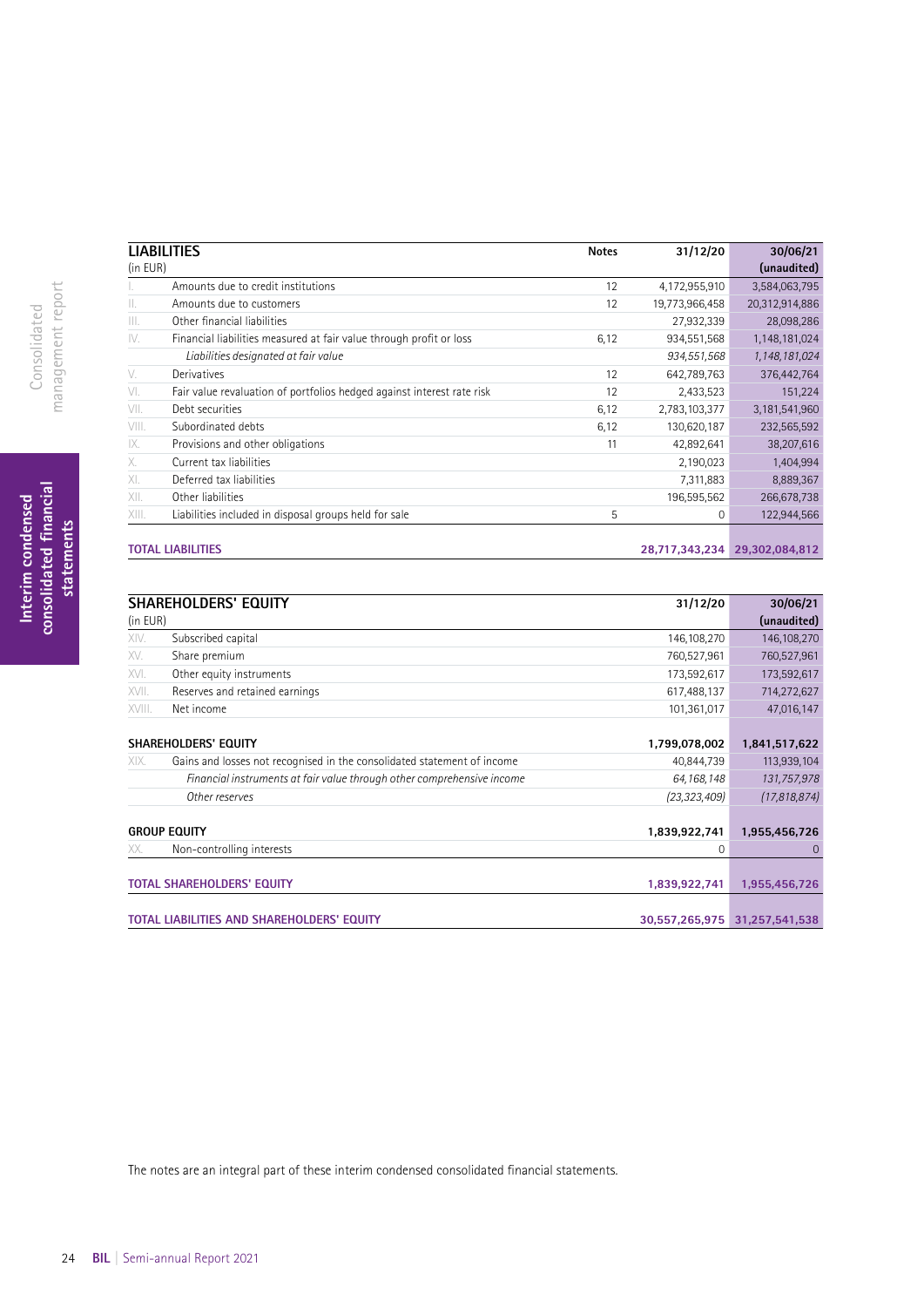## <span id="page-24-0"></span>Consolidated statement of income

| (in EUR)        |                                                                                                  | <b>Notes</b> | 30/06/20<br>(unaudited) | 30/06/21<br>(unaudited) |
|-----------------|--------------------------------------------------------------------------------------------------|--------------|-------------------------|-------------------------|
| L.              | Interest and similar income                                                                      |              | 272,739,271             | 233,493,927             |
|                 | of which : interest revenue calculated using the effective interest method                       |              | 209,620,026             | 188, 191, 097           |
| Ш.              | Interest and similar expenses                                                                    |              | (113, 586, 960)         | (88, 461, 966)          |
|                 | Dividend income                                                                                  |              | 5,686                   | 16,219                  |
| IV.             | Net trading income                                                                               |              | (9, 218, 550)           | 6,544,110               |
| V.              | Net income on financial instruments measured at fair value and net result<br>of hedge accounting |              | 15,701,947              | 3,842,908               |
| VI.             | Net income on derecognition of financial instruments at amortised cost                           |              | 13,548,830              | 26,677,377              |
| VII.            | Fee and commission income                                                                        |              | 135,633,179             | 135,944,184             |
| VIII.           | Fee and commission expenses                                                                      |              | (25,614,928)            | (23,076,347)            |
| IX.             | Other net income                                                                                 |              | (13,855,665)            | (18, 321, 637)          |
| <b>REVENUES</b> |                                                                                                  | 9            | 275,352,810             | 276,658,775             |
| Χ.              | Staff expenses                                                                                   |              | (110, 366, 462)         | (110,000,168)           |
| XI.             | General and administrative expenses                                                              |              | (64,709,658)            | (71,030,727)            |
| XII.            | Amortisation of tangible, intangible and right-of-use assets                                     |              | (27, 151, 248)          | (28,035,116)            |
| <b>EXPENSES</b> |                                                                                                  | 9            | (202, 227, 368)         | (209, 066, 011)         |
|                 | <b>GROSS OPERATING INCOME</b>                                                                    | 9            | 73,125,442              | 67,592,764              |
| XIII.           | Impairments                                                                                      | 8            | (29, 416, 399)          | (18, 870, 855)          |
|                 | Net impairment on financial instruments and provisions<br>for credit commitments                 | 8            | (29, 538, 020)          | (18, 799, 916)          |
|                 | Net impairment of tangible, intangible and right-of-use assets                                   |              | 121,621                 | (70, 939)               |
|                 | <b>OPERATING INCOME</b>                                                                          |              | 43,709,043              | 48,721,909              |
| XIV.            | Net income from associates                                                                       |              | 381,665                 | 1,698,882               |
|                 | <b>NET INCOME BEFORE TAX</b>                                                                     |              | 44,090,708              | 50,420,791              |
| XV.             | Tax expenses                                                                                     |              | (9, 136, 685)           | (7,842,918)             |
|                 | NET INCOME OF CONTINUING OPERATIONS                                                              |              | 34,954,023              | 42,577,873              |
| XVI.            | Discontinued operations, net of tax                                                              | 5            | 4,746,090               | 4,438,274               |
|                 | <b>NET INCOME</b>                                                                                |              | 39,700,113              | 47,016,147              |

The notes are an integral part of these interim condensed consolidated fnancial statements.

Interim condensed<br>consolidated financial<br>statements **consolidated fnancial Interim condensed statements**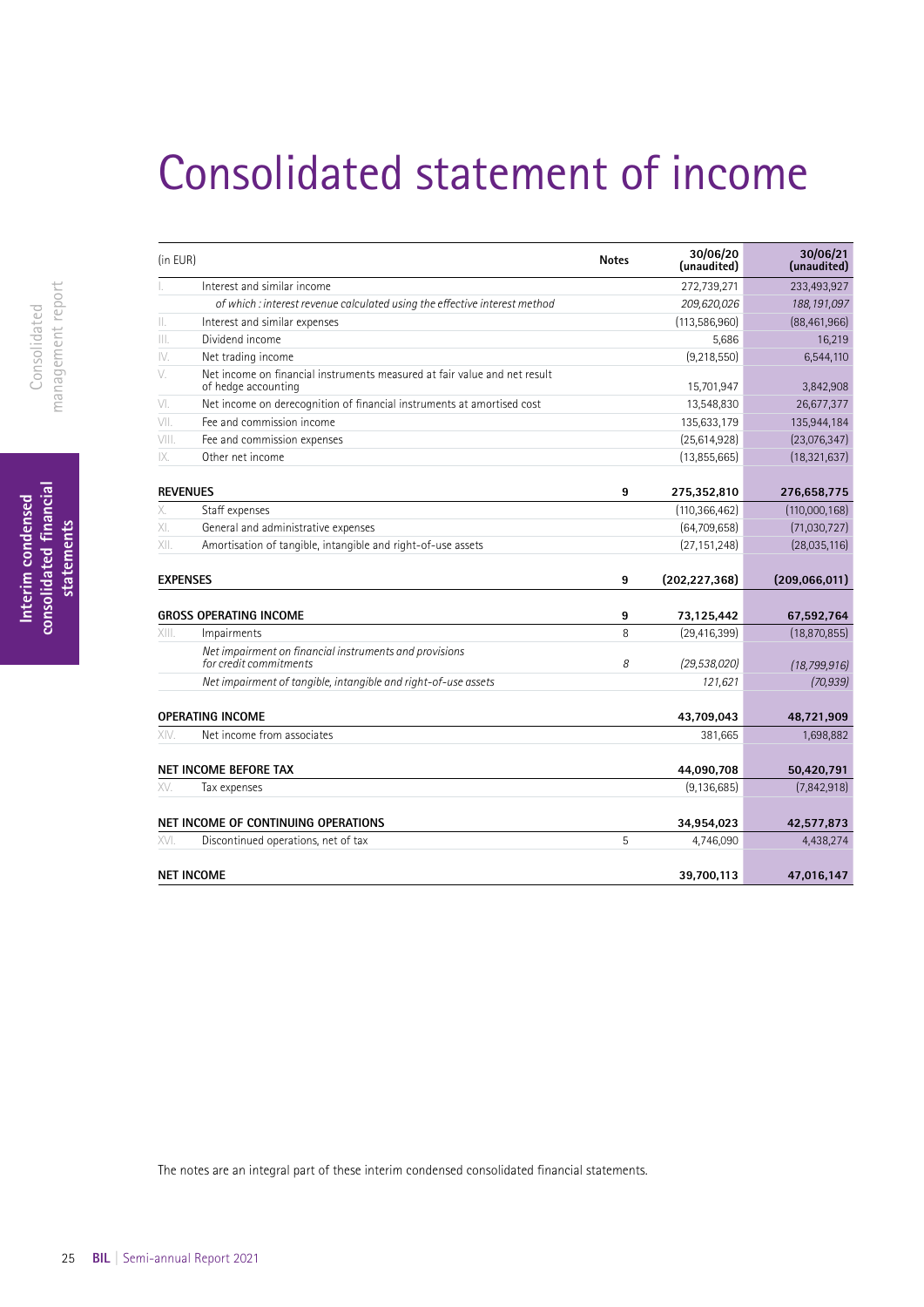## <span id="page-25-0"></span>Consolidated statement of comprehensive income

| (in EUR)                                                                                                                        | 30/06/20<br>(unaudited) | 30/06/21<br>(unaudited) |
|---------------------------------------------------------------------------------------------------------------------------------|-------------------------|-------------------------|
| NET INCOME FOR THE PERIOD RECOGNISED IN THE CONSOLIDATED STATEMENT OF INCOME                                                    | 39,700,113              | 47,016,147              |
| GAINS (LOSSES) NOT RECOGNISED IN THE CONSOLIDATED STATEMENT OF INCOME                                                           | (24,030,262)            | 73,094,366              |
| Items that will not be reclassified to profit or loss                                                                           | (24,009,742)            | 75,451,088              |
| Actuarial gains (losses) on defined benefit pension plans                                                                       | (4,739,058)             | 6,866,487               |
| Fair value changes of financial liabilities at fair value through profit or loss attribuable to<br>changes in their credit risk | 201,328                 | (225, 971)              |
| Fair value changes of equity instruments measured at fair value through other comprehensive<br>income                           | (20, 368, 433)          | 70,381,056              |
| Tax on items that will not be reclassified to profit or loss                                                                    | 896,421                 | (1,570,484)             |
| Items that may be reclassified to profit or loss                                                                                | (20, 520)               | (2,356,722)             |
| Gains (losses) on net investment hedge                                                                                          | (62, 515)               | 51,356                  |
| Translation adjustments                                                                                                         | (1, 177, 253)           | 221,610                 |
| Gains (losses) on cash flow hedge                                                                                               | 6,304,087               | 233,278                 |
| Fair value changes of debt instruments and loans and advances at fair value through other<br>comprehensive income               | (4,711,518)             | (3,716,984)             |
| Tax on items that may be reclassified to profit or loss                                                                         | (373, 321)              | 854,018                 |
| TOTAL COMPREHENSIVE INCOME, NET OF TAX                                                                                          | 15,669,851              | 120,110,513             |

The notes are an integral part of these interim condensed consolidated fnancial statements.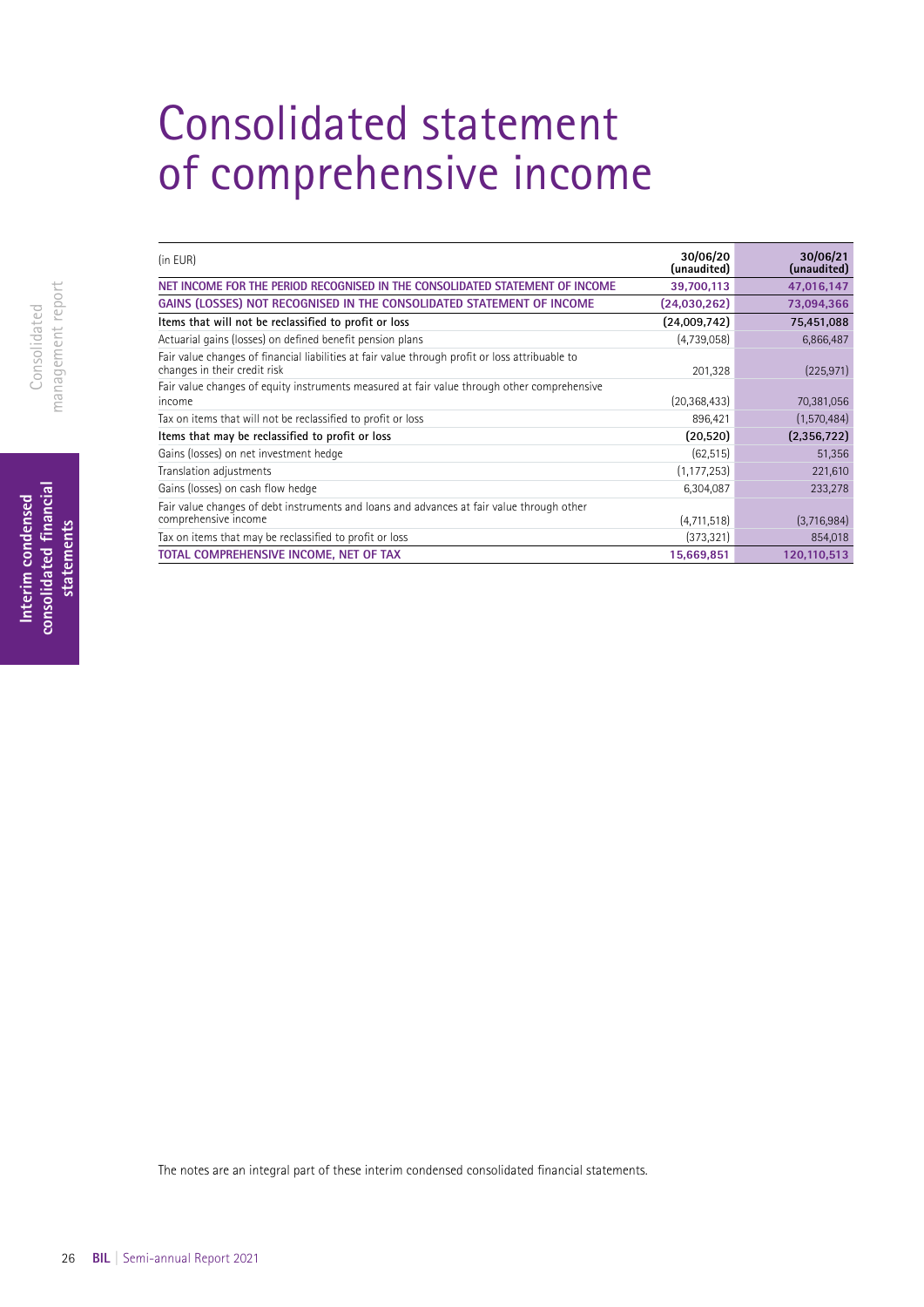## <span id="page-26-0"></span>Consolidated statement of changes in equity

| SHAREHOLDERS' EQUITY, GROUP<br>(in EUR) (unaudited)                                                                                  | Subscribed<br>capital                                                                 | Share<br>Premium   | Treasury<br>shares | Other equity<br>instruments <sup>1</sup> | Reserves<br>and retained<br>earnings <sup>2</sup> | Net income                              | Shareholders'<br>equity                                                             |
|--------------------------------------------------------------------------------------------------------------------------------------|---------------------------------------------------------------------------------------|--------------------|--------------------|------------------------------------------|---------------------------------------------------|-----------------------------------------|-------------------------------------------------------------------------------------|
| As at 01/01/20                                                                                                                       | 146.108.270                                                                           | 760.527.961        | $\mathbf 0$        | 173,592,617                              | 516,327,625                                       | 112.150.341                             | 1,708,706,814                                                                       |
| Classification of income 2019                                                                                                        |                                                                                       |                    |                    |                                          | 112,150,341                                       | (112, 150, 341)                         | 0                                                                                   |
| Interest on contingent<br>convertible bond                                                                                           |                                                                                       |                    |                    |                                          | (6, 140, 267)                                     |                                         | (6, 140, 267)                                                                       |
| Net income for the period                                                                                                            |                                                                                       |                    |                    |                                          |                                                   | 39,700,113                              | 39,700,113                                                                          |
| As at 30/06/20                                                                                                                       | 146,108,270                                                                           | 760,527,961        | $\mathbf 0$        | 173,592,617                              | 622,337,699                                       | 39,700,113                              | 1,742,266,660                                                                       |
|                                                                                                                                      |                                                                                       |                    |                    |                                          |                                                   |                                         |                                                                                     |
| <b>GAINS AND LOSSES NOT</b><br><b>RECOGNISED IN THE</b><br><b>CONSOLIDATED STATEMENT OF</b><br><b>INCOME</b><br>(in EUR) (unaudited) | Financial<br>instruments<br>at fair value<br>through other<br>comprehensive<br>income | Cash flow<br>hedge | Associates         |                                          | Other reserves                                    | Translation<br>adjustments <sup>3</sup> | Gains and losses<br>not recognised in<br>the consolidated<br>statement of<br>income |
| As at 01/01/20                                                                                                                       | 43,971,017                                                                            | (3,695,248)        | $\mathbf 0$        |                                          | (13,532,673)                                      | (15, 377, 016)                          | 11,366,080                                                                          |
| Net change in fair value through equity<br>- fair value through other comprehensive<br>income                                        | (24, 129, 050)                                                                        |                    |                    |                                          |                                                   |                                         | (24, 129, 050)                                                                      |
| Net change in fair value through<br>equity - cash flow hedges                                                                        |                                                                                       | 4,684,924          |                    |                                          |                                                   |                                         | 4,684,924                                                                           |
| Translation adjustments                                                                                                              | 1,111                                                                                 |                    |                    |                                          | (185, 445)                                        | 5,191,154                               | 5,006,820                                                                           |
| Net change in other reserves                                                                                                         | 0                                                                                     |                    |                    |                                          | (3,224,549)                                       |                                         | (3,224,549)                                                                         |
| As at 30/06/20                                                                                                                       | 19,843,078                                                                            | 989,676            | $\mathbf 0$        |                                          | (16, 942, 667)                                    | (10, 185, 862)                          | (6, 295, 775)                                                                       |

| NON-CONTROLLING INTERESTS | equity | Shareholders' Gains/Losses not<br>recognised in<br>the consolidated | Non-controlling<br>interests |
|---------------------------|--------|---------------------------------------------------------------------|------------------------------|
| (in EUR) (unaudited)      |        | statement of<br>income                                              |                              |
| As at 01/01/20            |        |                                                                     | 0                            |
| Other transfers           |        |                                                                     | $\Omega$                     |
| As at 30/06/20            |        |                                                                     | 0                            |

The notes are an integral part of these interim condensed consolidated fnancial statements.

<sup>1</sup> On November 14, 2019, BIL issued an additional tier 1 instrument (AT1) for a gross amount of EUR 175,000,000. This AT1 issuance is classifed as "other equity instrument" in accordance with IAS 32. It qualifes as AT1 regulatory capital under the Capital Requirement Directive (CRD). The amount presented is net of issuance costs. <sup>2</sup> Of which legal reserve for EUR 14.6 million.

<sup>3</sup> As at June 30, 2020, translation adjustments comprise an amount of EUR -57,897,611 relating to net investment hedges linked to foreign exchange differences in consolidated investments.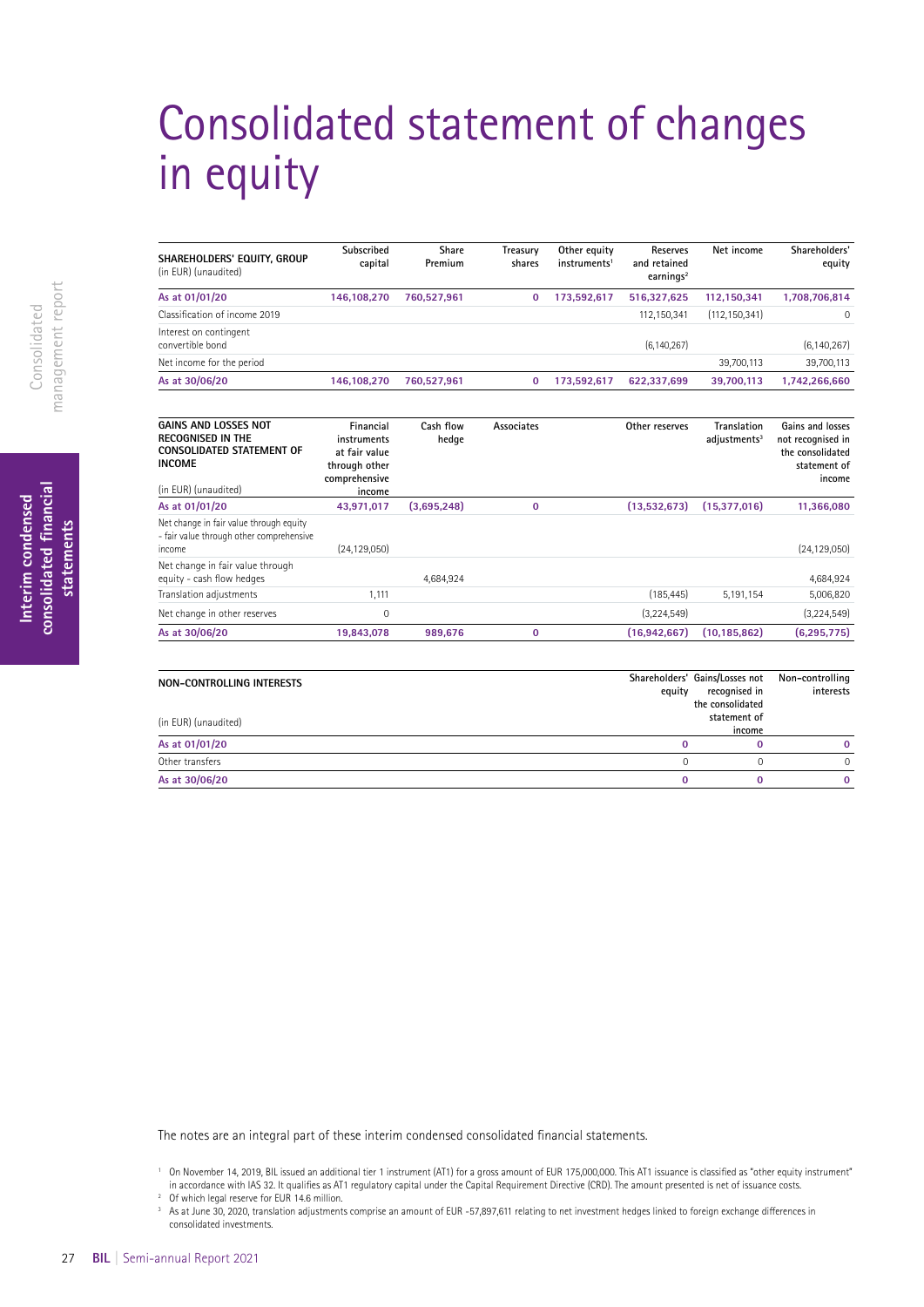| SHAREHOLDERS' EQUITY, GROUP<br>(in EUR) (unaudited)                                     | <b>Subscribed</b><br>capital | <b>Share</b><br>Premium | Treasury<br>shares | Other equity<br>instruments <sup>1</sup> | <b>Reserves</b><br>and retained<br>earnings <sup>2</sup> | Net income      | Shareholders'<br>equity |
|-----------------------------------------------------------------------------------------|------------------------------|-------------------------|--------------------|------------------------------------------|----------------------------------------------------------|-----------------|-------------------------|
| As at 01/01/21                                                                          | 146,108,270                  | 760.527.961             | 0                  | 173.592.617                              | 617.488.137                                              | 101,361,017     | 1,799,078,002           |
| Classification of income 2020                                                           |                              |                         |                    |                                          | 101,361,017                                              | (101, 361, 017) | $\Omega$                |
| Coupon on Additional Tier One<br>Instrument                                             |                              |                         |                    |                                          | (4,593,750)                                              |                 | (4,593,750)             |
| Realised performance on equities<br>at fair value through other<br>comprehensive income |                              |                         |                    |                                          | 17.223                                                   |                 | 17,223                  |
| Net income for the period                                                               |                              |                         |                    |                                          |                                                          | 47.016.147      | 47.016.147              |
| As at 30/06/21                                                                          | 146,108,270                  | 760.527.961             | $\bf{0}$           | 173.592.617                              | 714.272.627                                              | 47.016.147      | 1,841,517,622           |

| <b>GAINS AND LOSSES NOT</b><br><b>RECOGNISED IN THE</b><br>CONSOLIDATED STATEMENT OF<br><b>INCOME</b><br>(in EUR) (unaudited) | Financial<br><i>instruments</i><br>at fair value<br>through other<br>comprehensive<br>income | Cash flow<br>hedge | Associates     | Other reserves | <b>Translation</b><br>$adius$ tments <sup>3</sup> | Gains and losses<br>not recognised in<br>the consolidated<br>statement of<br>income |
|-------------------------------------------------------------------------------------------------------------------------------|----------------------------------------------------------------------------------------------|--------------------|----------------|----------------|---------------------------------------------------|-------------------------------------------------------------------------------------|
| As at 01/01/21                                                                                                                | 64.168.148                                                                                   | (963.970)          | $\overline{0}$ | (7.315.062)    | (15.044.377)                                      | 40.844.739                                                                          |
| Net change in fair value through equity<br>- fair value through other comprehensive<br>income                                 | 67,591,683                                                                                   |                    |                |                | $\Omega$                                          | 67,591,683                                                                          |
| Net change in fair value through<br>equity - cash flow hedges                                                                 |                                                                                              | 213.646            |                |                |                                                   | 213,646                                                                             |
| Translation adjustments                                                                                                       | (1,853)                                                                                      |                    |                | 121,799        | 221,609                                           | 341,555                                                                             |
| Net change in other reserves                                                                                                  |                                                                                              |                    |                | 4,947,481      |                                                   | 4,947,481                                                                           |
| As at 30/06/21                                                                                                                | 131,757,978                                                                                  | (750, 324)         | $\bf{0}$       | (2.245.782)    | (14,822,768)                                      | 113.939.104                                                                         |

| NON-CONTROLLING INTERESTS<br>(in EUR) (unaudited) | Shareholders' Gains/Losses not<br>recognised in<br>equity<br>the consolidated<br>statement of<br>income | Non-controlling<br>interests |
|---------------------------------------------------|---------------------------------------------------------------------------------------------------------|------------------------------|
| As at 01/01/21                                    |                                                                                                         |                              |
| Other transfers                                   |                                                                                                         | 0.                           |
| As at 30/06/21                                    |                                                                                                         |                              |

The notes are an integral part of these interim condensed consolidated fnancial statements.

<sup>1</sup> On November 14, 2019, BIL issued an additional tier 1 instrument (AT1) for a gross amount of EUR 175,000,000. This AT1 issuance is classifed as "other equity instrument" in accordance with IAS 32. It qualifes as AT1 regulatory capital under the Capital Requirement Directive (CRD). The amount presented is net of issuance costs. <sup>2</sup> Of which legal reserve for EUR 14.6 million.

<sup>3</sup> As at June 30, 2021, translation adjustments comprise an amount of EUR -38,786,334 relating to net investment hedges linked to foreign exchange differences in consolidated investments.

Interim condensed<br>consolidated financial<br>statements **consolidated fnancial Interim condensed statements**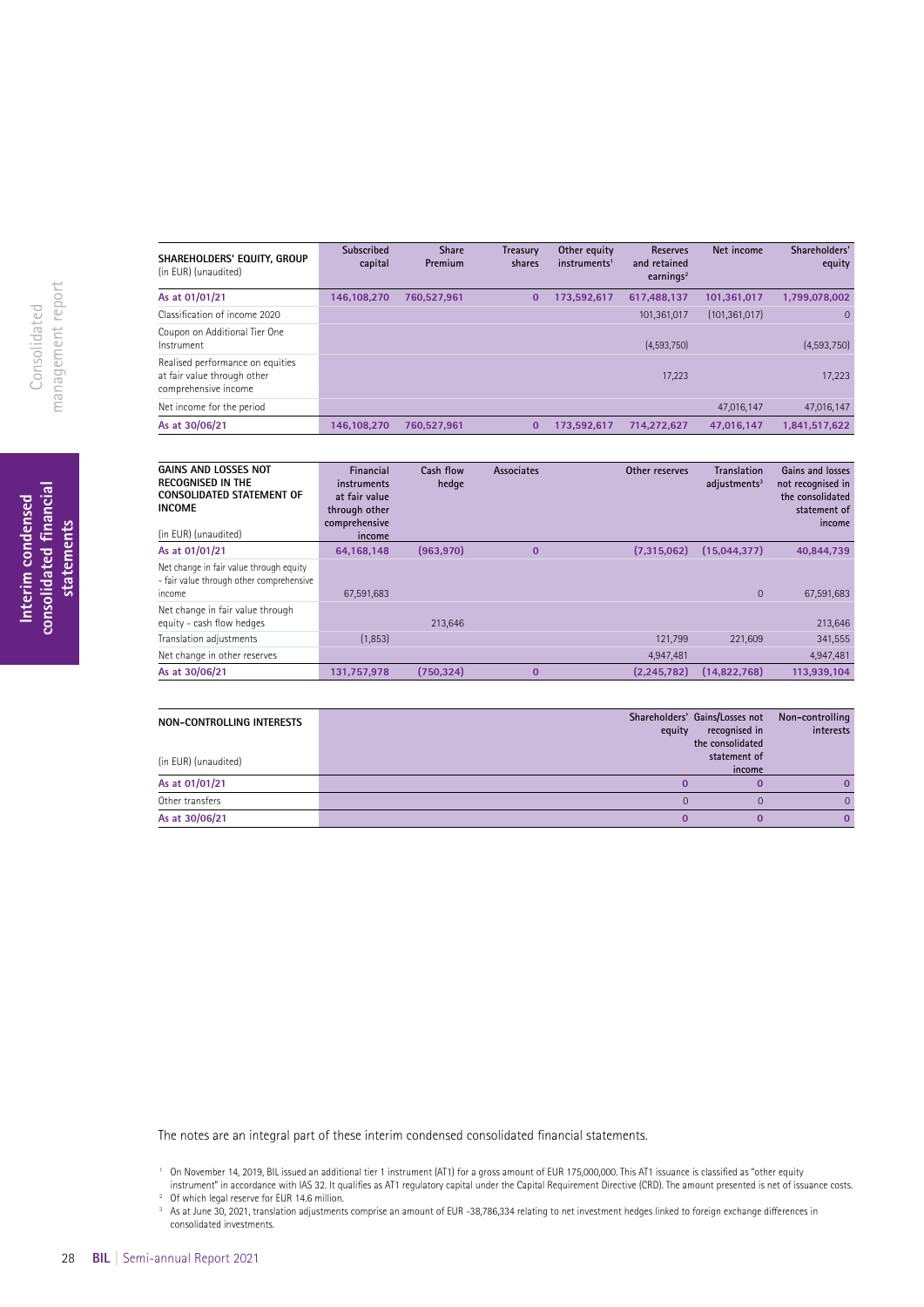## <span id="page-28-0"></span>Consolidated cash flow statement

| (in EUR)                                                                                        | 30/06/20<br>(unaudited) | 30/06/21<br>(unaudited) |
|-------------------------------------------------------------------------------------------------|-------------------------|-------------------------|
| CASH FLOW FROM OPERATING ACTIVITIES                                                             |                         |                         |
| Net income                                                                                      | 39,700,113              | 47,016,147              |
| Adjustment for:                                                                                 |                         |                         |
| - Depreciation and amortisation                                                                 | 27,151,248              | 28,035,116              |
| - Impairment on tangible assets, intangible assets, right-of-use assets and goodwill            | (121, 621)              | 70,939                  |
| - Impairment on bonds, equities and other assets                                                | 357,712                 | 9,226,722               |
| - Net gains / (losses) on investments                                                           | (768,073)               | 28,268                  |
| - Provisions (including ECL)                                                                    | 15,903,750              | (3, 146, 153)           |
| - Change in unrealised gains / (losses)                                                         | (616, 584)              | (56, 729)               |
| - Income / (expense) from associates                                                            | (381,665)               | (1,698,882)             |
| - Dividends from associates                                                                     | 1,418,342               | 1,214,280               |
| - Deferred taxes                                                                                | 8,256,256               | 7,475,143               |
| - Other adjustments                                                                             | 47,145,909              | (367, 758)              |
| Changes in operating assets and liabilities                                                     | 480,500,255             | 290,704,641             |
| Transactions related to interbank and customers transactions                                    | 795, 160, 673           | (455, 671, 539)         |
| Transactions related to other financial assets and liabilities                                  | (339, 537, 222)         | 696,322,622             |
| Transactions related to other non-financial assets and liabilities                              | 24,876,804              | 50,053,558              |
| <b>NET CASH FLOW FROM OPERATING ACTIVITIES</b>                                                  | 618,545,642             | 378,501,734             |
| CASH FLOW FROM INVESTING ACTIVITIES<br>Purchase of fixed assets                                 | (34,952,262)            | (39,079,668)            |
| Sale of fixed assets                                                                            | 1,631,710               | (24, 120)               |
| Purchase of non-consolidated shares                                                             | 0                       | (41,048)                |
| Sale of non-consolidated shares                                                                 | 0                       | 25,233                  |
| Acquisition of subsidiaries                                                                     | (2,741,993)             |                         |
| NET CASH FLOW FROM INVESTING ACTIVITIES                                                         | (36,062,545)            | (39, 119, 603)          |
| CASH FLOW FROM FINANCING ACTIVITIES                                                             |                         |                         |
| Issuance of subordinated debts                                                                  | 0                       | 100,000,000             |
| Reimbursement of subordinated debts                                                             | (31, 100, 000)          |                         |
| Payments on lease liabilities                                                                   | (4,281,228)             | (3, 189, 327)           |
| <b>NET CASH FLOW FROM FINANCING ACTIVITIES</b>                                                  | (35, 381, 228)          | 96,810,673              |
| NET INCREASE / (DECREASE) IN CASH & CASH EQUIVALENTS                                            | 547,101,869             | 436,192,804             |
| CASH AND CASH EQUIVALENTS AT THE BEGINNING OF THE PERIOD                                        | 3,785,288,673           | 4,478,121,951           |
| Net cash flow from operating activities                                                         | 618,545,642             | 378,501,734             |
| Net cash flow from investing activities                                                         | (36,062,545)            | (39, 119, 603)          |
| Net cash flow from financing activities                                                         | (35, 381, 228)          | 96,810,673              |
| Effect of change in exchange rate and in scope of consolidation on cash<br>and cash equivalents | 9,337,097               | (9,467,957)             |
| CASH AND CASH EQUIVALENTS AT THE END OF THE PERIOD                                              | 4,341,727,639           | 4,904,846,799           |
|                                                                                                 |                         |                         |
| ADDITIONAL INFORMATION                                                                          |                         |                         |
| Taxes paid                                                                                      | (1, 245, 009)           | (1,008,581)             |
| Dividends received                                                                              | 5,686                   | 16,219                  |
| Interest received                                                                               | 323,969,690             | 243,992,710             |

BIL group decided to classify operations relating to shareholders' equity, treasury shares and other elements eligible as regulatory capital as fnancing activities.

Interest paid (149,817,911) (98,184,089)

Investing activities are limited to tangible and intangible fxed assets and to transactions on consolidated or non-consolidated shares.

The notes are an integral part of these interim condensed consolidated fnancial statements.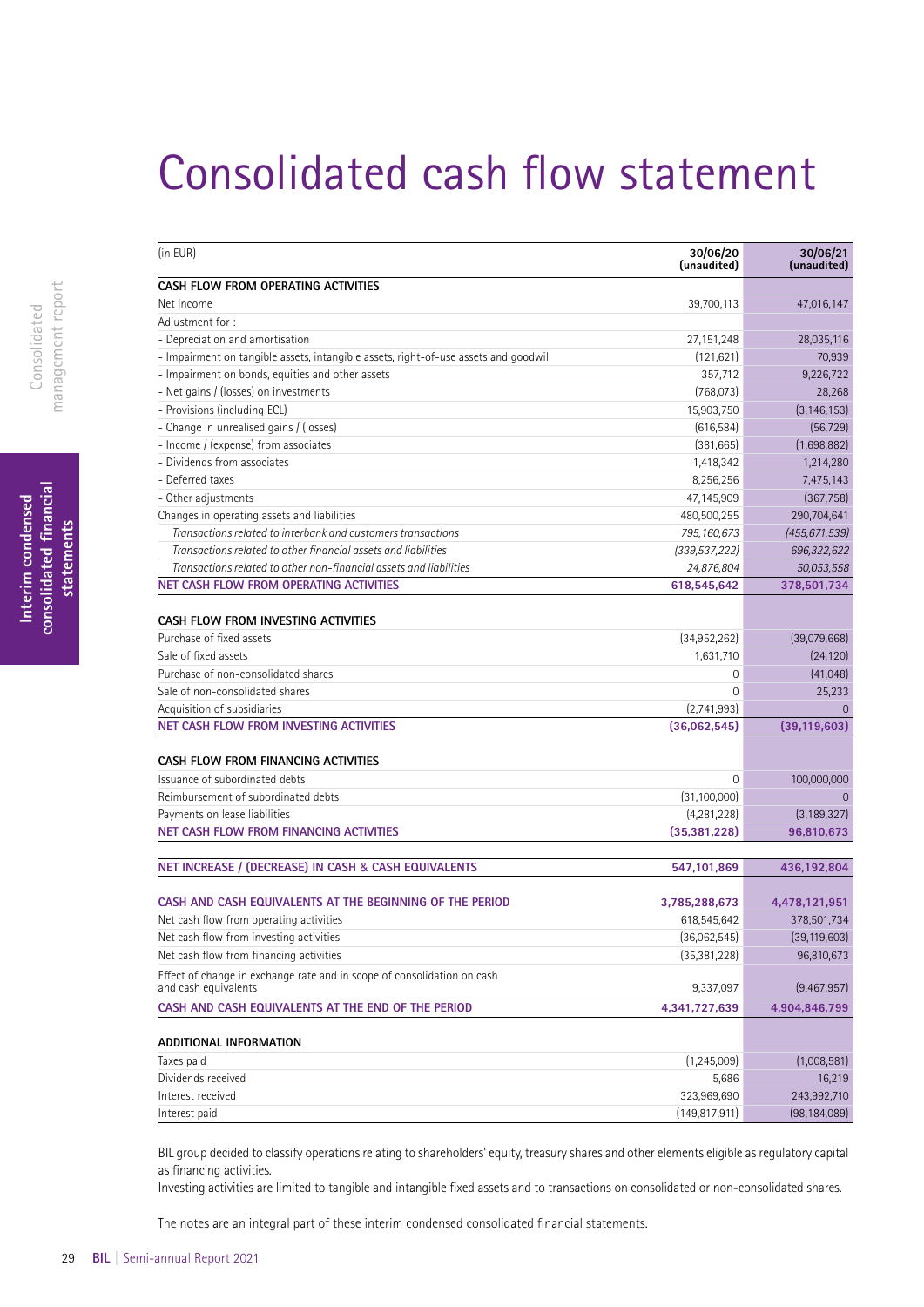### **CHANGES IN LIABILITIES ARISING FROM FINANCING ACTIVITIES**

| (in EUR) (unaudited)     | As at<br>01/01/20 | Acquisition /<br>(Reimbursement) | <b>Changes resulting</b><br>from the acquisition<br>or loss of subsidiary<br>control | Foreign<br>exchange<br>movement | <b>Other</b><br>changes | As at<br>30/06/20 |
|--------------------------|-------------------|----------------------------------|--------------------------------------------------------------------------------------|---------------------------------|-------------------------|-------------------|
| Subordinated debts       | 170.198.766       | (31, 100, 000)                   |                                                                                      | 11.909                          | 0                       | 139,110,675       |
| Subscribed capital       | 146,108,270       | 0                                |                                                                                      |                                 | 0                       | 146,108,270       |
| Share Premium            | 760.527.961       | 0                                |                                                                                      |                                 | 0                       | 760.527.961       |
| Other equity instruments | 173,592,617       | 0                                |                                                                                      |                                 | 0                       | 173,592,617       |

| (in EUR) (unaudited)     | As at<br>01/01/21 | Acquisition<br>(Reimbursement) | <b>Changes resulting</b><br>from the acquisition<br>or loss of subsidiary<br>control | Foreign<br>exchange<br>movement | <b>Other</b><br>changes | As at<br>30/06/21 |
|--------------------------|-------------------|--------------------------------|--------------------------------------------------------------------------------------|---------------------------------|-------------------------|-------------------|
| Subordinated debts       | 131,596,018       | 100,000,000                    | 0                                                                                    | 2,735,235                       |                         | 234,331,253       |
| Subscribed capital       | 146,108,270       |                                | $\overline{0}$                                                                       | $\Omega$                        | $\overline{0}$          | 146,108,270       |
| Share Premium            | 760.527.961       |                                | 0                                                                                    | $\Omega$                        | $\overline{0}$          | 760,527,961       |
| Other equity instruments | 173,592,617       |                                | 0                                                                                    |                                 | $\overline{0}$          | 173,592,617       |

The notes are an integral part of these interim condensed consolidated fnancial statements.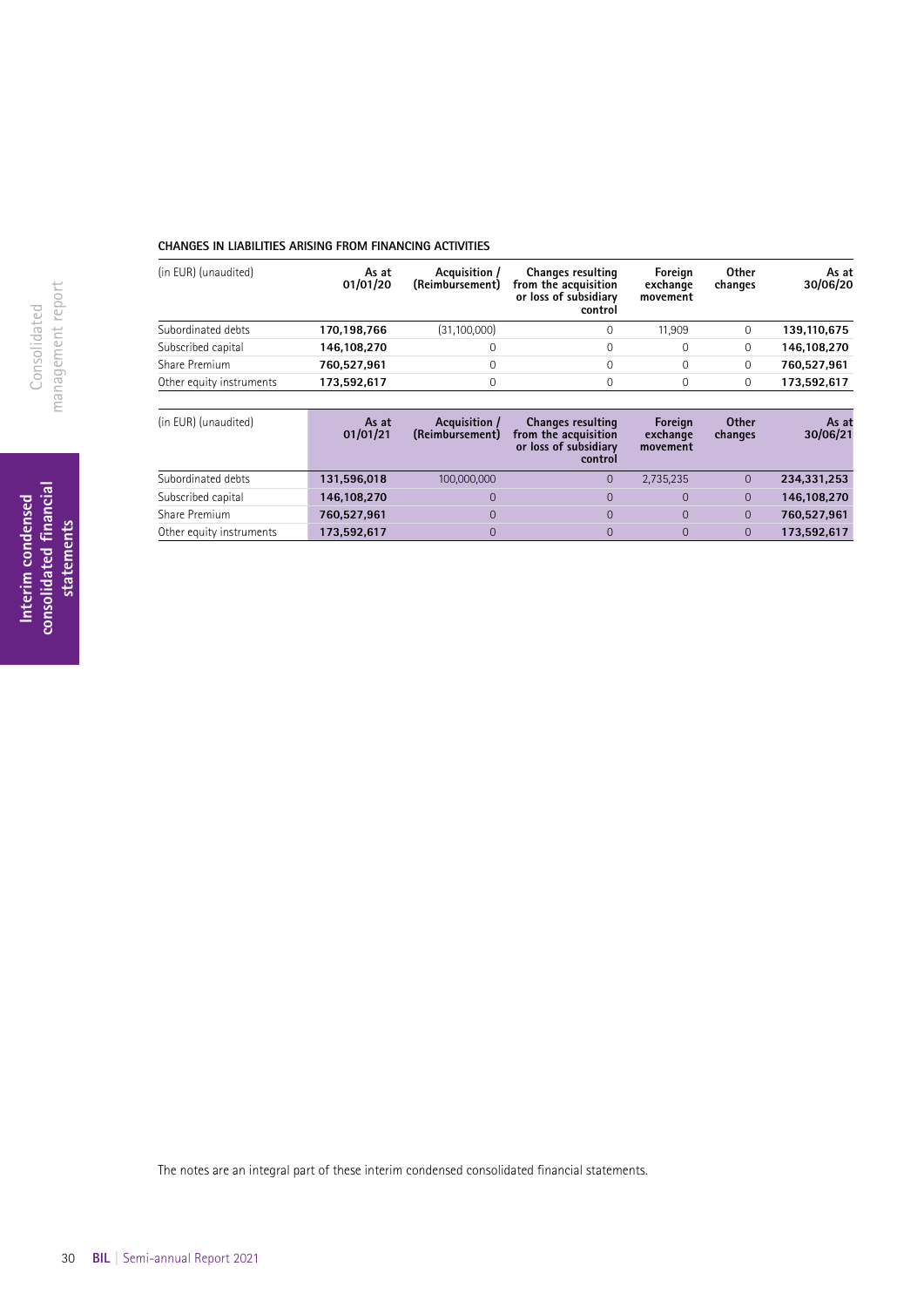## <span id="page-30-0"></span>Notes to the interim condensed consolidated fnancial statements

### **Preliminary note**

Presentation of the interim condensed consolidated fnancial statements:

If the balance of an item is nil for the period under review as well as for the comparative period, this item may not be included in the interim condensed consolidated fnancial statements. This rule applies to the presentation of the consolidated balance sheet, the consolidated statement of income, the consolidated statement of comprehensive income, the consolidated statement of changes in equity, the consolidated cash fow statement as well as to the notes to the interim condensed consolidated fnancial statements.

Minor diferences between the fgures in the notes to the interim condensed fnancial statements and the fgures in the diferent interim primary consolidated statements are rounding diferences only.

### **Note 1**

Accounting principles and rules of the interim condensed consolidated fnancial statements

**Note 2** Material changes in scope of consolidation since January 1, 2021

**Note 3** Business Reporting

**Note 4** Quality of fnancial assets

**Note 5** Non-current assets and disposal groups held for sale

**Note 6** Subordinated debts and debt securities

**Note 7** Exchange rates

**Note 8** Net impairment allowances on fnancial assets

**Note 9** Material items in the statement of income

**Note 10** Post-balance sheet events

**Note 11 Litigation** 

**Note 12** Fair value

**Note 13** Credit risk

**Note 14** Solvency ratios

**consolidated fnancial**  consolidated financial **Interim condensed**  Interim condensed statements **statements**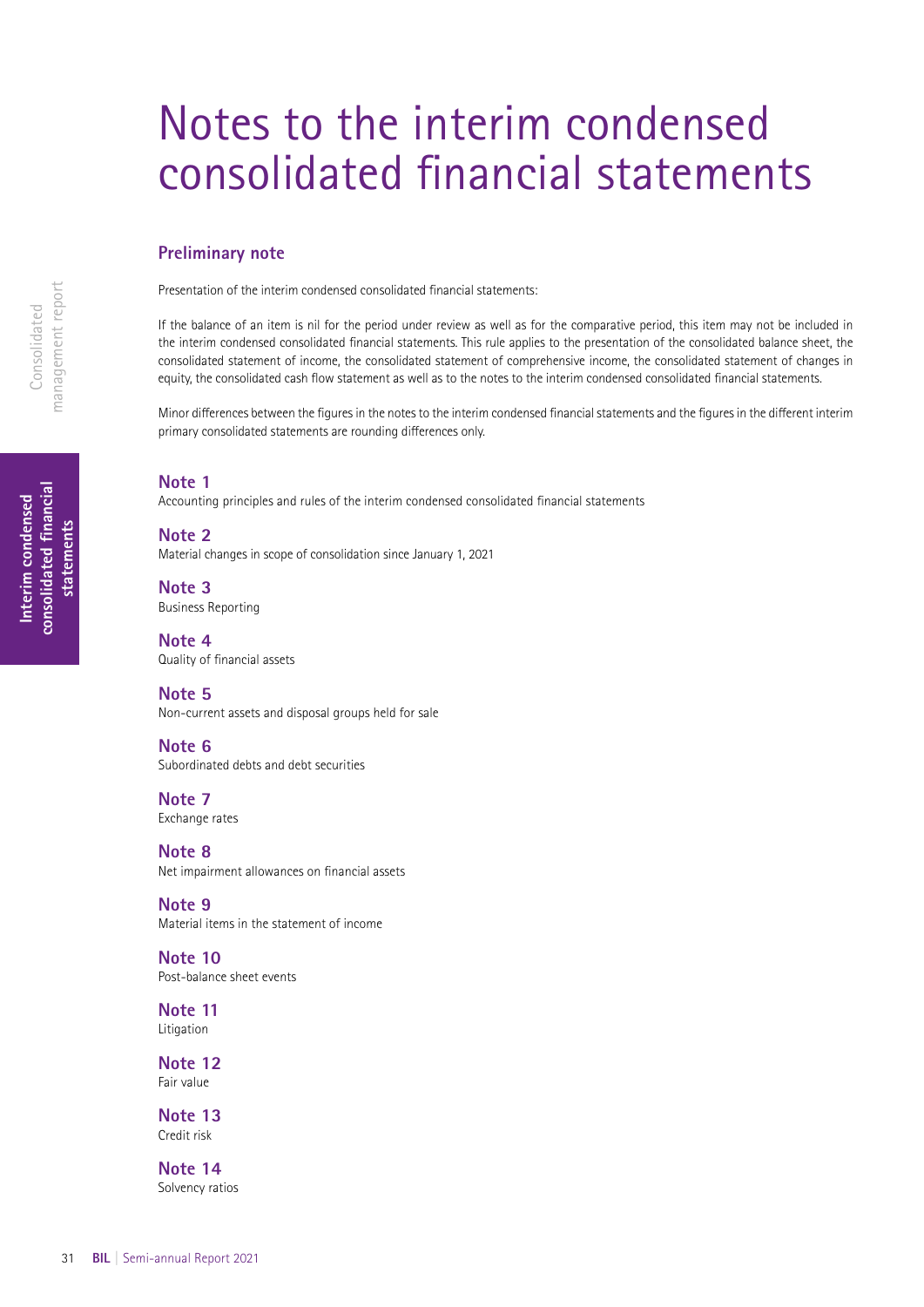**Interim condensed consolidated fnancial statements**

consolidated financial Interim condensed

statements

## Note 1: Accounting principles and rules of the interim condensed consolidated fnancial statements

### **GENERAL INFORMATION**

The parent company of BIL Group is Banque Internationale à Luxembourg, a Luxembourgish public limited company (hereafter "BIL" or the "Bank"). Its registered office is situated at 69, route d'Esch, L- 1470 Luxembourg.

BIL Group is integrated in the consolidated financial statements of Legend Holdings Corporation, comprising the largest body of undertakings of which BIL forms part as a subsidiary. The registered office of Legend Holdings Corporation is located at Room 1701, 17/F, Block 1, Court No. 2, Ke Xue Yuan Nanlu, Haidian District, Beijing, the People's Republic of China. BIL Group is integrated in the consolidated financial statements of Beyond Leap Limited, comprising the smallest body of undertakings of which BIL forms part as a subsidiary. The registered office of Beyond Leap Limited is located at 27/F., One Exchange Square, Central, Hong Kong, and its consolidated accounts are available at the same address.

The object of BIL is to undertake all banking and financial operations, for its own account or for the account of third parties, in Luxembourg or abroad - including the establishment of subsidiaries, branches and representative offices - and to carry out all financial, industrial and commercial operations, as well as to take deposits of funds and to hold items of value on deposit.

These interim condensed consolidated financial statements were approved by the Management Board on August 11, 2021 and by the Board of Directors on August 18, 2021.

### **NOTES TO THE INTERIM CONDENSED CONSOLIDATED FINANCIAL STATEMENTS**

The principal accounting policies adopted in the preparation of these interim condensed consolidated financial statements are set out below.

The commonly used abbreviations below are:

- IASB: International Accounting Standards Board;
- IFRIC: International Financial Reporting Interpretations Committee;
- IFRS: International Financial Reporting Standards.

### **ACCOUNTING RULES AND METHODS Basis of accounting**

### **Statement of compliance**

BIL's interim condensed consolidated financial statements are prepared in accordance with the International Accounting Standard 34 "Interim Financial Reporting", as adopted by the European Union (EU) and endorsed by the European Commission (EC) up to June 30, 2021.

The interim condensed consolidated financial statements are prepared on a "going-concern basis" and are presented in euro (EUR) unless otherwise stated.

A summary of the main accounting policies is provided in the consolidated financial statements as at December 31, 2020.

### **Accounting estimates and judgments**

In preparing the interim condensed consolidated financial statements, Management is required to make estimates and assumptions that affect the amounts reported. To make these assumptions and estimates, management uses information available at the date of preparation of the interim condensed consolidated financial statements and exercises its judgment. While management believes that it has considered all available information in developing these estimates, actual results may differ from the estimates and the differences could be material to the interim condensed consolidated financial statements.

Judgments are made principally in the following areas:

- Determination on whether BIL controls the investee, including special purpose entities (refer to note 1.3\*);
- Financial instruments for which no quoted market prices on active markets are available are valued by means of valuation techniques. The determination as to whether or not there is an active market is based on criteria such as number of contributors, bid offer spread and issue size (refer to note 1.7\* and refer to note 12);
- Determination of the useful life and the residual value of property, plant and equipment, investment property and intangible assets and determination of the lease term of lease contracts (refer to notes 1.15\*, 1.16\*,1.20\*); and
- Existence of a present obligation with probable outflows in the context of litigation (refer to note 1.24\* and refer to note 11).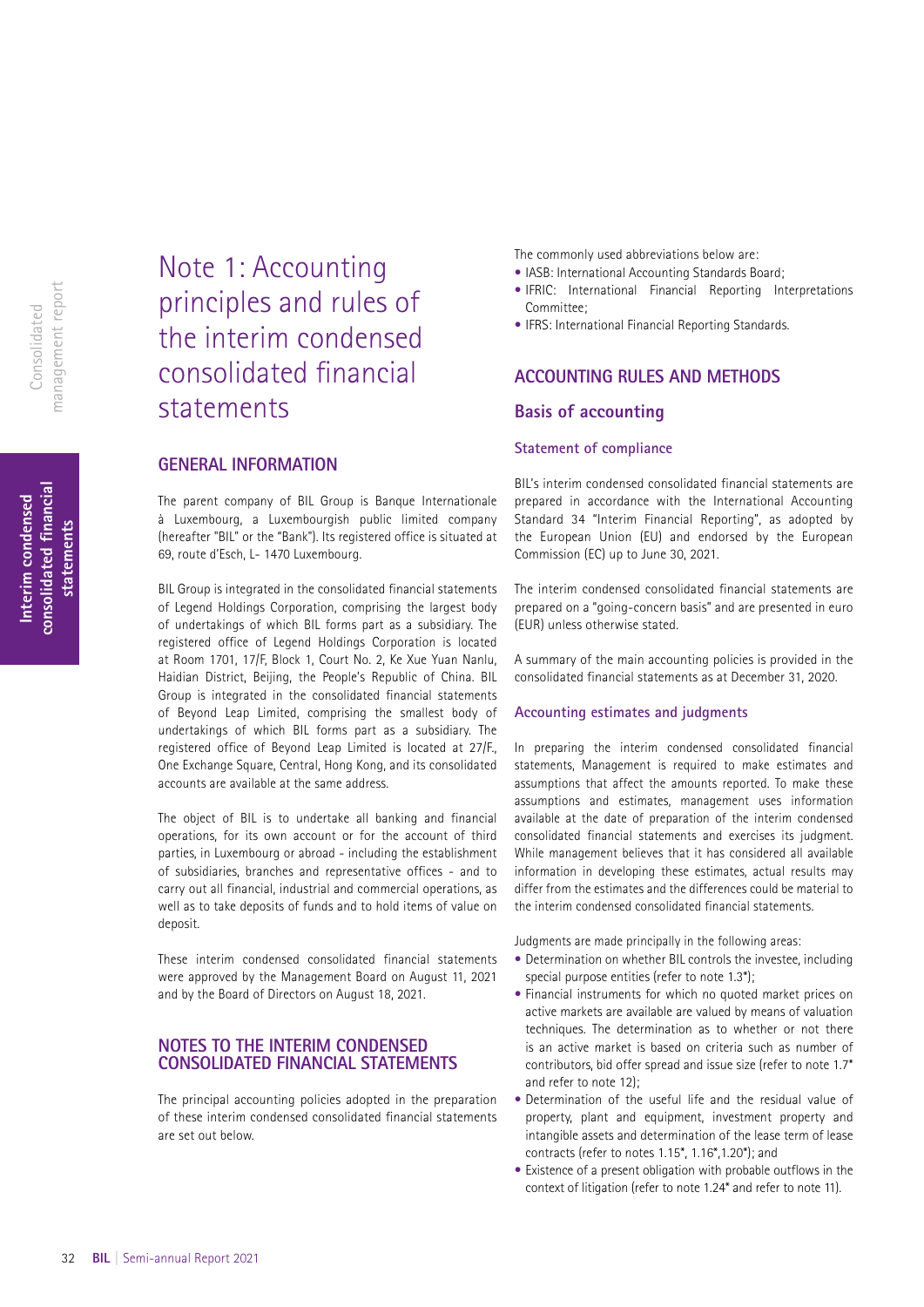These judgments are entered into the corresponding sections of the accounting policies.

Estimates are principally made in the following areas:

- Measurement of the expected credit loss allowance (refer to note 1.6.5\* and refer to notes 8 and 13);
- Determination of fair value for financial instruments measured at fair value by means of valuation techniques and determination of the market value correction to adjust for market value and model uncertainty (refer to note 1.7\* and refer to note 12);
- The measurement of hedge effectiveness in hedging relations (refer to note 1.13\*);
- Estimation of the recoverable amount of cash-generating units for goodwill impairment (refer to note 1.18\*);
- Estimation of future taxable profit for the recognition and measurement of deferred tax assets (refer to note 1.22\*); and
- Actuarial assumptions related to the measurement of employee benefits obligations and plan assets (refer to note  $1.23*$

*\*Above references are made to Note 1 of the consolidated financial statements included in the 2020 Annual Report.*

Management has made an assessment of its ability to continue as a going concern and is satisfied that it has the resources to continue in business for the foreseeable future. Furthermore, Management is not aware of any material uncertainties that may cast significant doubt upon the Bank's ability to continue as a going concern. Therefore, the interim condensed consolidated financial statements continue to be prepared on the going-concern basis.

### **Changes in accounting principles and policies since the previous annual publication that may impact BIL Group**

The overview of the texts below is made up to the reporting date of June 30, 2021.

### **IASB and IFRIC texts endorsed by the European Commission and applied as from January 1, 2021**

- Interest Rate Benchmark Reform Phase 2 (Amendments to IFRS 9, IAS 39 and IFRS 7) (issued on August 27, 2020). These amendments may impact BIL. Refer to the below section "Benchmark Reform and IFRS related amendments";
- Amendments to IFRS 4 Insurance Contracts deferral of IFRS 9 (issued on June 25, 2020). No impact for BIL.

### **IASB and IFRIC texts issued during previous periods and not yet endorsed nor applicable as at January 1, 2021**

- IFRS 17, "Insurance contracts" (issued on May 18, 2017). The standard is applicable as from January 1, 2023 and may impact BIL;
- Annual Improvements to IFRS Standards 2018-2020 Cycle (issued on May 14, 2020). No impact for BIL;
- Amendments to IAS 37: Onerous Contracts Cost of Fulfilling a Contract (issued on May 14, 2020). No impact for BIL;
- Amendments to IFRS 3: Reference to the Conceptual Framework (issued on May 14, 2020). No impact for BIL;
- Amendments to IAS 16: Property, Plant and Equipment: Proceeds before Intended Use (issued on May 14, 2020). No impact for BIL;
- Amendments to IAS 1 Presentation of Financial Statements: Classification of liabilities as Current or Non-current - Deferral of effective date (issued on January 23, 2020 and July 15, 2020 respectively). No impact for BIL.

### **IASB and IFRIC texts issued during the current period but not yet endorsed by the European Commission**

- Amendments to IAS 1 Presentation of Financial Statements and IFRS Practice Statement 2: Disclosure of Accounting policies (issued on February 12, 2021). No impact for BIL;
- Amendments to IAS 8 Accounting policies, Changes in Accounting Estimates and Errors: Definition of Accounting Estimates (issued on February 12, 2021). No impact for BIL;
- Amendments to IFRS 16 Leases: COVID-19-Related Rent Concessions beyond June 30, 2021 (issued on March 31, 2021). No impact for BIL;
- Amendments to IAS 12 Income Taxes: Deferred Tax related to Assets and Liabilities arising from a Single Transaction (issued on May 6, 2021). No impact for BIL.

### **Benchmark Reform and IFRS related amendments**

Many financial instruments and financial contracts are valued using benchmarks. A benchmark determination which is accurate, robust and integer is crucial. In 2013, IOSCO (International Organization of Securities Commissions) published a set of principles for financial benchmarks. These principles are intended to promote the reliability of benchmark determinations and improve governance, quality and accountability mechanisms. In the euro area, the benchmark reform was accelerated by the adoption of the European Regulation (EU) 2016/1011 (the "Benchmark Regulation" or "BMR") which codifies the IOSCO Principles into EU law.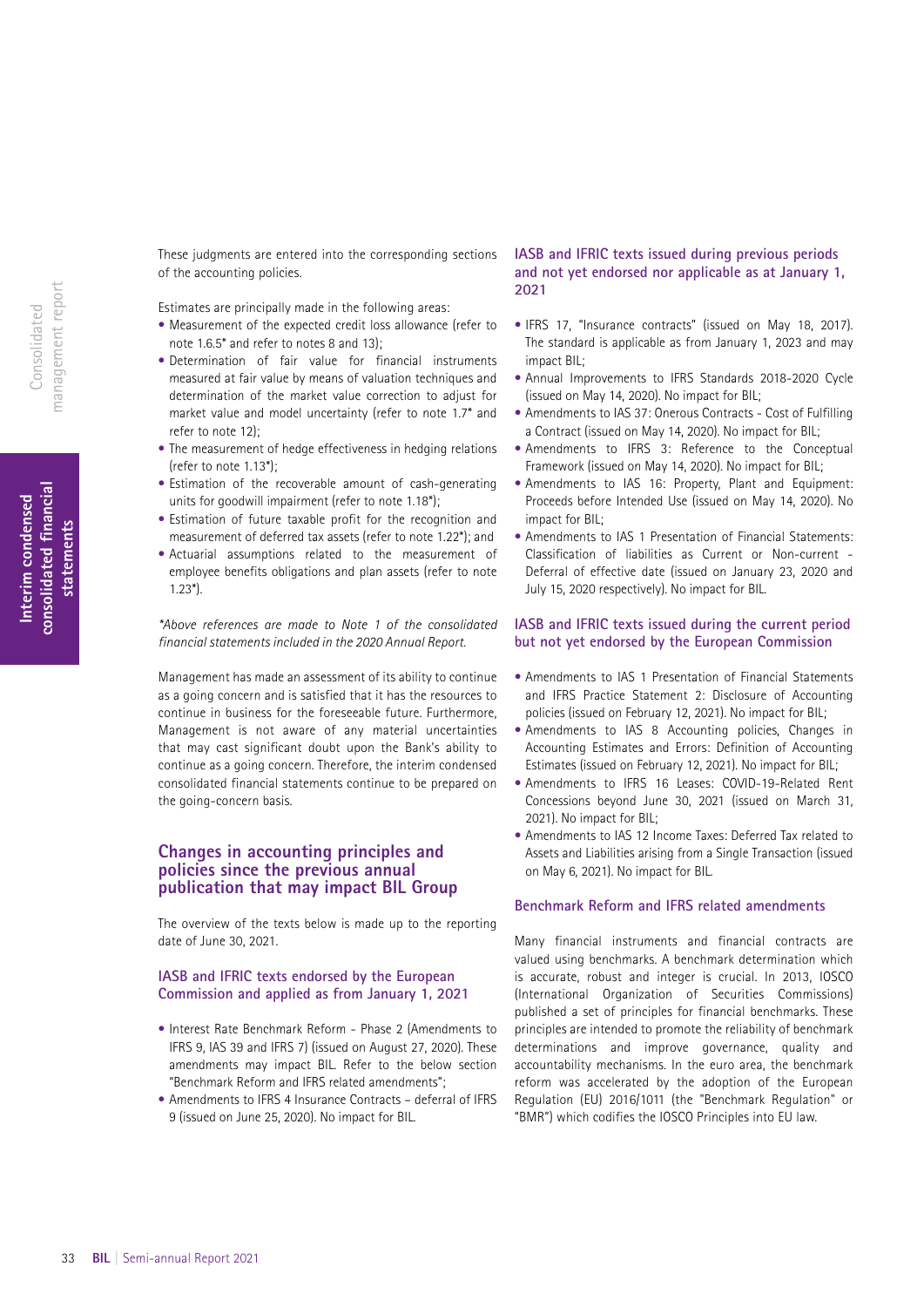This Benchmark Regulation introduces "a common framework to ensure the accuracy and integrity of indices used as benchmarks in financial instruments and financial contracts, or to measure the performance of investment funds in the Union".

It has as an objective:

- To contribute to the proper functioning of the internal market;
- To achieve a high level of consumer and investor protection;
- To restore confidence in benchmarks; and
- To improve the quality and governance of benchmarks produced and used in the EU.

The Regulation applies to providers of benchmarks, the contributors of input data and the users of a benchmark within the Union.

#### **Exposure of BIL to Interest Rate Benchmarks and Initiatives with regards to the Benchmark Reform**

Banque Internationale à Luxembourg, as a Benchmark user, is required to comply with the Benchmark Regulation and ensure that it only uses benchmarks issued by authorised administrators.

The following financial products issued and commercialised by BIL are mainly impacted by the Benchmark Reform:

- Interest Rate Derivatives referencing LIBOR and EURIBOR (classified under "Derivatives");
- Floating Rate Note Assets referencing LIBOR and EURIBOR (classified under "Financial Investments measured at amortised cost" and under "Financial investments measured at fair value");
- EMTN Issuances referencing LIBOR and EURIBOR (classified under "Debt securities" and "Subordinated debts");
- Structured Products referencing LIBOR and EURIBOR (classified under "Financial liabilities measured at fair value through profit or loss");
- Loans referencing LIBOR and EURIBOR (classified under "Loans and advances to credit institutions" and "Loans and advances to customers");
- Sight Deposits referencing EONIA (classified under "Amounts due to credit institutions" and "Amounts due to customers").

### **NET ASSET EXPOSURE OF HEAD OFFICE**

| (in EUR million)               |       | NET EXPOSURE 30/06/21 |                     |                     |                |  |
|--------------------------------|-------|-----------------------|---------------------|---------------------|----------------|--|
| Beyond IBOR cessation date     | 20211 | 2022                  | H <sub>1</sub> 2023 | H <sub>2</sub> 2023 | Beyond 2023    |  |
| <b>EURIBOR</b>                 | 1,940 | 418                   | 2                   | 170                 | 7,426          |  |
| o.w. interest rate derivatives | 46    | 516                   | 295                 | 184                 | 5,483          |  |
| USD LIBOR                      | 420   | 251                   | 20                  | 100                 | 153            |  |
| o.w. interest rate derivatives | 43    | 45                    | 30                  | 22                  | 122            |  |
| <b>GBP LIBOR</b>               | 19    | 13                    | $\bf{0}$            | 17                  | 177            |  |
| o.w. interest rate derivatives | 0     | 4                     | 0                   | 0                   | 130            |  |
| CHF LIBOR                      | 53    | 4                     | 8                   | 0                   | 4              |  |
| JPY LIBOR                      | 4     | 0                     | $\Omega$            |                     | $\overline{2}$ |  |

In order to ensure compliance with the Benchmark Regulation and successful implementation of the Benchmark Reform, BIL Group has set up a project aimed at ensuring, that all aspects of the regulation, development and implementation receive appropriate senior level oversight and approval.

The initiatives of the Bank comprise:

- Including robust fallback clauses in our contracts;
- Integration of regulatory requirements in our prospectuses;
- Signature of the ISDA Fallback Protocol;
- Benchmark exposure management and limits;
- Discussions and negotiations with clients and counterparties;
- Communications with all involved Business Lines;
- IT Implementation;
- Membership in the Luxembourg Banker's Association ("ABBL") Working Group.

<sup>1</sup> Including open maturity products.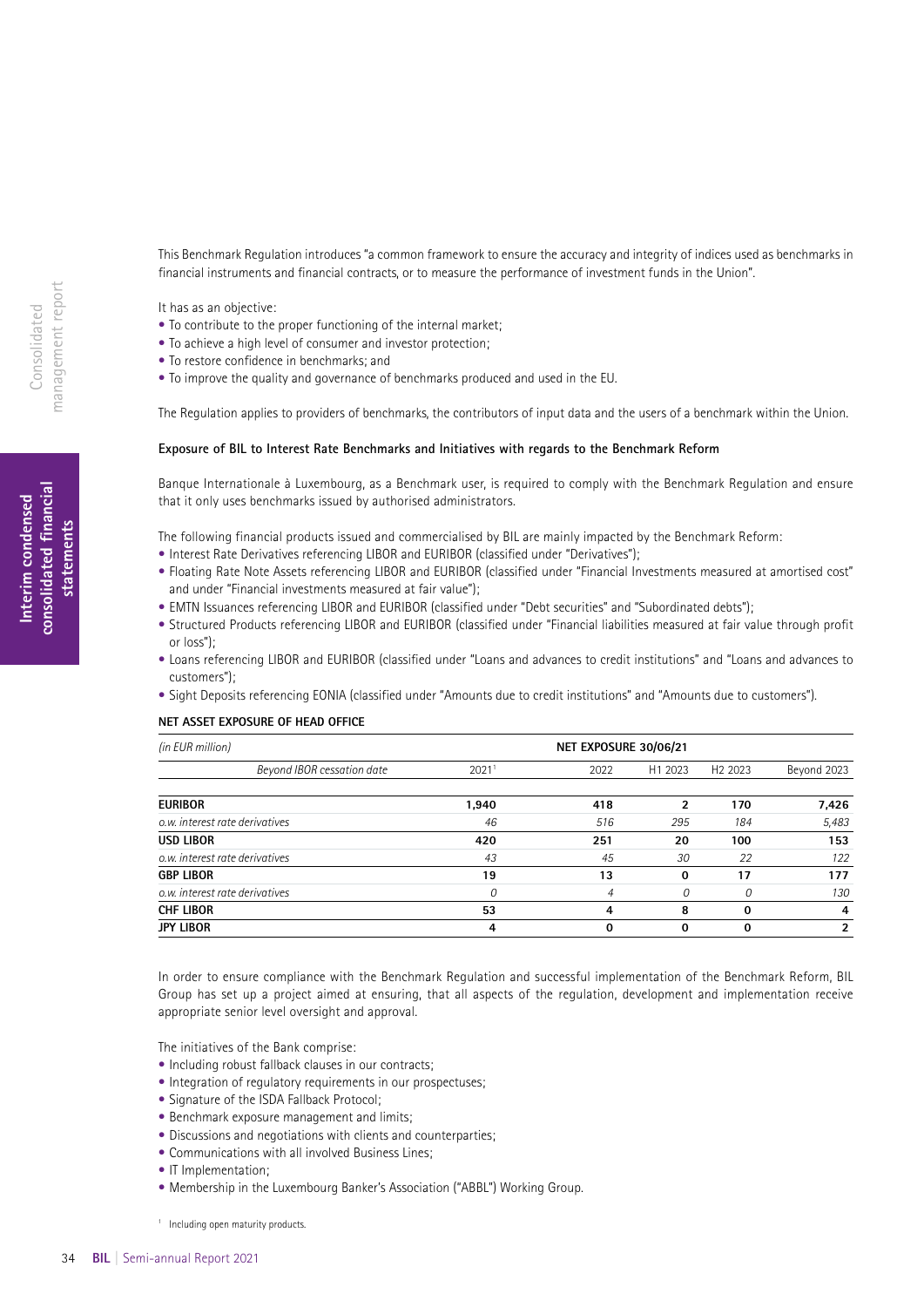### **IFRS and reporting impacts**

In the context of the Benchmark Reform, the impacts on the financial instruments are covered by the two following sets of IFRS amendments:

### **IBOR Reform (Phase 1) amendments:**

In September 2019, the IASB published the "Phase 1" amendments to IAS 39 and IFRS 7, amending the hedge accounting requirements so that hedges affected by the IBOR reform can continue despite the uncertainty before the hedged and hedging items are modified to comply with the new benchmark rates at transition date.

These amendments are applied since December 31, 2019.

### **IBOR Reform (Phase 2) amendments:**

In August 2020, the IASB published the "Phase 2" amendments to IFRS 9, IAS 39 and IFRS 7. These amendments introduce changes that are applicable on transition date to the new benchmark rates.

In particular:

- For financial instruments at amortised cost, it allows to treat the changes in contractual cash-flows as any variable rate if some conditions (changes strictly limited to IBOR reform) are respected;
- For hedge accounting, it notably allows continuation of hedging relationships subject to modification of hedging documentation and provides some relief in respect of separately identifiable risk components and of hedge ineffectiveness tests.

These amendments have been applied by the Group since January 1, 2021.

As at June 30, 2021, the impacts of IBOR Reform on the interim condensed financial statements are immaterial. Potential financial impacts in the scope of the "IBOR Reform" amendments are considered within the internal project set up within the Group.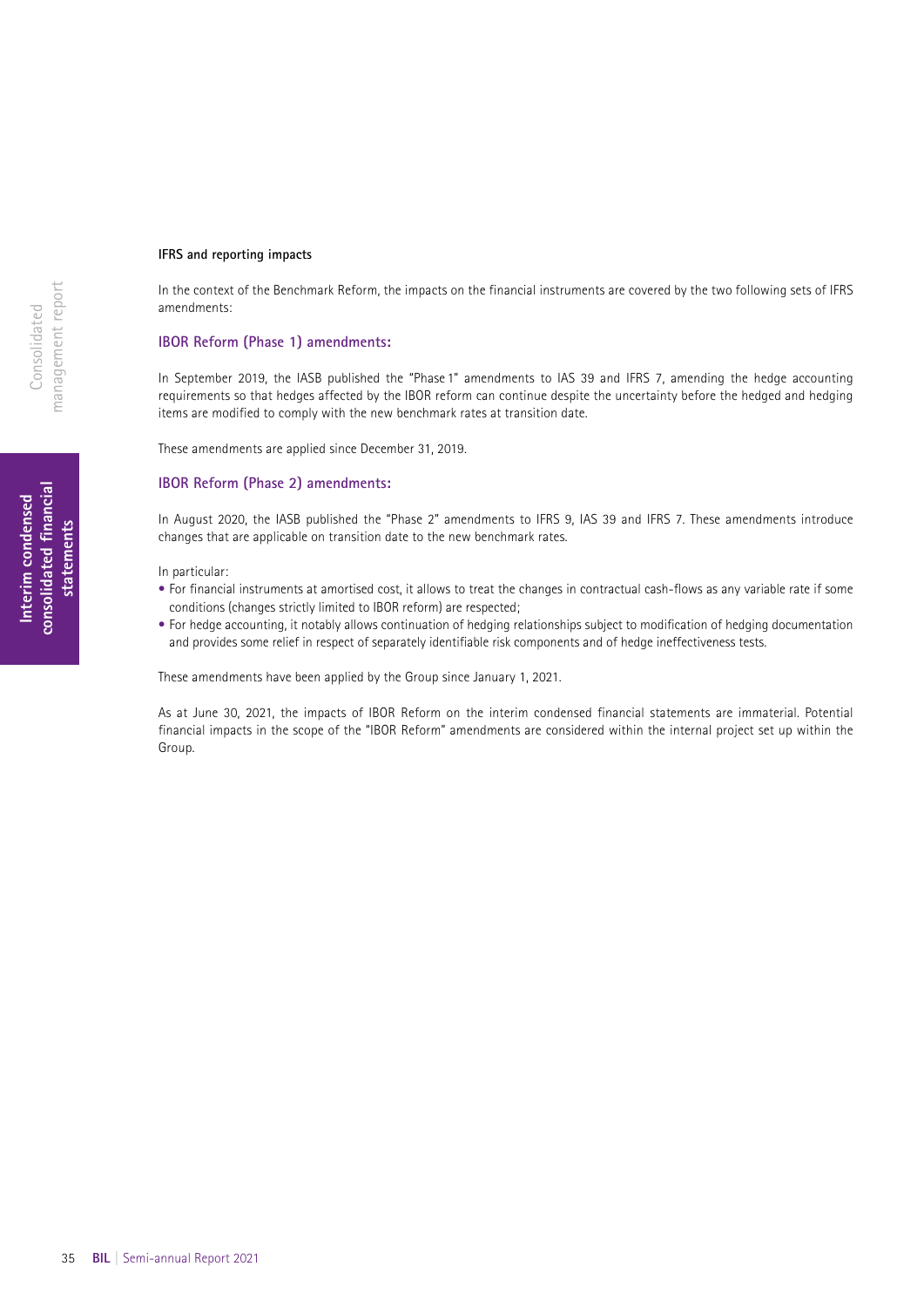### **consolidated fnancial**  consolidated financial **Interim condensed**  Interim condensed statements **statements**

Note 2: Material changes in scope of consolidation since January 1, 2021

**A. Companies consolidated for the frst time or no longer consolidated**

**Companies fully consolidated for the frst time** N/A

**Companies no longer fully consolidated** N/A

**Companies accounted for by the equity method for the frst time** N/A

**Companies no longer accounted for by the equity method** N/A

**B. Main changes in the Group's interest percentage**

N/A

### **C. Changes in corporate names**

N/A

**D. Changes in Branches**

**Opening** None

**Closing** None1

<sup>1</sup> The Board of Directors of BIL decided on July 23, 2020 to close the Dubai branch. The Dubai Financial Services Authority approved the withdrawal of the fnancial services licence of the branch with efective date February 22, 2021. The Dubai branch is expected to close down by end of year 2021.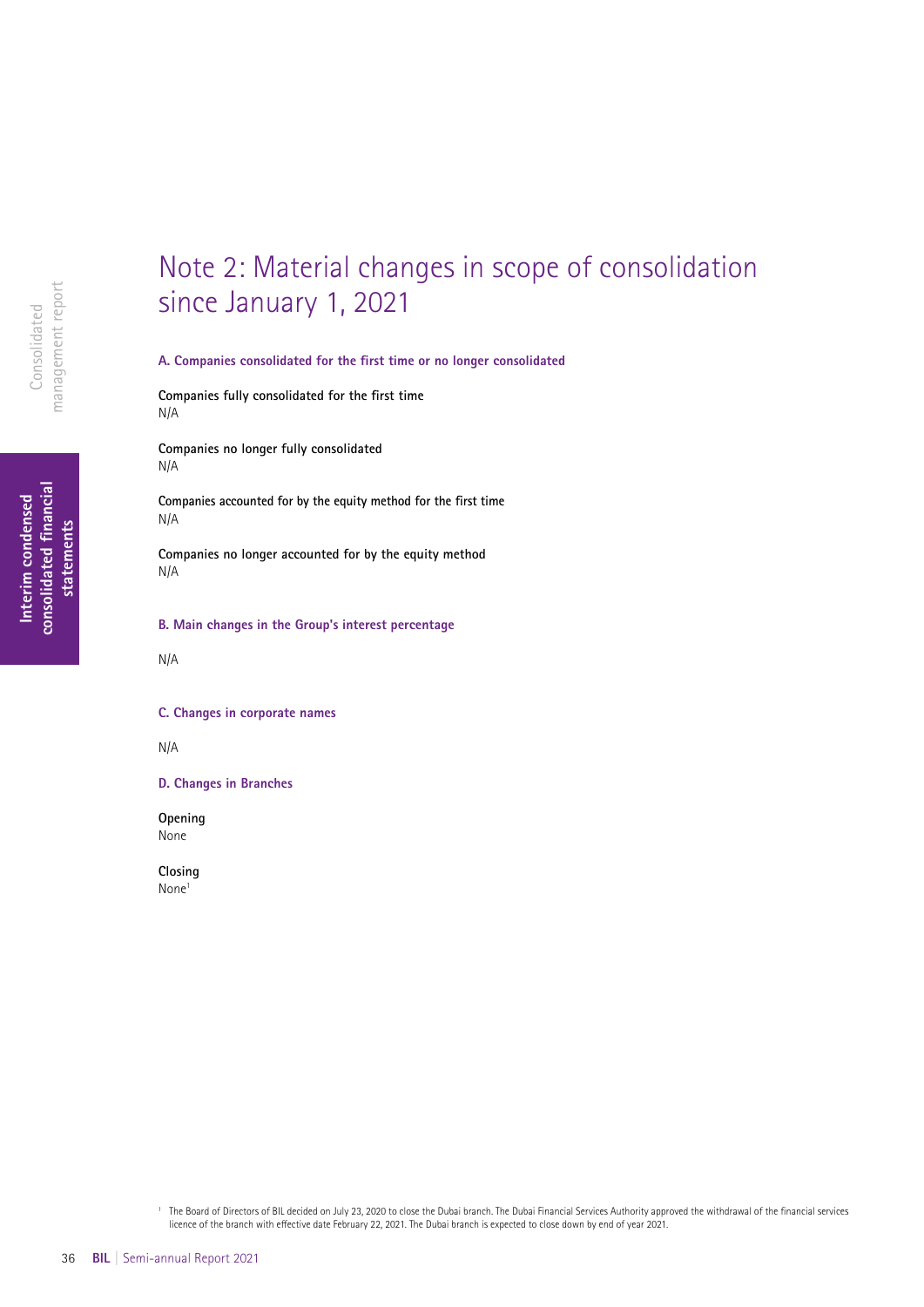## Note 3: Business Reporting

A segment is a distinguishable component of BIL that is engaged either in providing specific products or services (business segment) or in providing specific products or services within a particular economic environment (geographic segment), which is subject to risks and returns that differ from those of other segments. Segments for which a majority of their revenue is earned from sales to external customers and for which income, income before tax or assets represent 10% or more of the total are reported separately.

In January 2021, in order to further increase client support across channels, increase cross-selling in our domestic market and to support Energise Create Together 2025, the Bank decided to bring all activities in the Luxembourg market under one leadership.

**"Retail Banking, Corporate** & **Institutional Banking and Wealth Management"** were renamed and are now reported as **"Luxembourg Market** & **CIB" and "Wealth Management"** and divided into three business lines: Luxembourg Market & CIB (i.e. Retail Banking, Private Banking Luxembourg and CIB including the international dimension of the CIB business line), Wealth Management Luxembourg and Wealth Management international.

**"Financial Markets"** is divided into the Banking Book Management (namely the Investment Portfolio, Treasury, Long-Term Funding, Asset Liability Management) and Products and Markets activities (Investment Management and Market Access).

**"Group Center"** mainly includes dividends from unconsolidated shareholdings and the results of non operating entities as well as certain types of costs not attributable to the other business lines mentioned above such as DGS, Resolution Funds' contributions and funding costs (such as senior non-preferred and subordinated debts).

| <b>INCOME</b>                           | 30/06/20  |                                             |                         |                          |                          |  |  |  |
|-----------------------------------------|-----------|---------------------------------------------|-------------------------|--------------------------|--------------------------|--|--|--|
| (in EUR thousands)                      | Revenues  | of which<br>interest and<br>dividend income | of which<br>fees income | of which<br>other income | Net income<br>before tax |  |  |  |
| Retail, Corporate and Wealth Management | 270,753   | 153,770                                     | 109,562                 | 7,422                    | 57,345                   |  |  |  |
| Products & Markets                      | 28.092    | 12,690                                      | 308                     | 15.094                   | 18,017                   |  |  |  |
| Group Center                            | (23, 492) | (7, 302)                                    | 148                     | (16, 339)                | (31, 271)                |  |  |  |
| <b>TOTAL</b>                            | 275,353   | 159,158                                     | 110,018                 | 6,177                    | 44,091                   |  |  |  |
| Net income before tax                   |           |                                             |                         |                          | 44,091                   |  |  |  |
| Tax expenses                            |           |                                             |                         |                          | (9, 137)                 |  |  |  |
| Discontinued operations (net of tax)    |           |                                             |                         |                          | 4,746                    |  |  |  |
| <b>NET INCOME</b>                       |           |                                             |                         |                          | 39.700                   |  |  |  |

|                                               | 30/06/21        |                                             |                         |                          |                          |  |
|-----------------------------------------------|-----------------|---------------------------------------------|-------------------------|--------------------------|--------------------------|--|
|                                               | <b>Revenues</b> | of which<br>interest and<br>dividend income | of which<br>fees income | of which<br>other income | Net income<br>before tax |  |
| Luxembourg Market & CIB and Wealth Management | 269,234         | 149.008                                     | 112,265                 | 7,961                    | 59,495                   |  |
| Products & Markets                            | 28,488          | 7.797                                       | 493                     | 20,198                   | 19,347                   |  |
| Group Center                                  | (21,063)        | (11, 757)                                   | 110                     | (9, 416)                 | (28, 421)                |  |
| <b>TOTAL</b>                                  | 276.659         | 145.048                                     | 112.868                 | 18.743                   | 50,421                   |  |
| Net income before tax                         |                 |                                             |                         |                          | 50,421                   |  |
| Tax expenses                                  |                 |                                             |                         |                          | (7, 843)                 |  |
| Discontinued operations (net of tax)          |                 |                                             |                         |                          | 4,438                    |  |
| <b>NET INCOME</b>                             |                 |                                             |                         |                          | 47.016                   |  |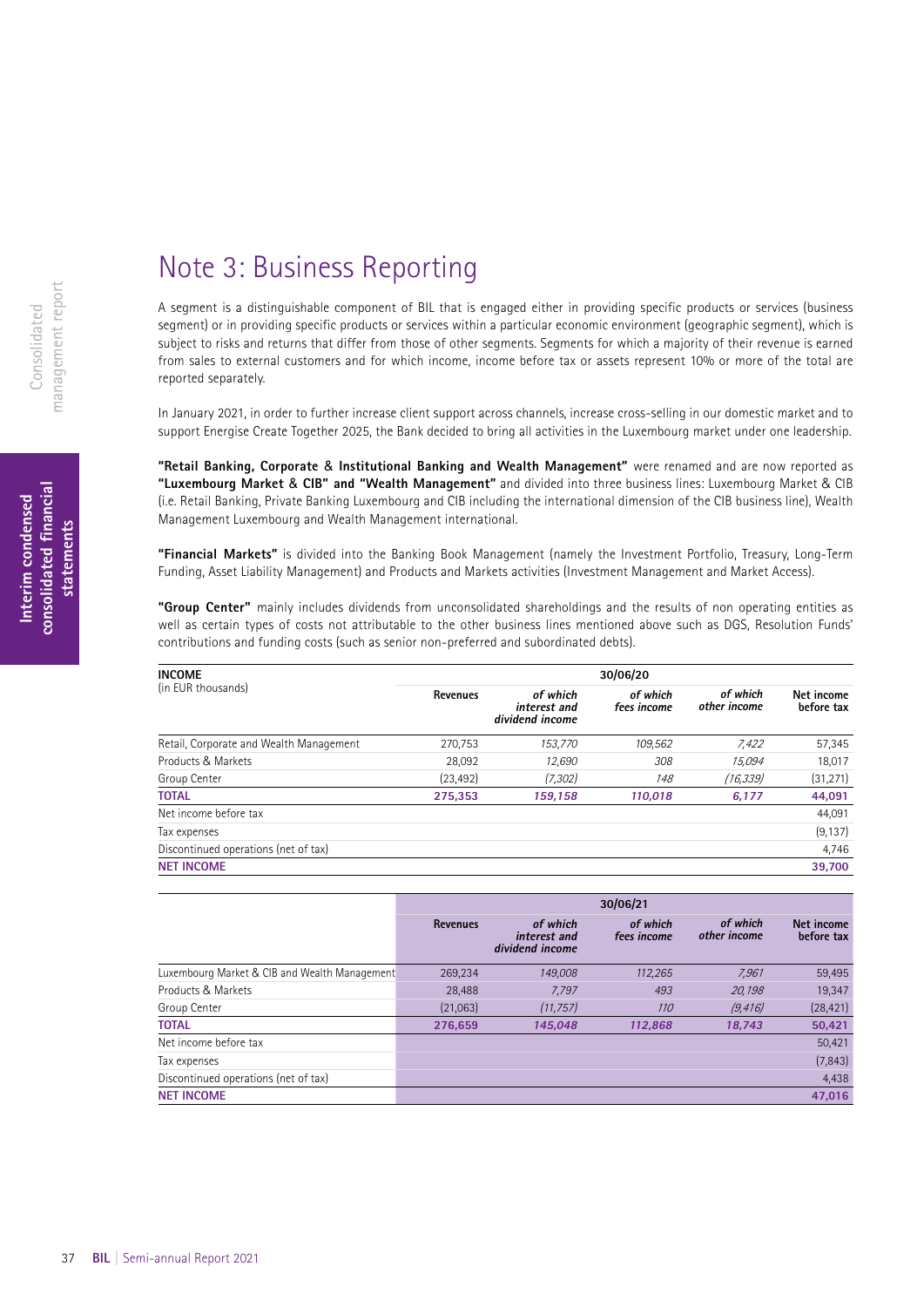| <b>ASSETS AND LIABILITIES</b>                 | 31/12/20      |                    | 30/06/21      |                    |  |
|-----------------------------------------------|---------------|--------------------|---------------|--------------------|--|
| (in EUR thousands)                            | <b>Assets</b> | <b>Liabilities</b> | <b>Assets</b> | <b>Liabilities</b> |  |
| Luxembourg Market & CIB and Wealth Management | 15.412.311    | 21,110,250         | 15,869,149    | 21,062,766         |  |
| Products & Markets                            | 14.359.259    | 6.435.220          | 14.314.287    | 6,145,848          |  |
| Group Center                                  | 785.696       | 1.171.873          | 1.074.106     | 2,093,471          |  |
| <b>TOTAL</b>                                  | 30.557.266    | 28.717.343         | 31.257.542    | 29,302,085         |  |

Relations between product lines, in particular commercial product lines, financial markets and production and service centres are subject to retrocessions and/or analytical transfers, carried out according to market conditions. The results of each product line also include:

• Earnings from commercial transformation, including the management costs of this transformation;

• Cost of financing.

Tangible and intangible fixed assets are allocated to the "Group Center" segment, except when they are directly managed by a commercial or financial product line.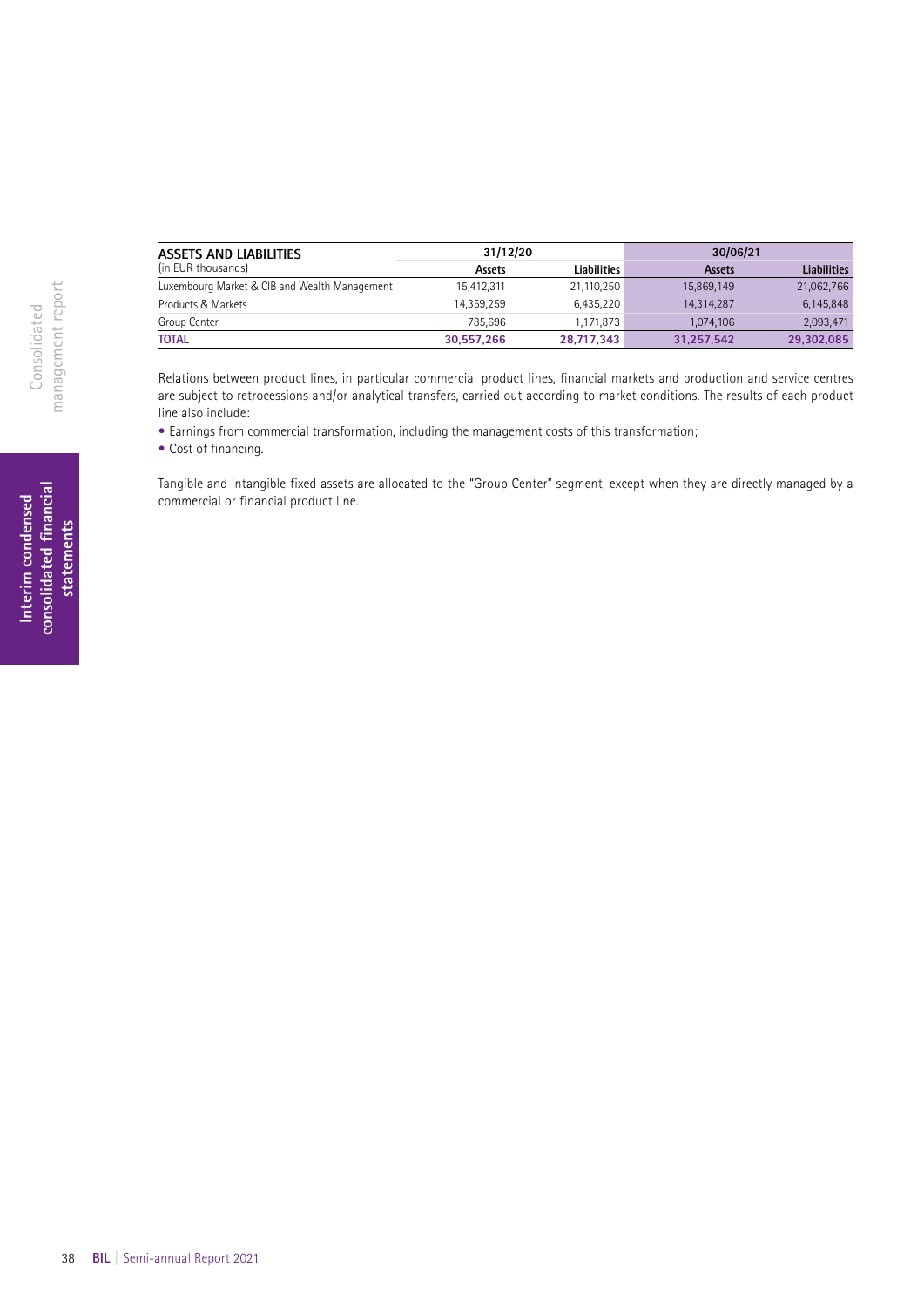## Note 4: Quality of financial assets

### **4.1 Loans and securities by stages**

|                                                       |                | 31/12/20        |                |  |  |
|-------------------------------------------------------|----------------|-----------------|----------------|--|--|
|                                                       | Gross carrying | Accumulated     | Net carrying   |  |  |
|                                                       | amount         | impairment      | amount         |  |  |
| Cash, balances with central banks and demand deposits | 4,245,324,853  | 0               | 4,245,324,853  |  |  |
| Loans and advances to credit institutions             | 1,081,871,134  | (266, 911)      | 1,081,604,223  |  |  |
| Loans and advances to customers                       | 12,210,773,551 | (42, 110, 586)  | 12,168,662,965 |  |  |
| Debt securities                                       | 8,302,367,503  | (2,839,544)     | 8,299,527,959  |  |  |
| <b>STAGE 1</b>                                        | 25,840,337,041 | (45,217,041)    | 25,795,120,000 |  |  |
| Cash, balances with central banks and demand deposits | 0              | $\Omega$        | $\Omega$       |  |  |
| Loans and advances to credit institutions             | 24,209,177     | (116, 949)      | 24,092,228     |  |  |
| Loans and advances to customers                       | 2,757,383,349  | (25, 176, 550)  | 2,732,206,799  |  |  |
| Debt securities                                       | 411,902,573    | (1,074,350)     | 410,828,223    |  |  |
| <b>STAGE 2</b>                                        | 3,193,495,099  | (26, 367, 849)  | 3,167,127,250  |  |  |
| Cash, balances with central banks and demand deposits | 0              | 0               | $\mathbf 0$    |  |  |
| Loans and advances to credit institutions             | 0              | 0               | $\mathbf 0$    |  |  |
| Loans and advances to customers                       | 735,931,551    | (224, 490, 417) | 511,441,134    |  |  |
| Debt securities                                       | 21,985,297     | (15,350,335)    | 6,634,962      |  |  |
| <b>STAGE 3</b>                                        | 757,916,848    | (239, 840, 752) | 518,076,096    |  |  |
| <b>TOTAL</b>                                          | 29,791,748,988 | (311, 425, 642) | 29,480,323,346 |  |  |

|                                                       |                                 | 30/06/21                  |                        |  |
|-------------------------------------------------------|---------------------------------|---------------------------|------------------------|--|
|                                                       | <b>Gross carrying</b><br>amount | Accumulated<br>impairment | Net carrying<br>amount |  |
| Cash, balances with central banks and demand deposits | 4,711,354,965                   | (14, 853)                 | 4,711,340,112          |  |
| Loans and advances to credit institutions             | 933,365,204                     | (92, 455)                 | 933,272,749            |  |
| Loans and advances to customers                       | 12,989,068,949                  | (40, 125, 577)            | 12,948,943,372         |  |
| Debt securities                                       | 7,989,077,140                   | (2,034,415)               | 7,987,042,725          |  |
| <b>STAGE 1</b>                                        | 26,622,866,258                  | (42, 267, 300)            | 26,580,598,958         |  |
| Cash, balances with central banks and demand deposits | 35,933,640                      | (65, 777)                 | 35,867,863             |  |
| Loans and advances to credit institutions             | 10,969,098                      | 0                         | 10,969,098             |  |
| Loans and advances to customers                       | 2,487,290,901                   | (25, 817, 089)            | 2,461,473,812          |  |
| Debt securities                                       | 421,606,929                     | (1, 362, 474)             | 420,244,455            |  |
| <b>STAGE 2</b>                                        | 2,955,800,568                   | (27, 245, 340)            | 2,928,555,228          |  |
| Cash, balances with central banks and demand deposits | $\overline{0}$                  | $\Omega$                  | $\Omega$               |  |
| Loans and advances to credit institutions             | 0                               | $\Omega$                  | $\Omega$               |  |
| Loans and advances to customers                       | 691,160,616                     | (232, 428, 519)           | 458,732,097            |  |
| Debt securities                                       | 21,985,297                      | (17,596,888)              | 4,388,409              |  |
| <b>STAGE 3</b>                                        | 713,145,913                     | (250, 025, 407)           | 463,120,506            |  |
| <b>TOTAL</b>                                          | 30,291,812,739                  | (319, 538, 047)           | 29,972,274,692         |  |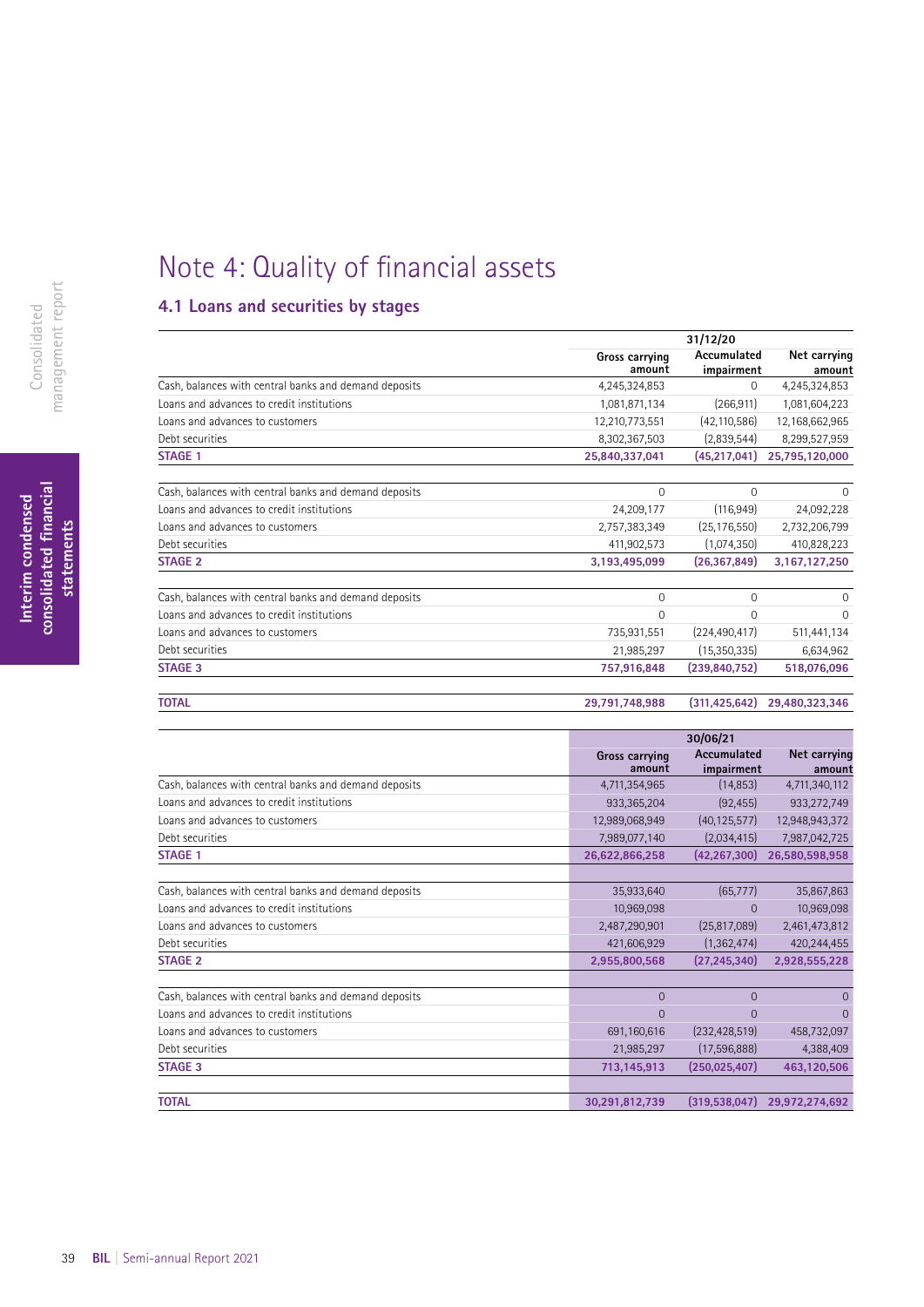### **4.2 Movements of loans and securities by stages (gross carrying amount)**

|                                                           | 2020            |                            |             |                 | 2021            |                            |                |                 |  |  |
|-----------------------------------------------------------|-----------------|----------------------------|-------------|-----------------|-----------------|----------------------------|----------------|-----------------|--|--|
|                                                           |                 | <b>Outstanding amounts</b> |             |                 |                 | <b>Outstanding amounts</b> |                |                 |  |  |
|                                                           | Stage 1         | Stage 2                    | Stage 3     | <b>Total</b>    | Stage 1         | Stage 2                    | Stage 3        | <b>Total</b>    |  |  |
| <b>DEBT SECURITIES AS AT JANUARY 1</b>                    | 7,243,754,534   | 242,247,705                | 21,759,703  | 7,507,761,942   | 8,302,367,503   | 411,902,573                | 21,985,297     | 8,736,255,373   |  |  |
| From Stage 1 to Stage 2                                   | (308, 493, 284) | 308,493,284                |             | $\Omega$        | (76,881,547)    | 76,881,547                 |                | 0               |  |  |
| From Stage 2 to Stage 1                                   | 144,263,405     | (144, 263, 405)            |             | $\Omega$        | 66,170,318      | (66, 170, 318)             |                |                 |  |  |
| From Stage 2 to Stage 3                                   |                 |                            |             |                 |                 | $\Omega$                   |                |                 |  |  |
| From Stage 3 to Stage 2                                   |                 |                            |             | $\cap$          |                 | $\Omega$                   |                | $\Omega$        |  |  |
| From Stage 1 to Stage 3                                   |                 |                            | $\Omega$    | $\Omega$        |                 |                            |                | $\overline{0}$  |  |  |
| From Stage 3 to Stage 1                                   |                 |                            |             | $\Omega$        |                 |                            |                | $\overline{0}$  |  |  |
| Origination                                               |                 |                            | $\Omega$    |                 |                 | $\Omega$                   |                | $\Omega$        |  |  |
| Purchase                                                  | 2,879,391,518   | 37,562,910                 | 0           | 2,916,954,428   | 699,964,729     | 5,118,795                  | $\overline{0}$ | 705,083,524     |  |  |
| Derecognition during the period<br>other than write-offs  | (1,679,217,891) | (30,060,000)               | $\mathbf 0$ | (1,709,277,891) | (897, 444, 513) | $\Omega$                   | $\overline{0}$ | (897, 444, 513) |  |  |
| Changes in interest accrual                               | (5,964,180)     | 946,009                    | 0           | (5,018,171)     | (10, 141, 414)  | 834,841                    | $\overline{0}$ | (9,306,573)     |  |  |
| Changes in premium / discount                             | 12,779,913      | (4, 712, 134)              | 0           | 8,067,779       | (3,909,935)     | (1,303,730)                | 0              | (5,213,665)     |  |  |
| Changes in fair value                                     | 67,849,229      | 6,138,984                  | $\Omega$    | 73,988,213      | (104, 827, 524) | (6, 564, 845)              | $\overline{0}$ | (111, 392, 369) |  |  |
| Write-offs                                                |                 |                            | $\Omega$    |                 | (1,323,748)     | $\Omega$                   | 0              | (1,323,748)     |  |  |
| Conversion difference (FX change)                         | (51, 995, 741)  | (4,450,780)                | 225,594     | (56, 220, 927)  | 15,103,271      | 908,066                    | 0              | 16,011,337      |  |  |
| Other movements                                           | $\Omega$        |                            | $\mathbf 0$ |                 | $\Omega$        | $\Omega$                   |                |                 |  |  |
| <b>DEBT SECURITIES AS AT</b><br>DECEMBER 31/AS AT JUNE 30 | 8,302,367,503   | 411,902,573                | 21,985,297  | 8,736,255,373   | 7,989,077,140   | 421,606,929                | 21,985,297     | 8,432,669,366   |  |  |

|                                                              | 2020<br><b>Outstanding amounts</b> |                 |                |                   | 2021<br><b>Outstanding amounts</b> |                 |                 |                 |
|--------------------------------------------------------------|------------------------------------|-----------------|----------------|-------------------|------------------------------------|-----------------|-----------------|-----------------|
|                                                              |                                    |                 |                |                   |                                    |                 |                 |                 |
|                                                              | Stage 1                            | Stage 2         | Stage 3        | Total             | Stage 1                            | Stage 2         | Stage 3         | Total           |
| <b>LOANS AND ADVANCES AS AT JANUARY 1</b>                    | 13,132,634,036                     | 2,470,852,862   | 573,920,973    | 16, 177, 407, 871 | 13,292,644,685                     | 2,781,592,526   | 735,931,551     | 16,810,168,762  |
| From Stage 1 to Stage 2                                      | (941, 407, 840)                    | 941,407,840     |                | $\Omega$          | (426,096,310)                      | 426,096,310     |                 |                 |
| From Stage 2 to Stage 1                                      | 550,065,666                        | (550,065,666)   |                | $\Omega$          | 447,624,147                        | (447, 624, 147) |                 |                 |
| From Stage 2 to Stage 3                                      |                                    | (111,137,982)   | 111,137,982    |                   |                                    | (56, 168, 070)  | 56,168,070      |                 |
| From Stage 3 to Stage 2                                      |                                    | 18,028,632      | (18,028,632)   |                   |                                    | 13,730,541      | (13,730,541)    |                 |
| From Stage 1 to Stage 3                                      | (194, 354, 395)                    |                 | 194,354,395    | $\Omega$          | (13, 762, 103)                     |                 | 13,762,103      |                 |
| From Stage 3 to Stage 1                                      | 29,860,291                         |                 | (29,860,291)   | $\Omega$          | 6,789,997                          |                 | (6,789,997)     |                 |
| Origination                                                  | 4,222,777,178                      | 444,666,485     | 32,447,576     | 4,699,891,239     | 2,883,540,502                      | 160,535,564     | 65,559,559      | 3,109,635,625   |
| Derecognition during the period<br>other than write-offs     | (3,469,334,204)                    | (431, 476, 640) | (112,027,463)  | (4,012,838,307)   | (2,091,259,135)                    | (378, 192, 696) | (150, 276, 208) | (2,619,728,039) |
| Changes in interest accrual                                  | (2,815,152)                        | (161,001)       | $\mathbf 0$    | (2,976,153)       | 5,588,834                          | 662,581         |                 | 6,251,415       |
| Changes in premium / discount                                | 114,063                            | $\Omega$        | 0              | 114,063           | $\Omega$                           | $\Omega$        |                 |                 |
| Changes in fair value                                        | (2, 287, 961)                      | 6,505,541       | 0              | 4,217,580         | (245, 985)                         | (2,074,467)     | $\Omega$        | (2,320,452)     |
| Write-offs                                                   | (20,960,195)                       | $\Omega$        | (13, 976, 772) | (34,936,967)      | $\Omega$                           | $\Omega$        | (10, 445, 807)  | (10, 445, 807)  |
| Conversion difference (FX change)                            | (11,646,802)                       | (7,027,545)     | (2,036,217)    | (20,710,564)      | 1,930,097                          | 1,568,627       | 412,141         | 3,910,865       |
| Other movements                                              | $\mathbf 0$                        | $\mathbf 0$     | $\mathbf{0}$   | $\mathbf{0}$      | (184, 320, 576)                    | (1,866,770)     | 569,745         | (185, 617, 601) |
| <b>LOANS AND ADVANCES AS AT</b><br>DECEMBER 31/AS AT JUNE 30 | 13,292,644,685                     | 2,781,592,526   | 735,931,551    | 16,810,168,762    | 13,922,434,153                     | 2,498,259,999   | 691,160,616     | 17,111,854,768  |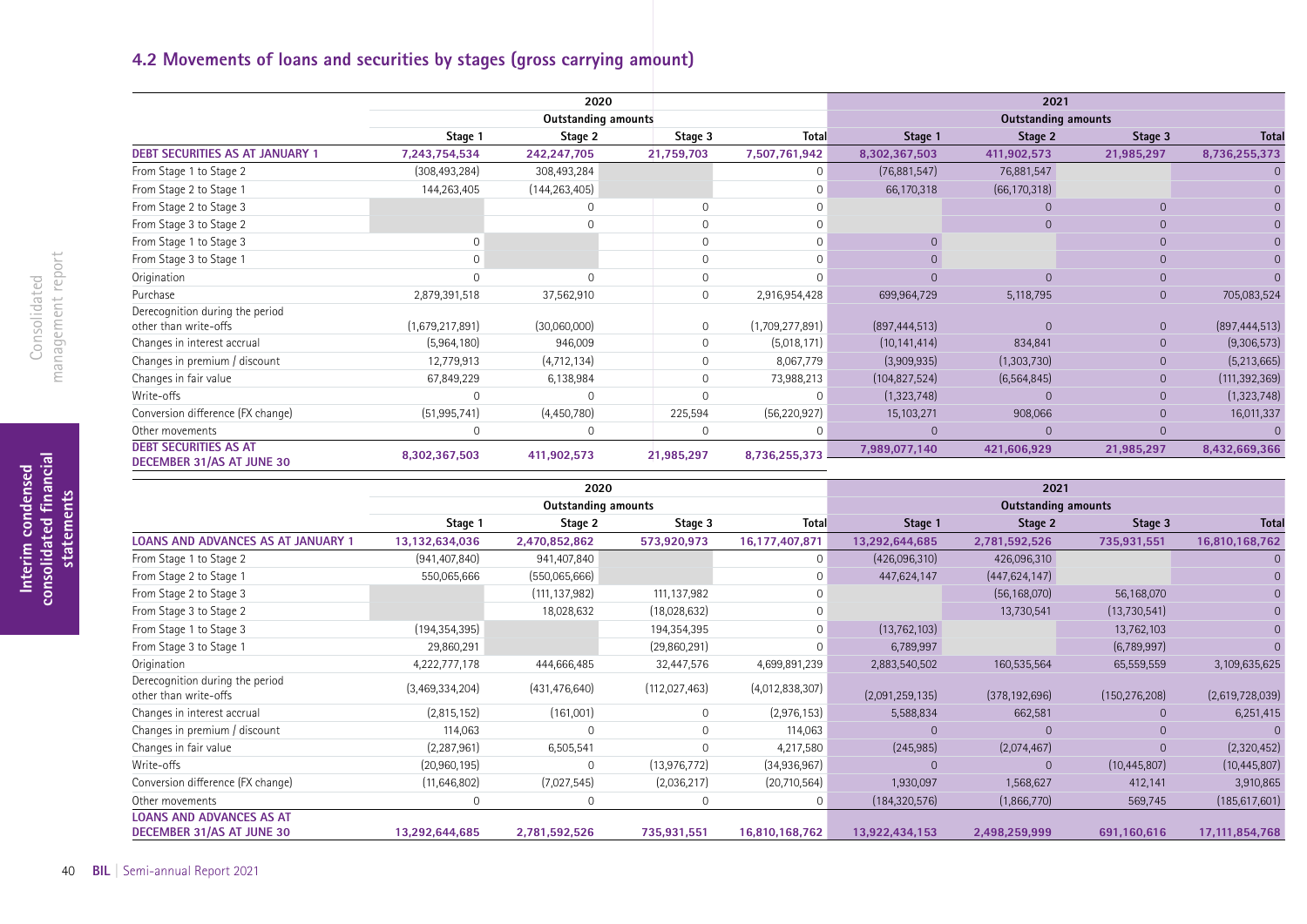|                                                                                            | 2020                       |                |                     |               | 2021                       |              |                |                |
|--------------------------------------------------------------------------------------------|----------------------------|----------------|---------------------|---------------|----------------------------|--------------|----------------|----------------|
|                                                                                            | <b>Outstanding amounts</b> |                |                     |               | <b>Outstanding amounts</b> |              |                |                |
|                                                                                            | Stage 1                    | Stage 2        | Stage 3             | Total         | Stage 1                    | Stage 2      | Stage 3        | <b>Total</b>   |
| CASH, BALANCES WITH CENTRAL BANKS AND<br><b>DEMAND DEPOSITS AS AT JANUARY 1</b>            | 3,541,542,203              | $\mathbf 0$    | $\mathbf 0$         | 3,541,542,203 | 4,245,324,853              | $\mathbf{0}$ | $\mathbf{0}$   | 4,245,324,853  |
| From Stage 1 to Stage 2                                                                    | 0                          | $\Omega$       |                     | $\Omega$      | (34,808,687)               | (13,609,667) |                | (48, 418, 354) |
| From Stage 2 to Stage 1                                                                    |                            | $\mathbf 0$    |                     |               | $\Omega$                   |              |                |                |
| From Stage 2 to Stage 3                                                                    |                            | $\mathbf 0$    | 0                   |               |                            | $\Omega$     | $\Omega$       |                |
| From Stage 3 to Stage 2                                                                    |                            | $\Omega$       | $\mathbf 0$         |               |                            | $\Omega$     |                |                |
| From Stage 1 to Stage 3                                                                    |                            |                | $\mathbf 0$         |               |                            |              |                |                |
| From Stage 3 to Stage 1                                                                    |                            |                | $\mathbf 0$         |               |                            |              |                |                |
| Origination                                                                                | 703,782,650                | 0              | $\mathsf{O}\xspace$ | 703,782,650   | 1,327,627,772              | 52,849,194   | $\overline{0}$ | 1,380,476,966  |
| Derecognition during the period<br>other than write-offs                                   | $\Omega$                   | $\mathbf 0$    | 0                   | 0             | (834,049,151)              | (2,742,861)  | $\overline{0}$ | (836,792,012)  |
| Changes in interest accrual                                                                |                            | $\mathbf 0$    | $\mathbf 0$         | $\Omega$      | $\Omega$                   |              | 0              |                |
| Changes in premium / discount                                                              |                            | $\mathbf 0$    | $\mathbf 0$         |               | $\Omega$                   | $\Omega$     |                |                |
| Changes in fair value                                                                      |                            | $\overline{0}$ | $\mathbf 0$         | $\Omega$      | $\Omega$                   | $\Omega$     |                |                |
| Write-offs                                                                                 |                            | $\mathbf 0$    | $\mathbf 0$         |               | $\Omega$                   |              |                |                |
| Conversion difference (FX change)                                                          |                            | $\overline{0}$ | $\mathbf 0$         | $\Omega$      | 6,092,526                  | (563,026)    | $\overline{0}$ | 5,529,500      |
| Other movements                                                                            | 0                          | $\mathbf 0$    | $\mathbf 0$         | O             | 1,167,652                  | $\mathbf 0$  | $\overline{0}$ | 1,167,652      |
| CASH, BALANCES WITH CENTRAL BANKS AND DEMAND<br>DEPOSITS AS AT DECEMBER 31 / AS AT JUNE 30 | 4,245,324,853              | $\mathbf 0$    | 0                   | 4,245,324,853 | 4,711,354,965              | 35,933,640   | $\bf{0}$       | 4,747,288,605  |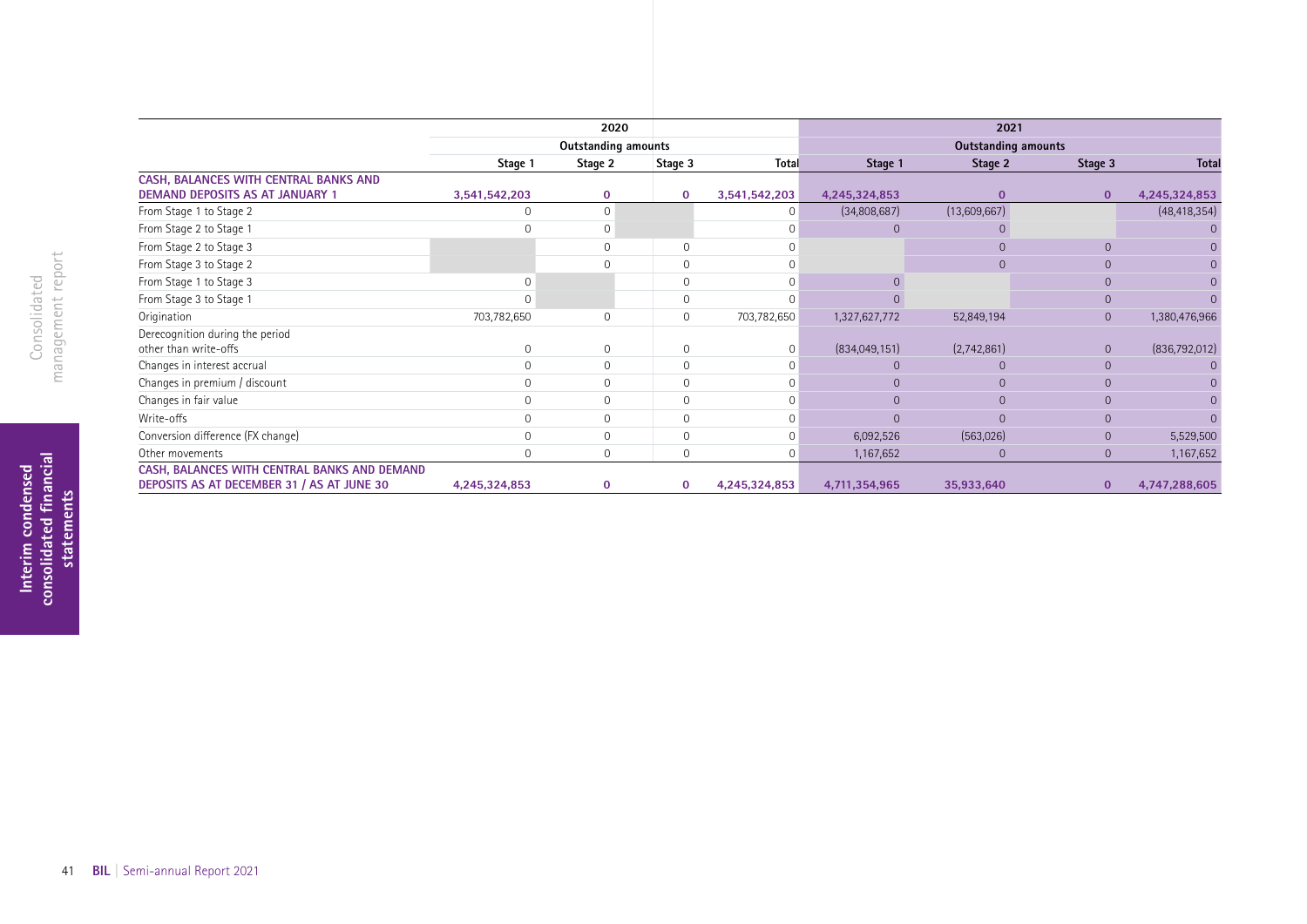## Note 5: Non-current assets and disposal groups held for sale

### **BIL Denmark branch**

On June 23, 2021, BIL has signed a Business Transfer Agreement with Ringkjøbing Landbobank where all the client's activity (Assets under management, loans and deposits) of BIL Denmark branch is transferred to the counterparty on July 1, 2021. BIL Denmark activities are classified as a disposal group meeting the definition of discontinued operations under IFRS 5 "Noncurrent Assets Held for Sale and Discontinued Operations" as at June 30, 2021. BIL is expected to terminate the operational transfer of all clients' assets and loans by the end of 2021.

On June 30, 2021 and in accordance with IFRS 5, the disposal group is measured at the lower between its carrying amount and its fair value less cost to sell. No gain or loss is recognised as at June 30, 2021.

BIL Denmark activities are reported under the segment "Luxembourg Market & CIB" and "Wealth Management" in accordance with IFRS 8 (refer to note 3 "Business Reporting").

|                                                             | 30/06/21    |
|-------------------------------------------------------------|-------------|
| Loans and advances to customers                             | 160,834,252 |
| of which impairments                                        | (556, 720)  |
| Other assets                                                | 4,791,246   |
| <b>TOTAL ASSETS HELD FOR SALE</b>                           | 165,625,498 |
| Amounts due to customers                                    | 122,921,380 |
| Provisions for credit commitments                           | 23,186      |
| TOTAL LIABILITIES INCLUDED IN DISPOSAL GROUPS HELD FOR SALE | 122,944,566 |

|                                                                                  | 30/06/20   | 30/06/21   |
|----------------------------------------------------------------------------------|------------|------------|
| Interest and similar income                                                      | 1,152,616  | 922,979    |
| Fee and commission income                                                        | 3,552,550  | 3,175,011  |
| Interest and similar expenses                                                    |            | (10, 464)  |
| Fee and commission expenses                                                      | (105, 605) | (105, 717) |
| Net impairment on financial instruments and<br>provisions for credit commitments | 146,529    | 456,465    |
| DISCONTINUED OPERATIONS, NET OF TAX                                              | 4,746,090  | 4,438,274  |
|                                                                                  |            |            |
| Net cash provided by operating activities                                        | 35,877,005 | 2,894,199  |
| Net cash provided by investing activities                                        |            |            |

Net cash provided by fnancing activities 0 0

### **BIL Fund** & **Corporate Services**

On March 23, 2021, BIL signed a Sale and Purchase Agreement with ZEDRA to sell its consolidated subsidiary BIL Fund & Corporate Services S.A. (BFCS). The closing of the transaction is expected by the end of 2021. No classification under IFRS 5 "Non-current assets and disposal group" has been processed in the interim condensed consolidated financial statements as BIL considered this classification and the related disclosures as immaterial.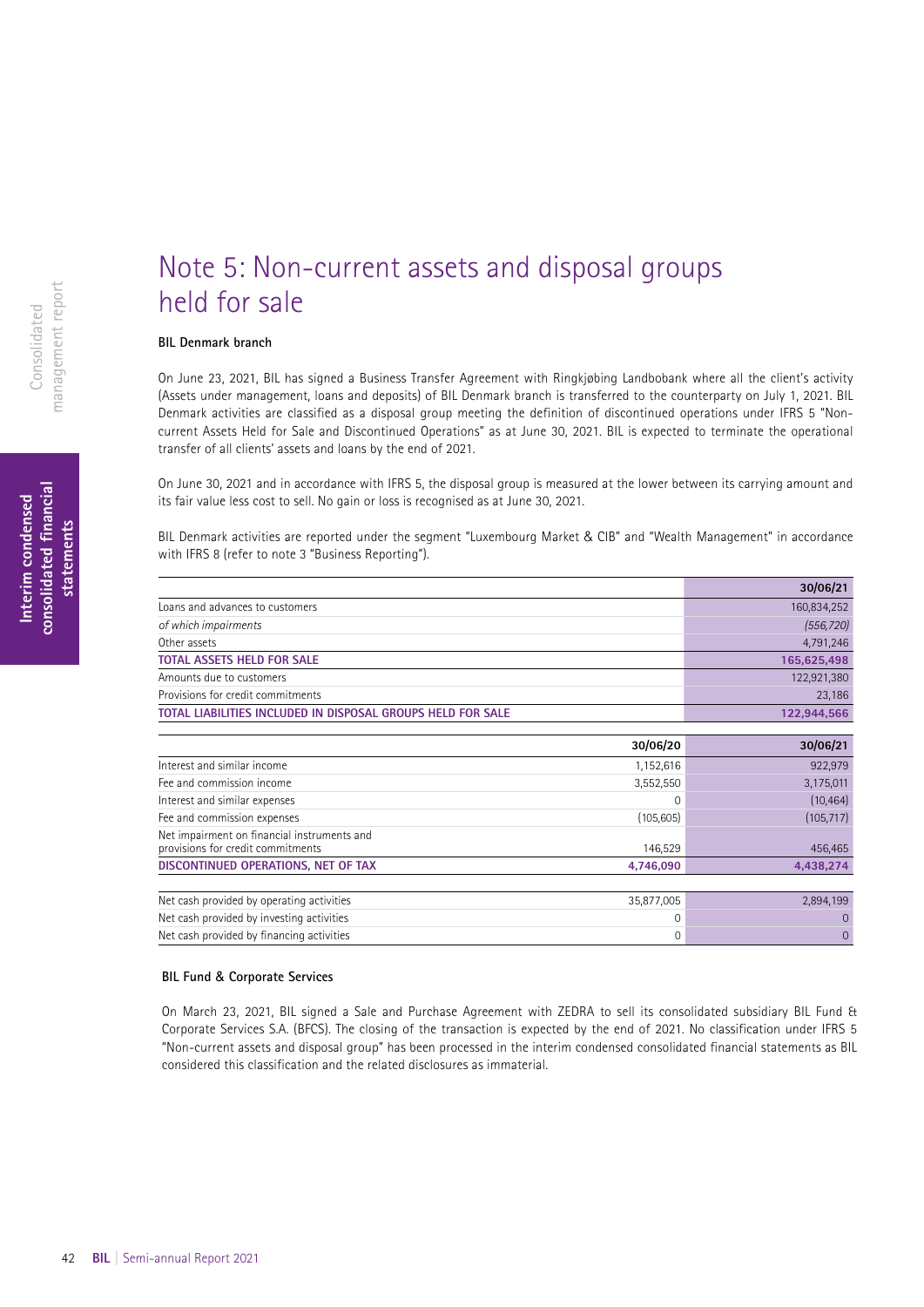## Note 6: Subordinated debts and debt securities

### **Subordinated debts**

| <b>ANALYSIS BY NATURE</b>                        | 31/12/20    | 30/06/21    |
|--------------------------------------------------|-------------|-------------|
| Non-convertible subordinated debts <sup>12</sup> | 130,620,187 | 232.565.592 |
| <b>TOTAL</b>                                     | 130.620.187 | 232.565.592 |

### **Debt securities**

| <b>ANALYSIS BY NATURE</b> | 31/12/20      | 30/06/21      |
|---------------------------|---------------|---------------|
| Certificates of deposit   | 17,155,810    | 15,255,678    |
| Non-convertible bonds     | 2,765,947,567 | 3,166,286,282 |
| <b>TOTAL</b>              | 2,783,103,377 | 3,181,541,960 |

### **Financial liabilities designated at fair value through proft or loss**

| <b>ANALYSIS BY NATURE</b>    | 31/12/20    | 30/06/21      |
|------------------------------|-------------|---------------|
| Non-subordinated liabilities | 934,551,568 | 1.148.181.024 |
| <b>TOTAL</b>                 | 934.551.568 | 1.148.181.024 |

<sup>1</sup> List available upon request.

<sup>2</sup> On May 6, 2021, BIL issued a subordinated debt for a notional amount of EUR 100 million.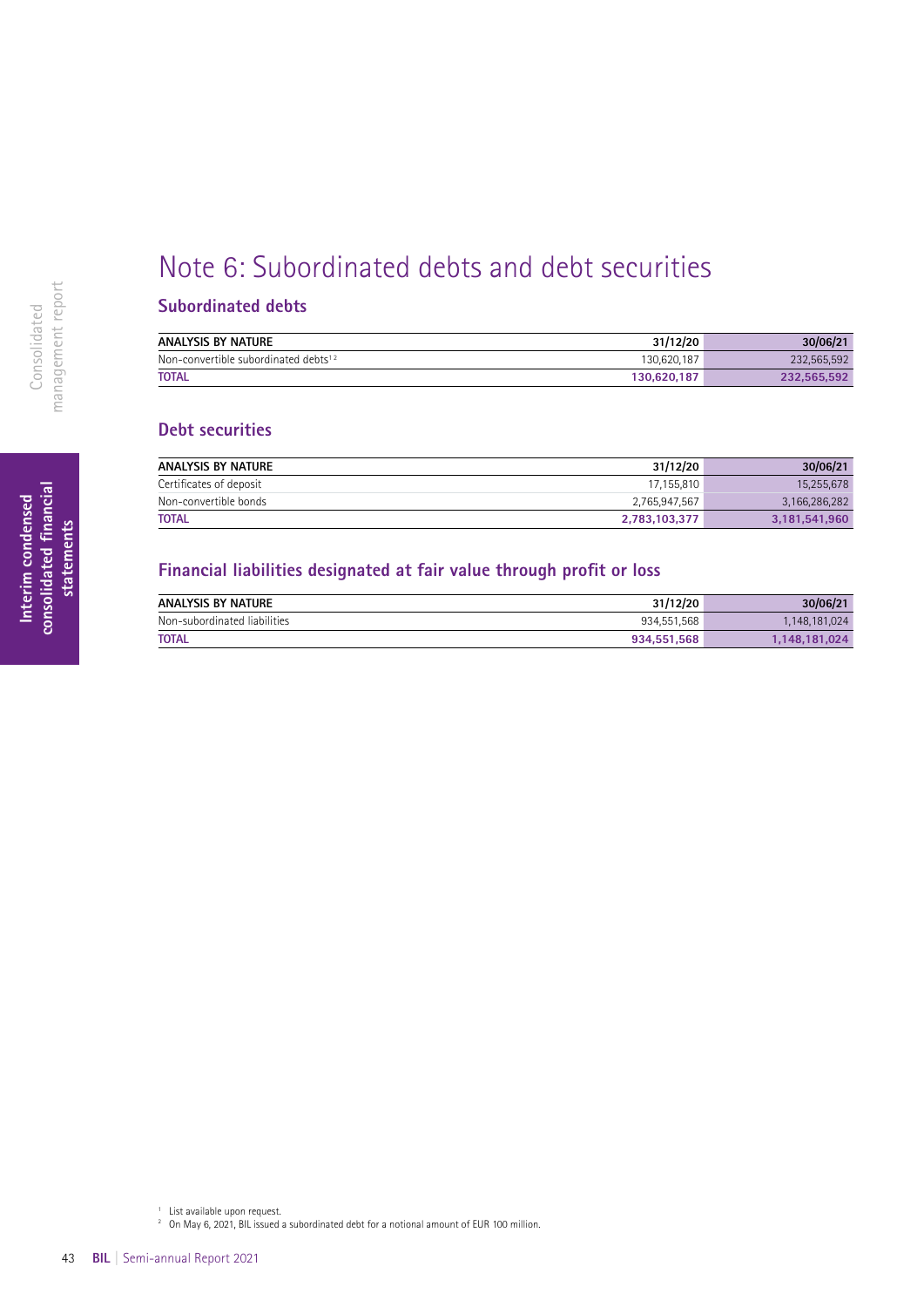## Note 7: Exchange rates

The main exchange rates used are the following:

|                   |            | 30/06/20     |              | 31/12/20     |              | 30/06/21     |              |
|-------------------|------------|--------------|--------------|--------------|--------------|--------------|--------------|
|                   |            | Closing rate | Average rate | Closing rate | Average rate | Closing rate | Average rate |
| Australian Dollar | <b>AUD</b> | 1.6324       | 1.6851       | 1.5847       | 1.6575       | 1.5818       | 1.5666       |
| Canadian Dollar   | CAD        | 1.5323       | 1.5129       | 1.5591       | 1.5381       | 1.4672       | 1.4970       |
| Swiss Franc       | <b>CHF</b> | 1.0653       | 1.0626       | 1.0804       | 1.0705       | 1.0977       | 1.0967       |
| Danish Krone      | <b>DKK</b> | 7.4521       | 7.4626       | 7.4408       | 7.4530       | 7.4362       | 7.4366       |
| Pound Sterling    | GBP        | 0.9094       | 0.8759       | 0.8977       | 0.8880       | 0.8579       | 0.8657       |
| Hong Kong Dollar  | <b>HKD</b> | 8.6976       | 8.5689       | 9.5025       | 8.8988       | 9.2081       | 9.3339       |
| Japanese Yen      | JPY        | 120.8778     | 119.0088     | 126.2991     | 121.9215     | 131.4637     | 130.5168     |
| Norwegian Krone   | <b>NOK</b> | 10.8717      | 10.8277      | 10.4588      | 10.7764      | 10.1972      | 10.1945      |
| Polish Zloty      | <b>PLN</b> | 4.4404       | 4.4301       | 4.5681       | 4.4652       | 4.5210       | 4.5427       |
| Swedish Krona     | <b>SEK</b> | 10.4694      | 10.6585      | 10.0230      | 10.4744      | 10.1303      | 10.1565      |
| Singapore Dollar  | SGD        | 1.5665       | 1.5465       | 1.6197       | 1.5790       | 1.5945       | 1.6020       |
| <b>US Dollar</b>  | <b>USD</b> | 1.1222       | 1.1040       | 1.2256       | 1.1473       | 1.1858       | 1.2024       |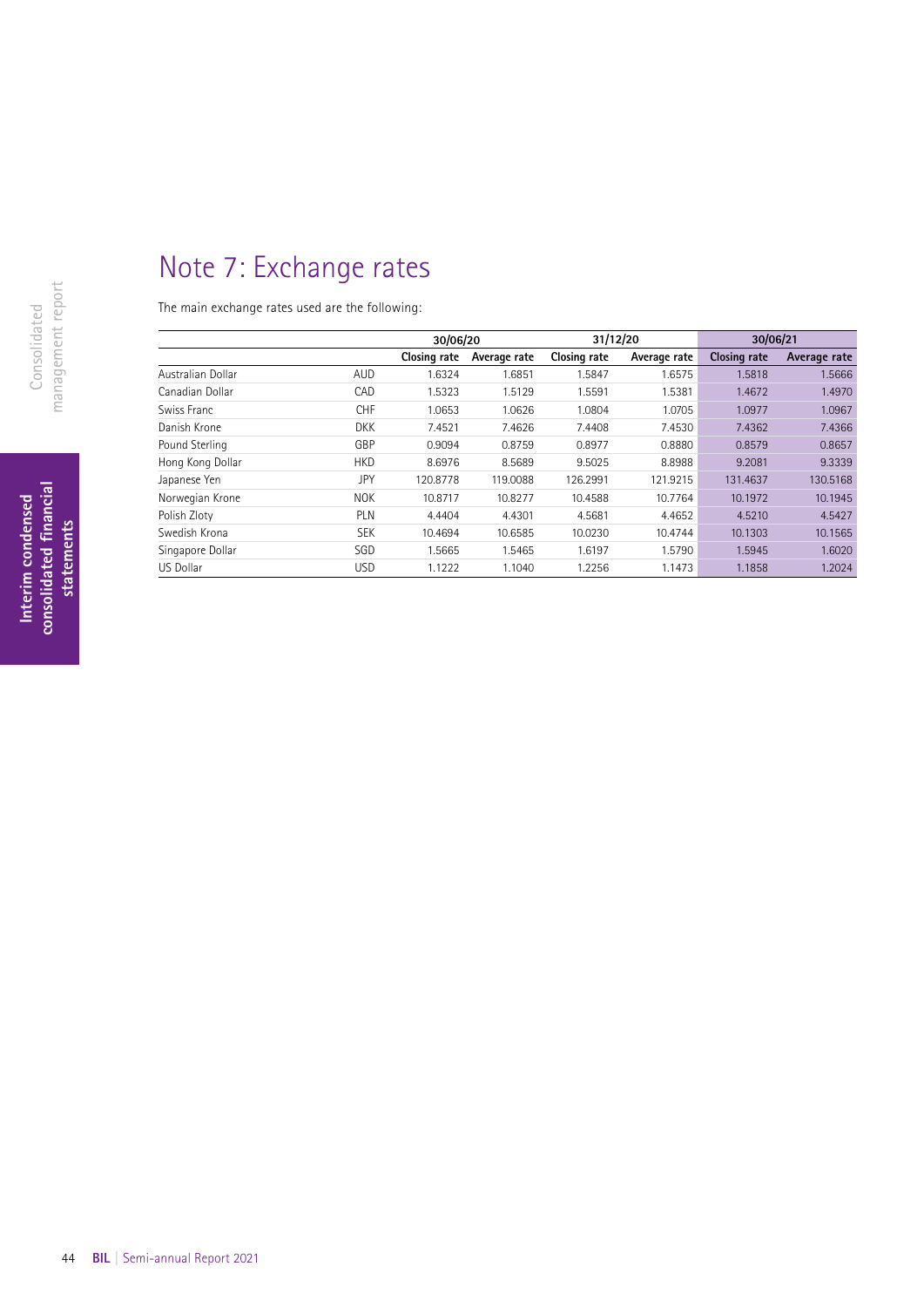## Note 8: Net impairment allowances on financial assets

|                                                                               | 30/06/20     |               |             |                              |  |  |
|-------------------------------------------------------------------------------|--------------|---------------|-------------|------------------------------|--|--|
|                                                                               | Stage 1      | Stage 2       | Stage 3     | <b>Total</b>                 |  |  |
| Cash, balances with central banks and other demand deposits                   | 0            | 0             | 0           | 0                            |  |  |
| Financial assets measured at amortised cost                                   | (15,862,937) | (3, 180, 417) |             | $(7,007,947)$ $(26,051,301)$ |  |  |
| Loans and advances to credit institutions measured at amortised cost          | (82, 882)    | (25, 406)     | $\Omega$    | (108, 288)                   |  |  |
| Loans and advances to customers measured at amortised cost                    | (14,714,066) | (3,431,196)   | (5,007,947) | (23, 153, 209)               |  |  |
| Debt securities measured at amortised cost                                    | (1,065,989)  | 276.185       | (2,000,000) | (2,789,804)                  |  |  |
| Financial assets measured at fair value through<br>other comprehensive income | (36, 105)    | 67.480        | 0           | 31.375                       |  |  |
| Debt securities measured at fair value through other comprehensive income     | (36.105)     | 67.480        | $\Omega$    | 31.375                       |  |  |
| Other receivables                                                             | 0            | 0             | (155, 443)  | (155, 443)                   |  |  |
| Off-balance sheet commitments                                                 | (2,641,960)  | (124, 131)    | (596.560)   | (3,362,651)                  |  |  |
| <b>TOTAL IMPAIRMENTS</b>                                                      | (18.541.002) | (3.237.068)   |             | $(7,759,950)$ $(29,538,020)$ |  |  |

|                                                                               | 30/06/21   |             |               |                                   |  |
|-------------------------------------------------------------------------------|------------|-------------|---------------|-----------------------------------|--|
|                                                                               | Stage $11$ | Stage $2^2$ | Stage 3       | <b>Total</b>                      |  |
| Cash, balances with central banks and other demand deposits                   | 7.747      | 61.298      | 0             | 69,045                            |  |
| Financial assets measured at amortised cost                                   | 2,281,830  | (718, 720)  |               | $(20, 309, 282)$ $(18, 746, 172)$ |  |
| Loans and advances to credit institutions measured at amortised cost          | 158.087    | (13.049)    | $\Omega$      | 145,038                           |  |
| Loans and advances to customers measured at amortised cost                    | 1,346,842  | (417, 473)  | (18,062,729)  | (17, 133, 360)                    |  |
| Debt securities measured at amortised cost                                    | 776.901    | (288, 198)  | (2, 246, 553) | (1,757,850)                       |  |
| Financial assets measured at fair value through<br>other comprehensive income | 30.030     | $\bf{0}$    | $\bf{0}$      | 30,030                            |  |
| Debt securities measured at fair value through other comprehensive income     | 30,030     | $\Omega$    | $\Omega$      | 30,030                            |  |
| Other receivables                                                             | $\bf{0}$   | $\Omega$    | (46, 800)     | (46, 800)                         |  |
| Off-balance sheet commitments                                                 | (270.724)  | (51.273)    | 215.978       | (106, 019)                        |  |
| <b>TOTAL IMPAIRMENTS</b>                                                      | 2.048.883  | (708.695)   |               | $(20.140.104)$ $(18.799.916)$     |  |

<sup>1</sup> Including (i) the reversal of the "moratory" overlay for a total amount of EUR 5,240,000 composed of EUR 4,730,000 on corporates exposures and EUR 510,000 on retail exposures and (ii) the increase of the "MidCorp" overlay for EUR - 200,000 on corporate exposures. Refer to the section "ECL Management Overlays of note 13.1 of the interim condensed consolidated fnancial statements.

<sup>2</sup> Including (i) the reversal of the the "moratory" overlay for a total amount of EUR 190,000 composed of EUR 140,000 on corporates exposures and EUR 50,000 on retail exposures and (ii) the reversal of the "MidCorp" overlay for EUR 30,000 on corporate exposures. Refer to the section "ECL Management Overlays of note 13.1 of the interim condensed consolidated fnancial statements.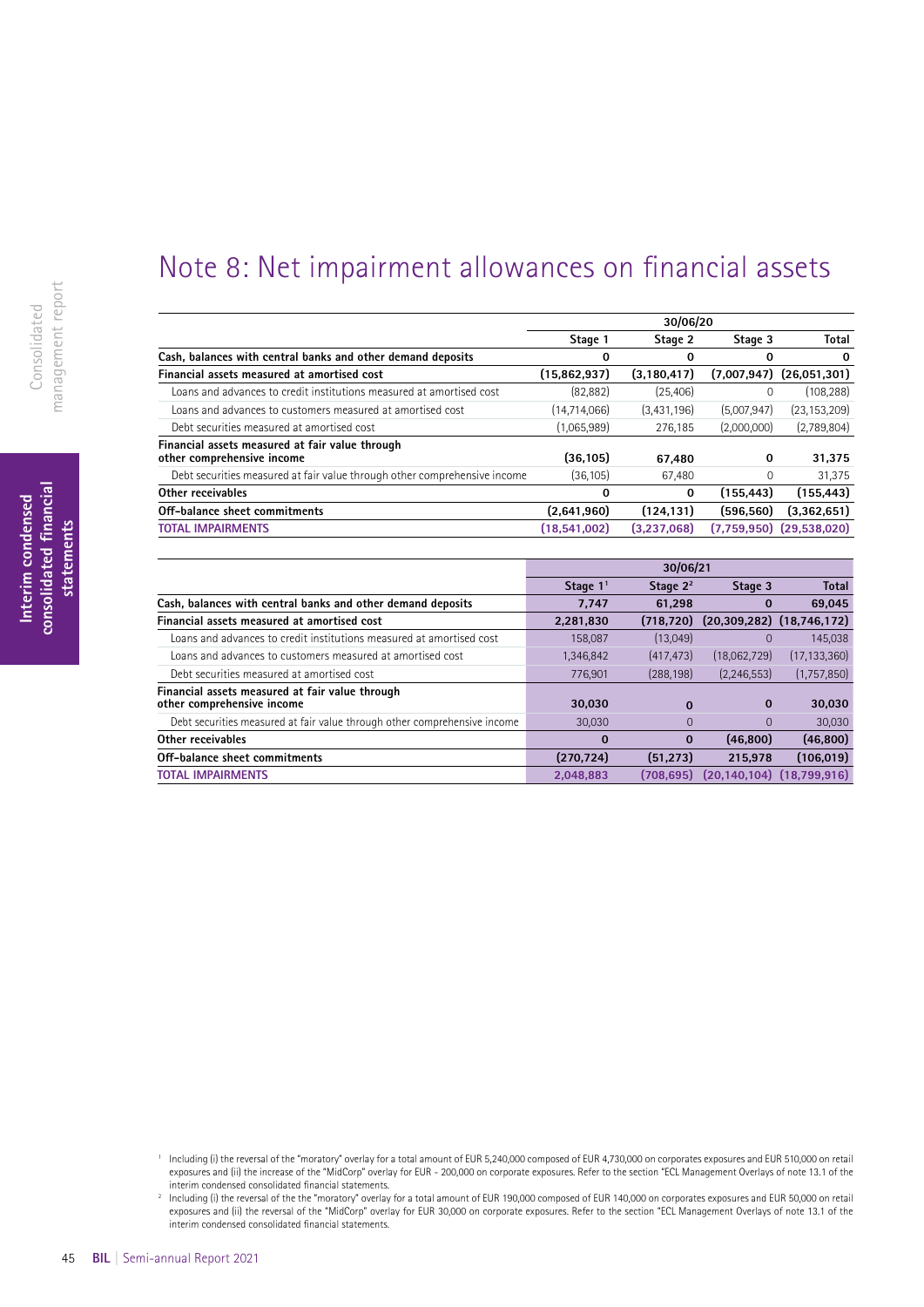## Note 9: Material items in the statement of income

For the period ending June 30, 2021, the material items in the statement of income are the following:

- Revenues amounted to EUR 277 million at the end of June 2021 remaining stable, compared with EUR 275 million at the end of June 2020. Margin income decreased by 9% from EUR 159 million to EUR 145 million due to the negative EUR and decreasing USD interest rates which pushed down mainly the interest margin on deposits. Fees income totalled EUR 113 million, up by +3% compared with June 2020 positively influenced by a real estate transaction realised by the family office. Other income increased driven by a capital gains increase from EUR 9.9 million in June 2020 to EUR 15.3 million in June 2021 and an increase in BIL Reinsurance revenues by EUR 2 million.
- Expenses totalled EUR 209 million up by 3%, compared with June 2020. General expenses explain this evolution in support of the Group strategic plan, to address regulatory requirements and to accommodate the transition to the new core banking system.
- BIL recorded net provisions on loans and advances and provisions for legal litigations of EUR 19 million in June 2021 compared with EUR 29 million in June 2020. The cost of risk can be broken down into specific provisions of EUR 22 million and an expected credit losses decrease of EUR 2 million including the recalibration of the IFRS 9 management overlays.
- In June 2021, BIL reported a net income after tax of EUR 47 million, up by 18% compared with EUR 40 million in June 2020, mainly influenced by a resilient performance in terms of revenues from commercial activities, despite the pandemic, and by a positive evolution of the cost of risk.

## Note 10: Post-balance sheet events

There was no occurrence of a significant post-balance sheet event likely to have a major impact on the interim condensed consolidated financial statements of BIL.

### Note 11: Litigation

### **Banque Internationale à Luxembourg S.A. and Banque Internationale à Luxembourg (Suisse) S.A.**

Following the bankruptcy of Bernard Madoff's investment vehicle, Bernard L. Madoff Investment Securities ("BLMIS"), the official receivers of BLMIS and the liquidators of certain feeder funds, ultimately invested in BLMIS instituted legal proceedings against numerous financial institutions and institutional investors that had purchased Madoff securities and investment products linked to B. Madoff.

In accordance with the "clawback principle", they are claiming the return of profits and redemptions obtained on these investments over a period of several years until the discovery of the fraudulent set-up put in place by BLMIS that culminated in its collapse. Some of these clawback actions were brought against Banque Internationale à Luxembourg S.A. and its subsidiary Banque Internationale à Luxembourg (Suisse) S.A., the plaintiffs claiming the reimbursement of an amount in principal estimated at approximately USD 72 million, most of which corresponds to investments made by Banque Internationale à Luxembourg S.A. on behalf of third parties.

With regards to the legal proceedings initiated by the liquidators of certain feeder funds: The Bankruptcy Court dismissed the Common Law Claims and the Contract Claims, but declined to dismiss the BVI Insolvency Claims based on the grounds raised by the defendants. The Bankruptcy Court also declined to dismiss claims for constructive trust against so-called Knowledge Defendants, i.e., specific defendants alleged to have had knowledge of the Madoff fraud. BIL is alleged to be Knowledge Defendant in two cases because, it is alleged, the knowledge of a specific intermediary should be attributed to BIL (among many other defendants). The decision to dismiss the Common Law Claims and the Contract Claims is on appeal to the District Court (Judge Broderick). Briefing on this appeal was completed in April 2020, but no decision has been issued yet. In the meantime, the defendants filed a second motion to dismiss directed at the BVI Insolvency Claims and the Bankruptcy Court has decided to dismiss those claims as well. This decision is expected to be appealed to the District Court. The only claim remaining against BIL is a claim for constructive trust (based on the allegation that BIL is a Knowledge Defendant). This claim is expected to be addressed in a cross-appeal to the District Court, and there may also be another motion to dismiss in the Bankruptcy Court as to this claim.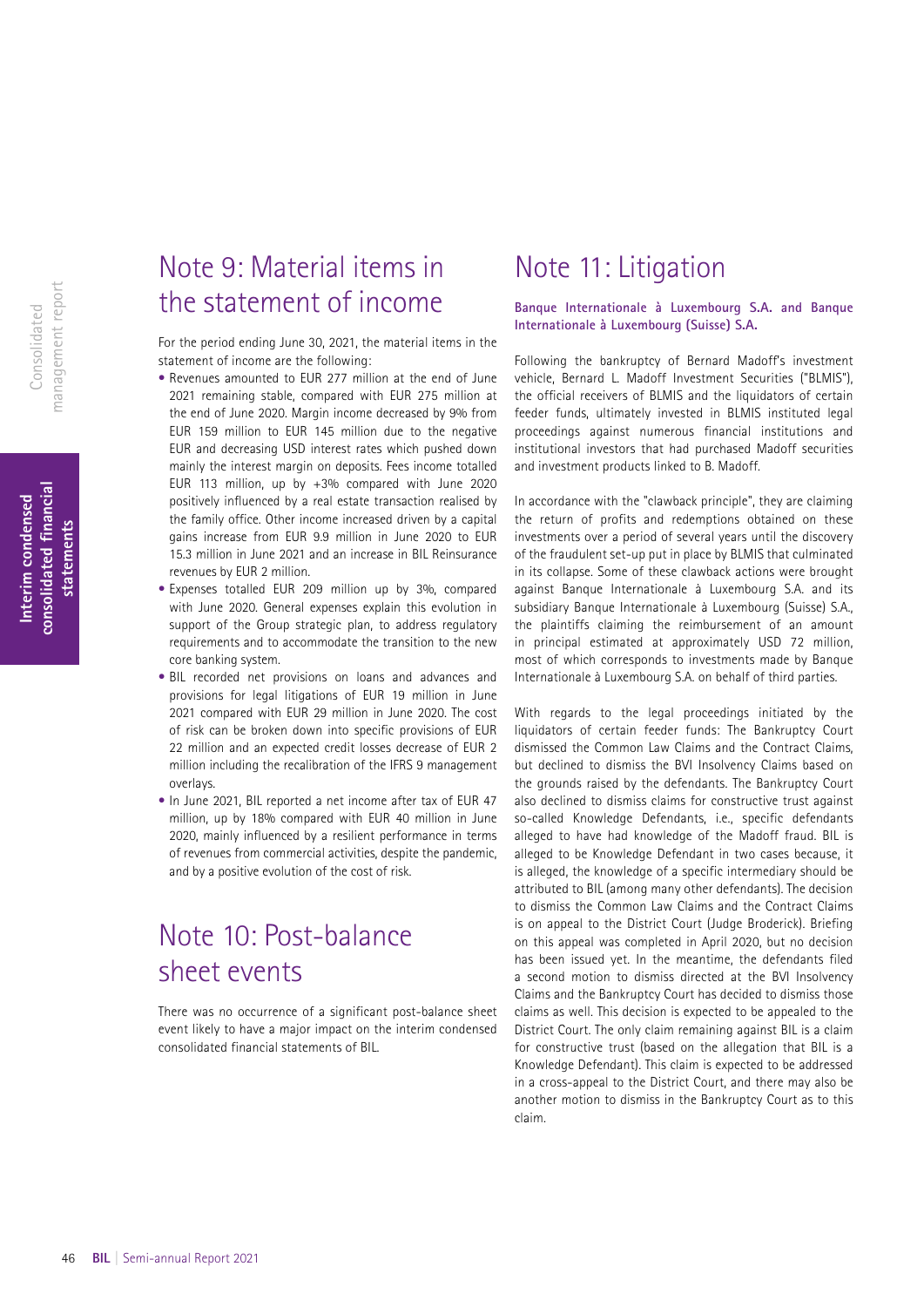With regards to the Madoff subsequent transferee action: This action had been dismissed by the Bankruptcy Court on the grounds of comity/extraterritoriality but the Second Circuit Court of Appeals reversed in a decision in February 2019. Following an unsuccessful petition for certiorari (permission to appeal) to the US Supreme Court, this action has now been returned to the Bankruptcy Court for further proceedings. Although no formal stay has been entered, there has been no activity in the case because the Bankruptcy Court appears to be waiting for the outcome of appeals in two other cases dealing with the "good faith" defence. Those appeals are likely to be decided in the second half of 2021.

not able to express a reasonable opinion on the duration or outcome of actions or on any potential financial impact.

At this time, Banque Internationale à Luxembourg S.A. is

As at June 30, 2021, no material provision for clawback actions has been made. One client is remaining from those who invested in products linked to Mr Madoff and who also have brought legal proceedings against Banque Internationale à Luxembourg S.A.

## Note 12: Fair value

### **12.1 Breakdown of fair value**

| 12.1.1 Fair value of financial assets                                            |                | 31/12/20       |                   | 30/06/21       |                                                                      |                   |  |
|----------------------------------------------------------------------------------|----------------|----------------|-------------------|----------------|----------------------------------------------------------------------|-------------------|--|
|                                                                                  | Carrying value | Fair value     | <b>Difference</b> | Carrying value | <b>Fair value</b>                                                    | <b>Difference</b> |  |
| Cash and balances with central banks and<br>demand deposits                      | 4,245,324,853  | 4,245,324,853  | 0                 | 4,747,207,975  | 4,747,207,975                                                        |                   |  |
| Financial assets held for trading                                                | 55,716,122     | 55,716,122     | 0                 | 69,092,550     | 69,092,550                                                           | 0                 |  |
| Financial investments measured at fair value                                     | 1,129,363,614  | 1,129,363,614  | 0                 | 1,100,776,398  | 1,100,776,398                                                        | $\Omega$          |  |
| Financial assets at fair value through other<br>comprehensive income             | 1,108,358,280  | 1,108,358,280  | 0                 | 1,060,412,091  | 1,060,412,091                                                        | 0                 |  |
| Non-trading financial assets mandatorily<br>at fair value through profit or loss | 21,005,334     | 21,005,334     | 0                 | 40,364,307     | 40,364,307                                                           | 0                 |  |
| Loans and advances to credit institutions                                        | 1,105,696,451  | 1,105,697,301  | 850               | 944,241,847    | 944,241,847                                                          | $\Omega$          |  |
| Loans and advances to customers                                                  | 15,412,310,898 | 15,679,870,690 | 267,559,792       | 15,869,149,281 | 16,045,782,770                                                       | 176,633,489       |  |
| Financial investments measured at<br>amortised cost                              | 7,685,128,526  | 7,804,223,624  | 119,095,098       | 7,498,604,001  | 7,601,871,232                                                        | 103,267,231       |  |
| Derivatives                                                                      | 235,263,017    | 235,263,017    | 0                 | 141,880,628    | 141,880,628                                                          | $\Omega$          |  |
| Fair value revaluation of portfolios hedged<br>against interest rate risk        | 191,221        | 191,221        | 0                 | 141,953        | 141,953                                                              | $\Omega$          |  |
| <b>TOTAL</b>                                                                     | 29,868,994,702 |                |                   |                | 30,255,650,442 386,655,740 30,371,094,633 30,650,995,353 279,900,720 |                   |  |

| 12.1.2 Fair value of financial liabilities                                | 31/12/20       |                               |                   |                | 30/06/21                      |                   |
|---------------------------------------------------------------------------|----------------|-------------------------------|-------------------|----------------|-------------------------------|-------------------|
|                                                                           | Carrying value | Fair value                    | <b>Difference</b> | Carrying value | Fair value                    | <b>Difference</b> |
| Amounts due to credit institutions                                        | 4,172,955,910  | 4,180,174,073                 | 7,218,163         | 3,584,063,795  | 3,585,434,805                 | 1,371,010         |
| Amounts due to customers                                                  | 19,773,966,458 | 19,775,067,685                | 1,101,227         | 20,312,914,886 | 20,318,231,006                | 5,316,120         |
| Financial liabilities measured at fair value<br>through profit or loss    | 934,551,568    | 934,551,568                   | 0                 | 1,148,181,024  | 1,148,181,024                 | $\overline{0}$    |
| Derivatives                                                               | 642,789,763    | 642,789,763                   | 0                 | 376,442,764    | 376.442.764                   | $\mathbf{0}$      |
| Fair value revaluation of portfolios hedged<br>against interest rate risk | 2,433,523      | 2,433,523                     | $\Omega$          | 151,224        | 151,224                       | $\Omega$          |
| Debt securities                                                           | 2,783,103,377  | 2,812,246,428                 | 29,143,051        | 3,181,541,960  | 3,201,504,536                 | 19,962,576        |
| Subordinated debts                                                        | 130,620,187    | 164.926.220                   | 34,306,033        | 232,565,592    | 265,143,803                   | 32,578,211        |
| <b>TOTAL</b>                                                              |                | 28.440.420.786 28.512.189.260 | 71.768.474        |                | 28.835.861.245 28.895.089.162 | 59.227.917        |

In accordance with our valuation rules, the fair value of certain items is equal to their carrying value.

With the exception of the items "Financial liabilities held for trading" and "Financial liabilities designated at fair value", the yield differential due to our own credit quality was deemed unchanged for the purpose of calculating the fair value.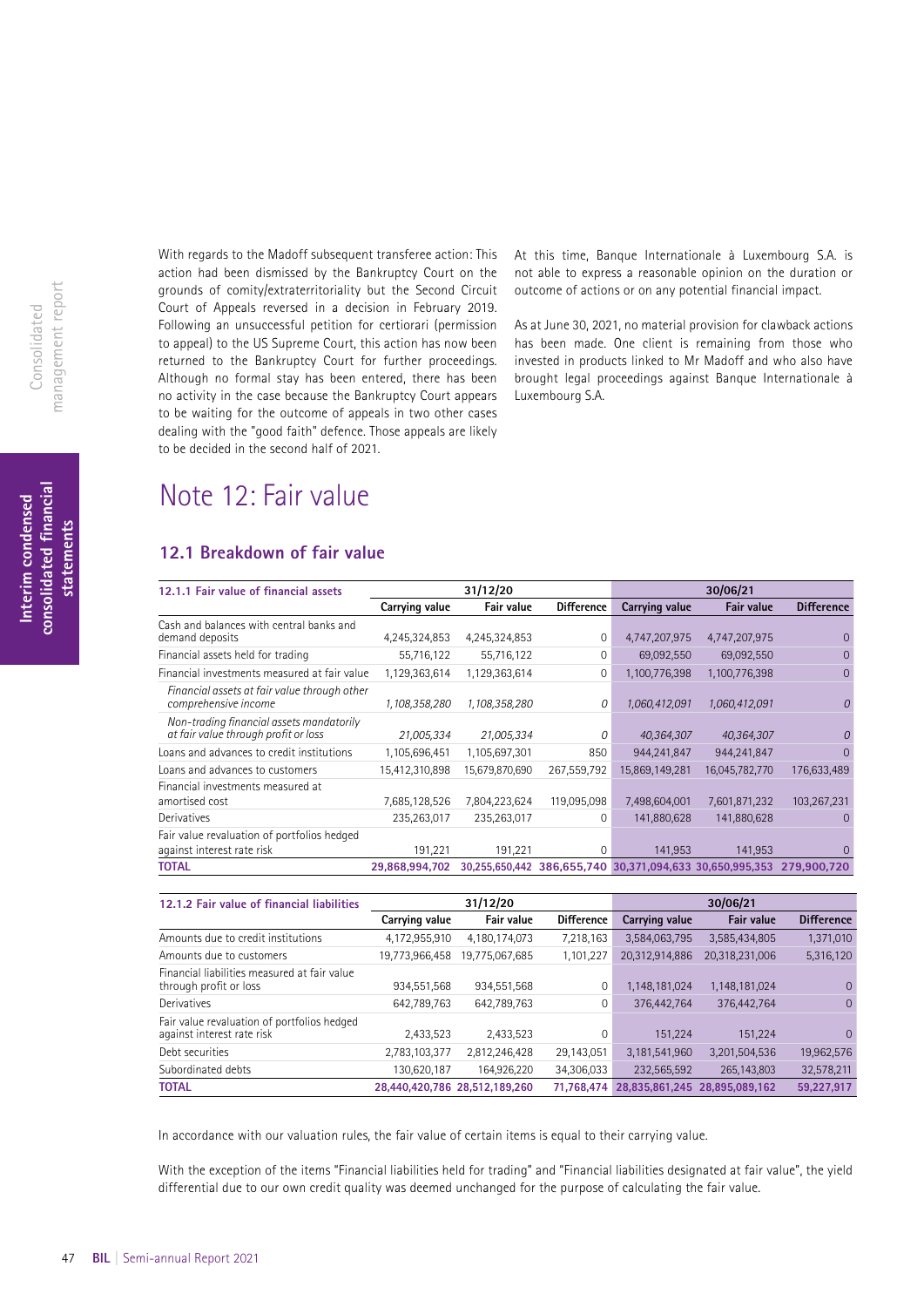### **12.2 Analysis of the fair value of fnancial assets and liabilities**

The table below provides an analysis of the fair value of financial instruments measured at fair value after their initial recognition, grouped in three levels from 1 to 3, according to the degree of observability of the fair value:

Level 1: fair value measurements are based on (unadjusted) prices quoted on active markets for similar assets or liabilities. Level 2: fair value measurements are based on data other than the quoted prices included in Level 1, which are observable for the assets or liabilities, either directly (e.g. prices) or indirectly (e.g. price derivatives).

Level 3: fair value measurements are based on valuation techniques that include assets or liabilities data that are not based on observable market data (non-observable data).

| <b>12.2.1 Assets</b>                         | 31/12/20      |             |            |                          |  |  |
|----------------------------------------------|---------------|-------------|------------|--------------------------|--|--|
|                                              | Level 1       | Level 2     | Level 3    | Total                    |  |  |
| Financial assets held for trading            | 25,911,562    | 24.532.590  | 5.271.970  | 55,716,122               |  |  |
| Financial investments measured at fair value | 978.821.492   | 74.069.693  | 76.472.429 | 1,129,363,614            |  |  |
| Derivatives                                  |               | 231.164.276 | 4.098.741  | 235,263,017              |  |  |
| <b>TOTAL</b>                                 | 1,004,733,054 | 329.766.559 |            | 85,843,140 1,420,342,753 |  |  |

|                                              | 30/06/21    |             |             |                                       |  |
|----------------------------------------------|-------------|-------------|-------------|---------------------------------------|--|
|                                              | Level 1     | Level 2     | Level 3     | <b>Total</b>                          |  |
| Financial assets held for trading            | 22,119,267  | 40.316.881  | 6.656.402   | 69,092,550                            |  |
| Financial investments measured at fair value | 894.536.451 | 58,912,120  | 147,327,827 | 1,100,776,398                         |  |
| Derivatives                                  |             | 129.039.884 | 12.840.744  | 141,880,628                           |  |
| TOTAL                                        | 916.655.718 |             |             | 228,268,885 166,824,973 1,311,749,576 |  |

Fair value may also be calculated by the interpolation of market prices.

| 12.2.2 Liabilities                             |           | 31/12/20    |             |                                                   |  |  |
|------------------------------------------------|-----------|-------------|-------------|---------------------------------------------------|--|--|
|                                                | Level 1   | Level 2     | Level 3     | Total                                             |  |  |
| Financial liabilities designated at fair value |           | 727.359.649 | 207.191.919 | 934,551,568                                       |  |  |
| Derivatives                                    | 8.138.311 | 629.508.370 | 5.143.082   | 642.789.763                                       |  |  |
| <b>TOTAL</b>                                   |           |             |             | 8,138,311 1,356,868,019 212,335,001 1,577,341,331 |  |  |

|                                                | 30/06/21 |             |             |                                           |  |  |
|------------------------------------------------|----------|-------------|-------------|-------------------------------------------|--|--|
|                                                | Level 1  | Level 2     | Level 3     | <b>Total</b>                              |  |  |
| Financial liabilities designated at fair value |          | 886.657.323 | 261.523.701 | 1.148.181.024                             |  |  |
| Derivatives                                    |          | 371.596.882 | 4.845.882   | 376,442,764                               |  |  |
| <b>TOTAL</b>                                   |          |             |             | 0 1,258,254,205 266,369,583 1,524,623,788 |  |  |

Fair value may also be calculated by the interpolation of market prices.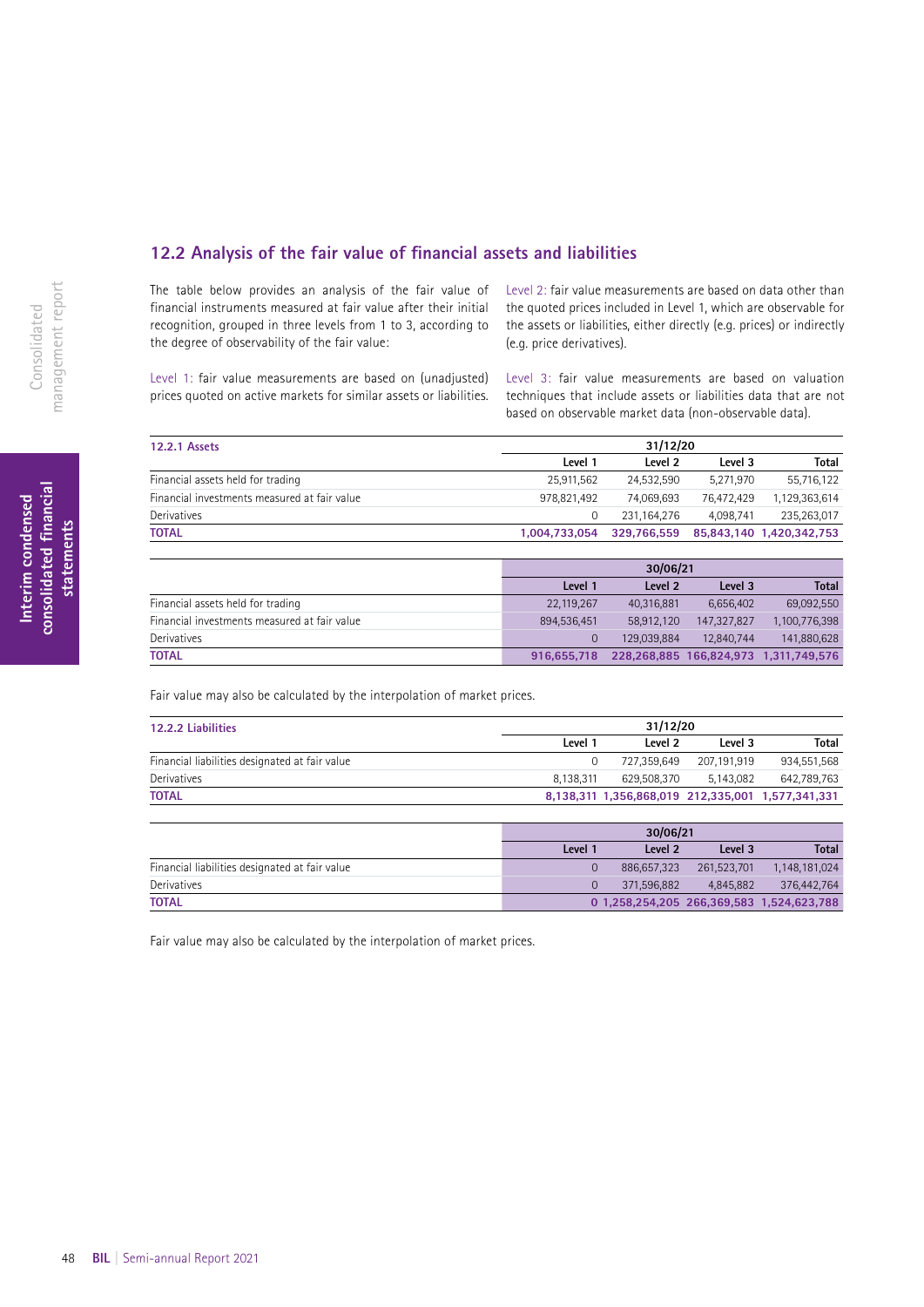### **12.3 Transfer between Level 1 and Level 2**

No transfer was made between Level 1 and Level 2 on assets and liabilities in 2020 and in the first half of 2021.

### **12.4 Level 3 reconciliation**

| <b>12.4.1 Assets</b>                         | 31/12/20   |                                                     |                                                                                        |           |             |  |  |  |
|----------------------------------------------|------------|-----------------------------------------------------|----------------------------------------------------------------------------------------|-----------|-------------|--|--|--|
|                                              | Opening    | Total gains and<br>losses in statement<br>of income | Gains and Losses in other<br>comprehensive income-<br><b>Realised &amp; Unrealised</b> | Purchase  | <b>Sale</b> |  |  |  |
| Financial assets designated held for trading | 3,836,776  | 897,851                                             | 0                                                                                      | 2,613,886 | (2,076,543) |  |  |  |
| Financial assets measured at fair value      | 51,805,327 | (7,503)                                             | 24.024.029                                                                             | 692,808   | (9,226)     |  |  |  |
| Derivatives                                  | 4,333,258  | (1,702,372)                                         | 0                                                                                      | 1,467,855 | 0           |  |  |  |
| <b>TOTAL</b>                                 | 59,975,361 | (812, 024)                                          | 24,024,029                                                                             | 4.774.549 | (2,085,769) |  |  |  |

|                                              | <b>Settlement</b> | <b>Transfer to</b><br>Level 3 | <b>Transfer from</b><br>Level 3 | Conversion<br>differences | Other | Closing    |
|----------------------------------------------|-------------------|-------------------------------|---------------------------------|---------------------------|-------|------------|
| Financial assets designated held for trading |                   |                               |                                 |                           |       | 5,271,970  |
| Financial assets measured at fair value      | (33,006)          |                               |                                 |                           |       | 76,472,429 |
| Derivatives                                  |                   |                               |                                 |                           |       | 4.098.741  |
| <b>TOTAL</b>                                 | (33,006)          |                               |                                 |                           |       | 85,843,140 |

| <b>12.4.1 Assets</b>                         | 30/06/21       |                                                     |                                                                                        |           |                |  |  |
|----------------------------------------------|----------------|-----------------------------------------------------|----------------------------------------------------------------------------------------|-----------|----------------|--|--|
|                                              | <b>Opening</b> | Total gains and<br>losses in statement<br>of income | Gains and Losses in other<br>comprehensive income-<br><b>Realised &amp; Unrealised</b> | Purchase  | Sale           |  |  |
| Financial assets designated held for trading | 5,271,970      | 1,660,676                                           |                                                                                        | 976,279   | (1, 252, 523)  |  |  |
| Financial assets measured at fair value      | 76,472,429     | 5.470                                               | 70,387,550                                                                             | 672.678   | $\overline{0}$ |  |  |
| Derivatives                                  | 4,098,741      | 4,849,945                                           | $\overline{0}$                                                                         | 3,892,058 | $\Omega$       |  |  |
| <b>TOTAL</b>                                 | 85,843,140     | 6,516,091                                           | 70,387,550                                                                             | 5,541,015 | (1.252.523)    |  |  |

|                                              | <b>Settlement</b> | Transfer to<br>Level 3 | <b>Transfer from</b><br>Level 3 | Conversion<br>differences | <b>Other</b> | <b>Closing</b> |
|----------------------------------------------|-------------------|------------------------|---------------------------------|---------------------------|--------------|----------------|
| Financial assets designated held for trading |                   |                        |                                 |                           |              | 6,656,402      |
| Financial assets measured at fair value      | (210, 300)        |                        |                                 |                           |              | 147,327,827    |
| Derivatives                                  |                   |                        |                                 |                           |              | 12,840,744     |
| <b>TOTAL</b>                                 | (210, 300)        |                        |                                 |                           |              | 166,824,973    |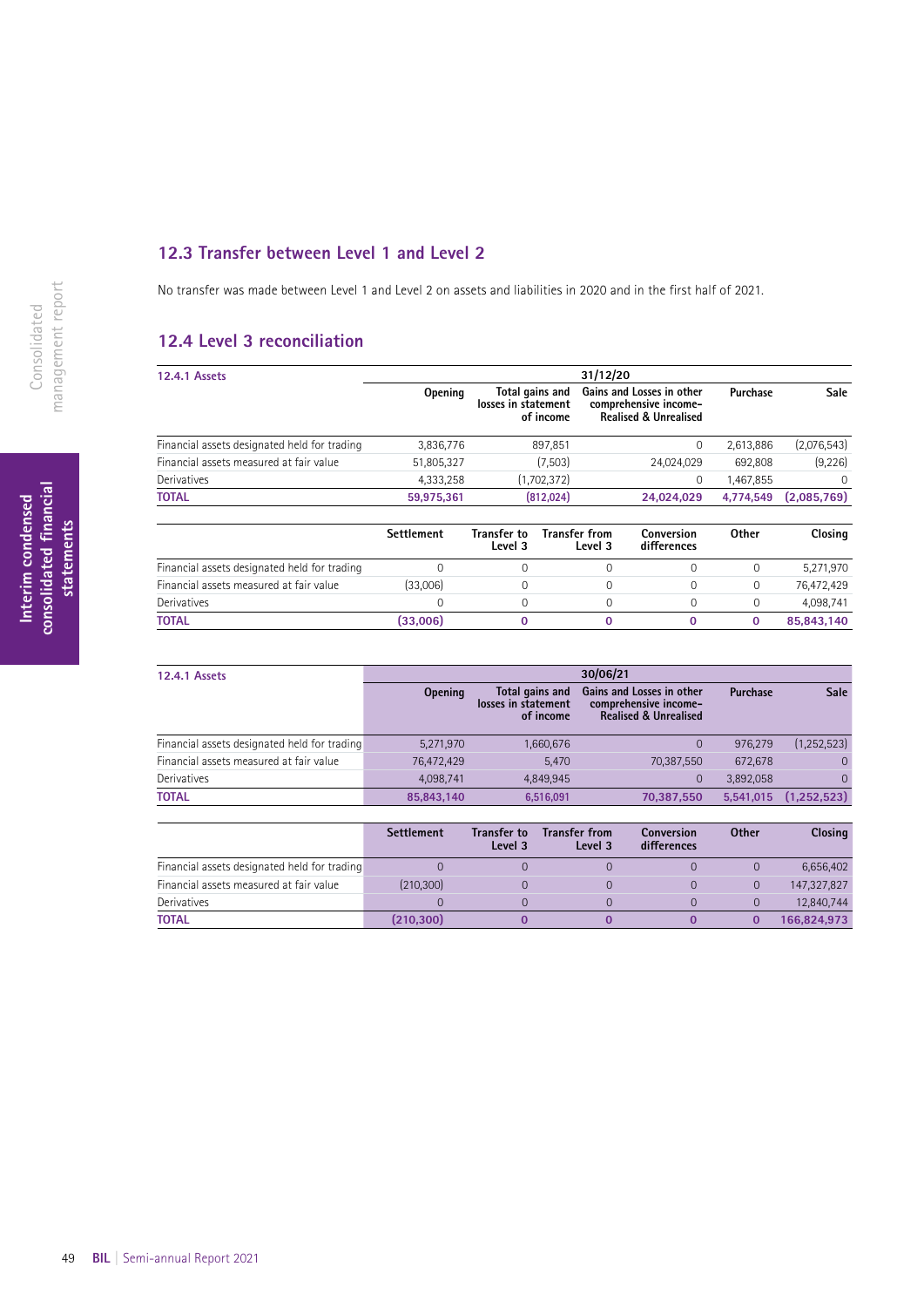| 12.4.2 Liabilities                             |                               |                                                        | 31/12/20                        |                           |             |
|------------------------------------------------|-------------------------------|--------------------------------------------------------|---------------------------------|---------------------------|-------------|
|                                                | Opening                       | Total gains<br>and losses in<br>statement<br>of income | Purchase                        | <b>Settlement</b>         | <b>Sale</b> |
| Financial liabilities designated at fair value | 195,309,974                   | (43,580,660)                                           | 156,776,018                     | (116, 772, 755)           | $\mathbf 0$ |
| Derivatives                                    | 3,593,159                     | (695, 319)                                             | 2,245,242                       | 0                         | $\mathbf 0$ |
| <b>TOTAL</b>                                   | 198,903,133                   | (44, 275, 979)                                         | 159.021.260                     | (116, 772, 755)           | $\mathbf 0$ |
|                                                | <b>Transfer</b><br>to Level 3 |                                                        | <b>Transfer</b><br>from Level 3 | Conversion<br>differences | Closing     |
| Financial liabilities designated at fair value | $\mathbf{0}$                  |                                                        | $\mathbf 0$                     | 15,459,342                | 207,191,919 |
| Derivatives                                    | 0                             |                                                        | $\mathbf 0$                     | 0                         | 5,143,082   |
| <b>TOTAL</b>                                   | $\bf{0}$                      |                                                        | $\bf{0}$                        | 15,459,342                | 212,335,001 |

| 12.4.2 Liabilities                             | 30/06/21       |                                                        |             |                   |                |  |  |
|------------------------------------------------|----------------|--------------------------------------------------------|-------------|-------------------|----------------|--|--|
|                                                | <b>Opening</b> | Total gains<br>and losses in<br>statement<br>of income | Purchase    | <b>Settlement</b> | <b>Sale</b>    |  |  |
| Financial liabilities designated at fair value | 207,191,919    | 1,625,709                                              | 135,292,949 | (82,799,652)      | $\overline{0}$ |  |  |
| Derivatives                                    | 5,143,082      | (3,406,604)                                            | 3,109,404   | 0                 | $\Omega$       |  |  |
| <b>TOTAL</b>                                   | 212,335,001    | (1,780,895)                                            | 138,402,353 | (82,799,652)      |                |  |  |
|                                                |                |                                                        |             |                   |                |  |  |

|                                                | <b>Transfer</b><br>to Level 3 | <b>Transfer</b><br>from Level 3 | <b>Conversion</b><br>differences | <b>Closing</b> |
|------------------------------------------------|-------------------------------|---------------------------------|----------------------------------|----------------|
| Financial liabilities designated at fair value |                               |                                 | 212,776                          | 261,523,701    |
| Derivatives                                    |                               |                                 |                                  | 4,845,882      |
| TOTAL                                          |                               |                                 | 212.776                          | 266,369,583    |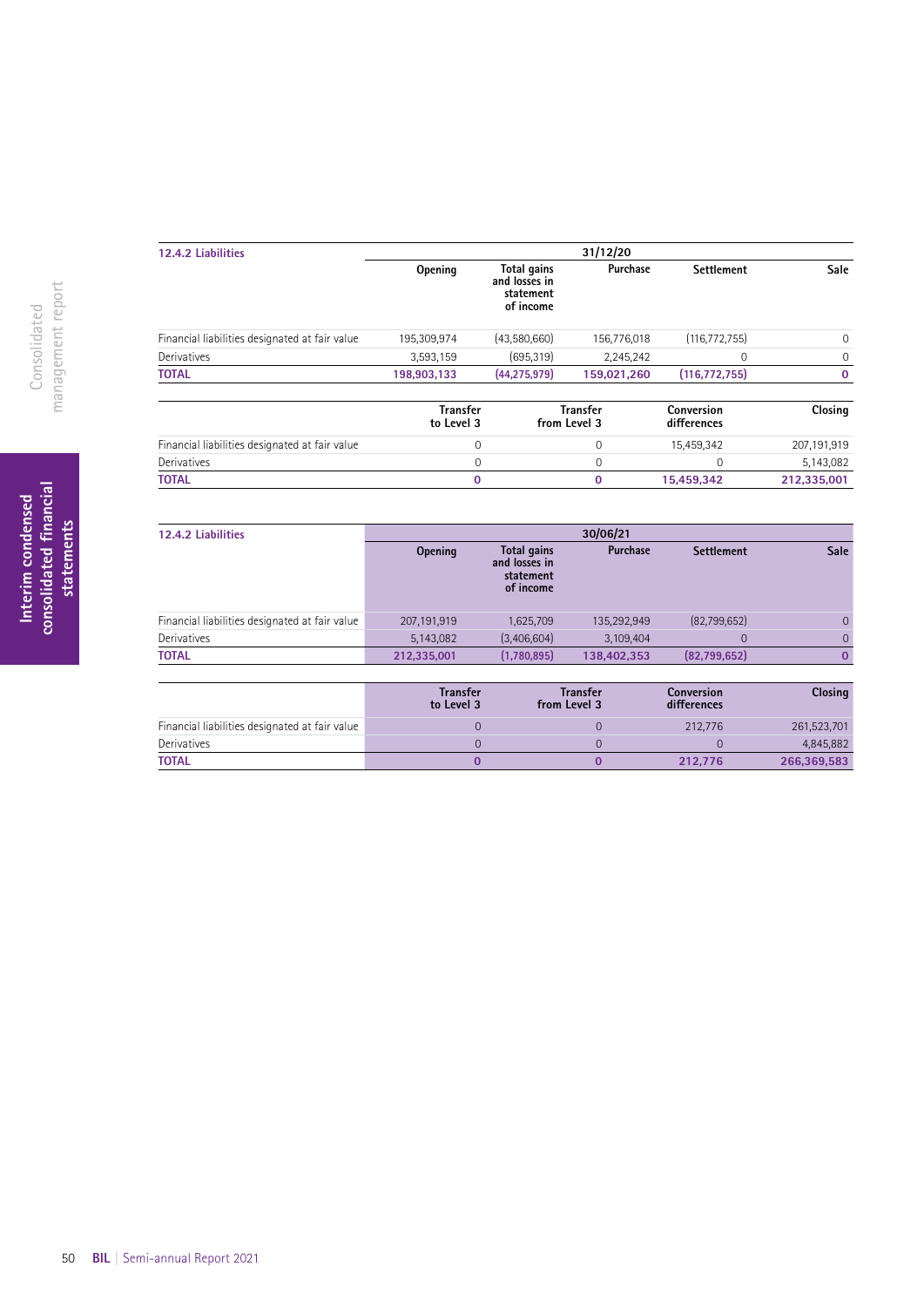### **12.5 Valuation techniques used for Level 2 and Level 3 instruments**

| Description                      | Valuation techniques (Level 2 and Level 3 instruments)                                                                               |
|----------------------------------|--------------------------------------------------------------------------------------------------------------------------------------|
|                                  | - Net equity method                                                                                                                  |
| Unlisted equity securities       | - Discounted cash-flow analysis                                                                                                      |
|                                  | - Multiple of comparable companies                                                                                                   |
|                                  | - Use of quoted market prices or dealer quotes for similar instruments                                                               |
|                                  | - Discounted cash-flow models                                                                                                        |
|                                  | - For interest rate swaps, present value of the estimated future cash flows based on observable yield                                |
| Derivatives and Structured Bonds | curves                                                                                                                               |
|                                  | - For foreign currency forwards, present value of future cash flows based on the forward exchange<br>rates at the balance sheet date |
|                                  | - For foreign currency options, options pricing models (Black-Scholes, Garman-Kohlhagen and<br>others models)                        |

### **12.6 Valuation techniques, valuation inputs and relationships used for Level 3 instruments**

| <b>Description</b>                                | Unobservable inputs<br>(Level 3 instruments)                                                                                                  | Impact on valuation and<br>sensitivity of level (Level 3 instruments)                                                                                                                                                                                                                                                                                                                                                                                                                                                            |
|---------------------------------------------------|-----------------------------------------------------------------------------------------------------------------------------------------------|----------------------------------------------------------------------------------------------------------------------------------------------------------------------------------------------------------------------------------------------------------------------------------------------------------------------------------------------------------------------------------------------------------------------------------------------------------------------------------------------------------------------------------|
| Unlisted equity securities                        | - Multiples of comparable<br>companies<br>- Discount rate used for<br>discounting cash-flows<br>- Expected cash-flows<br>- Discount / haircut | The most significant stand-alone level 3 equity instruments is BIL's participation into<br>Luxair group whose valuation is determined based on observable and unobservable inputs.<br>In 2020, BIL has reviewed its valuation methodology from a full market approach based on<br>multiples of comparable companies to a combination of market and income approaches<br>considering the impact of the COVID-19 crisis on the participation. A sensitivity analysis<br>on unobservable inputs may lead to significant variations. |
| Derivatives and<br>Structured Bonds <sup>12</sup> | - Credit spreads<br>- Liquidity premiums<br>- Illiquidity adjustment                                                                          | The effects of sensitivity mostly impact structured issuances recognised at fair value<br>through profit or loss (Fair-value option). These effects are however offset by a reverse<br>sensitivity at the level of the economic hedge measured at fair value through profit<br>or loss (no accounting mismatch). The net sensitivity to unobservable inputs is not<br>considered as significant.                                                                                                                                 |

<sup>2</sup> Level 3 fnancial assets held for trading are the result of buy backs of the bank's structured bonds issued.

**Interim condensed consolidated fnancial statements**

Interim condensed<br>consolidated financial<br>statements

<sup>&</sup>lt;sup>1</sup> The Bank has developed a procedure to define the notions of an active market (such as the bid & ask) spread, the issuance size, the number of prices, contributors and of observable and non-observable inputs.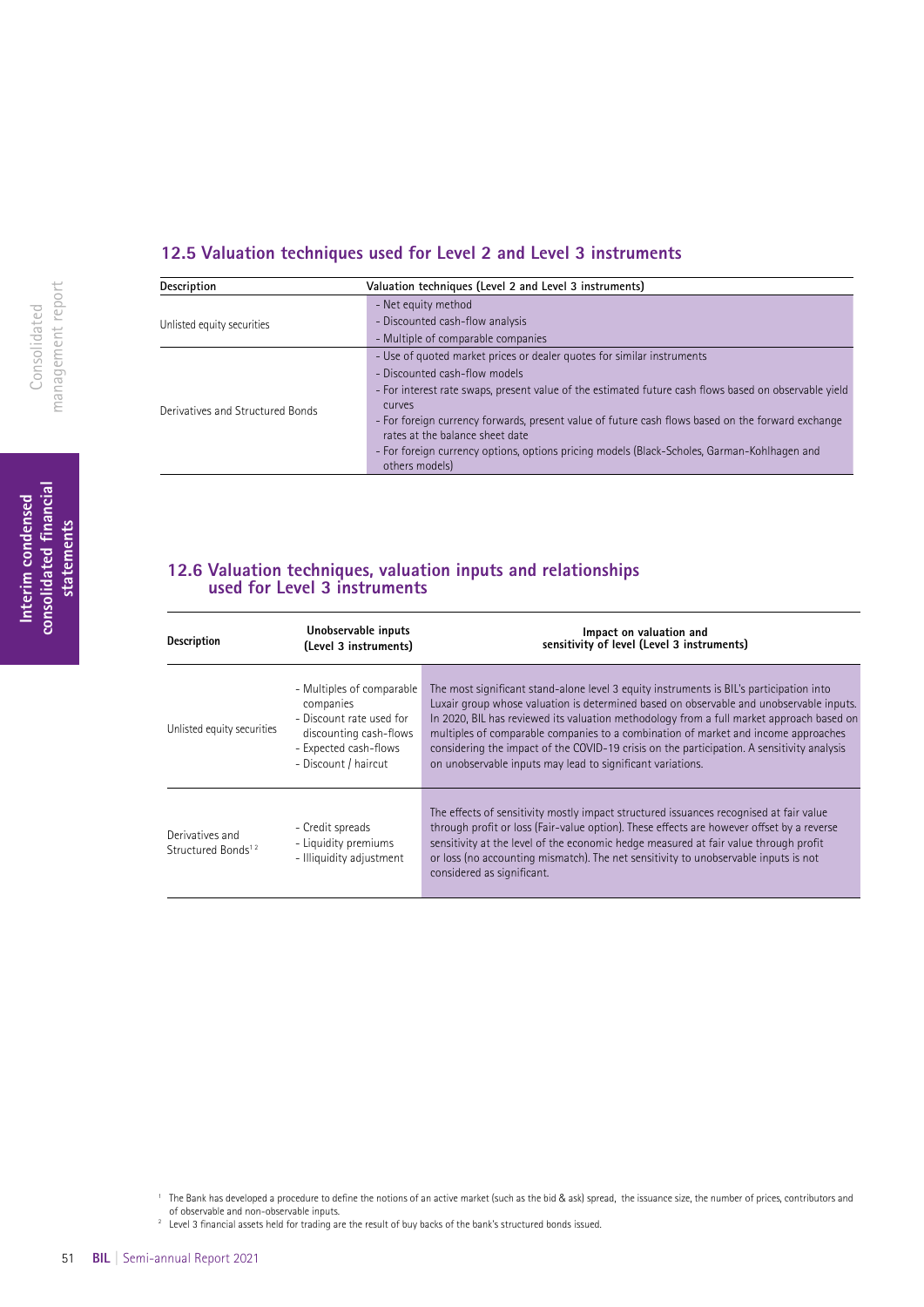## Note 13: Credit risk

### **13.1 IFRS 9 expected credit losses measurement**

### **Expected Credit Losses (ECL) methodology**

Refer to the note 12.2.1 of the Consolidated Financial Statements for the year ended December 31, 2020 for the Expected Credit Losses methodology.

### **ECL Sensitivity**

The following table compares the reported ECL by stage and by different weighting of scenarios.

|                           |                 | Scenarios weights |          |         | 31/12/20 |       |         | 30/06/21 |              |
|---------------------------|-----------------|-------------------|----------|---------|----------|-------|---------|----------|--------------|
| (in EUR million)          | <b>Baseline</b> | Upside            | Downside | Stage 1 | Stage 2  | Total | Stage 1 | Stage 2  | <b>Total</b> |
| Reported ECL <sup>1</sup> | 60%             | 20%               | 20%      | 38      | 27       | 65    | 41      | 28       | 69           |
|                           | 100%            | 0%                | 0%       | 33      | 26       | 59    | 32      | 27       | 59           |
|                           | 0%              | 100%              | 0%       | 21      | 25       | 46    | 25      | 26       | 51           |
| Stressed ECL              | 0%              | 0%                | 100%     | 72      | 32       | 104   | 86      | 35       | 121          |
|                           | 80%             | 0%                | 20%      | 41      | 27       | 68    | 43      | 28       | 71           |
|                           | 60%             | 0%                | 40%      | 49      | 29       | 78    | 53      | 30       | 83           |

### **Macroeconomic forecasts**

BIL uses external macroeconomic scenarios. These scenarios are built according to a combination of statistical and econometric methods and compared with other external sources (e.g. IMF, ECB, EC, STATEC).

In accordance with IFRS 9, the following different scenarios are considered:

- A baseline (central) scenario which describes the most likely path of the economy over the projection horizon. Projections are provided for key markets of BIL Group, through main macroeconomic indicators (e.g. GDP, unemployment rate, consumer prices, residential property prices etc.) which are drivers for risk parameter models;
- A downside (adverse) scenario which describes the impact of the materialisation of some of the risks weighing on the baseline scenario, resulting in a much less favourable economic path. More precisely, this downside scenario corresponds to a recession period which is materialised by the following sequence of events: financial asset prices plummet, real GDP growth becomes negative and labour market conditions strongly deteriorate with a surge in unemployment;
- The upside (optimistic) scenario reflects the impact of the materialisation of some of the upside risks for the economy, resulting in a much more favourable economic path.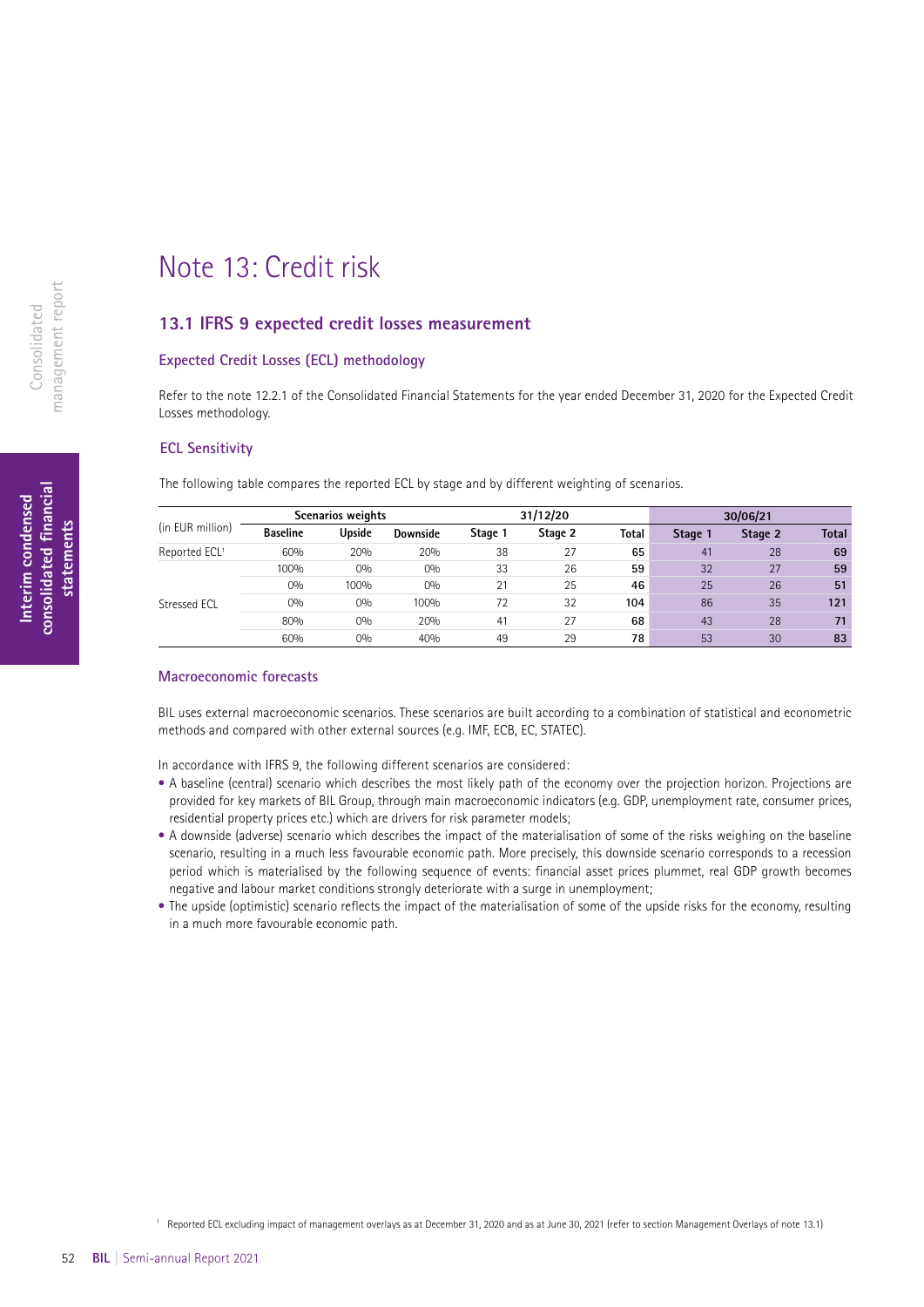|                             | <b>EUROZONE</b><br><b>LUXEMBOURG</b> |                 |               |          |                 |                  |          |                 |               |          |                  |                  |                  |
|-----------------------------|--------------------------------------|-----------------|---------------|----------|-----------------|------------------|----------|-----------------|---------------|----------|------------------|------------------|------------------|
|                             |                                      |                 | December 2020 |          |                 | <b>June 2021</b> |          |                 | December 2020 |          |                  | <b>June 2021</b> |                  |
| ln 9/0                      |                                      | <b>Baseline</b> | Upside        | Downside | <b>Baseline</b> | <b>Upside</b>    | Downside | <b>Baseline</b> | Upside        | Downside | <b>Baseline</b>  | <b>Upside</b>    | Downside         |
|                             | 2020                                 | $-5.3$          | $-5.3$        | $-5.3$   | $-1.3$          | $-1.3$           | $-1.3$   | $-7.4$          | $-7.4$        | $-7.4$   | $-6.7$           | $-6.7$           | $-6.7$           |
|                             | 2021                                 | 2.0             | 4.7           | $-2.3$   | 5.5             | 6.6              | 4.2      | 4.1             | 6.7           | $-0.1$   | 3.9              | 5.0              | 2.6              |
|                             | 2022                                 | $5.5\,$         | 5.9           | 5.6      | 5.0             | 7.5              | 0.7      | 3.7             | 3.7           | 3.4      | 3.7              | 5.3              | $-0.3$           |
| <b>Real GDP</b>             | 2023                                 | $2.0\,$         | 1.4           | 2.8      | 3.8             | 3.3              | 4.2      | 2.7             | 2.5           | 3.0      | 2.6              | 2.4              | 3.0              |
|                             | 2024                                 | 2.9             | 2.5           | 3.2      | 2.7             | 2.2              | 3.7      | 2.1             | 2.0           | $2.5\,$  | 2.2              | 1.9              | 3.0              |
|                             | 2025                                 | 3.9             | $3.8\,$       | 4.2      | 2.4             | 2.1              | 3.0      | 1.7             | 1.7           | 2.4      | 1.8              | 1.7              | 2.4              |
|                             | 2026                                 | 3.8             | 3.8           | 4.1      | 2.2             | 2.0              | 2.3      | 1.4             | 1.3           | 1.7      | 1.5              | 1.4              | $1.6\,$          |
|                             | 2020                                 | 6.4             | 6.4           | 6.4      | 6.3             | 6.3              | 6.3      | 8.1             | 8.1           | 8.1      | 8.0              | 8.0              | 8.0              |
|                             | 2021                                 | 7.2             | 7.1           | 7.5      | 6.4             | $6.4\,$          | 6.4      | 9.7             | 9.2           | 11.2     | 8.4              | 8.2              | $\,8.8$          |
|                             | 2022                                 | 7.2             | 6.9           | 8.2      | 6.1             | 5.9              | 6.8      | 9.1             | 8.5           | 11.5     | 8.5              | 7.9              | 10.4             |
| Unemployment                | 2023                                 | 6.6             | 6.2           | 7.7      | 5.7             | 5.3              | 7.0      | 8.5             | $8.0\,$       | 10.7     | 8.1              | 7.5              | 10.5             |
|                             | 2024                                 | 5.9             | 5.6           | $6.8\,$  | 5.7             | 5.3              | $6.9\,$  | 8.0             | 7.8           | 9.7      | 7.8              | 7.3              | $9.9\,$          |
|                             | 2025                                 | 5.7             | $5.5\,$       | 6.4      | 5.7             | 5.4              | 6.6      | 7.8             | 7.7           | 8.9      | 7.6              | 7.4              | 9.1              |
|                             | 2026                                 | 5.7             | 5.6           | 6.2      | 5.7             | 5.5              | 6.4      | 7.7             | 7.6           | 8.5      | 7.5              | 7.4              | $8.6\,$          |
|                             |                                      |                 |               |          |                 |                  |          |                 |               |          |                  |                  |                  |
|                             | 2020                                 | $0.0\,$         | $0.0\,$       | 0.0      | 0.0             | 0.0              | 0.0      | 0.3             | 0.3           | 0.3      | 0.3              | 0.3              | 0.3              |
|                             | 2021                                 | 0.4             | 1.4           | $-1.0$   | 2.4             | $2.8\,$          | 1.9      | 0.6             | 1.8           | $-1.2$   | $2.0\,$          | $2.5\,$          | 1.4              |
|                             | 2022                                 | 1.1             | 1.6           | $-0.1$   | 1.2             | 2.1              | $-0.3$   | 1.1             | 1.7           | $-0.8$   | 1.1              | 2.3              | $-1.1$           |
| <b>Consumer Prices</b>      | 2023                                 | 1.4             | 1.5           | 0.8      | 1.4             | 1.7              | 0.5      | 1.1             | 1.3           | 0.5      | 1.2              | 1.5              | 0.0              |
|                             | 2024                                 | 1.4             | 1.4           | 1.1      | 1.4             | 1.5              | 1.0      | $1.2\,$         | 1.2           | 0.9      | 1.3              | 1.3              | 0.7              |
|                             | 2025                                 | 1.7             | 1.7           | 1.6      | 1.7             | 1.7              | 1.5      | 1.5             | 1.5           | 1.5      | 1.6              | 1.6              | 1.4              |
|                             | 2026                                 | 1.9             | 1.9           | 1.8      | 1.9             | 1.9              | 1.8      | 1.8             | 1.8           | 1.8      | 1.9              | 1.9              | 1.8              |
|                             | 2020                                 | $-22.7$         | $-22.7$       | $-22.7$  | $-19.8$         | $-19.8$          | $-19.8$  | $-6.0$          | $-6.0$        | $-6.0$   | $-5.3$           | $-5.3$           | $-5.3$           |
|                             | 2021                                 | 7.6             | 28.6          | $-27.9$  | 37.6            | 46.6             | 17.3     | 6.8             | 19.1          | $-22.4$  | 21.2             | 26.2             | $6.7\,$          |
|                             | 2022                                 | 1.9             | 10.9          | 6.3      | $-2.5$          | 17.3             | $-24.3$  | 2.3             | 4.6           | 8.9      | $-1.2$           | $8.5\,$          | $-18.8$          |
| <b>Stock Prices</b>         | 2023                                 | $-6.2$          | $-13.4$       | $-1.5$   | $-4.3$          | $-6.6$           | 4.1      | $-3.9$          | $-7.7$        | 6.7      | $-1.9$           | $-4.2$           | 11.1             |
|                             | 2024                                 | 3.0             | $-3.1$        | 7.1      | 4.0             | $-3.7$           | 8.6      | $2.3\,$         | $-1.9$        | 7.9      | 3.1              | $-0.7$           | 11.3             |
|                             | 2025                                 | 8.9             | 7.8           | 11.9     | 7.6             | 3.9              | 10.9     | 7.3             | 5.6           | 10.0     | 6.3              | 3.1              | 9.6              |
|                             | 2026                                 | 3.1             | 3.2           | 5.2      | 1.7             | 1.8              | 4.2      | 4.5             | 4.2           | 6.0      | 3.6              | 2.8              | 5.7              |
|                             |                                      |                 |               |          |                 |                  |          |                 |               |          |                  |                  |                  |
|                             | 2020                                 | 18.0            | 18.0          | 18.0     | 19.3            | 19.3             | 19.3     | 4.8             | 4.8           | $4.8\,$  | $\overline{5.2}$ | 5.2              | $\overline{5.2}$ |
|                             | 2021                                 | 0.4             | 4.1           | $-3.8$   | $-1.2$          | $-0.1$           | $-2.7$   | $-1.2$          | 0.7           | $-5.2$   | 5.1              | 5.9              | 3.6              |
| <b>Residential Property</b> | 2022                                 | 0.4             | 2.6           | $-2.2$   | 1.2             | 5.5              | $-3.3$   | 2.1             | 4.0           | $-3.7$   | 3.6              | 6.3              | $-2.9$           |
| <b>Prices</b>               | 2023                                 | 2.8             | 1.5           | 2.5      | 3.5             | 3.5              | 2.2      | 4.1             | 4.7           | 1.3      | 4.0              | 5.2              | $-0.3$           |
|                             | 2024                                 | 2.9             | 1.7           | 4.2      | 2.7             | 1.2              | 3.3      | 4.2             | 4.1           | 4.1      | 3.7              | 3.8              | $2.8\,$          |
|                             | 2025                                 | 3.0             | 2.3           | 3.9      | 2.9             | 1.9              | 4.1      | 4.3             | 4.4           | 5.2      | 3.7              | 3.7              | 4.2              |
|                             | 2026                                 | 3.0             | 2.8           | 3.6      | 2.9             | 2.5              | 3.7      | 4.1             | 4.3           | 5.4      | 3.6              | 3.7              | 4.8              |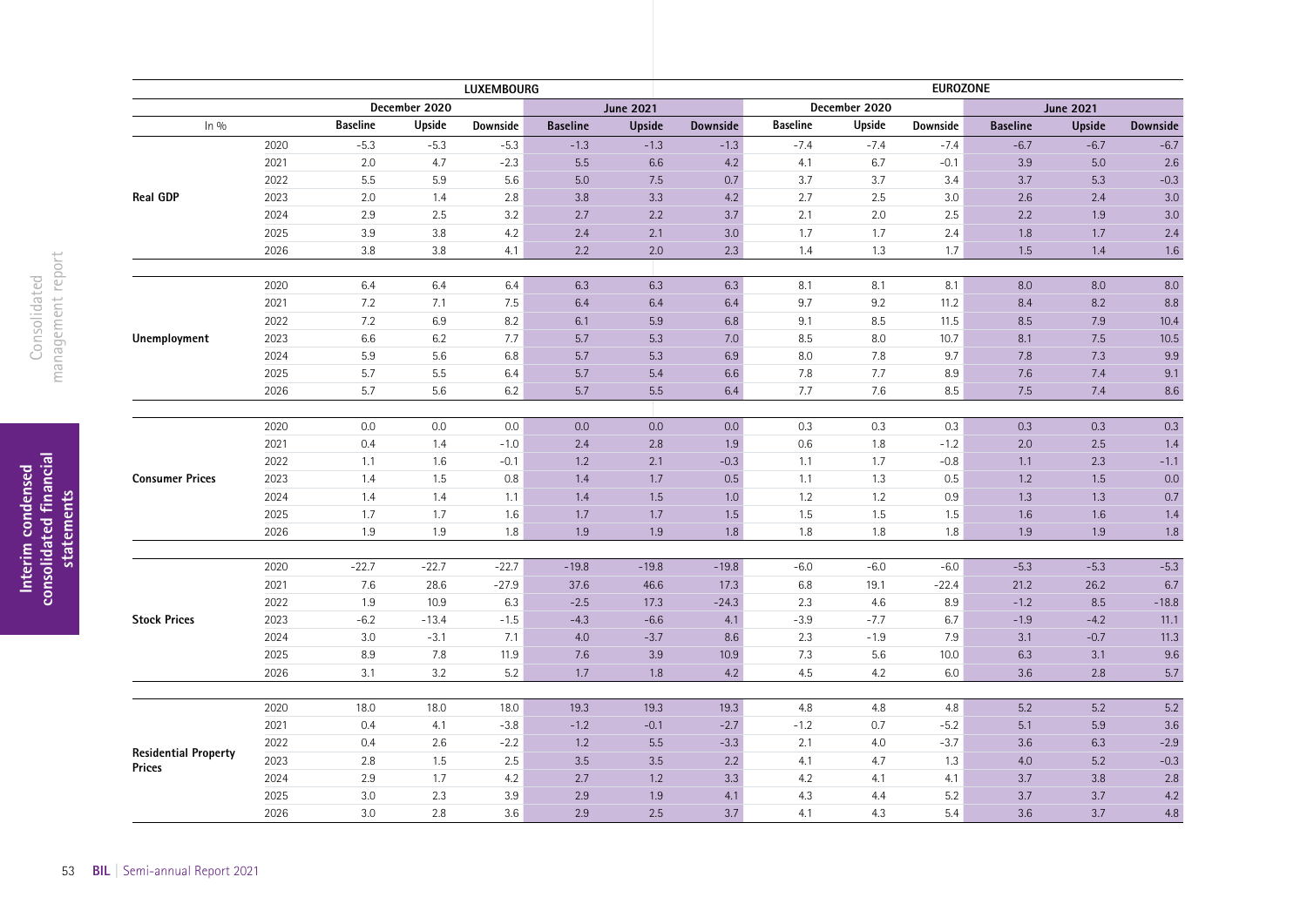### **ECL Management Overlays**

The Bank's models have been constructed and calibrated using historical trends and correlations as well as forward looking economic scenarios. The added complexity caused by the various support schemes and regulatory guidance could not be reliably modelled for the time being. As a consequence the existing models may generate results that are either overly conservative or overly optimistic depending on the specific portfolio/segment.

As a result, adjustments to the modelled ECL are required under the form of management overlays.

The Bank implemented two management overlays to modelled ECL as of December 31, 2020 affecting Stage 1 and Stage 2 exposures classified under Loans and Advances to Customers:

- A "Moratory" overlay that results in a one-notch downgrade for exposures that have benefitted in 2020 from moratoria;
- A "MidCorp" overlay that results in a one-notch downgrade from exposures under the Medium Corporate model of probability of default.

These two management overlays are still applicable as at June 30, 2021. Their main evolution as at June 30, 2021 is related to the "Moratory" Overlay where its decrease between December 31, 2020 and June 30, 2021 is related to a large credit file on which the application of the one-notch downgrade as at June 30, 2021 resulted in a limited impact, without significant increase in credit risk compared to December 31, 2020.

The Moratory overlay is explained by model limitations to capture the effect of moratoria on credit worthiness of concerned exposures.

The MidCorp overlay is extended to all exposures under the MidCorp model given that related exposures are globally affected by the crisis but the effect of crisis is not fully reflected in ratings mostly based on last financial statements of exposures.

The overlays are not cumulative for MidCorp exposures that benefitted or are benefitting from moratoria.

Other models are not concerned by management overlays. In particular, the Large Corporate model, which includes the most affected sectors, is deemed as appropriate given the strong monitoring and dynamic review of ratings performed by the Bank throughout 2020.

**31/12/20**

|                          | Model     | Stage   | <b>Modelled ECL</b> | "Moratory" overlay | "MidCorp" overlay | <b>Reported ECL</b> |
|--------------------------|-----------|---------|---------------------|--------------------|-------------------|---------------------|
|                          | Corporate | Stage 1 | 21,885,035          | 9,880,000          | 1,200,000         | 32,965,035          |
| Loans and                |           | Stage 2 | 14,865,867          | 1,160,000          | 150,000           | 16,175,867          |
| advances to<br>customers | Retail    | Stage 1 | 8,265,551           | 880,000            | 0                 | 9,145,551           |
|                          |           | Stage 2 | 8,490,683           | 510.000            | 0                 | 9,000,683           |
| <b>TOTAL</b>             |           |         | 53,507,136          | 12,430,000         | 1,350,000         | 67,287,136          |
|                          |           |         |                     |                    |                   |                     |
|                          |           |         |                     | 30/06/21           |                   |                     |
|                          | Model     | Stage   | <b>Modelled ECL</b> | "Moratory" overlay | "MidCorp" overlay | <b>Reported ECL</b> |
|                          | Corporate | Stage 1 | 21,026,703          | 5,150,000          | 1,400,000         | 27,576,703          |
| Loans and                |           | Stage 2 | 17,278,700          | 1,020,000          | 120,000           | 18,418,700          |
| advances to<br>customers | Retail    | Stage 1 | 12,178,874          | 370,000            | $\mathbf 0$       | 12,548,874          |
|                          |           | Stage 2 | 6,938,389           | 460,000            | $\mathbf 0$       | 7,398,389           |
| <b>TOTAL</b>             |           |         | 57.422.666          | 7.000.000          | 1.520.000         | 65.942.666          |

Management overlays made in estimating the reported ECL are set out in the following table: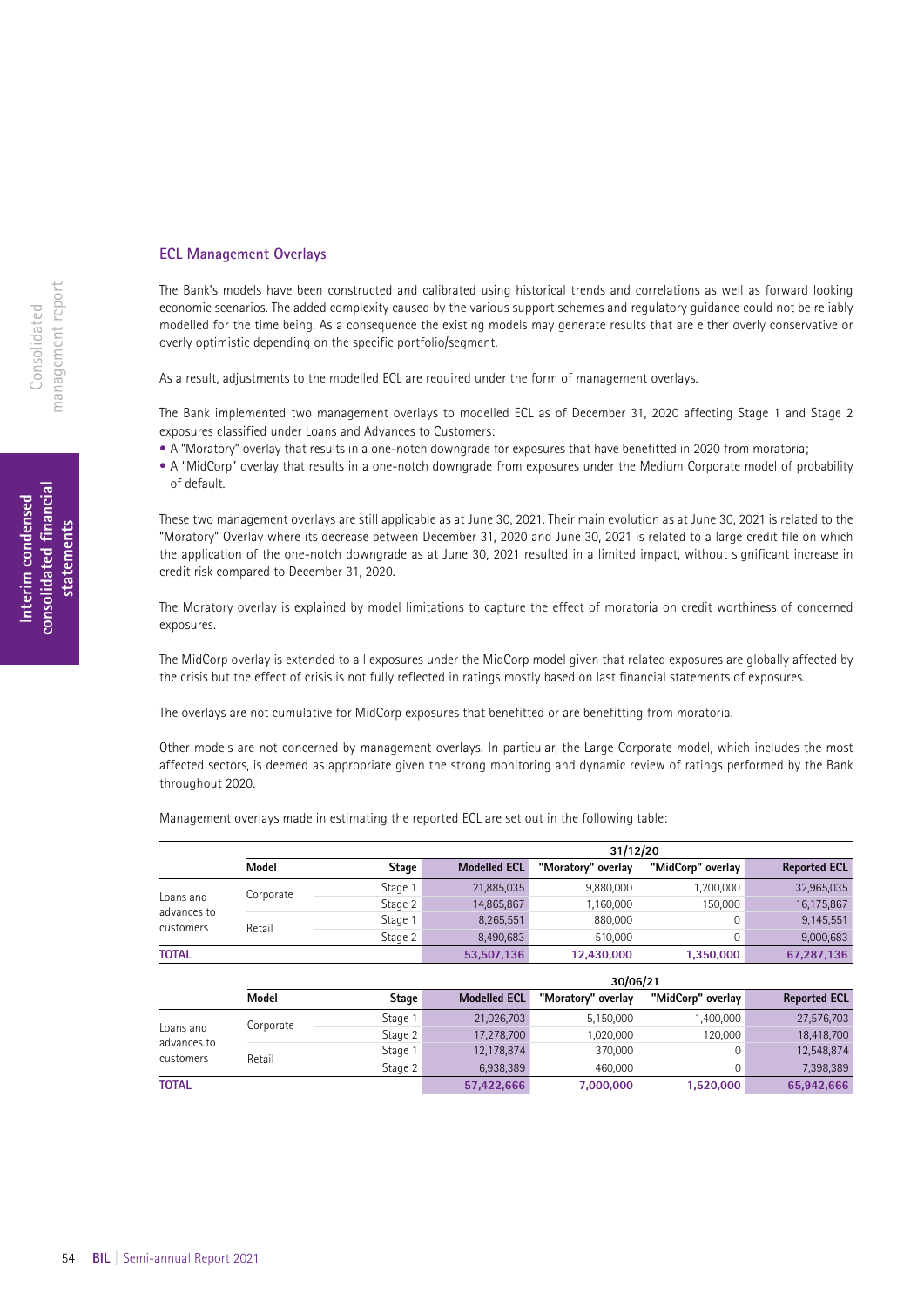### **13.2 Credit risk exposures**

| Exposures by geographic region | 31/12/20 | 30/06/21 |
|--------------------------------|----------|----------|
| (in EUR million)               |          |          |
| Belgium                        | 2,393    | 2,420    |
| France                         | 3,639    | 3,598    |
| Germany                        | 1,987    | 1,925    |
| Ireland                        | 271      | 265      |
| Italy                          | 26       | 37       |
| Luxembourg                     | 17,564   | 19,538   |
| Spain                          | 780      | 799      |
| Other EU countries             | 1,749    | 1,472    |
| Switzerland                    | 3,534    | 2,990    |
| Rest of Europe                 | 585      | 545      |
| United States and Canada       | 882      | 942      |
| Asia                           | 448      | 518      |
| Middle East                    | 371      | 368      |
| Australia                      | 207      | 85       |
| Others                         | 197      | 160      |
| <b>TOTAL</b>                   | 34,633   | 35,662   |

| Exposures by counterparty category | 31/12/20 | 30/06/21 |
|------------------------------------|----------|----------|
| (in EUR million)                   |          |          |
| Central Governments                | 11,183   | 11,512   |
| <b>Public Sector Entities</b>      | 334      | 402      |
| Corporate                          | 6,282    | 6,573    |
| Securitisation                     | 36       | 30       |
| Individuals, SME & Self Employed   | 12,163   | 12,829   |
| Financial Institutions             | 4,617    | 4,307    |
| Others                             | 18       | 9        |
| <b>TOTAL</b>                       | 34,633   | 35,662   |

Geographic region is determined according to the risk country of the counterparty. Credit risk includes counterparty risk in relation to balance sheet items and confirmed off-balance sheet items. Risks are evaluated after taking into account the effect of guarantees and impairment. The risks relate to all entities in which BIL is a majority shareholder.

Credit risk exposure is shown as follows:

- Balance sheet assets other than derivative contracts are valued at their net value (i.e. the carrying value after deduction of any provision);
- Derivative contracts are recorded at their mark-to-market value plus add-on ("add-on" is an estimate of potential future exposure; this value is not recorded but is added on for regulatory purposes);
- Off-balance sheet items are shown in terms of total commitment.

The total amount of off-balance sheet commitments correspond to unused lines of credit or to the maximum amount of guarantees granted by BIL to third parties.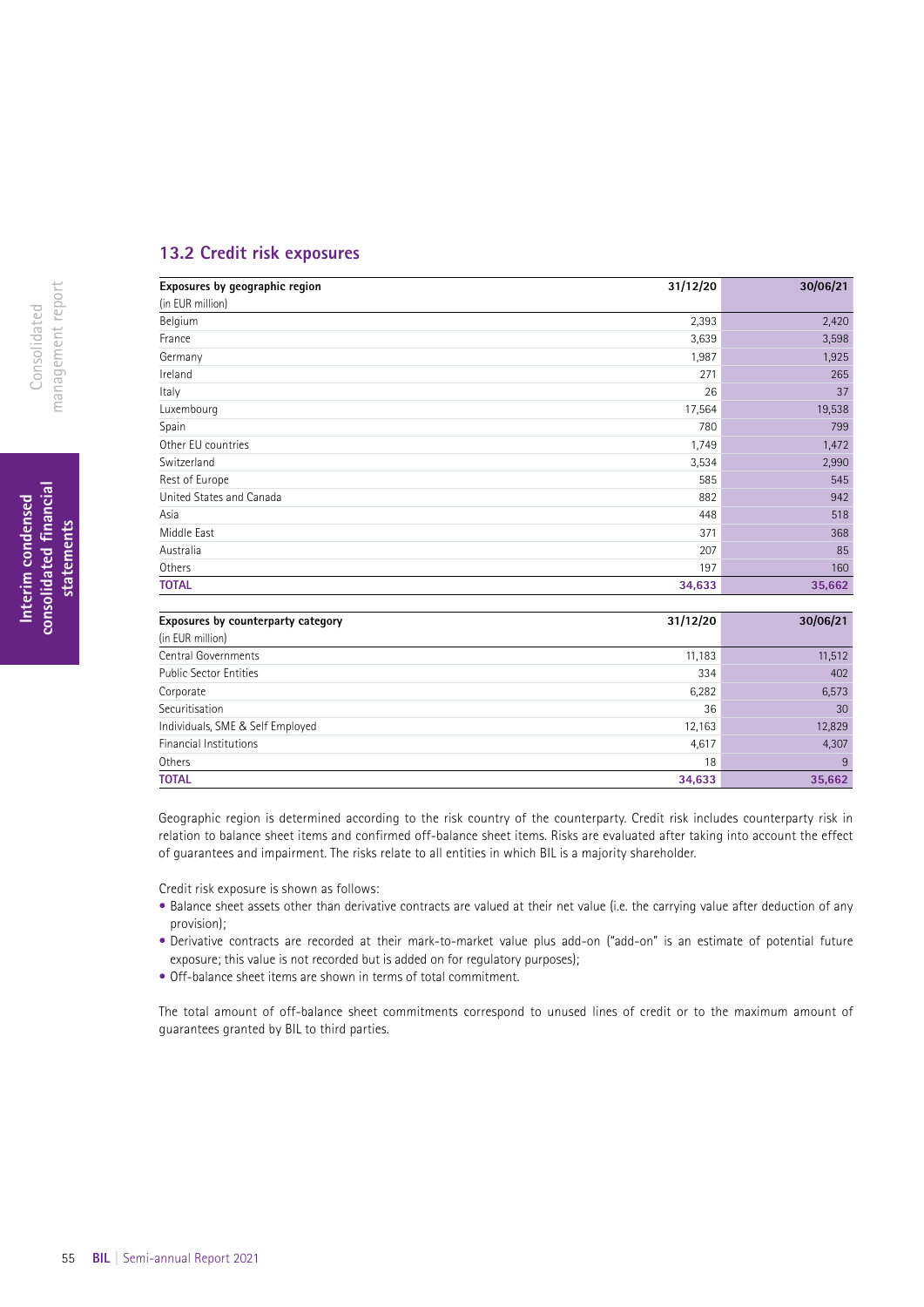### **Exposures by stage and ratings**

| Stage 1 Credit Risk Exposure                                          |        |        | 31/12/20                                                     |                |                |        | 30/06/21 |        |                                                              |                |                |              |
|-----------------------------------------------------------------------|--------|--------|--------------------------------------------------------------|----------------|----------------|--------|----------|--------|--------------------------------------------------------------|----------------|----------------|--------------|
| (in EUR million)                                                      |        |        | AAA to AA- A+ to BBB- Non invest-<br>ment grade <sup>1</sup> | <b>Unrated</b> | <b>Default</b> | TOTAL  |          |        | AAA to AA- A+ to BBB- Non invest-<br>ment grade <sup>1</sup> | <b>Unrated</b> | <b>Default</b> | <b>TOTAL</b> |
| Commitments in respect of quarantees given                            | 134    | 383    | 311                                                          | 804            |                | 1.632  | 132      | 511    | 752                                                          | 349            | $\Omega$       | 1.744        |
| Commitments in respect of loans granted                               | 333    | 1,543  | 599                                                          | 478            |                | 2,953  | 265      | 1,533  | 733                                                          | 352            | $\overline{0}$ | 2,883        |
| Financial investments at FVOCI (excluding variable income securities) | 809    | 57     |                                                              |                |                | 866    | 630      | 104    |                                                              | 32             |                | 766          |
| Financial investments at amortised cost                               | 5,397  | 1,490  |                                                              | 288            |                | 7.181  | 4.724    | 2,228  |                                                              | 133            | $\Omega$       | 7,094        |
| Loans and advances at amortised cost                                  | 4.611  | 7,035  | 3,363                                                        | 2,219          |                | 17.228 | 5.163    | 7,596  | 5,076                                                        | 798            | $\Omega$       | 18,633       |
| Other financial instruments at amortised cost                         | 321    | 54     | 85                                                           |                |                | 466    |          | 58     |                                                              | 295            |                | 360          |
| <b>TOTAL Stage 1 Exposures</b>                                        | 11.605 | 10.562 | 4,364                                                        | 3,795          | $\mathbf{0}$   | 30.326 | 10.921   | 12.030 | 6,570                                                        | 1,959          | $\Omega$       | 31,480       |

| Stage 2 Credit Risk Exposure                                          |     |     | 31/12/20                                                     |                |                |       |     |     | 30/06/21                                                     |                |                |              |
|-----------------------------------------------------------------------|-----|-----|--------------------------------------------------------------|----------------|----------------|-------|-----|-----|--------------------------------------------------------------|----------------|----------------|--------------|
| (in EUR million)                                                      |     |     | AAA to AA- A+ to BBB- Non invest-<br>ment grade <sup>1</sup> | <b>Unrated</b> | <b>Default</b> | TOTAL |     |     | AAA to AA- A+ to BBB- Non invest-<br>ment grade <sup>1</sup> | <b>Unrated</b> | <b>Default</b> | <b>TOTAL</b> |
| Commitments in respect of quarantees given                            |     |     | 59                                                           |                |                | 79    |     |     | 100                                                          |                |                | 122          |
| Commitments in respect of loans granted                               |     | 50  | 284                                                          | 26             |                | 362   |     | 48  | 290                                                          | 35             |                | 374          |
| Financial investments at FVOCI (excluding variable income securities) | 143 |     |                                                              |                |                | 143   | 143 |     |                                                              |                |                | 143          |
| Financial investments at amortised cost                               | 200 | 43  | 20                                                           |                |                | 263   | 148 | 84  | 48                                                           |                |                | 280          |
| Loans and advances at amortised cost                                  | 14  | 609 | 1,931                                                        | 62             |                | 2.616 | 13  | 569 | 1.740                                                        | 77             |                | 2,399        |
| Other financial instruments at amortised cost                         |     |     |                                                              |                |                |       |     |     |                                                              |                |                |              |
| <b>TOTAL Stage 2 Exposures</b>                                        | 359 | 717 | 2.294                                                        | 93             |                | 3.463 | 307 | 712 | 2.178                                                        | 121            |                | 3,318        |

| Stage 3 Credit Risk Exposure                                          |    | 31/12/20                                                     |                |         |     | 30/06/21 |  |                                                                    |                |                |              |
|-----------------------------------------------------------------------|----|--------------------------------------------------------------|----------------|---------|-----|----------|--|--------------------------------------------------------------------|----------------|----------------|--------------|
| (in EUR million)                                                      |    | AAA to AA- A+ to BBB- Non invest-<br>ment grade <sup>1</sup> | <b>Unrated</b> | Default |     |          |  | TOTAL AAA to AA- A+ to BBB- Non invest-<br>ment grade <sup>1</sup> | <b>Unrated</b> | <b>Default</b> | <b>TOTAL</b> |
| Commitments in respect of quarantees given                            |    |                                                              |                |         | 14  |          |  |                                                                    |                |                |              |
| Commitments in respect of loans granted                               |    |                                                              |                | 35      | 44  |          |  |                                                                    |                | 20             | 23           |
| Financial investments at FVOCI (excluding variable income securities) |    |                                                              |                |         |     | $\Omega$ |  |                                                                    |                |                |              |
| Financial investments at amortised cost                               |    |                                                              |                |         |     |          |  |                                                                    |                |                |              |
| Loans and advances at amortised cost                                  |    |                                                              |                | 512     | 521 | 16       |  |                                                                    |                | 442            | 458          |
| Other financial instruments at amortised cost                         |    |                                                              |                |         |     | $\Omega$ |  |                                                                    |                |                |              |
| <b>TOTAL Stage 3 Exposures</b>                                        | -0 |                                                              |                | 564     | 586 | 22       |  |                                                                    |                | 471            | 493          |

| <b>Credit Risk Exposure</b>            |        | 31/12/20 |                                                              |                |         |        |        |        | 30/06/21                                                           |                |                |              |  |
|----------------------------------------|--------|----------|--------------------------------------------------------------|----------------|---------|--------|--------|--------|--------------------------------------------------------------------|----------------|----------------|--------------|--|
| without staging<br>(in EUR million)    |        |          | AAA to AA- A+ to BBB- Non invest-<br>ment grade <sup>1</sup> | <b>Unrated</b> | Default |        |        |        | TOTAL AAA to AA- A+ to BBB- Non invest-<br>ment grade <sup>1</sup> | <b>Unrated</b> | <b>Default</b> | <b>TOTAL</b> |  |
| Derivatives                            | 102    | 128      |                                                              |                |         | 233    | 25     | 293    |                                                                    | 29             |                | 349          |  |
| Financial assets held-for-trading      | 22     |          |                                                              |                |         | 25     | 18     |        |                                                                    |                |                | 22           |  |
| <b>TOTAL Exposures without staging</b> | 124    | 129      |                                                              |                |         | 258    | 43     | 293    |                                                                    | 33             |                | 371          |  |
| <b>TOTAL All Stages</b>                | 12.100 | 11,408   | 6,669                                                        | 3,892          | 564     | 34,633 | 11,293 | 13.035 | 8,750                                                              | 2,113          | 471            | 35,662       |  |

<sup>1</sup> Loans and advances at amortised cost classified under the "non-investment grade" category are mainly linked to financing facilities granted to Luxembourg SMEs, private individuals and corporates. The non-investment gra provided by external credit assessment institutions but derive from the Bank's quantitative models to estimate a counterparty's probability of default. In some cases, the output of these models has been modified by the com overrides") to include downgrades linked to the pandemic. These exposures are largely collateralised but the internal ratings do not take into account the value of the collateral.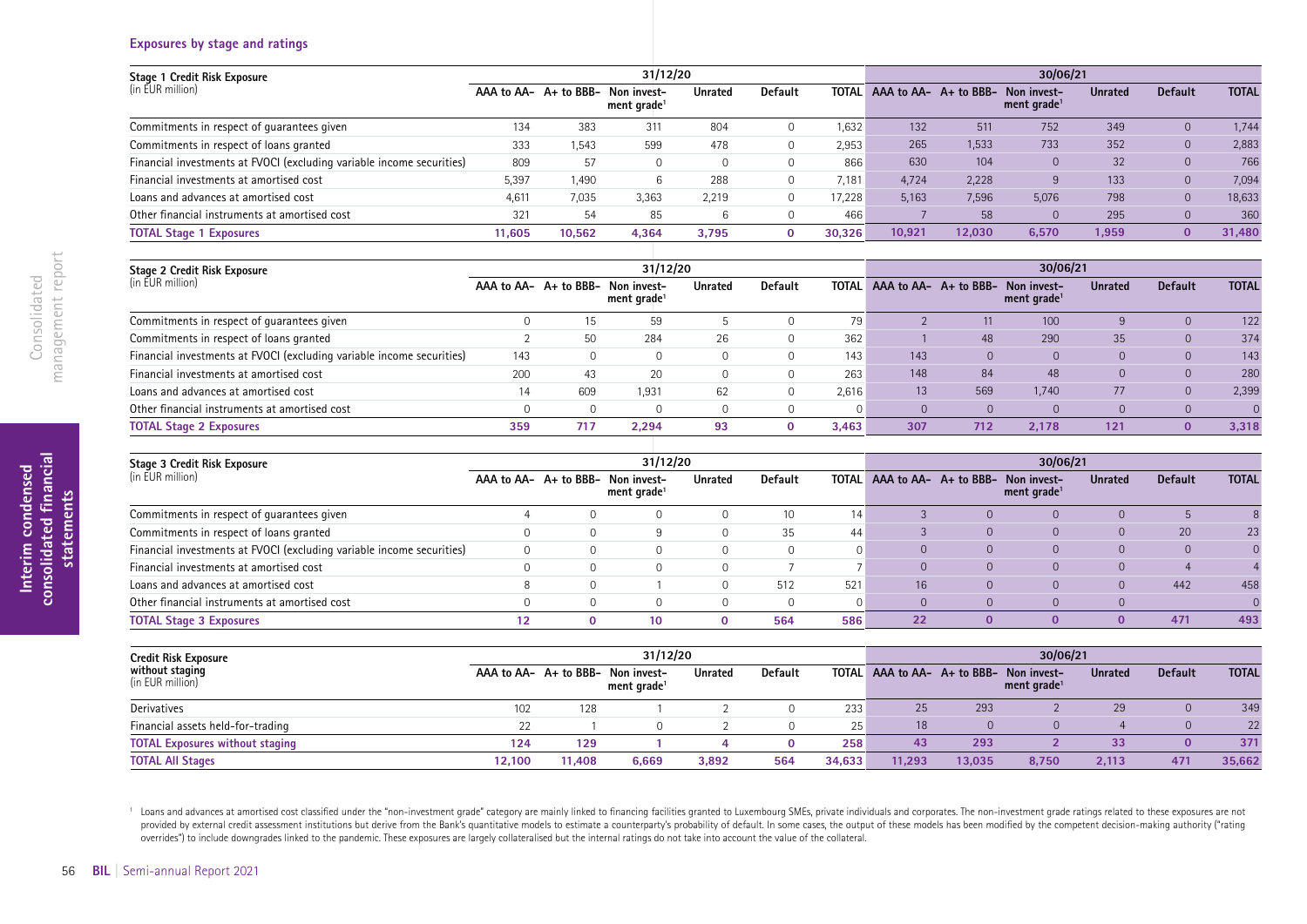### **13.3 Collateral and other credit enhancements**

|                                                                             |                                |              | Credit Risk Mitigation (CRM) <sup>2</sup> |                         |                        |                     |                 |     |
|-----------------------------------------------------------------------------|--------------------------------|--------------|-------------------------------------------|-------------------------|------------------------|---------------------|-----------------|-----|
| 31/12/20<br>(in EUR million)                                                | Gross<br>exposure <sup>1</sup> | Guarantee    | Netting<br>$ag$ reements $3$              | Financial<br>collateral | Physical<br>collateral | Total<br><b>CRM</b> | Net<br>exposure | ECL |
| Financial investments at<br>FVOCI (excluding variable<br>income securities) | 1,010                          | $\mathbf{0}$ | $\mathbf 0$                               | $\mathbf 0$             | 0                      | $\mathbf 0$         | 1,010           | 0   |
| Financial assets<br>held-for-trading                                        | 26                             | 0            | $\mathbf 0$                               | $\mathbf 0$             | $\mathbf{0}$           | $\mathbf{0}$        | 26              | 0   |
| Loans and advances<br>at amortised cost                                     | 21,927                         | 241          | 713                                       | 1,728                   | 8,072                  | 10,754              | 11,173          | 279 |
| Financial investments<br>at amortised cost                                  | 7,466                          | 977          | $\Omega$                                  | 0                       | $\Omega$               | 977                 | 6,489           | 19  |
| Derivatives                                                                 | 497                            | 0            | 208                                       | 55                      | 0                      | 263                 | 234             | 0   |
| Other financial instruments<br>at amortised cost                            | 1,934                          | 0            | 1,360                                     | 107                     | 0                      | 1,467               | 467             | 0   |
| Commitments in respect of<br>quarantees given                               | 1,796                          | 11           | $\mathbf 0$                               | 84                      | 19                     | 114                 | 1,682           | 2   |
| Commitments in respect of<br>loans granted                                  | 3,708                          | 75           | 108                                       | 808                     | 537                    | 1,528               | 2,180           | 10  |
| <b>TOTAL</b>                                                                | 38,364                         | 1,304        | 2,389                                     | 2,782                   | 8,628                  | 15,103              | 23,261          | 310 |

|                                                                             |                                | Credit Risk Mitigation (CRM) <sup>2</sup> |                                  |                         |                        |                     |                        |                |
|-----------------------------------------------------------------------------|--------------------------------|-------------------------------------------|----------------------------------|-------------------------|------------------------|---------------------|------------------------|----------------|
| 30/06/21<br>(in EUR million)                                                | Gross<br>exposure <sup>1</sup> | Guarantee                                 | <b>Netting</b><br>agreements $3$ | Financial<br>collateral | Physical<br>collateral | Total<br><b>CRM</b> | <b>Net</b><br>exposure | ECL            |
| Financial investments at<br>FVOCI (excluding variable<br>income securities) | 909                            | $\overline{0}$                            | $\Omega$                         | $\overline{0}$          | $\overline{0}$         | $\overline{0}$      | 909                    | $\mathbf{0}$   |
| Financial assets<br>held-for-trading                                        | 22                             | $\Omega$                                  | $\Omega$                         | $\Omega$                | $\Omega$               | $\Omega$            | 22                     | $\Omega$       |
| Loans and advances<br>at amortised cost                                     | 22,953                         | 241                                       | 555                              | 1,808                   | 8,621                  | 11,225              | 11,728                 | 290            |
| Financial investments<br>at amortised cost                                  | 7,396                          | 1,003                                     | $\Omega$                         | $\Omega$                | $\overline{0}$         | 1,003               | 6,393                  | 21             |
| Derivatives                                                                 | 349                            | $\overline{0}$                            | $\Omega$                         | $\overline{0}$          | $\overline{0}$         | $\Omega$            | 349                    | $\mathbf{0}$   |
| Other financial instruments<br>at amortised cost                            | 1,455                          | $\overline{0}$                            | 993                              | 102                     | $\overline{0}$         | 1,095               | 361                    | $\overline{0}$ |
| Commitments in respect<br>of quarantees given                               | 1,943                          | 10                                        | $\overline{0}$                   | 85                      | 12                     | 107                 | 1,837                  | 3              |
| Commitments in respect<br>of loans granted                                  | 3,608                          | 71                                        | 78                               | 796                     | 592                    | 1,539               | 2,070                  | 10             |
| <b>TOTAL</b>                                                                | 38,636                         | 1,326                                     | 1,626                            | 2,791                   | 9,225                  | 14,968              | 23,668                 | 324            |

<sup>1</sup> Gross exposure: exposure before adjusting any specifc provision and credit risk mitigation efect.

<sup>2</sup> Credit risk mitigation eligible as per internal policies.

<sup>3</sup> Netting agreements are used for repurchase agreements and derivatives fnancial instruments, ofsetting the value of multiple positions or payments.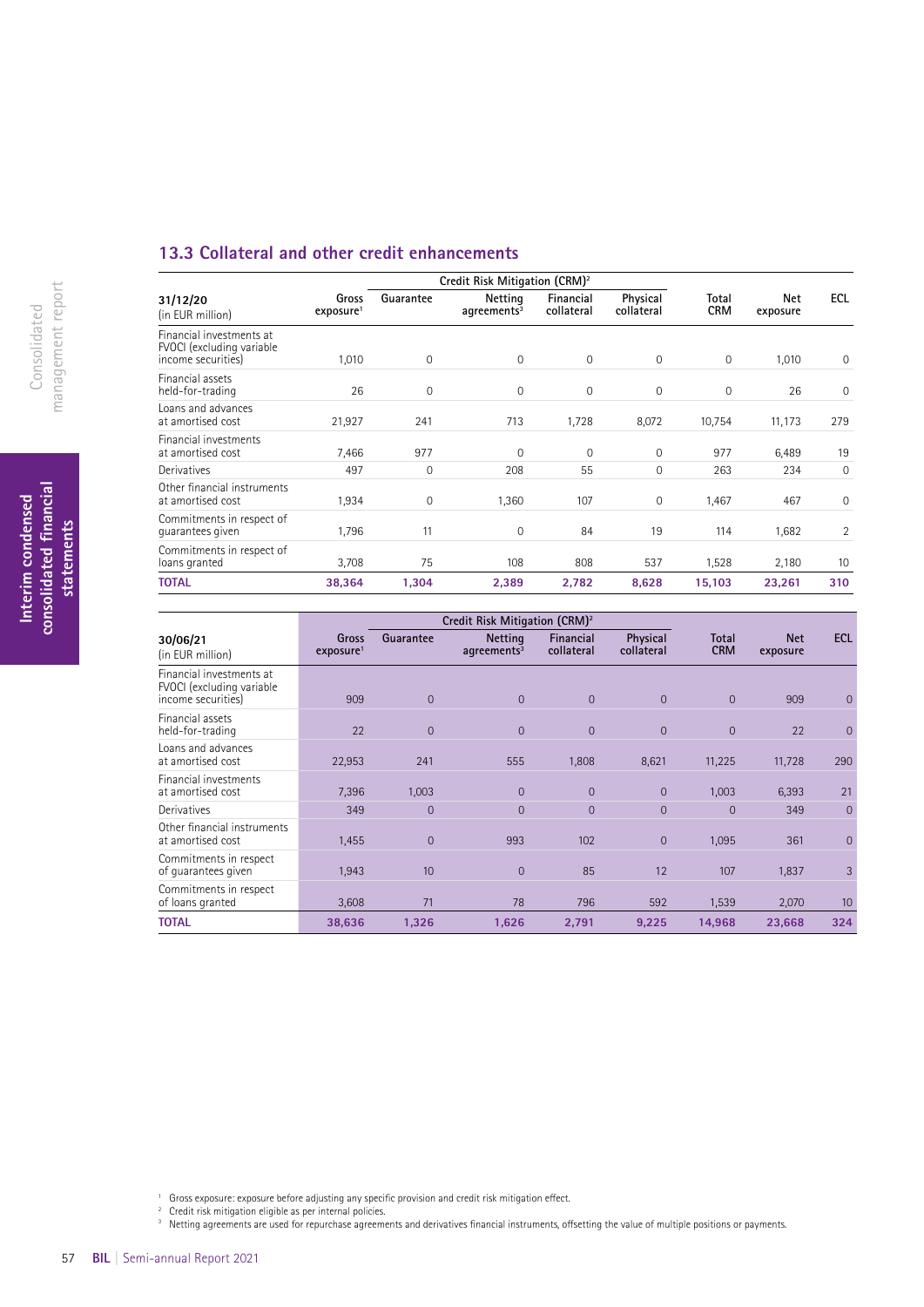### **13.4 Past due but not impaired fnancial assets**

|                    | 31/12/20<br>Past due but not impaired assets |                         |             |  |  |
|--------------------|----------------------------------------------|-------------------------|-------------|--|--|
|                    |                                              |                         |             |  |  |
|                    | $<$ 30 davs                                  | $30$ days $\lt$ 90 days | $> 90$ days |  |  |
| Loans and advances | 33.473.471                                   | 28.455.787              | 5.697.347   |  |  |
| <b>TOTAL</b>       | 33.473.471                                   | 28.455.787              | 5,697,347   |  |  |
|                    |                                              |                         |             |  |  |

|                    |             | 30/06/21                         |             |  |  |  |  |
|--------------------|-------------|----------------------------------|-------------|--|--|--|--|
|                    |             | Past due but not impaired assets |             |  |  |  |  |
|                    | $<$ 30 days | $30$ days $\leq$ 90 days         | $> 90$ days |  |  |  |  |
| Loans and advances | 42.346.850  | 26.415.167                       | 12,859,574  |  |  |  |  |
| <b>TOTAL</b>       | 42,346,850  | 26,415,167                       | 12,859,574  |  |  |  |  |

BIL has defined three types of past due loans:

- "Technical" past due financial assets;
- "Operational" past due financial assets;
- "Credit" past due financial assets.

For reporting purposes, the financial assets in question have exceeded the payment deadline by more than 14 days for an amount of more than EUR 25.

### **13.5 Credit risk mitigation for credit-impaired assets**

|                                               | 31/12/20                                                                                                           |                    |                    |                                            |  |  |  |
|-----------------------------------------------|--------------------------------------------------------------------------------------------------------------------|--------------------|--------------------|--------------------------------------------|--|--|--|
|                                               | Effect of collateral and other credit enhancements on amount<br>of allowances for credit-impaired debt instruments |                    |                    |                                            |  |  |  |
|                                               | Gross<br>exposure                                                                                                  | <b>Impairments</b> | Carrying<br>amount | Collateral held and<br>quarantees received |  |  |  |
| Debt securities measured at amortised cost    | 21.985.297                                                                                                         | (15,350,335)       | 6,634,962          | 6,634,962                                  |  |  |  |
| Loans and advances measured at amortised cost | 735,931,551                                                                                                        | (224, 490, 417)    | 511,441,134        | 429,635,862                                |  |  |  |
| <b>TOTAL CREDIT-IMPAIRED DEBT INSTRUMENTS</b> | 757,916,848                                                                                                        | (239, 840, 752)    | 518,076,096        | 436,270,824                                |  |  |  |

|                                               | 30/06/21          |                 |                                                                                                                    |                                            |  |  |  |
|-----------------------------------------------|-------------------|-----------------|--------------------------------------------------------------------------------------------------------------------|--------------------------------------------|--|--|--|
|                                               |                   |                 | Effect of collateral and other credit enhancements on amount<br>of allowances for credit-impaired debt instruments |                                            |  |  |  |
|                                               | Gross<br>exposure | Impairments     | Carrying<br>amount                                                                                                 | Collateral held and<br>quarantees received |  |  |  |
| Debt securities measured at amortised cost    | 21,985,297        | (17,596,888)    | 4,388,409                                                                                                          | 4,388,409                                  |  |  |  |
| Loans and advances measured at amortised cost | 691.160.616       | (232, 428, 519) | 458.732.097                                                                                                        | 415,458,755                                |  |  |  |
| <b>TOTAL CREDIT-IMPAIRED DEBT INSTRUMENTS</b> | 713,145,913       | (250, 025, 407) | 463.120.506                                                                                                        | 419,847,164                                |  |  |  |

| Type of assets obtained during the period by taking possession of the quarantees held |            | Carrying value |
|---------------------------------------------------------------------------------------|------------|----------------|
|                                                                                       | 31/12/20   | 30/06/21       |
| Cash                                                                                  | 24,701,438 | 6,465,047      |
| Debt instruments                                                                      | 1.797.889  | 240,950        |
| Property plant and equipement                                                         |            | 1,222,545      |
| Other assets                                                                          | 9,505,798  | 2,892,694      |
| <b>TOTAL</b>                                                                          | 36,005,125 | 10,821,236     |

In general, guarantees obtained are immediately converted into cash by BIL.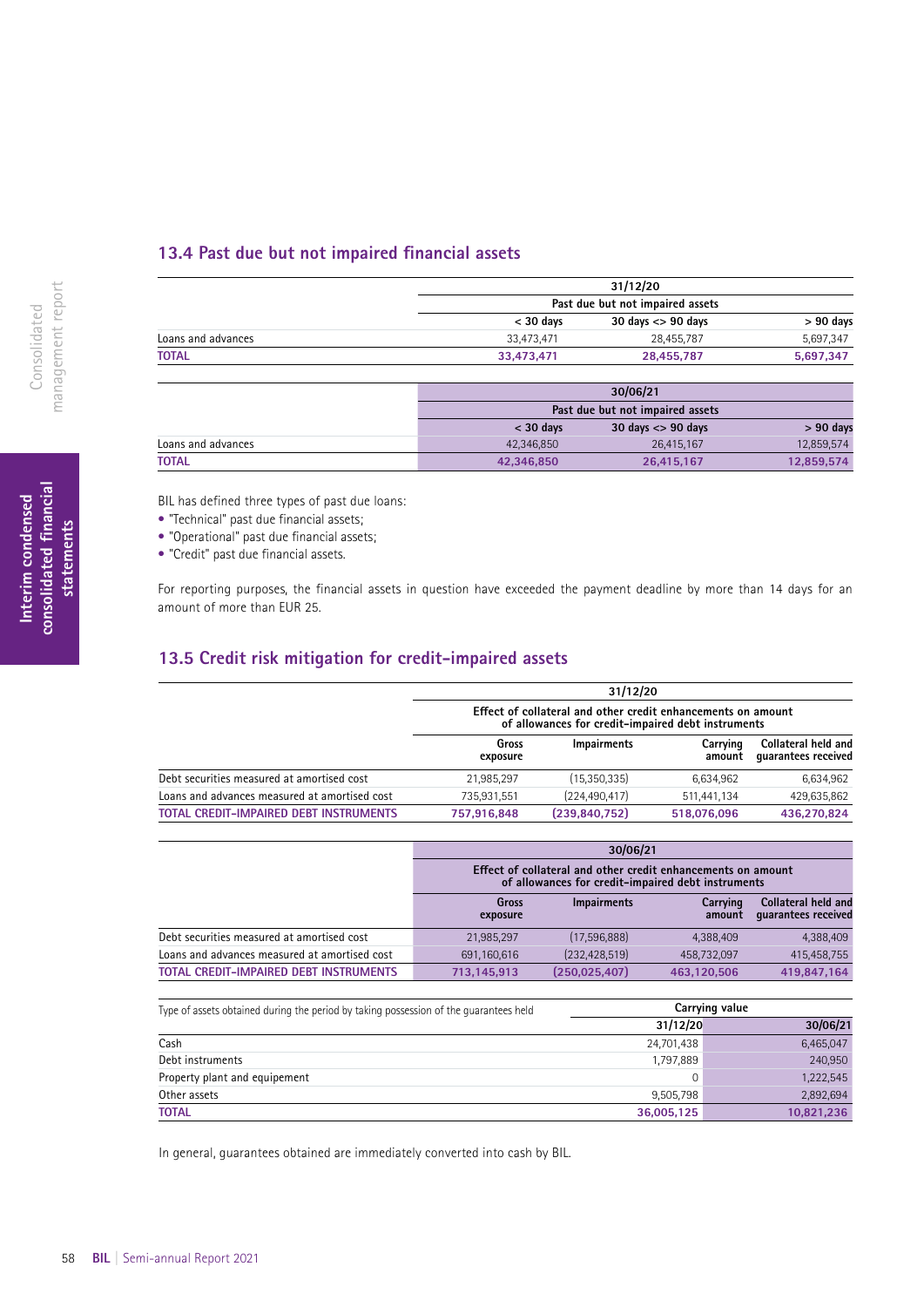### **13.6 Movements in allowances for credit losses**

|                                                                                                                                            | As at<br>01/01/20 | Increases due<br>to origination<br>or acquisition | Decreases<br>due to<br>derecognition | to change in<br>credit risk<br>(net) | Changes due Changes due to<br>modification<br>without<br>derecognition<br>(net) | Changes due to<br>update in the<br>institution's<br>methodology for<br>estimation (net) | Decreases in<br>account due<br>to write-offs | Other<br>allowance adjustments | As at<br>31/12/20                               | Recoveries<br>directly<br>recognised<br>in<br>profit or loss | Charge-offs<br>directly<br>recognised in<br>profit or loss |
|--------------------------------------------------------------------------------------------------------------------------------------------|-------------------|---------------------------------------------------|--------------------------------------|--------------------------------------|---------------------------------------------------------------------------------|-----------------------------------------------------------------------------------------|----------------------------------------------|--------------------------------|-------------------------------------------------|--------------------------------------------------------------|------------------------------------------------------------|
| Allowances for financial assets without<br>significant increase in credit risk since initial<br>recognition (Stage 1)                      | (43, 184, 433)    | (11,633,109)                                      | 6,061,897                            | 3,400,485                            | $\mathbf 0$                                                                     | 0                                                                                       | $\mathbf 0$                                  | 138,119                        | (45, 217, 041)                                  | n.a                                                          | n.a                                                        |
| Cash, balances with central banks<br>and demand deposits                                                                                   | $\Omega$          | $\overline{0}$                                    | $\mathbf 0$                          | $\mathbf 0$                          | $\Omega$                                                                        | $\mathbf{0}$                                                                            | $\mathbf 0$                                  | $\circ$                        | $\mathbf{0}$                                    | n.a                                                          | n.a                                                        |
| Debt securities at amortised cost                                                                                                          | (1,560,181)       | (724, 109)                                        | 187,290                              | (671, 535)                           | $\Omega$                                                                        | $\overline{0}$                                                                          | $\mathbf 0$                                  | 4,988                          | (2,763,547)                                     | n.a                                                          | n.a                                                        |
| Debt securities at fair value through<br>other comprehensive income                                                                        | (23, 139)         | (19,527)                                          | 8,163                                | (42, 270)                            | $\Omega$                                                                        | $\mathbf{0}$                                                                            | $\mathbf 0$                                  | 777                            | (75,996)                                        | n.a                                                          | n.a                                                        |
| Loans and advances at amortised cost                                                                                                       | (41,601,113)      | (10,889,473)                                      | 5,866,444                            | 4,114,290                            | $\mathsf{O}\xspace$                                                             | $\mathsf{O}\xspace$                                                                     | $\mathsf{O}$                                 | 132,355                        | (42, 377, 498)                                  | n.a                                                          | n.a                                                        |
| Allowances for financial assets with significant<br>increase in credit risk since initial recognition<br>but not credit-impaired (Stage 2) | (14,069,950)      | $\mathbf 0$                                       |                                      | 3,403,633 (15,612,899)               | $\mathbf 0$                                                                     | 0                                                                                       | $\mathbf 0$                                  | (88, 633)                      | (26, 367, 849)                                  | n.a                                                          | n.a                                                        |
| Cash, balances with central banks<br>and demand deposits                                                                                   | $\Omega$          | $\overline{0}$                                    | $\mathbf{0}$                         | $\overline{0}$                       | $\Omega$                                                                        | $\mathbf{0}$                                                                            | $\mathbf{0}$                                 | 0                              | $\mathbf{0}$                                    | n.a                                                          | n.a                                                        |
| Debt securities at amortised cost                                                                                                          | (638,938)         | $\overline{0}$                                    | 132,574                              | (572, 333)                           | $\circ$                                                                         | $\mathbf{0}$                                                                            | $\mathbf{0}$                                 | 4,346                          | (1,074,350)                                     | n.a                                                          | n.a                                                        |
| Debt securities at fair value through<br>other comprehensive income                                                                        | (67, 480)         | $\overline{0}$                                    | $\mathbf 0$                          | 67,480                               | 0                                                                               | $\mathbf{0}$                                                                            | $\mathbf 0$                                  | 0                              | $\mathbf 0$                                     | n.a                                                          | n.a                                                        |
| Loans and advances at amortised cost                                                                                                       | (13, 363, 532)    | $\overline{0}$                                    | 3,271,059                            | (15, 108, 046)                       | $\circ$                                                                         | $\mathbf{0}$                                                                            | $\mathbf{0}$                                 | (92, 979)                      | (25, 293, 499)                                  | n.a                                                          | n.a                                                        |
| Allowances for credit-impaired debt instruments<br>(Stage 3)                                                                               | (236, 775, 823)   | (2,978,148)                                       |                                      | 4,586,209 (25,218,134)               | 0                                                                               | 742,911                                                                                 | 14,260,082                                   |                                | 5,542,151 (239,840,752) 21,770,986 (14,585,423) |                                                              |                                                            |
| Cash, balances with central banks<br>and demand deposits                                                                                   | $\Omega$          | $\overline{0}$                                    | $\mathbf 0$                          | $\mathbf 0$                          | $\mathbf{0}$                                                                    | $\mathbf{0}$                                                                            | $\mathbf 0$                                  | $\circ$                        | $\Omega$                                        | n.a                                                          | n.a                                                        |
| Debt securities at amortised cost                                                                                                          | (12, 566, 385)    | $\Omega$                                          | $\Omega$                             | (2,700,000)                          | $\Omega$                                                                        | $\Omega$                                                                                | $\mathbf 0$                                  | (83,950)                       | (15,350,335)                                    | $\Omega$                                                     | $\Omega$                                                   |
| Debt securities at fair value through<br>other comprehensive income                                                                        | $\Omega$          | $\Omega$                                          | $\Omega$                             | $\mathbf 0$                          | $\overline{0}$                                                                  | $\mathbf{0}$                                                                            | $\mathbf{0}$                                 | $\circ$                        | $\mathbf 0$                                     | n.a                                                          | n.a                                                        |
| Loans and advances at amortised cost                                                                                                       | (224, 209, 438)   | (2,978,148)                                       | 4,586,209                            | (22, 518, 134)                       | $\mathbf{0}$                                                                    | 742,911                                                                                 | 14,260,082                                   | 5,626,101                      | (224, 490, 417)                                 | 21,770,986                                                   | (14, 585, 423)                                             |
| TOTAL ALLOWANCES FOR DEBT INSTRUMENTS (294,030,206)                                                                                        |                   | (14,611,257)                                      |                                      | 14,051,739 (37,430,548)              | $\mathbf{0}$                                                                    | 742,911                                                                                 | 14,260,082                                   |                                | 5,591,637 (311,425,642) 21,770,986 (14,585,423) |                                                              |                                                            |
| Commitments and financial quarantees given<br>(Stage 1)                                                                                    | (6,533,913)       | (6,728,526)                                       | 2,809,431                            | 5,396,891                            | $\Omega$                                                                        | $\mathbf{0}$                                                                            | $\mathbf 0$                                  | 27,986                         | (5,028,130)                                     | $\mathbf{0}$                                                 | $\mathbf{0}$                                               |
| Commitments and financial quarantees given<br>(Stage 2)                                                                                    | (1,783,070)       | (1,091,815)                                       | 965,868                              | (704, 962)                           | 1,351                                                                           | $\mathbf{0}$                                                                            | $\mathbf 0$                                  | 10,391                         | (2,602,237)                                     | $\mathbf{0}$                                                 | $\mathbf{0}$                                               |
| Commitments and financial guarantees given<br>(Stage 3)                                                                                    | (890, 794)        | (61, 512)                                         | 203,797                              | (1, 156, 012)                        | $\Omega$                                                                        | $\mathbf{0}$                                                                            | $\mathbf 0$                                  | $\circ$                        | (1,904,521)                                     | $\mathbf{0}$                                                 | $\mathbf{0}$                                               |
| <b>TOTAL PROVISIONS ON COMMITMENTS</b><br><b>AND FINANCIAL GUARANTEES</b>                                                                  | (9,207,777)       | (7,881,853)                                       | 3,979,096                            | 3,535,917                            | 1,351                                                                           | $\mathbf 0$                                                                             | $\mathbf{0}$                                 | 38,377                         | (9,534,888)                                     | $\mathbf{0}$                                                 | $\mathbf 0$                                                |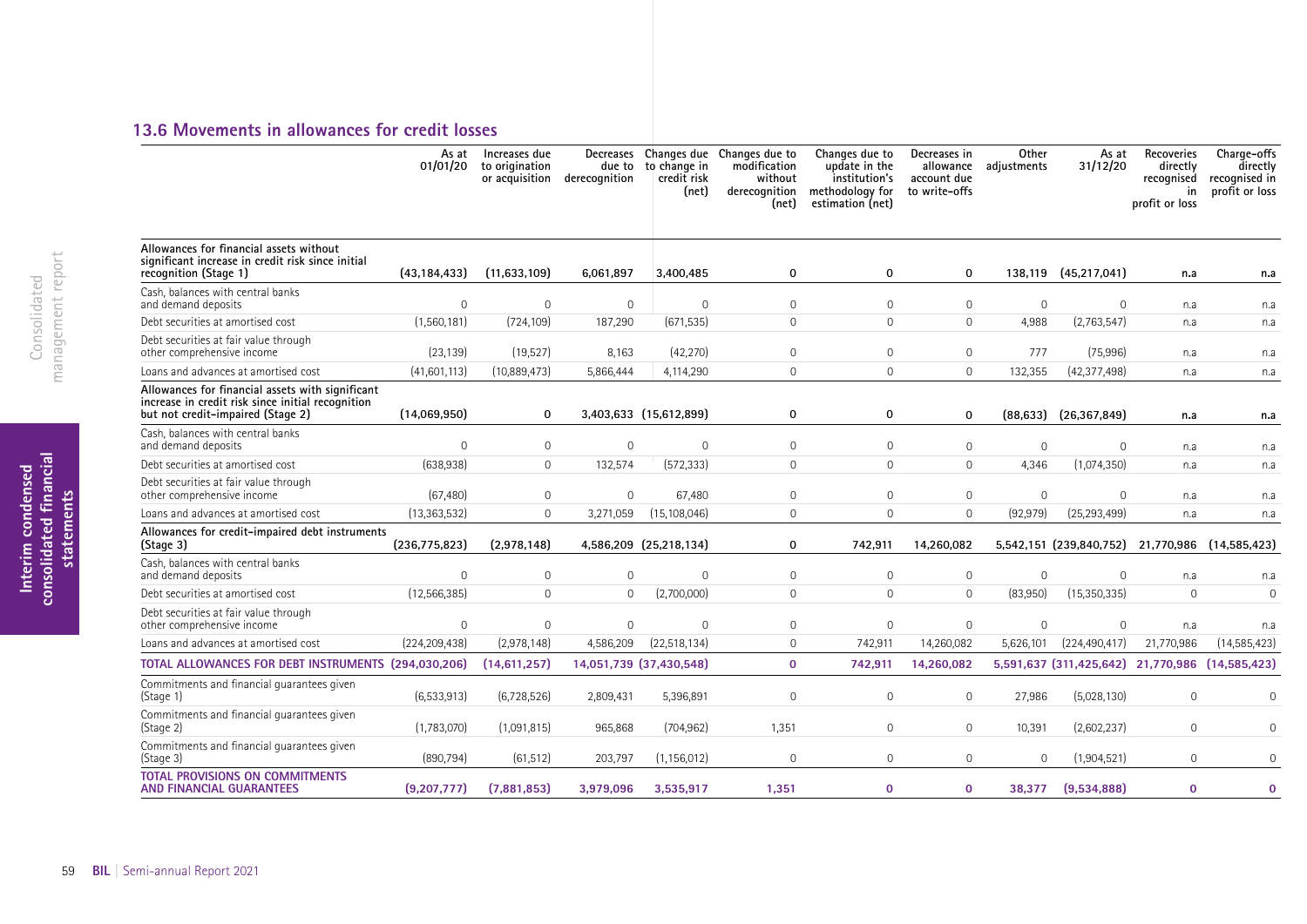|                                                                                                                                            | As at<br>01/01/21 | Increases due to<br>origination or<br>acquisition | <b>Decreases</b><br>due to<br>derecognition credit risk (net) | to change in   | Changes due Decreases in allowance<br>account due to write-<br>offs | Other adjustments |                                | As at Recoveries directly<br>30/06/21 recognised in profit<br>or loss | Charge-<br>offs directly<br>recognised in<br>profit or loss |
|--------------------------------------------------------------------------------------------------------------------------------------------|-------------------|---------------------------------------------------|---------------------------------------------------------------|----------------|---------------------------------------------------------------------|-------------------|--------------------------------|-----------------------------------------------------------------------|-------------------------------------------------------------|
| Allowances for financial assets without<br>significant increase in credit risk since initial<br>recognition (Stage 1)                      | (45, 217, 041)    | (2, 278, 363)                                     | 1,073,868                                                     | 3,524,103      | $\mathbf 0$                                                         | 630,133           | (42, 267, 300)                 | n.a                                                                   | n.a                                                         |
| Cash, balances with central banks and demand<br>deposits                                                                                   | $\overline{0}$    | $\mathbf{0}$                                      | $\overline{0}$                                                | 7,747          | $\overline{0}$                                                      | (22,600)          | (14, 853)                      | n.a                                                                   | n.a                                                         |
| Debt securities at amortised cost                                                                                                          | (2,763,547)       | (243, 331)                                        | 86,756                                                        | 933,476        | $\overline{0}$                                                      | (1,505)           | (1,988,151)                    | n.a                                                                   | n.a                                                         |
| Debt securities at fair value through<br>other comprehensive income                                                                        | (75,996)          | (11, 367)                                         | 5,612                                                         | 35,785         | $\overline{0}$                                                      | (297)             | (46, 263)                      | n.a                                                                   | n.a                                                         |
| Loans and advances at amortised cost                                                                                                       | (42, 377, 498)    | (2,023,665)                                       | 981,500                                                       | 2,547,095      | $\Omega$                                                            | 654,535           | (40, 218, 033)                 | n.a                                                                   | n.a                                                         |
| Allowances for financial assets with significant<br>increase in credit risk since initial recognition<br>but not credit-impaired (Stage 2) | (26, 367, 849)    | $\mathbf{0}$                                      | 874,991                                                       | (1,532,413)    | $\mathbf 0$                                                         | (220,069)         | (27, 245, 340)                 | n.a                                                                   | n.a                                                         |
| Cash, balances with central banks<br>and demand deposits                                                                                   | $\overline{0}$    | $\overline{0}$                                    | $\overline{0}$                                                | 61,298         | $\overline{0}$                                                      | (127, 075)        | (65, 777)                      | n.a                                                                   | n.a                                                         |
| Debt securities at amortised cost                                                                                                          | (1,074,350)       | $\overline{0}$                                    | $\overline{0}$                                                | (288, 198)     | $\overline{0}$                                                      | 74                | (1, 362, 474)                  | n.a                                                                   | n.a                                                         |
| Debt securities at fair value through<br>other comprehensive income                                                                        | $\Omega$          | $\overline{0}$                                    | $\overline{0}$                                                | $\Omega$       | $\Omega$                                                            | $\Omega$          | $\Omega$                       | n.a                                                                   | n.a                                                         |
| Loans and advances at amortised cost                                                                                                       | (25, 293, 499)    | $\overline{0}$                                    | 874,991                                                       | (1,305,513)    | $\Omega$                                                            | (93,068)          | (25,817,089)                   | n.a                                                                   | n.a                                                         |
| Allowances for credit-impaired debt instruments<br>(Stage 3)                                                                               | (239, 840, 752)   | (295, 927)                                        | 826,252                                                       | (20, 303, 479) | 10,512,328                                                          |                   | $(923,829)$ $(250,025,407)$    | 317,878                                                               | (11, 299, 813)                                              |
| Cash, balances with central banks and demand deposits                                                                                      | $\Omega$          | $\overline{0}$                                    | $\overline{0}$                                                | $\Omega$       | $\Omega$                                                            | $\Omega$          | $\Omega$                       | n.a                                                                   | n.a                                                         |
| Debt securities at amortised cost                                                                                                          | (15,350,335)      | $\mathbf{0}$                                      | $\overline{0}$                                                | (2, 246, 553)  | $\Omega$                                                            | $\Omega$          | (17,596,888)                   | $\overline{0}$                                                        | $\overline{0}$                                              |
| Debt securities at fair value through<br>other comprehensive income                                                                        | $\overline{0}$    | $\mathbf{0}$                                      | $\overline{0}$                                                | $\Omega$       | $\Omega$                                                            | $\Omega$          | $\Omega$                       | n.a                                                                   | n.a                                                         |
| Loans and advances at amortised cost                                                                                                       | (224, 490, 417)   | (295, 927)                                        | 826,252                                                       | (18,056,926)   | 10,512,328                                                          | (923, 829)        | (232, 428, 519)                | 317,878                                                               | (11, 299, 813)                                              |
| <b>TOTAL ALLOWANCES FOR DEBT INSTRUMENTS</b>                                                                                               | (311, 425, 642)   | (2,574,290)                                       | 2,775,111                                                     | (18, 311, 789) | 10,512,328                                                          |                   | $(513, 765)$ $(319, 538, 047)$ | 317,878                                                               | (11, 299, 813)                                              |
| Commitments and financial quarantees given<br>(Stage 1)                                                                                    | (5,028,130)       | (1,439,798)                                       | 619,898                                                       | 549,176        | $\Omega$                                                            | 53,883            | (5, 244, 972)                  | $\overline{0}$                                                        | $\Omega$                                                    |
| Commitments and financial quarantees given<br>(Stage 2)                                                                                    | (2,602,237)       | (156, 929)                                        | 400,811                                                       | (295, 155)     | $\Omega$                                                            | (5,020)           | (2,658,530)                    | $\Omega$                                                              | $\Omega$                                                    |
| Commitments and financial guarantees given<br>(Stage 3)                                                                                    | (1,904,521)       | (386, 768)                                        | 18,673                                                        | 584,073        | $\overline{0}$                                                      | 73,334            | (1,615,209)                    | $\overline{0}$                                                        | $\Omega$                                                    |
| TOTAL PROVISIONS ON COMMITMENTS<br><b>AND FINANCIAL GUARANTEES</b>                                                                         | (9.534.888)       | (1.983.495)                                       | 1.039.382                                                     | 838.094        | $\mathbf{0}$                                                        | 122.196           | (9,518,711)                    | $\mathbf{0}$                                                          | $\mathbf{0}$                                                |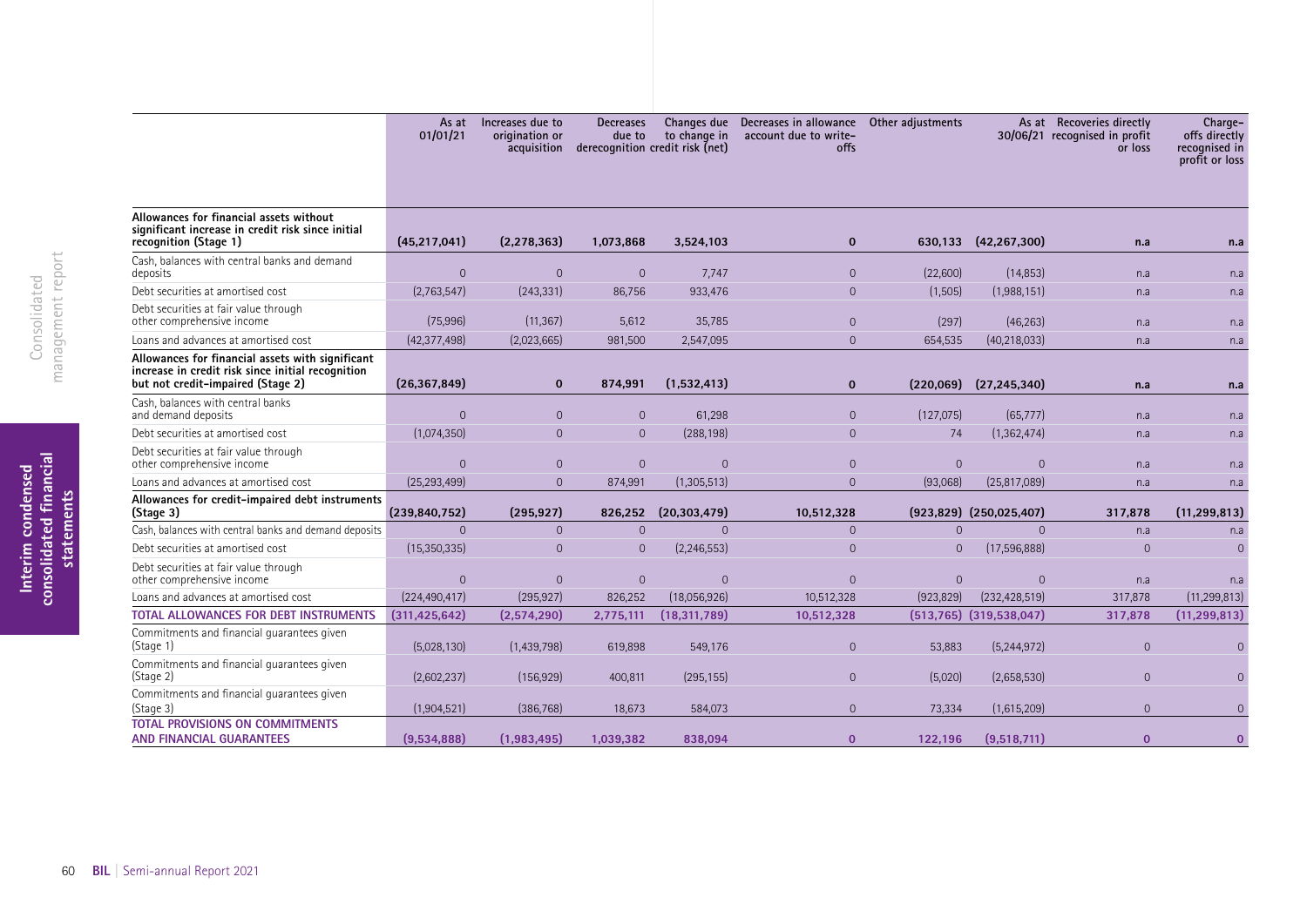### **13.7 Own credit risk linked to fnancial liabilities designated at fair value through proft or loss**

|                                    |               |                                                      | As at 31/12/20     |                                                                                                   |  |                    |
|------------------------------------|---------------|------------------------------------------------------|--------------------|---------------------------------------------------------------------------------------------------|--|--------------------|
|                                    | Carrying      | Variation in fair value due to change in credit risk | Difference between |                                                                                                   |  |                    |
|                                    | value         | During the period                                    | Aggregate amount   | the carrying value of the<br>financial liability and the<br>contractual amount due on<br>maturity |  |                    |
| Banque Internationale à Luxembourg | 934,551,568   | 141,604                                              | (241,792)          | 1,838,104                                                                                         |  |                    |
|                                    |               |                                                      | As at 30/06/21     |                                                                                                   |  |                    |
|                                    | Carrying      | Variation in fair value due to change in credit risk |                    |                                                                                                   |  | Difference between |
|                                    | value         | During the period                                    | Aggregate amount   | the carrying value of the<br>financial liability and the<br>contractual amount due on<br>maturity |  |                    |
| Banque Internationale à Luxembourg | 1.148.181.024 | 225,971                                              | (15, 821)          | 1,650,447                                                                                         |  |                    |

In 2020 and in the first half of 2021, no change in the fair value of BIL's financial liabilities is attributable to changes in the credit risk relating to liabilities, except for liabilities designated at fair value through profit or loss.

For financial liabilities measured at fair value through profit or loss, BIL's own credit risk was determined on the basis of changes in financing costs. Own credit risk refers to changes in the issue costs under current conditions compared to initial conditions.

### **13.8 Information on forborne exposures**

BIL monitors closely its forborne exposures, in respect of the regulatory requirements.

Forborne exposures are debt contracts in respect of which forbearance measures have been extended.

Forbearance measures consist of concessions towards a debtor facing or about to face difficulties in meeting its financial commitments ("financial difficulties"). These measures include in particular the granting of extensions, postponements, renewals or changes in credit terms and conditions, including the repayment plan.

In case these criteria are met, the credit files are flagged as being restructured and are added to a list closely followed by the "Gestion Intensive et Particulière" (GIP) team.

In order to comply with the regulatory requirements, BIL Group has set up procedures (1) to identify the criteria leading to the forborne classification, (2) to classify the Bank's existing exposures between forborne and non-forborne and (3) implementing these criteria across the systems.

For all counterparties, dedicated analyses are carried out at single credit files level in order to identify those that should be classified as forborne according to the regulatory definition. The granting of forbearance measures is likely to constitute an impairment trigger aligned with IFRS 9 requirements.

For credit files in forbearance and in case of early repayment, the costs related to these transactions are ere either borne by the debtor (in one shot or spread over the term of the new loan) or recognised directly in the Bank's profit and loss.

As at June 30, 2021, BIL Group's forborne exposures amounted to EUR 1,015 million (EUR 1,059 million in 2020) including EUR 47 million (EUR 63 million in 2020) as given banking guarantees.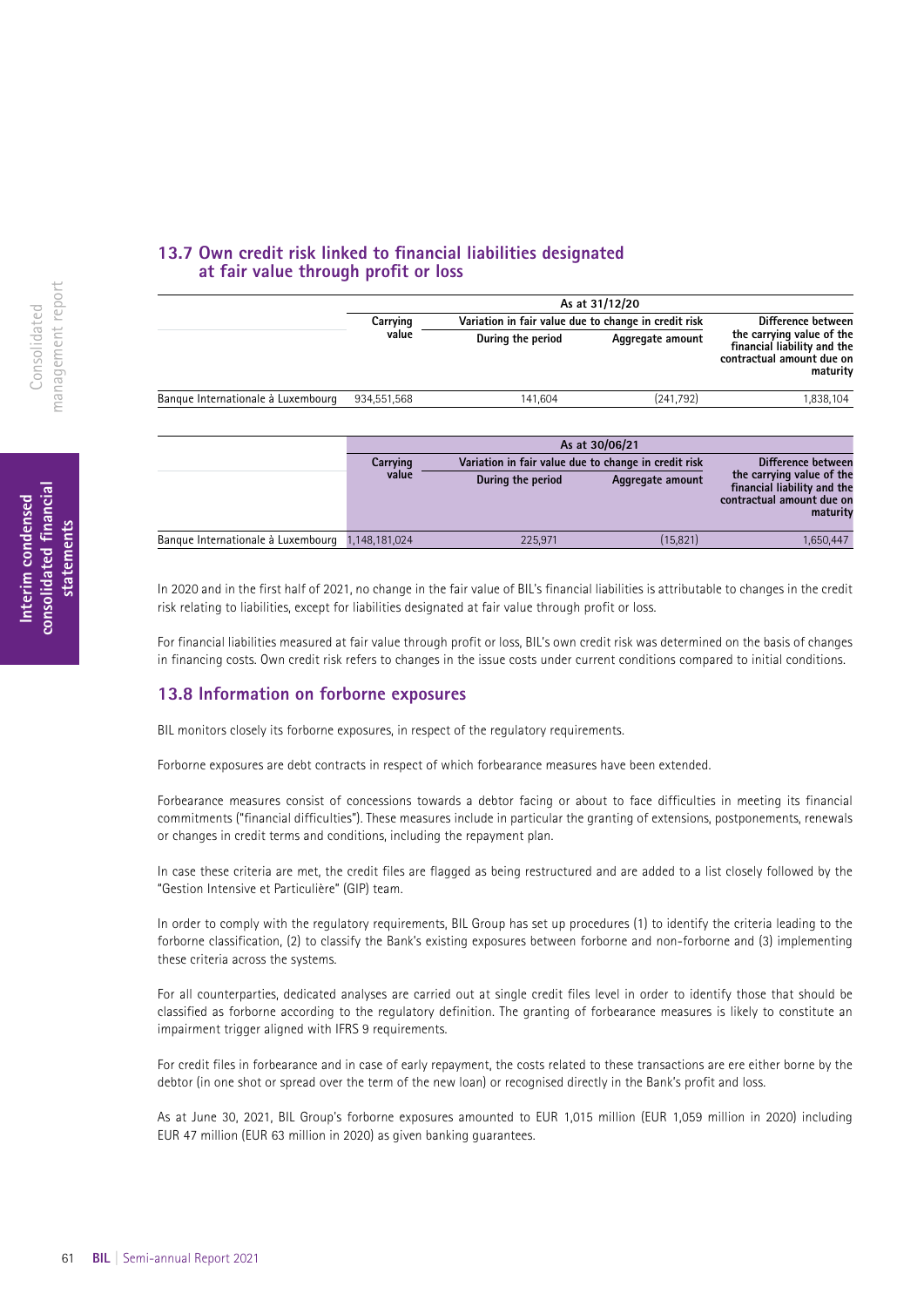## Note 14: Solvency ratios

Regulatory capital, total amount of weighted risks and solvency ratios.

|                                                                             | 31/12/20        | 30/06/21        |
|-----------------------------------------------------------------------------|-----------------|-----------------|
| TOTAL REGULATORY CAPITAL (CET1 + AT1 + T2)                                  | 1,545,334,665   | 1,643,810,602   |
|                                                                             |                 |                 |
| <b>COMMON EQUITY TIER 1 CAPITAL (CET1)</b>                                  | 1,238,738,647   | 1,335,300,987   |
| Capital, share premium and own shares                                       | 906,636,231     | 906,636,231     |
| Reserves, retained earnings and eligible result                             | 694,532,875     | 828,211,731     |
| Regulatory and transitional adjustments                                     | (362, 430, 459) | (399, 546, 974) |
|                                                                             |                 |                 |
| <b>ADDITIONAL TIER 1 CAPITAL (AT1)</b>                                      | 175,000,000     | 175,000,000     |
| Other equity instruments                                                    | 175,000,000     | 175,000,000     |
|                                                                             |                 |                 |
| TIER 2 CAPITAL (T2)                                                         | 131,596,018     | 133,509,615     |
| Subordinated liabilities                                                    | 131,596,018     | 133,509,615     |
|                                                                             |                 |                 |
| <b>RISK WEIGHTED ASSETS</b>                                                 | 9,219,579,108   | 10,131,043,590  |
| <b>Credit Risk</b>                                                          | 8,204,306,871   | 9,121,840,113   |
| Market Risk                                                                 | 31,005,559      | 26,764,091      |
| <b>Operational Risk</b>                                                     | 962,695,041     | 962,695,041     |
| Credit Value Adjustments                                                    | 21,571,637      | 19,744,345      |
|                                                                             |                 |                 |
| <b>SOLVENCY RATIOS</b>                                                      |                 |                 |
| Common Equity Tier 1 Capital ratio                                          | 13.44%          | 13.18%          |
| Tier 1 ratio                                                                | 15.33%          | 14.91%          |
| Capital Adequacy ratio                                                      | 16.76%          | 16.23%          |
|                                                                             |                 |                 |
| REGULATORY AND TRANSITIONAL ADJUSTMENTS - COMMON EQUITY TIER 1              | 31/12/20        | 30/06/21        |
| Goodwill and intangible assets                                              | (202, 932, 961) | (221, 169, 003) |
| Deferred tax assets that rely on future probability                         | (153, 657, 377) | (148, 343, 705) |
| Fair value reserves related to gains or losses cash flow hedges             | (122, 668)      | (297,766)       |
| Gains or losses on liabilities at fair value resulting from own credit risk | (181, 489)      | (11, 875)       |
| Other regulatory adjustments                                                | (27,066,175)    | (29,702,096)    |
| Additional Value Adjustment                                                 | (2,600,966)     | (2,523,071)     |
| Transitional provisions related to introduction of IFRS91                   | 32,861,178      | 19,404,949      |
| IRB shortfall                                                               | $\overline{0}$  | (1,670,224)     |
| Defined benefit pension fund assets                                         | (8,730,001)     | (15, 234, 182)  |

The figures are computed in accordance with the Basel III rules, the Capital Requirements Regulation (CRR) 575/2013 as amended and the CSSF Regulation 18-03.

**TOTAL REGULATORY AND TRANSITIONAL ADJUSTMENTS - COMMON EQUITY TIER 1 (362,430,459) (399,546,974)**

<sup>1</sup> The solvency ratios are calculated in accordance with the transitory prescriptions of the article 473bis of the EU Regulation 2017/2395 (as modifed by the EU Regulation 2020/873) applied starting September 30, 2020.